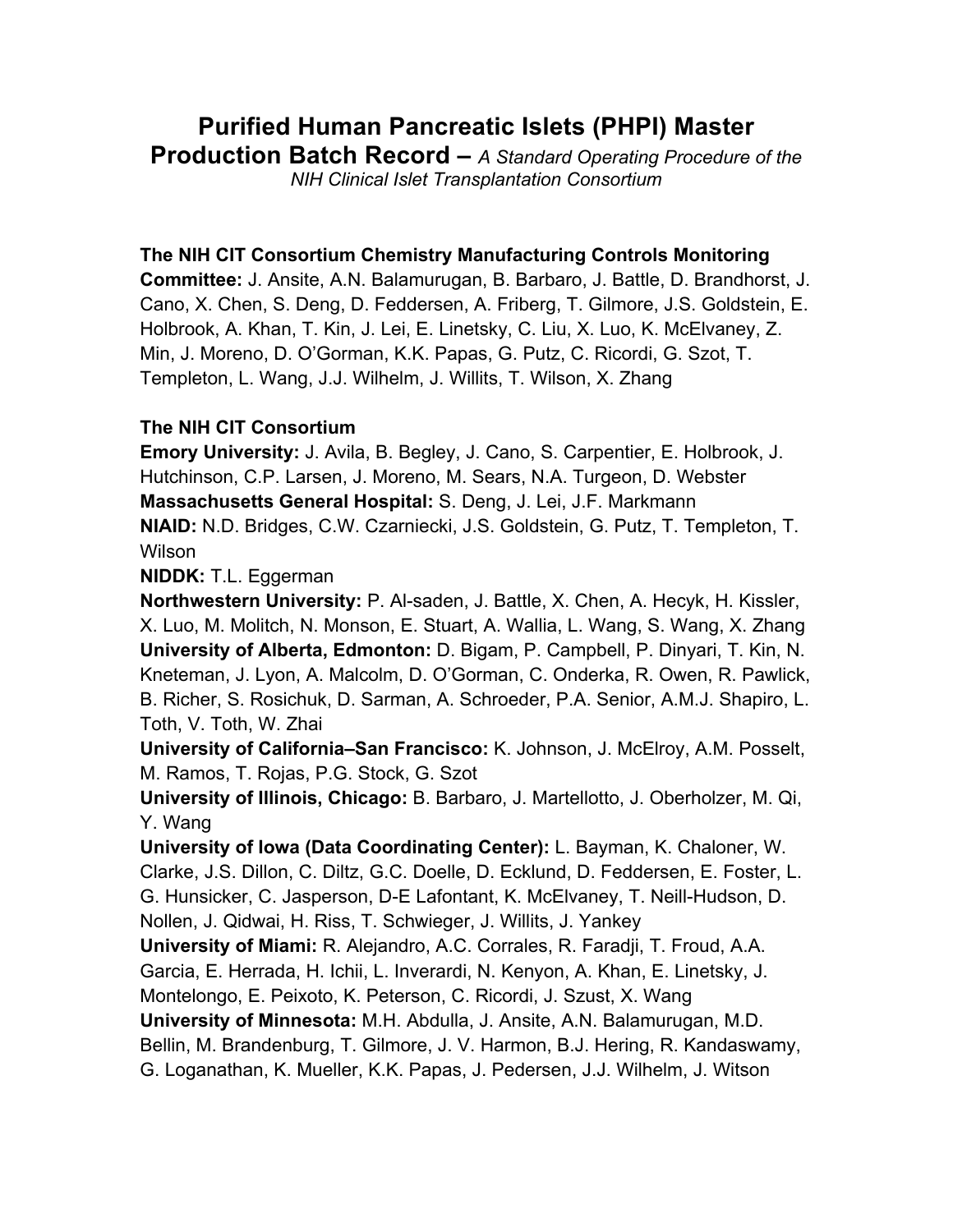**University of Pennsylvania:** C. Dalton-Bakes, H. Fu, M. Kamoun, J. Kearns, Y. Li, C. Liu, E. Luning Prak, Y. Luo, E. Markmann, Z. Min, A. Naji, M. Palanjian, M. Rickels, R. Shlansky-Goldberg, K. Vivek, A.S. Ziaie **University of Wisconsin:** L. Fernandez, D.B. Kaufman, L. Zitur **Uppsala University:** D. Brandhorst, A. Friberg, O. Korsgren

Supported by grants from the National Institute of Allergy and Infectious Diseases and the National Institute for Diabetes and Digestive and Kidney Diseases.

- At Emory University, U01AI089317.
- At Northwestern University, U01AI089316.
- At the University of Alberta, Edmonton: U01AI065191.
- At the University of California, San Francisco, U01DK085531.
- At the University of Illinois, Chicago, 5U01DK070431-10.
- At the University of Iowa, U01DK070431.
- At the University of Miami, U01DK070460.
- At the University of Minnesota, U01AI065193.
- At the University of Pennsylvania, U01DK070430.
- At Uppsala University, U01AI065192.

In addition, the study was supported by the following GCRC and CTSA awards:

- At Emory University: UL1TR000454.
- At Northwestern University: 5UL1RR025741 and 8UL1TR000150.
- At the University of California, San Francisco, UL1TR000004.
- At the University of Illinois, Chicago, UL1TR000050.
- At the University of Miami: 1UL1TR000460.
- At the University of Minnesota: 5M01-RR000400 and UL1TR000114.
- At the University of Pennsylvania: UL1TR000003.

Address correspondence to: Camillo Ricordi MD, Chairman, CIT Steering Committee, ricordi@miami.edu

# **To cite this article**

*Purified Human Pancreatic Islets (PHPI) Master Production Batch Record – A Standard Operating Procedure of the NIH Clinical Islet Transplantation Consortium*

CellR4 2014; 2 (2): e891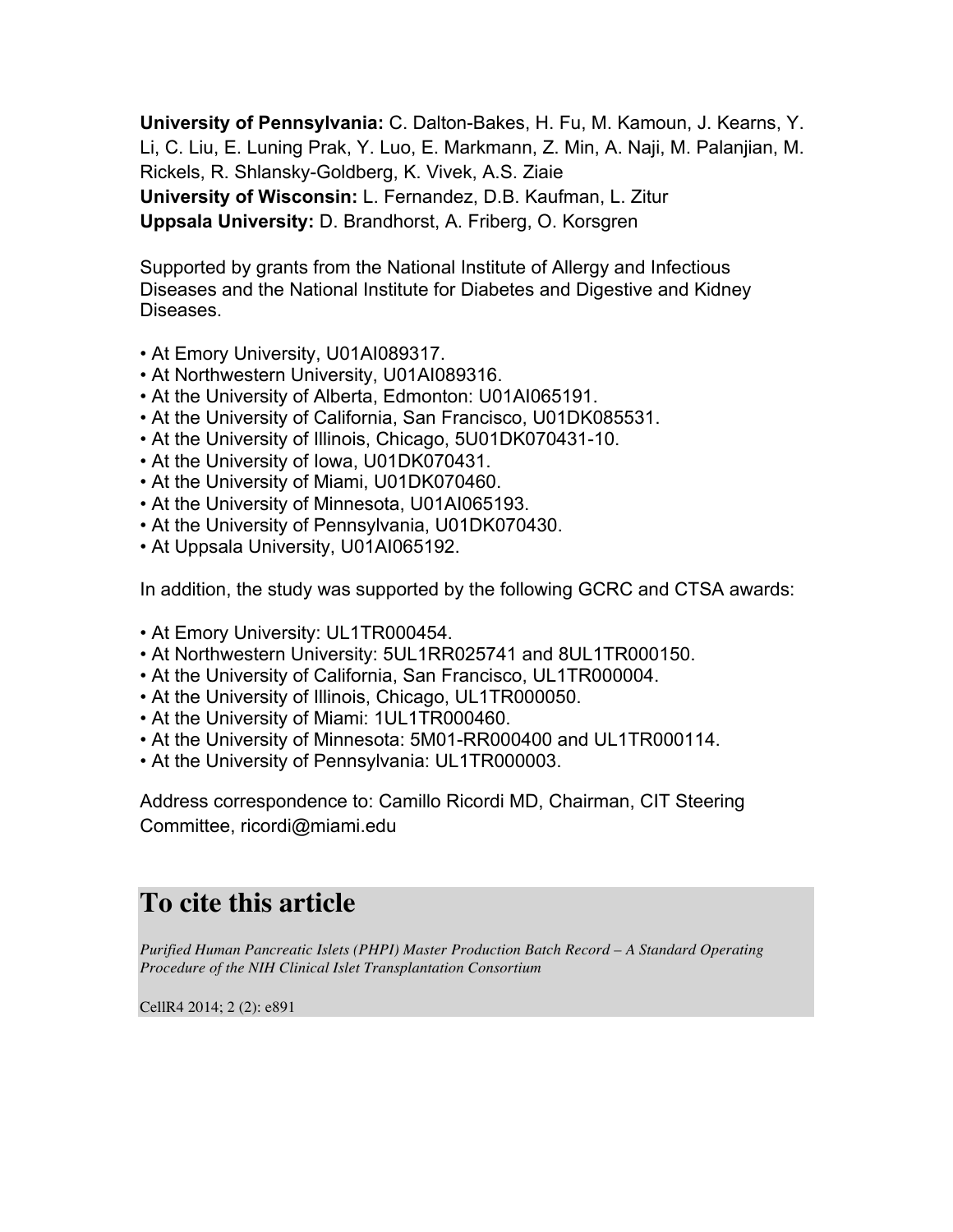|                 |                       |                                                                                         | DAIT, NIAID, NIH                                |            |                        |                                                                                                                                                                                                                                      |              |  |
|-----------------|-----------------------|-----------------------------------------------------------------------------------------|-------------------------------------------------|------------|------------------------|--------------------------------------------------------------------------------------------------------------------------------------------------------------------------------------------------------------------------------------|--------------|--|
|                 |                       |                                                                                         | <b>ATTACHMENT</b>                               | <b>SOP</b> |                        |                                                                                                                                                                                                                                      |              |  |
| Document No.    |                       | <b>Revision No.</b>                                                                     | <b>Effective Date</b>                           |            | <b>Supersedes Date</b> |                                                                                                                                                                                                                                      |              |  |
| SOP 3101, B01   |                       | 05                                                                                      | <b>28 October 2010</b>                          |            |                        | 04 September 2009                                                                                                                                                                                                                    | Page 1 of 71 |  |
| Document Title: |                       |                                                                                         |                                                 |            |                        |                                                                                                                                                                                                                                      |              |  |
|                 |                       |                                                                                         | <b>PURIFIED HUMAN PANCREATIC ISLETS</b>         |            |                        |                                                                                                                                                                                                                                      |              |  |
|                 |                       |                                                                                         | <b>MASTER PRODUCTION BATCH RECORD</b>           |            |                        |                                                                                                                                                                                                                                      |              |  |
|                 |                       |                                                                                         | (PRODUCT CODE PHPI-A-01) (CIT PROTOCOLS 03-07)  |            |                        |                                                                                                                                                                                                                                      |              |  |
| 1.0             |                       |                                                                                         | <b>MASTER PRODUCTION BATCH RECORD APPROVAL</b>  |            |                        |                                                                                                                                                                                                                                      |              |  |
|                 |                       |                                                                                         | (signatures on file)                            |            |                        | Date: <u>and the set of the set of the set of the set of the set of the set of the set of the set of the set of the set of the set of the set of the set of the set of the set of the set of the set of the set of the set of th</u> |              |  |
|                 | Bernhard Hering, M.D. | University of Minnesota, Minneapolis, Minnesota                                         |                                                 |            |                        |                                                                                                                                                                                                                                      |              |  |
|                 |                       |                                                                                         |                                                 |            |                        |                                                                                                                                                                                                                                      |              |  |
|                 | Ali Naji, M.D., Ph.D. | University of Pennsylvania, Philadelphia, Pennsylvania                                  |                                                 |            |                        |                                                                                                                                                                                                                                      |              |  |
|                 |                       |                                                                                         |                                                 |            |                        |                                                                                                                                                                                                                                      |              |  |
|                 | Camillo Ricordi, M.D. | University of Miami, Miami, Florida                                                     |                                                 |            |                        |                                                                                                                                                                                                                                      |              |  |
|                 |                       |                                                                                         |                                                 |            |                        |                                                                                                                                                                                                                                      |              |  |
|                 |                       | A. M. James Shapiro, M.D., Ph.D.<br>University of Alberta, Edmonton, Alberta, Canada    |                                                 |            |                        |                                                                                                                                                                                                                                      |              |  |
|                 |                       |                                                                                         |                                                 |            |                        | Date:                                                                                                                                                                                                                                |              |  |
|                 |                       | Dixon Kaufman, M.D., Ph.D., FACS<br>Northwestern University, Chicago, Illinois          |                                                 |            |                        |                                                                                                                                                                                                                                      |              |  |
|                 |                       |                                                                                         |                                                 |            |                        | Date:                                                                                                                                                                                                                                |              |  |
|                 | Nicole Turgeon, M.D.  | Emory University, Atlanta, Georgia                                                      |                                                 |            |                        |                                                                                                                                                                                                                                      |              |  |
|                 |                       |                                                                                         | <u> 1989 - Johann Barnett, fransk politik (</u> |            |                        |                                                                                                                                                                                                                                      |              |  |
|                 |                       | James F. Markmann, M.D., Ph.D.<br>Massachusetts General Hospital, Boston, Massachusetts |                                                 |            |                        |                                                                                                                                                                                                                                      |              |  |
|                 |                       |                                                                                         |                                                 |            |                        |                                                                                                                                                                                                                                      |              |  |
|                 |                       | Andrew Posselt, M.D., Ph.D.<br>University of California, San Francisco, California      |                                                 |            |                        |                                                                                                                                                                                                                                      |              |  |
|                 |                       |                                                                                         |                                                 |            |                        |                                                                                                                                                                                                                                      |              |  |
|                 | Jose Oberholzer, M.D. | University of Illinois at Chicago                                                       |                                                 |            |                        |                                                                                                                                                                                                                                      |              |  |
|                 |                       |                                                                                         |                                                 |            |                        | Date:                                                                                                                                                                                                                                |              |  |
|                 |                       | Christine W. Czarniecki, Ph.D.<br>DAIT, NIAID, NIH, Bethesda, Maryland                  |                                                 |            |                        |                                                                                                                                                                                                                                      |              |  |

Changes to this Master Production Batch Record must be proposed to the Chief, Regulatory Affairs, DAIT, NIAID, NIH, and approved by all the original signatories, or their successors, before implementation.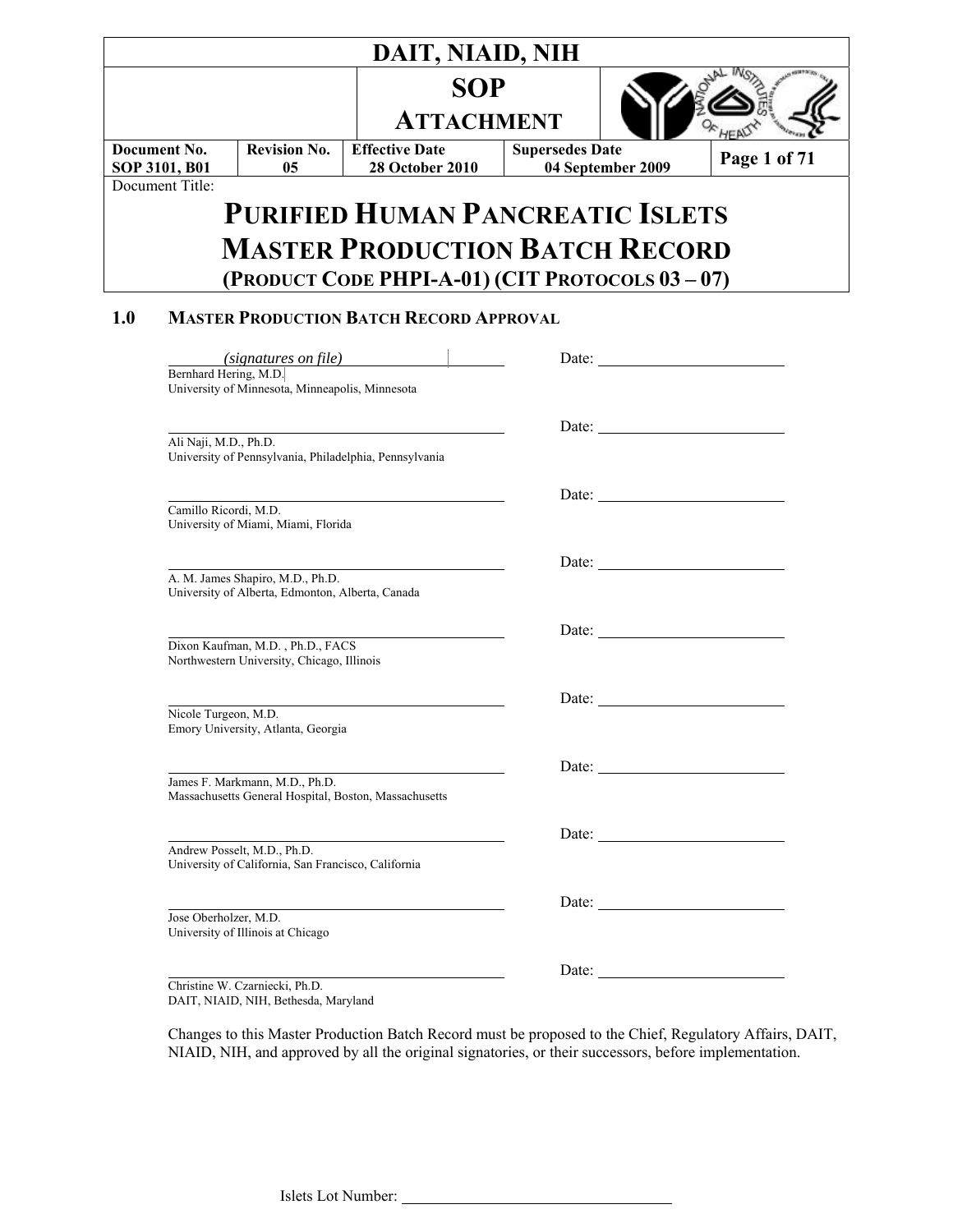| Document No.                                                                  | <b>Revision No.</b> | <b>Effective Date</b>  | <b>Supersedes Date</b> | Page 2 of $71$ |  |
|-------------------------------------------------------------------------------|---------------------|------------------------|------------------------|----------------|--|
| SOP 3101, B01                                                                 | 05                  | <b>28 October 2010</b> | 04 September 2009      |                |  |
| Document Title: PHPI, MASTER PRODUCTION BATCH RECORD (PRODUCT CODE PHPI-A-01) |                     |                        |                        |                |  |

## **2.0 FLOWCHART AND SAMPLING TABLE**

2.1 Production Process Flowchart (MPBR)

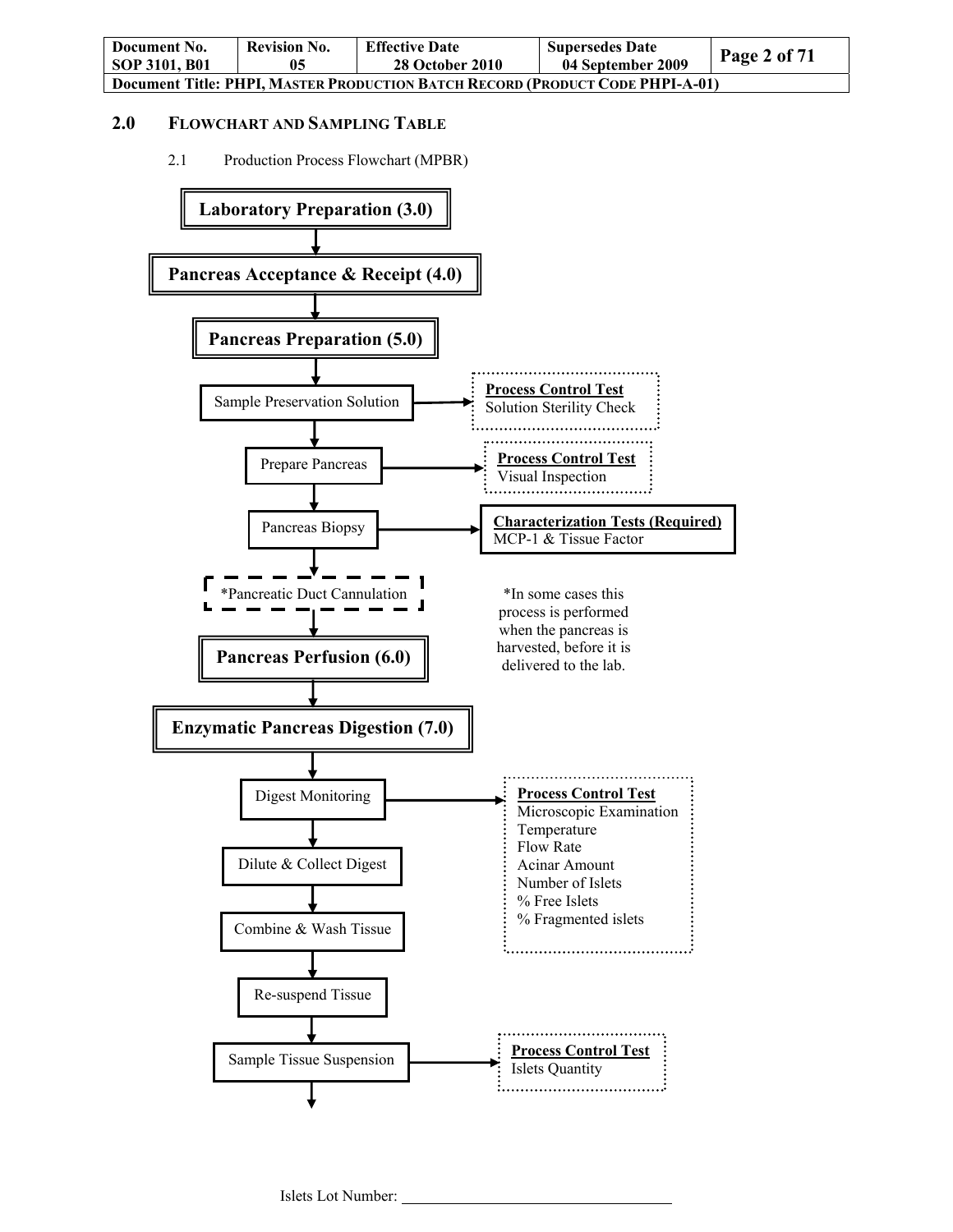

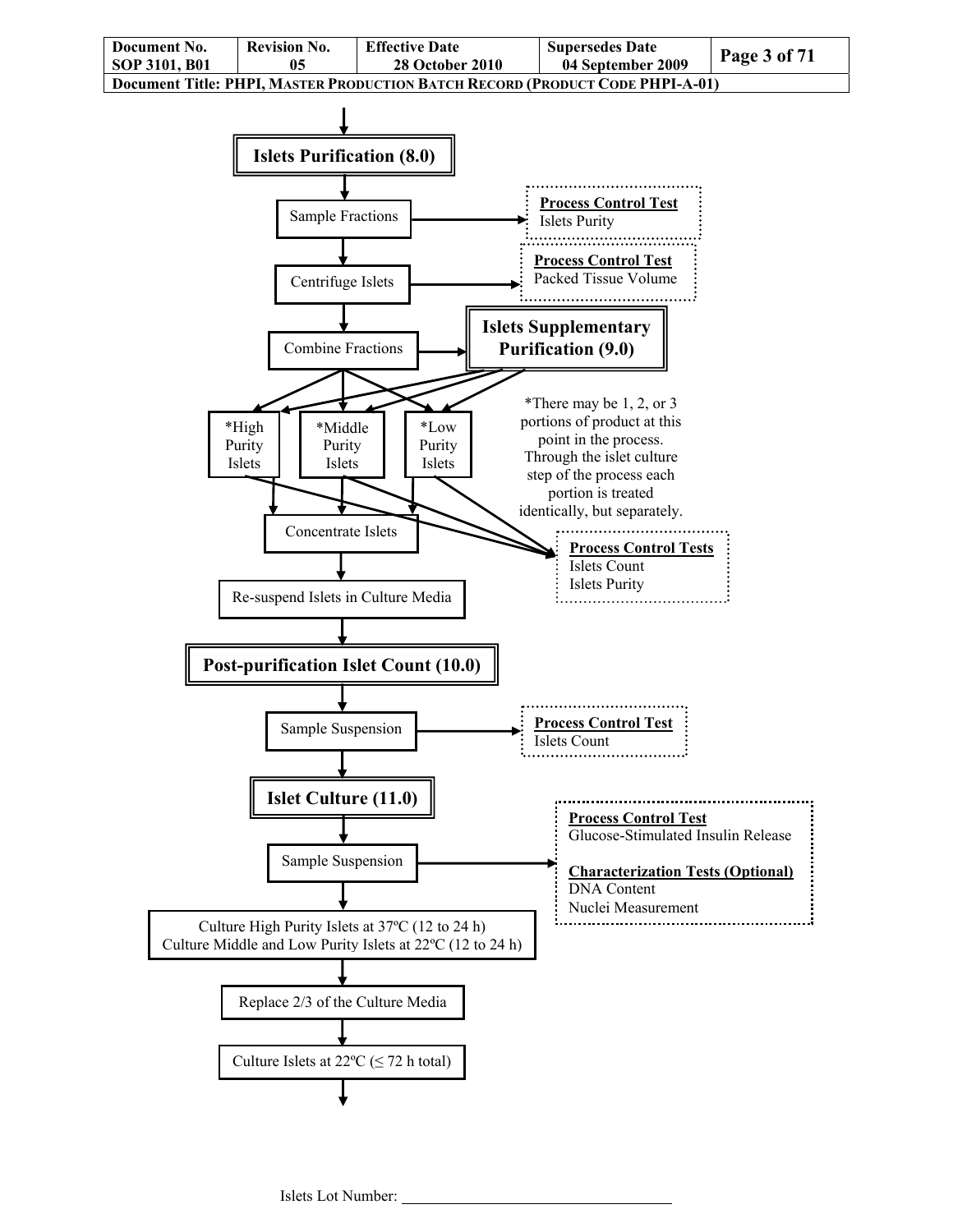

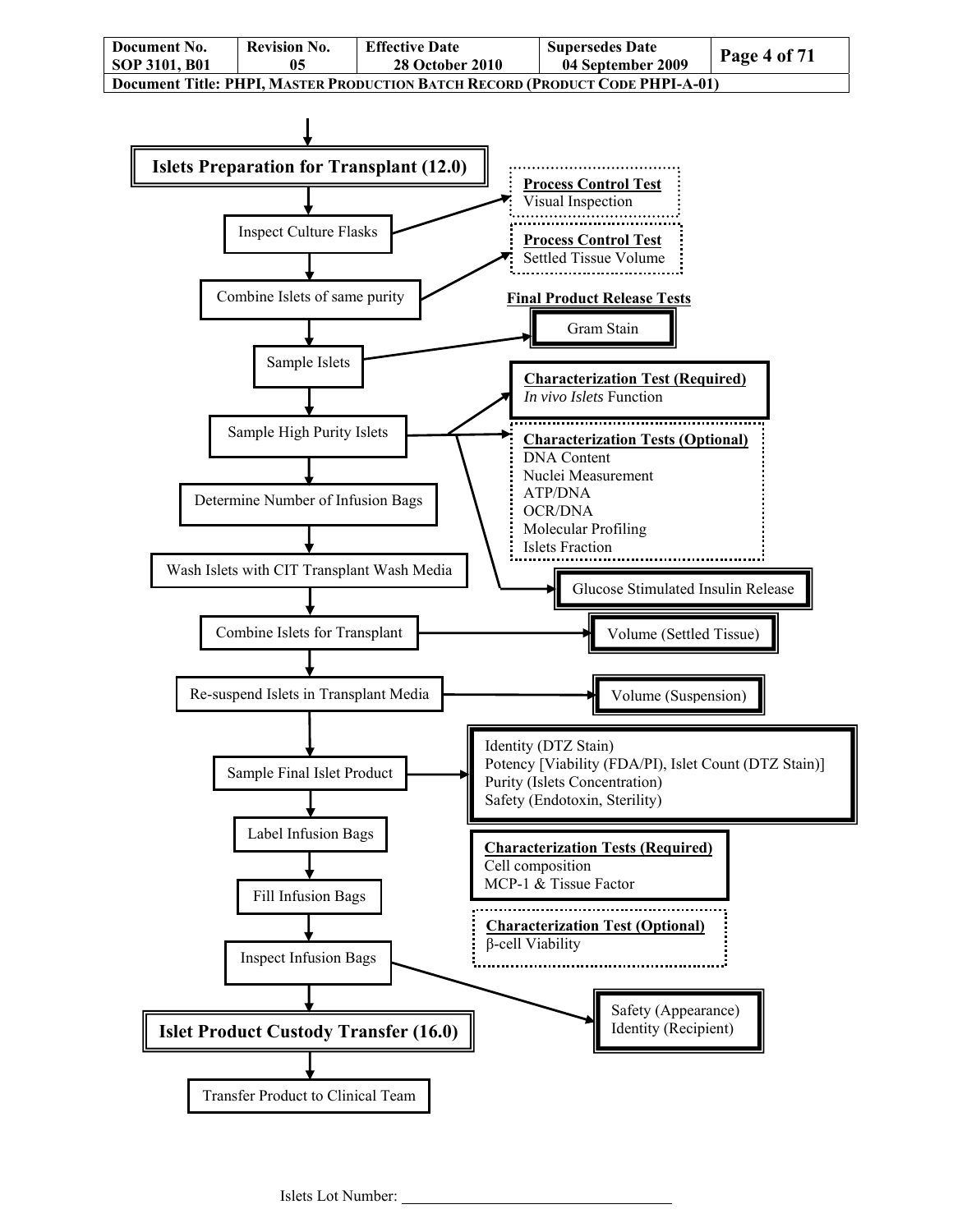| Document No.                                                                  | <b>Revision No.</b> | <b>Effective Date</b> | <b>Supersedes Date</b> | Page 5 of 71 |  |
|-------------------------------------------------------------------------------|---------------------|-----------------------|------------------------|--------------|--|
| SOP 3101, B01                                                                 | 05                  | 28 October 2010       | 04 September 2009      |              |  |
| Document Title: PHPI. MASTER PRODUCTION BATCH RECORD (PRODUCT CODE PHPI-A-01) |                     |                       |                        |              |  |

## 2.2 Samples and Tests

| <b>MPBR</b>                       | <b>SAMPLE TYPES &amp; QUANTITIES</b>                                                                               |                                                            |
|-----------------------------------|--------------------------------------------------------------------------------------------------------------------|------------------------------------------------------------|
| <b>SECTION</b>                    | <b>PROCESS CONTROL TESTS</b>                                                                                       | <b>TESTS</b>                                               |
| 5.1                               | Preservation Solution, $\geq 3$ mL                                                                                 | Sterility (21 CFR 610.12) &<br>Fungal Culture              |
| 7.1.3                             | Pancreas Digest, $\leq 1$ -2 mL periodically                                                                       | Acinar Amount, # of Islets,<br>% Free Islets, % Fragmented |
| 7.5.1                             | Diluted Pancreas Digest, 2 X 100 µL                                                                                | <b>Islets Count</b>                                        |
| 8.3.7                             | Purification Fractions, 0.5 mL/each of 12 fractions & 0.5 mL of<br>W1 fraction, each COBE Run                      | Islets Purity (%)                                          |
| 8.4.3                             | Supplementary Purification Islets, 2 X 100 µL (Optional)                                                           | Islets Count                                               |
| 10.2                              | Purified Islets, 2 X 100 µL, High, Middle, Low Purity Levels                                                       | Islets Count                                               |
| 12.10                             | Cultured Islets, All Measured, High, Middle, Low Purity Levels                                                     | <b>Settled Tissue Volume</b>                               |
| 12.13                             | Cultured Islets, 2 X 100 µL, High, Middle, Low Purity Levels                                                       | Post-culture Islets Count                                  |
|                                   | <b>INTERIM &amp; FINAL</b>                                                                                         |                                                            |
|                                   | <b>CERTIFICATES OF ANALYSIS</b>                                                                                    |                                                            |
| 11.1                              | Suspension, 400 IEQ, High Purity Islets                                                                            | Glucose Stimulated Insulin Release                         |
| 12.11.5                           | Supernatant above cultured islets, volume according to<br>institution's procedure, High, Middle, Low Purity Levels | Gram Stain                                                 |
| 12.13 $&$<br>12.14, or<br>12.17.1 | Suspension, 2 X 100 µL/Each Final Product T-75 Flask                                                               | Islets Identity, Quantity,<br>Concentration                |
| 12.17.2                           | Suspension, 100 IEQ/Each Final Product T-75 Flask                                                                  | Viability                                                  |
| 12.17.3                           | Supernatant above cultured islets, 1 mL/Each Final Product T-75<br>Flask                                           | Endotoxin                                                  |
| 12.18                             | Combined Islets, All Measured, High, Middle, Low Purity Levels                                                     | Settled Tissue Volume                                      |
|                                   | <b>FINAL CERTIFICATE OF ANALYSIS ONLY</b>                                                                          |                                                            |
| 12.14                             | Suspension, 400 IEQ, High Purity Islets (Post-culture Sample)                                                      | Glucose Stimulated Insulin Release                         |
| 12.17.2                           | Volume according to institution's procedure of islets suspension in<br>each T-75 Flask                             | Sterility (21 CFR 610.12) &<br>Fungal Culture              |
|                                   | <b>REQUIRED PRODUCT CHARACTERIZATION TESTS</b>                                                                     |                                                            |
|                                   | <b>FOR INFORMATION ONLY</b>                                                                                        |                                                            |
| 5.6                               | Superficial biopsy of approximately 3 mm X 3 mm X 3 mm                                                             | MCP-1 and Tissue Factor                                    |
| 12.14                             | Suspension, 4,000 IEQ, High Purity Islets                                                                          | In vivo (Nude Mouse) Islets Function                       |
| 12.17.2                           | Suspension, 1,000 IEQ/Each Final Product T-75 Flask                                                                | Cell Composition                                           |
| 12.17.2                           | Suspension, 500 to 1,000 IEQ/Each Final Product T-75 Flask                                                         | MCP-1 and Tissue Factor                                    |
|                                   | <b>OPTIONAL PRODUCT CHARACTERIZATION TESTS</b>                                                                     |                                                            |
|                                   | FOR INFORMATION ONLY                                                                                               |                                                            |
| 11.1                              | Suspension, 3 X 100 IEQ, High Purity Islets                                                                        | Pre-culture DNA Content                                    |
| 11.1                              | Suspension, 3 X 100 IEQ, High Purity Islets                                                                        | Nuclei Measurement                                         |
| 12.14                             | Suspension, 3 X 100 IEQ, High Purity Islets                                                                        | Post-culture DNA Content                                   |
| 12.14                             | Suspension, $3 \times 100$ IEQ, High Purity Islets                                                                 | Nuclei Measurement                                         |
| 12.14                             | Suspension, 500 IEQ, High Purity Islets                                                                            | ATP/DNA                                                    |
| 12.14                             | Suspension, 5,000 IEQ, High Purity Islets                                                                          | <b>OCR/DNA</b>                                             |
| 12.14                             | Suspension, 5,000 IEQ, High Purity Islets                                                                          | Molecular Profiling                                        |
| 12.14                             | Suspension, 500 IEQ, High Purity Islets                                                                            | <b>Islets Fraction</b>                                     |
| 12.17.2                           | Suspension, 2,000 IEQ/Each Final Product T-75 Flask                                                                | β-cell Viability                                           |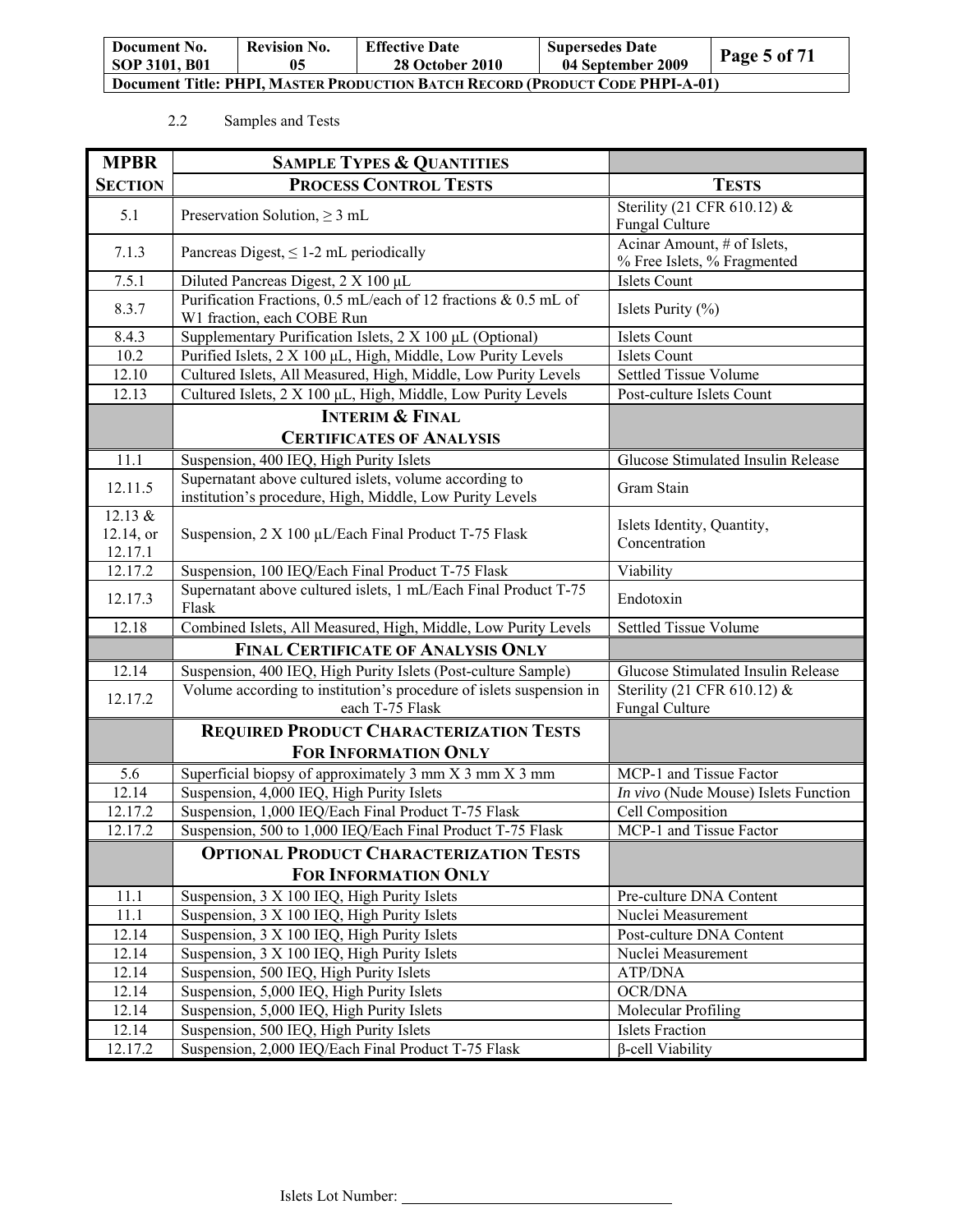| Document No.<br>SOP 3101, B01                                                        | <b>Revision No.</b> | <b>Effective Date</b><br><b>28 October 2010</b> | <b>Supersedes Date</b><br>04 September 2009 | Page 6 of 71 |  |
|--------------------------------------------------------------------------------------|---------------------|-------------------------------------------------|---------------------------------------------|--------------|--|
| <b>Document Title: PHPI, MASTER PRODUCTION BATCH RECORD (PRODUCT CODE PHPI-A-01)</b> |                     |                                                 |                                             |              |  |

*Note: Materials used in this process may transmit infectious agents. Therefore, each person participating in this process must be trained in, and follow, the institution's procedures for handling potentially infectious agents. All waste materials from this process that may have contacted the pancreas or the islets must be discarded as Biohazardous Waste.* 

\*\*\*\*\*\*\*\*\*\*\*\*\*\*\*\*\*\*\*\*\*\*\*\*\*\*\*\*\*\*\*\*\*\*\*\*\*\*\*\*\*\*\*\*\*\*\*\*\*\*\*\*\*\*\*\*\*\*\*\*\*\*\*\*\*\*\*\*\*\*\*\*\*\*\*\*\*\*\*\*\*\*\*\*\*\*\*\*\*\*\*\*

*Note: It is extremely important to protect the pancreas and the islets from contamination by adventitious microorganisms and pyrogenic agents. Reagents and equipment that may contact the pancreas or islets must be sterile, pyrogen-free, and single-use whenever possible. The institution's procedures for aseptic technique must be followed throughout the execution of this Production Batch Record. All "open" procedure steps must be performed in a clean and disinfected Certified Class II area or Biological Safety Cabinet (BSC).* 

\*\*\*\*\*\*\*\*\*\*\*\*\*\*\*\*\*\*\*\*\*\*\*\*\*\*\*\*\*\*\*\*\*\*\*\*\*\*\*\*\*\*\*\*\*\*\*\*\*\*\*\*\*\*\*\*\*\*\*\*\*\*\*\*\*\*\*\*\*\*\*\*\*\*\*\*\*\*\*\*\*\*\*\*\*\*\*\*\*\*\*\*

- *Note If, at any time during the execution of this Production Batch Record, you observe:* 
	- *1) potential discrepancies in the identification of the pancreas or islets,* 
		- *2) unusual appearance of any materials,*
		- *3) unusual, or improper performance of any equipment, or*
		- *4) inadvertent deviations from the process as defined in this Production Batch Record or the institution's established procedures;*

*you must notify the Laboratory Director, or designee, immediately.* 

*The Laboratory Director, or designee, must investigate the observation, and write, sign and date a report giving the details of the observation and its resolution according to the institution's procedures. The occurrence of the event is documented in this Production Batch Record by writing "See Report #X" at the location in the Batch Record where the observation occurred. When allowed by the institution's procedures the report, or a copy, must be filed with this Batch Record. When not allowed, it must be traceable through the unique identification number ("Report #X") written in the Batch Record. The process for reporting a deviation to the CMCMC as defined in DAIT SOP 3200 must also be followed.*  \*\*\*\*\*\*\*\*\*\*\*\*\*\*\*\*\*\*\*\*\*\*\*\*\*\*\*\*\*\*\*\*\*\*\*\*\*\*\*\*\*\*\*\*\*\*\*\*\*\*\*\*\*\*\*\*\*\*\*\*\*\*\*\*\*\*\*\*\*\*\*\*\*\*\*\*\*\*\*\*\*\*\*\*\*\*\*\*\*\*\*\*

## **3.0 LABORATORY PREPARATION**

- 3.1 Identification of Institution, Personnel, Raw Materials and Purchased Reagents, Sterilized Items, Equipment and Disposable Items
	- 3.1.1 Institution Manufacturing Purified Human Pancreatic Islets Product

Name of Institution:

3.1.2 Personnel

Attach to this Batch Record a list of the names of all personnel directly involved in the execution of this Batch Record and their signatures and initials, or have them sign and initial the table below.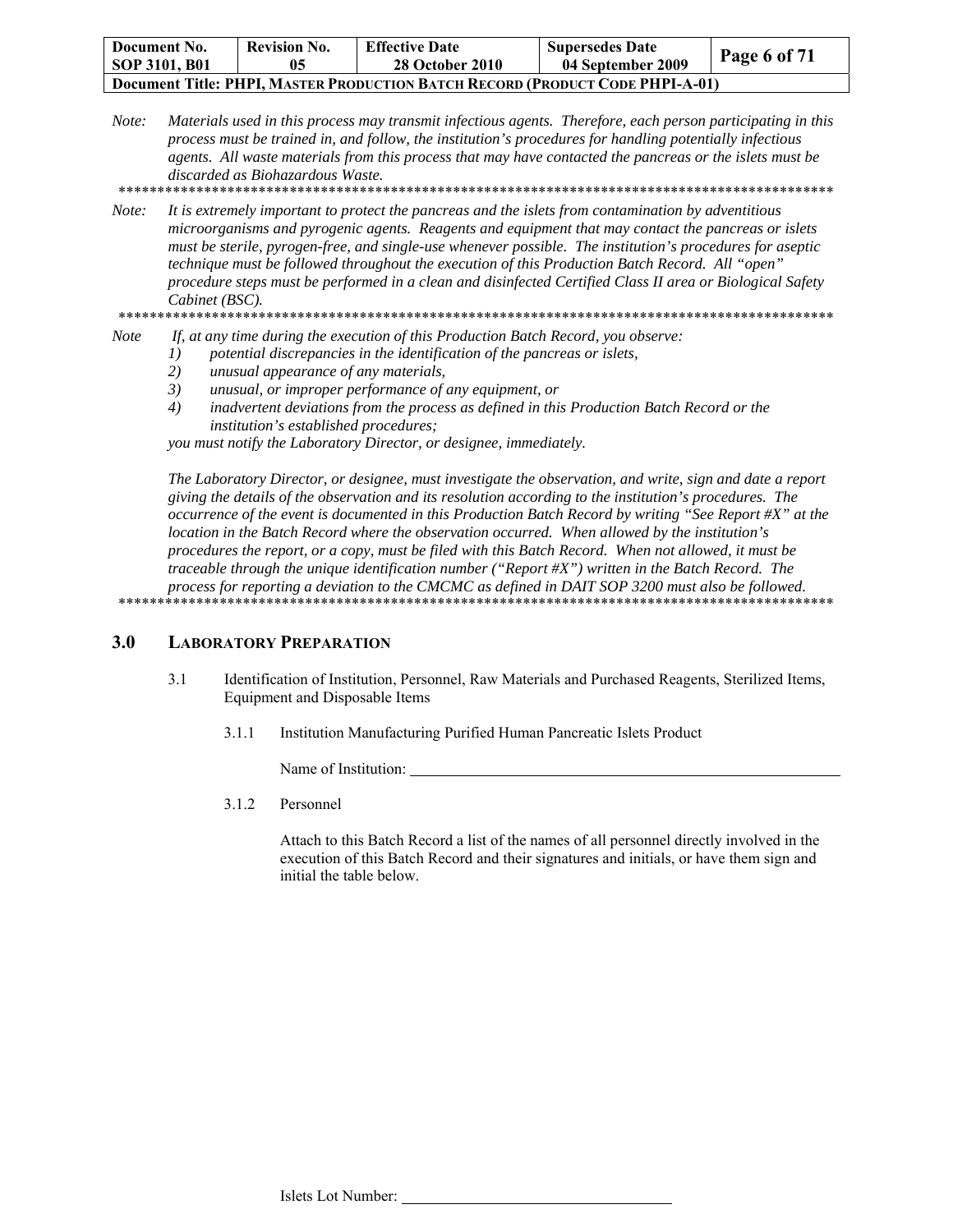| Document No.                                                                         | <b>Revision No.</b> | <b>Effective Date</b>  | <b>Supersedes Date</b> | Page 7 of 71 |  |
|--------------------------------------------------------------------------------------|---------------------|------------------------|------------------------|--------------|--|
| SOP 3101, B01                                                                        | 05                  | <b>28 October 2010</b> | 04 September 2009      |              |  |
| <b>Document Title: PHPI, MASTER PRODUCTION BATCH RECORD (PRODUCT CODE PHPI-A-01)</b> |                     |                        |                        |              |  |

| PRINTED NAME | <b>SIGNATURE</b> | <b>INITIALS</b> |
|--------------|------------------|-----------------|
|              |                  |                 |
|              |                  |                 |
|              |                  |                 |
|              |                  |                 |
|              |                  |                 |
|              |                  |                 |
|              |                  |                 |
|              |                  |                 |
|              |                  |                 |

### 3.1.3 Raw Materials and Purchased Reagents

Below is a list of the raw materials and purchased reagents used in this procedure, including their catalog numbers and suppliers, where specific Catalog Numbers and Suppliers are required. Record in the table the Catalog Number and Supplier, where not already specified, and the lot number and expiration date of each material used.

|                               | <b>PURCHASED REAGENTS</b>        |               | <b>SUPPLIER</b> | <b>LOT NUMBER</b> | <b>EXPIRATION</b> |
|-------------------------------|----------------------------------|---------------|-----------------|-------------------|-------------------|
|                               |                                  | <b>NUMBER</b> |                 |                   | <b>DATE</b>       |
| 1.                            | CMRL 1066, Supplemented,         |               |                 |                   |                   |
|                               | <b>CIT</b> Modifications         |               |                 |                   |                   |
| 2.                            | CMRL 1066 Transplant             |               |                 |                   |                   |
|                               | Media, contains Hepes and        |               |                 |                   |                   |
|                               | without Sodium Bicarbonate       |               |                 |                   |                   |
| $\mathfrak{Z}$ .              | Hanks' Balanced Salt             |               |                 |                   |                   |
|                               | Solution (HBSS), 1X              |               |                 |                   |                   |
| 4.                            | Heparin Sodium Injection         |               |                 |                   |                   |
|                               | USP, Preservative Free           |               | Units/mL        |                   |                   |
|                               |                                  |               |                 |                   |                   |
| 5.                            | HEPES Buffer, 1 M                |               |                 |                   |                   |
| 6.                            | <b>Gradient Stock Solution</b>   |               |                 |                   |                   |
| <b>Phase I Solution</b><br>7. |                                  |               |                 |                   |                   |
| 8.                            | Cold Storage/Purification        |               |                 |                   |                   |
| <b>Stock Solution</b>         |                                  |               |                 |                   |                   |
| 9.                            | Albumin Human USP, 25%           |               |                 |                   |                   |
| Solution                      |                                  |               |                 |                   |                   |
|                               | 10. Hydrochloric Acid NF, 1 N    |               |                 |                   |                   |
|                               | 11. Insulin-like Growth Factor-1 |               |                 |                   |                   |
|                               | (IGF-1), 1.0 mg/vial             | <b>CM001</b>  | Cell Sciences   |                   |                   |
|                               | 12. Insulin Human Injection      |               |                 |                   |                   |
|                               | USP, Recombinant                 |               |                 |                   |                   |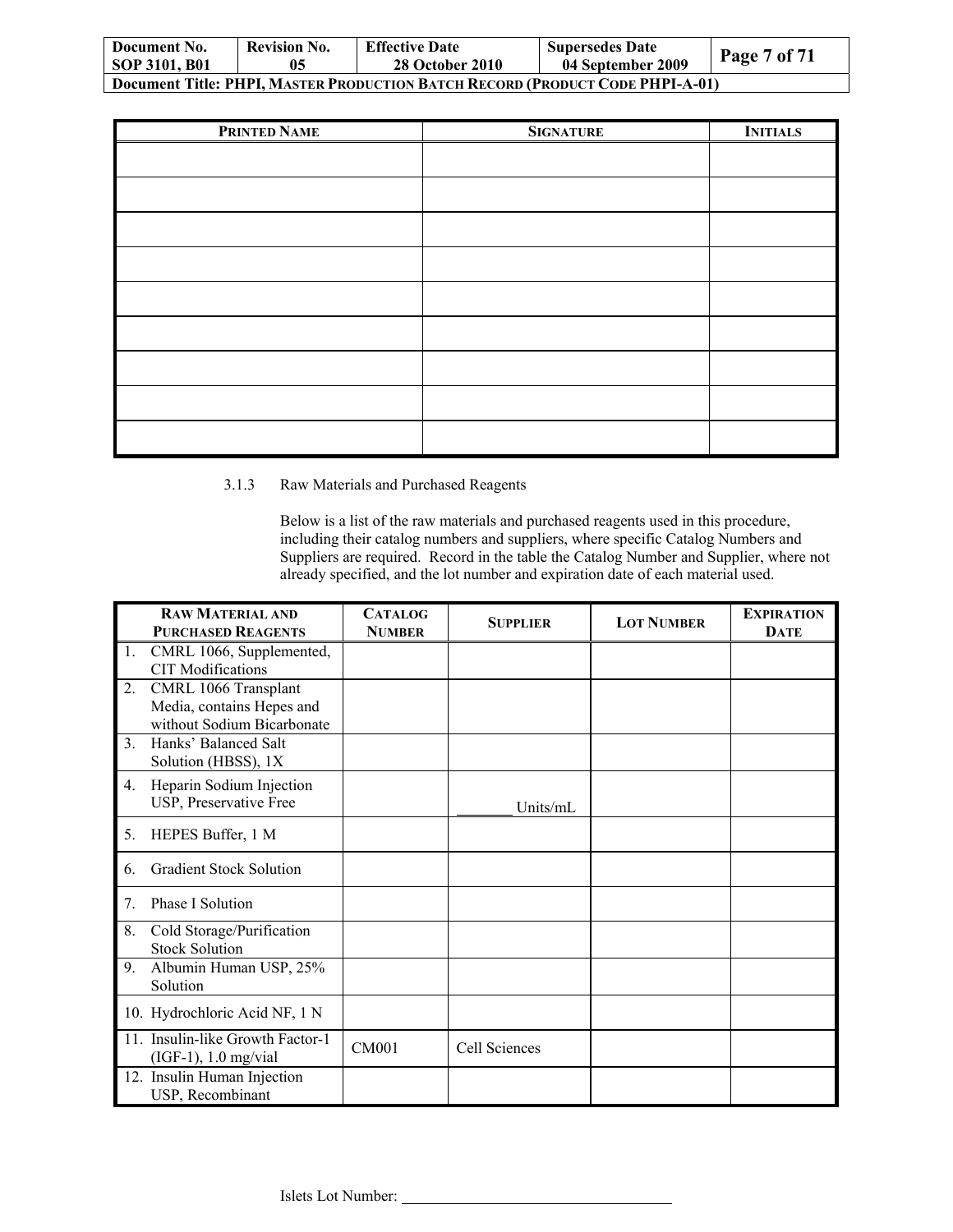| Document No.<br>SOP 3101, B01                                                        | <b>Revision No.</b> | <b>Effective Date</b><br>28 October 2010 | <b>Supersedes Date</b><br>04 September 2009 | Page 8 of 71 |  |
|--------------------------------------------------------------------------------------|---------------------|------------------------------------------|---------------------------------------------|--------------|--|
| <b>Document Title: PHPI, MASTER PRODUCTION BATCH RECORD (PRODUCT CODE PHPI-A-01)</b> |                     |                                          |                                             |              |  |

#### **RAW MATERIALS AND PURCHASED REAGENTS** (Continued)

| <b>RAW MATERIAL AND</b><br><b>PURCHASED REAGENTS</b>                  | <b>CATALOG</b><br><b>NUMBER</b> | <b>SUPPLIER</b>            | <b>LOT NUMBER</b> | <b>EXPIRATION</b><br><b>DATE</b> |
|-----------------------------------------------------------------------|---------------------------------|----------------------------|-------------------|----------------------------------|
| Collagenase NB 1<br>13a.<br><b>GMP</b> Grade                          | N0002937                        | SERVA/Nordmark             |                   |                                  |
| 13b. Neutral Protease NB<br><b>GMP</b> Grade                          | N0002936                        | SERVA/Nordmark             |                   |                                  |
| Collagenase NB 1<br>14a.<br>Premium Grade                             | 17455                           | SERVA/Nordmark             |                   |                                  |
| 14b. Neutral Protease NB                                              | 30301                           | SERVA/Nordmark             |                   |                                  |
| 15a. CIzyme Collagenase HA                                            | 001-1000                        | VitaCyte LLC               |                   |                                  |
| 15b. CIzyme Thermolysin                                               | 002-1000                        | VitaCyte LLC               |                   |                                  |
| Liberase MTF C/T GMP<br>16.<br>Grade                                  | 05339880001                     | Roche Diagnostics          |                   |                                  |
| 17. OptiPrep                                                          |                                 |                            |                   |                                  |
| 18. Trimming Solution                                                 |                                 |                            |                   |                                  |
| 19. Human Pancreas, Deceased<br>Donor                                 | See Section 4.2<br>and SOP 3108 |                            |                   |                                  |
| 20. PentaStarch, 10% Solution                                         |                                 |                            |                   |                                  |
| 21. Povidone Iodine USP, 10%                                          |                                 |                            |                   |                                  |
| 22. Pulmozyme (dornase alpha),<br>2.5 mL/vial, 1 mg/mL                | NDC No.<br>50242-100-40         | Genentech                  |                   |                                  |
| 23. RPMI 1640 with<br>L-Glutamine                                     |                                 |                            |                   |                                  |
| 24. Sterile Water for Injection<br><b>USP</b>                         |                                 |                            |                   |                                  |
| 25. Viaspan (UW Solution)                                             |                                 |                            |                   |                                  |
| 26. Biocoll Separating Solution,<br>Density 1.100                     | L6155                           | Biochrome AG/<br>Cedarlane |                   |                                  |
| 27. Stock Polysucrose Solution,<br>sterile                            | 99-662-CVS                      | Mediatech                  |                   |                                  |
| 28. Islet Gradient 1.037, sterile                                     | 99-690-CIS                      | Mediatech                  |                   |                                  |
| 29. Islet Gradient 1.096, sterile                                     | 99-691-CIS                      | Mediatech                  |                   |                                  |
| 30. Islet Gradient 1.108, sterile                                     | 99-692-CIS                      | Mediatech                  |                   |                                  |
| 31. Calcium Chloride USP<br>(Dihydrate) (CaCl <sub>2</sub> 2 $H_2O$ ) |                                 |                            |                   |                                  |
| 32. Calcium Chloride Injection<br><b>USP</b>                          |                                 |                            |                   |                                  |
| 33. Cefazolin Sodium USP                                              |                                 |                            |                   |                                  |
| 34. Infusion Bag                                                      |                                 |                            |                   |                                  |

**Verified by:** <u>Date:</u> Date: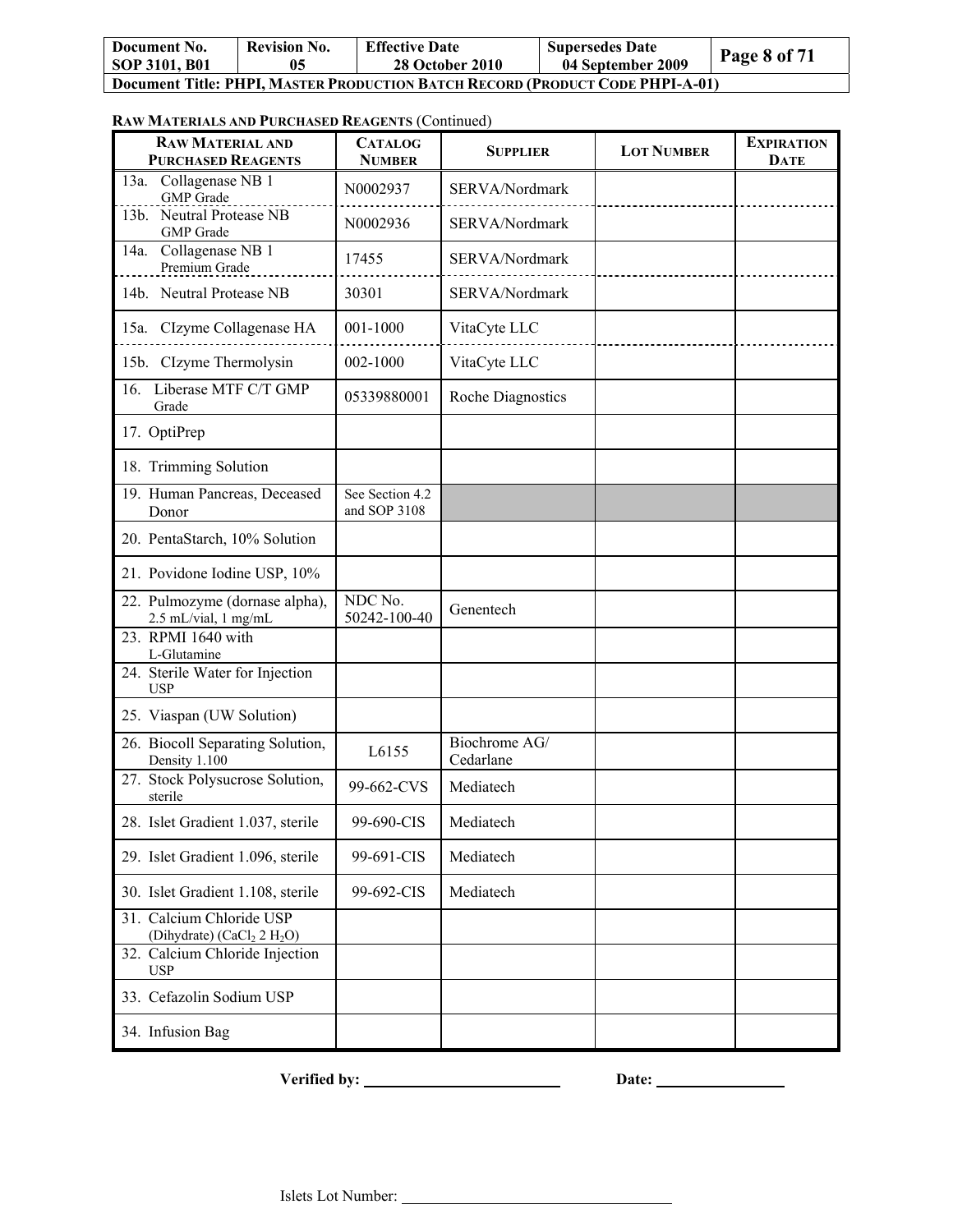3.1.4 Sterilized Items

Attach a list of all items used in this process that have been sterilized, the sterilizer load numbers and dates, and verify that the sterilizations were performed within the time period validated by the institution.

|     | 3.1.5 | Equipment                                                                                                                                                                                                                                                                                    |                       |
|-----|-------|----------------------------------------------------------------------------------------------------------------------------------------------------------------------------------------------------------------------------------------------------------------------------------------------|-----------------------|
|     |       | Attach a list of all equipment used in the manufacturing process, including identification<br>numbers, serial numbers, etc.                                                                                                                                                                  |                       |
|     |       | Verified by: New York Dental Property of the United States of the United States of the United States of the United States of the United States of the United States of the United States of the United States of the United St                                                               | Date: $\qquad \qquad$ |
|     | 3.1.6 | Disposable Items                                                                                                                                                                                                                                                                             |                       |
|     |       | Attach a list of all disposable items used in this process, the supplier of each, the lot<br>number, and the expiration date.                                                                                                                                                                |                       |
|     |       |                                                                                                                                                                                                                                                                                              |                       |
| 3.2 |       | Biological Safety Cabinet and Laboratory Preparation                                                                                                                                                                                                                                         |                       |
|     |       | Prepare the laboratory, including the Biological Safety Cabinet (BSC), for islet isolation according<br>to the institution's procedure(s) and record the preparation on the appropriate form $(s)$ or<br>logbook(s). Submit copies of the form(s) or logbook page(s) with this Batch Record. |                       |
|     |       |                                                                                                                                                                                                                                                                                              |                       |
| 3.3 |       | Dilution Media Preparation                                                                                                                                                                                                                                                                   |                       |
|     | 3.3.1 | Equilibrate RPMI 1640 for digest dilution to room temperature prior to use for<br>approximately 1 to 2 hours.                                                                                                                                                                                |                       |

3.3.2 Prepare four 1L containers ahead of time and store at 2ºC to 8ºC before use:

| <b>REQUIRED</b>                                            | <b>USED</b> |
|------------------------------------------------------------|-------------|
| 1 <sup>st</sup> Container                                  |             |
| 400 mL of RPMI 1640                                        | mL          |
| 200 mL of Albumin Human USP, 25% Solution                  | mL          |
| 200 Units of insulin (final concentration: 0.2 Units/mL)   | Units       |
| 10,000 Units of heparin (final concentration: 10 Units/mL) | Units       |
| $2nd$ Container                                            |             |
| 400 mL of RPMI 1640                                        | mL          |
| 200 mL of Albumin Human USP, 25% Solution                  | mL          |
| 200 Units of insulin (final concentration: 0.2 Units/mL)   | Units       |
| 10,000 Units of heparin (final concentration: 10 Units/mL) | Units       |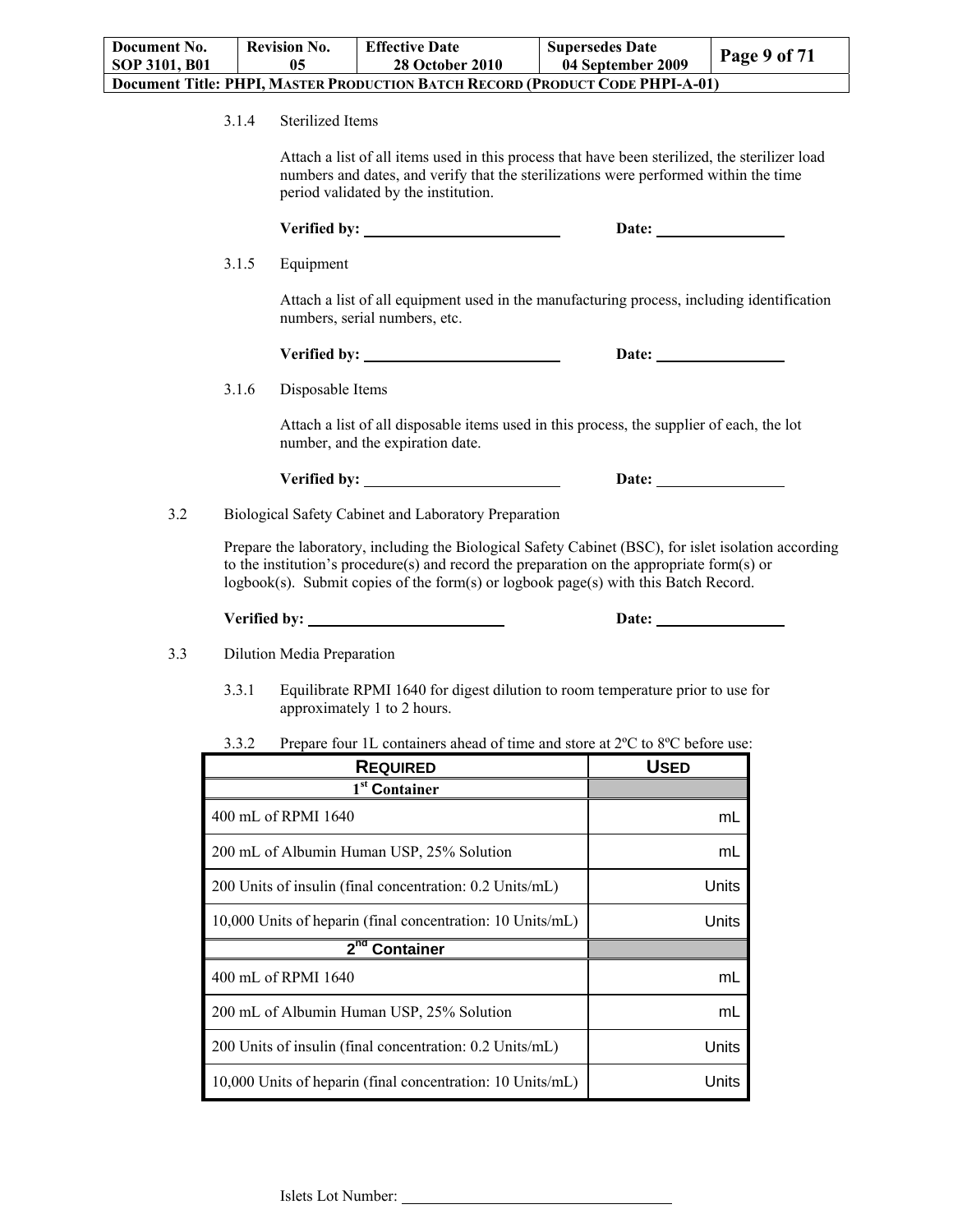| Document No.<br>SOP 3101, B01                                                        | <b>Revision No.</b> | <b>Effective Date</b><br><b>28 October 2010</b> | <b>Supersedes Date</b><br>04 September 2009 | Page 10 of 71 |  |
|--------------------------------------------------------------------------------------|---------------------|-------------------------------------------------|---------------------------------------------|---------------|--|
| <b>Document Title: PHPI, MASTER PRODUCTION BATCH RECORD (PRODUCT CODE PHPI-A-01)</b> |                     |                                                 |                                             |               |  |

| 3rd Container                                              |       |
|------------------------------------------------------------|-------|
| 500 mL of RPMI 1640                                        | mL    |
| 100 mL of Albumin Human USP, 25% Solution                  | mL    |
| 200 Units of insulin (final concentration: 0.2 Units/mL)   | Units |
| 10,000 Units of heparin (final concentration: 10 Units/mL) | Units |
| 4 <sup>th</sup> Container                                  |       |
| 500 mL of RPMI 1640                                        | mL    |
| 100 mL of Albumin Human USP, 25% Solution                  | mL    |
| 200 Units of insulin (final concentration: 0.2 Units/mL)   | Units |
| 10,000 Units of heparin (final concentration: 10 Units/mL) | Units |

Performed by: Date: Date:

**Verified by: Date:** 

3.3.3 Fill as many additional containers as needed with enough Albumin Human USP, 25% Solution each to provide a final concentration of 1.5% Albumin.

Number of additional containers:

Volume of each additional container: \_\_\_\_\_\_\_\_\_\_\_\_\_ mL

Volume collected in each additional container: \_\_\_\_\_\_\_\_\_\_\_\_\_ mL

Volume of Albumin Human USP, 25% Solution in each additional container \_\_\_\_\_\_ mL

**Performed by: Date:** 

**Verified by: Date:** 

## **4.0 PANCREAS ACCEPTANCE AND RECEIPT**

4.1 Time of pancreas receipt in the lab: (Record all times using the 24-hour clock)

Received by: <u>Neceived by:</u> Neceived by: 2014 **Date:** 2014 **Date:** 2014 **Date:** 2014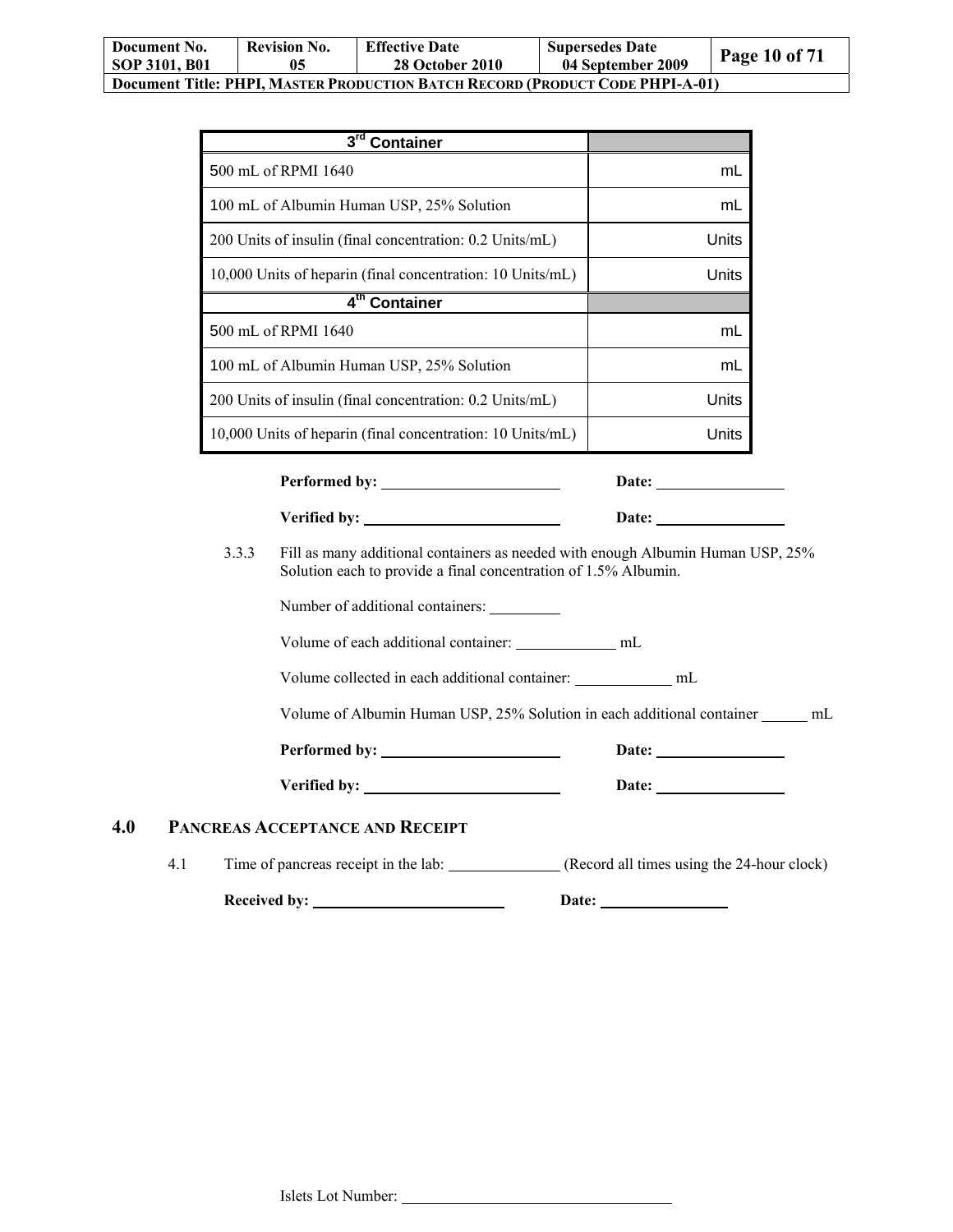| Document No.                                                                  | <b>Revision No.</b> | <b>Effective Date</b>  | <b>Supersedes Date</b> | <b>Page 11 of 71</b> |  |
|-------------------------------------------------------------------------------|---------------------|------------------------|------------------------|----------------------|--|
| <b>SOP 3101, B01</b>                                                          | 05                  | <b>28 October 2010</b> | 04 September 2009      |                      |  |
| Document Title: PHPI, MASTER PRODUCTION BATCH RECORD (PRODUCT CODE PHPI-A-01) |                     |                        |                        |                      |  |

## 4.2 Pancreas Donor Qualification Record (NA = Not Available)

| <b>REQUIREMENTS</b>                                                                                                                                                                                                                                                                     |     |          |           |
|-----------------------------------------------------------------------------------------------------------------------------------------------------------------------------------------------------------------------------------------------------------------------------------------|-----|----------|-----------|
| A qualified donor must have "Yes" responses to all of the Inclusion Criteria (A),                                                                                                                                                                                                       | Yes | $\bf No$ | <b>NA</b> |
| and "No" responses to all of the Exclusion Criteria (B & C).                                                                                                                                                                                                                            |     |          |           |
| Container Label must specify Human Pancreas, and a UNOS or DDD number must be present.                                                                                                                                                                                                  |     |          |           |
| The Organ Procurement Organization (OPO) must be identified.                                                                                                                                                                                                                            |     |          |           |
| A. Inclusion Criteria (The donor or pancreas must meet these criteria.)<br>Pancreas Preservation in (i) UW, (ii) PF/UW, (iii) HTK, or (iv) PF/HTK Solution(s)                                                                                                                           |     |          |           |
| 1.<br>Maximum 12 hour cold ischemia time<br>$\overline{2}$ .                                                                                                                                                                                                                            |     |          |           |
| $\overline{3}$ .<br>Donor age 15-65 years                                                                                                                                                                                                                                               |     |          |           |
| Cause and circumstances of death acceptable to the transplant team<br>4.                                                                                                                                                                                                                |     |          |           |
| B. Exclusion Criteria (Is there evidence of the following conditions?)                                                                                                                                                                                                                  |     |          |           |
| History or biochemical evidence of Diabetes mellitus Type 1 or 2 (Transplant teams may<br>1.<br>consider donor $HbA1C > 6.1\%$ in the absence of transfusions in the week prior to death as an<br>indication for exclusion, with discretion for donors who have received transfusions.) |     |          |           |
| Pancreas from non-heart-beating cardiac death donors.<br>2.                                                                                                                                                                                                                             |     |          |           |
| Malignancies, other than resected basal squamous cell carcinoma or intracranial tumor as the<br>3.<br>cause of death                                                                                                                                                                    |     |          |           |
| Suspected or confirmed sepsis<br>4.                                                                                                                                                                                                                                                     |     |          |           |
| Evidence of clinical or active viral Hepatitis [A, B (HBcAg), C]. HBsAb+ is acceptable, if<br>5.<br>there is a history of vaccination.                                                                                                                                                  |     |          |           |
| Acquired Immunodeficiency Syndrome (AIDS)<br>6.                                                                                                                                                                                                                                         |     |          |           |
| 7.<br>HIV seropositivity (HIV-I or HIV-II), or HIV status unknown*                                                                                                                                                                                                                      |     |          |           |
| HTLV-I or HTLV-II (Optional)<br>8.                                                                                                                                                                                                                                                      |     |          |           |
| Syphilis (RPR or VDRL positive)*<br>9.                                                                                                                                                                                                                                                  |     |          |           |
| 10. Active viral encephalitis or encephalitis of unknown origin                                                                                                                                                                                                                         |     |          |           |
| 11. TSE or Creutzfeldt-Jacob Disease                                                                                                                                                                                                                                                    |     |          |           |
| <b>Suspected Rabies Diagnosis</b><br>12.                                                                                                                                                                                                                                                |     |          |           |
| 13. Treated or Active Tuberculosis                                                                                                                                                                                                                                                      |     |          |           |
| 14. Individuals who have received pit-hGH (pituitary growth hormone)                                                                                                                                                                                                                    |     |          |           |
| 15. Any medical condition that, in the opinion of the transplant team, precludes a reasonable<br>possibility of a favorable outcome of the islet transplant procedure                                                                                                                   |     |          |           |
| 16. Clinical history and/or laboratory testing suggestive of West Nile Virus, Vaccinia, or SARS                                                                                                                                                                                         |     |          |           |
| <b>C. Exclusion Criteria – Behavioral Profiles (Is there evidence of the following conditions?)</b>                                                                                                                                                                                     |     |          |           |
| 17. High-risk sexual behavior within 5 years prior to time of death: men who have had sex with<br>men, individuals who have engaged in prostitution, and individuals whose sexual partners<br>have engaged in high-risk sexual behavior                                                 |     |          |           |
| 18. Non-medical intravenous, intramuscular, or subcutaneous drug use within the past five years                                                                                                                                                                                         |     |          |           |
| 19. Persons with hemophilia or related clotting disorders who have received human-derived<br>clotting factor concentrates                                                                                                                                                               |     |          |           |
| 20. Findings on history or physical examination consistent with an increased risk of HIV<br>exposure                                                                                                                                                                                    |     |          |           |
| 21. Current inmates of correctional systems and individuals who have been incarcerated for more<br>than 72 consecutive hours during the previous 12 months                                                                                                                              |     |          |           |

 $\overline{\phantom{a}}$ 

\*Test results for Exclusion Criteria B. 7 and 9 are required by FDA regulation.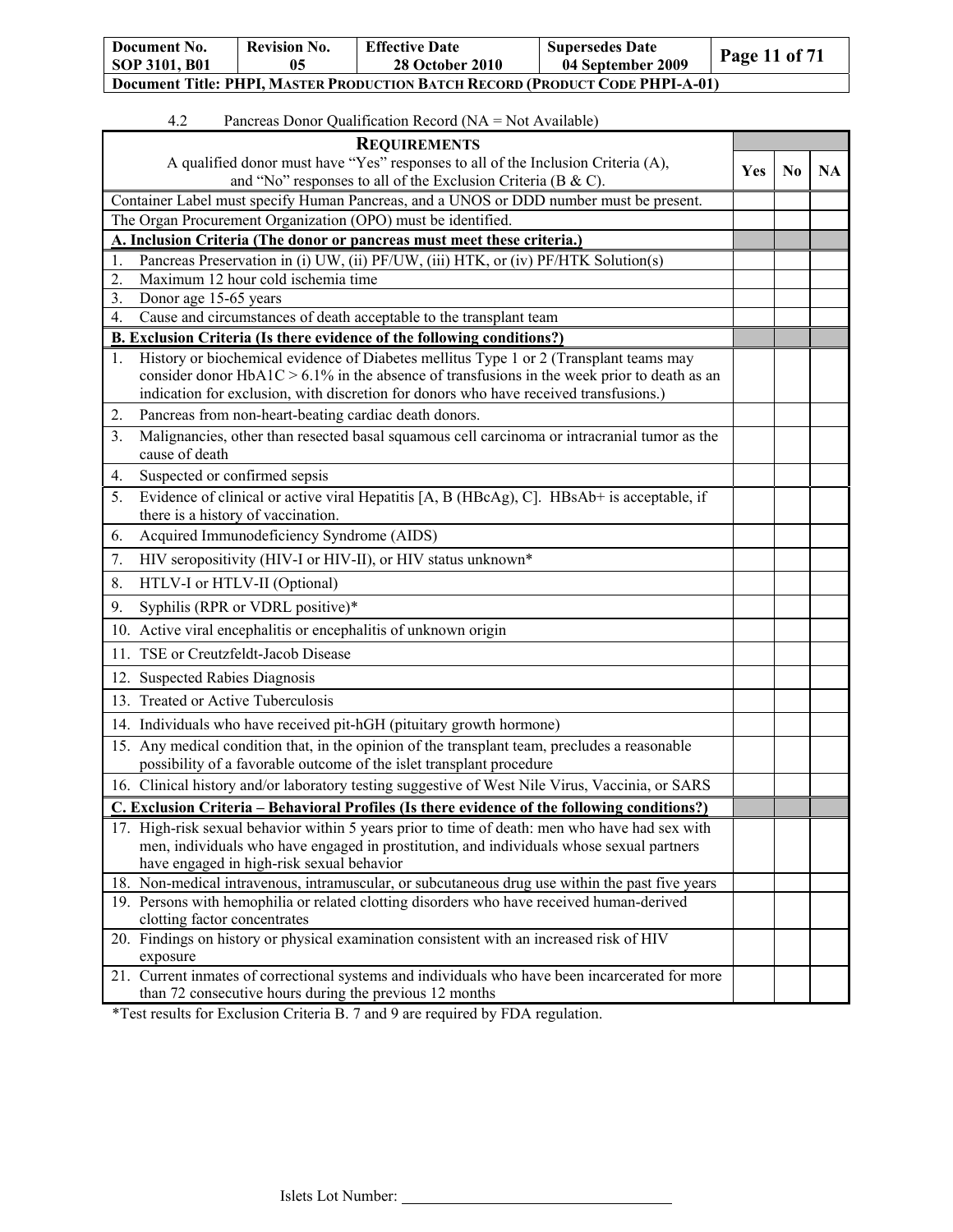| Document No.  | <b>Revision No.</b>               | <b>Effective Date</b>                                                                                                                                                                         | <b>Supersedes Date</b> | Page 12 of 71                                                                      |
|---------------|-----------------------------------|-----------------------------------------------------------------------------------------------------------------------------------------------------------------------------------------------|------------------------|------------------------------------------------------------------------------------|
| SOP 3101, B01 | 0 <sub>5</sub>                    | <b>28 October 2010</b>                                                                                                                                                                        | 04 September 2009      |                                                                                    |
|               |                                   | Document Title: PHPI, MASTER PRODUCTION BATCH RECORD (PRODUCT CODE PHPI-A-01)                                                                                                                 |                        |                                                                                    |
|               |                                   | Is donor qualified as pancreas source? Yes                                                                                                                                                    | No no                  | (Circle One)                                                                       |
|               |                                   | Recorded by:                                                                                                                                                                                  |                        |                                                                                    |
|               |                                   |                                                                                                                                                                                               |                        |                                                                                    |
|               |                                   |                                                                                                                                                                                               | Date: $\qquad \qquad$  |                                                                                    |
| 4.3           | donor records present?            | Examine the container in which the pancreas arrived and its label. Is the container clean, intact<br>and labeled with the UNOS or DDD number that has been accepted and are a proper name and |                        |                                                                                    |
|               | Yes                               | No                                                                                                                                                                                            | (Circle One)           |                                                                                    |
|               | Is the product packaged properly? |                                                                                                                                                                                               |                        |                                                                                    |
|               | Yes                               | No                                                                                                                                                                                            | (Circle One)           |                                                                                    |
|               |                                   |                                                                                                                                                                                               |                        |                                                                                    |
|               |                                   |                                                                                                                                                                                               |                        |                                                                                    |
|               |                                   |                                                                                                                                                                                               | Date:                  | $\overline{\phantom{a}}$ and $\overline{\phantom{a}}$ and $\overline{\phantom{a}}$ |

4.4 Record the following information from donor records provided by the OPO:

### **PANCREAS DONOR INFORMATION (NA = Not Available)**

|                                                                                             |                 | <b>ACCEPTABLE?</b> |                |           |
|---------------------------------------------------------------------------------------------|-----------------|--------------------|----------------|-----------|
|                                                                                             | <b>OBSERVED</b> | <b>Yes</b>         | N <sub>0</sub> | <b>NA</b> |
| <b>UNOS or DDD Number</b>                                                                   |                 |                    |                |           |
| Name and Location of OPO                                                                    |                 |                    |                |           |
| <b>OPO Unique Identifier</b><br>(if applicable)                                             |                 |                    |                |           |
| <b>Donor Consent for Islets</b><br><b>Transplant Present</b>                                |                 |                    |                |           |
| <b>Donor's Date of Birth</b>                                                                |                 |                    |                |           |
| <b>Donor's Gender</b>                                                                       |                 |                    |                |           |
| Donor's ABO                                                                                 |                 |                    |                |           |
| Donor's Weight                                                                              |                 |                    |                |           |
| Donor's Height                                                                              |                 |                    |                |           |
| <b>Donor's Body Mass Index</b>                                                              |                 |                    |                |           |
| <b>Extent of Hemodilution</b><br>(See Flowchart & Worksheet<br>at the end of this document) |                 |                    |                |           |
| <b>Donor's CMV Status</b>                                                                   |                 |                    |                |           |

**Recorded by: Date:**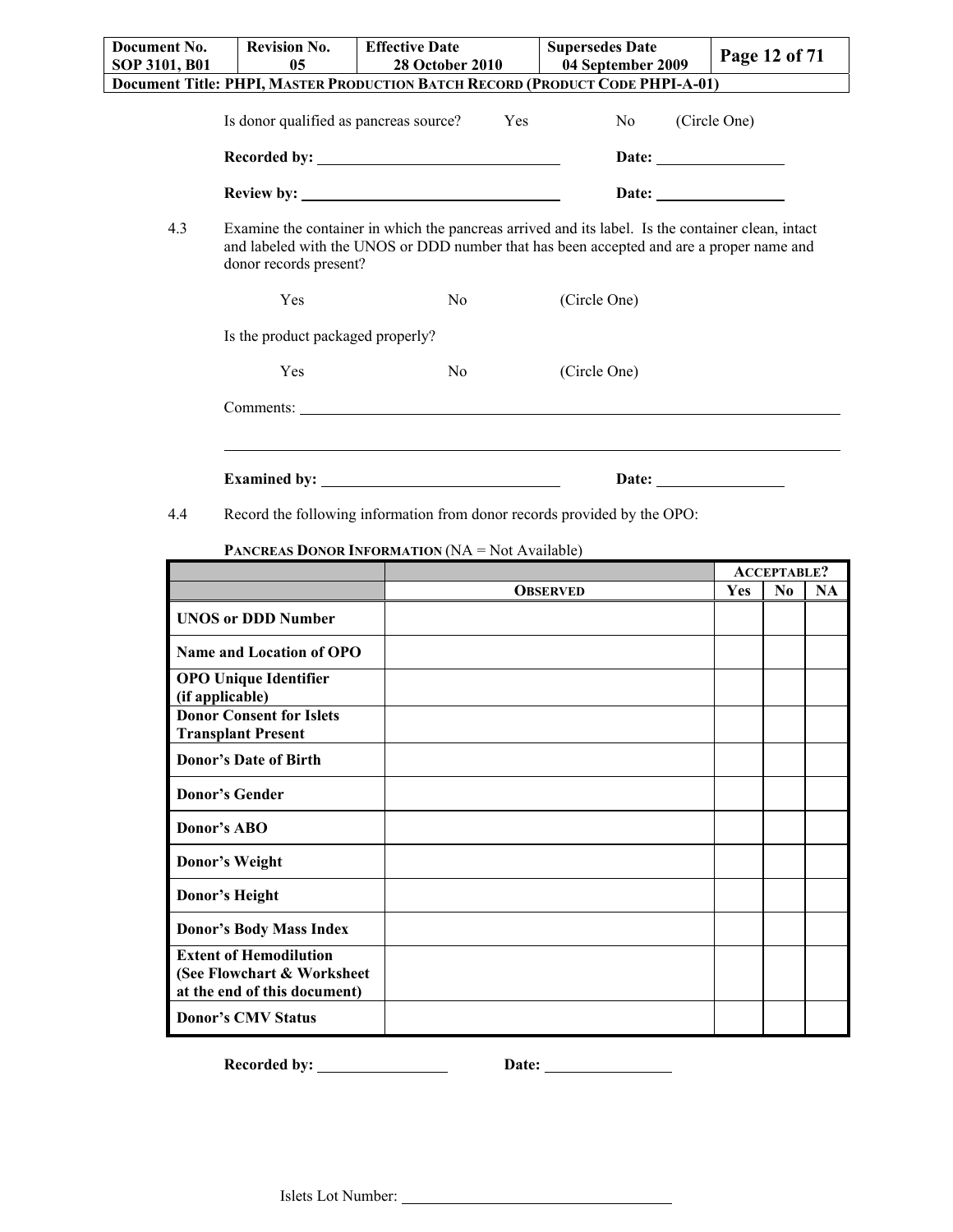| Document No.<br>SOP 3101, B01 |                                                                                                                                                                                                                                                                                                                                                                                                                                                  | <b>Revision No.</b><br>05   | <b>Effective Date</b><br><b>28 October 2010</b>                                                                                                                                                                                                                                           | <b>Supersedes Date</b>       | 04 September 2009                                                             | Page 13 of 71              |
|-------------------------------|--------------------------------------------------------------------------------------------------------------------------------------------------------------------------------------------------------------------------------------------------------------------------------------------------------------------------------------------------------------------------------------------------------------------------------------------------|-----------------------------|-------------------------------------------------------------------------------------------------------------------------------------------------------------------------------------------------------------------------------------------------------------------------------------------|------------------------------|-------------------------------------------------------------------------------|----------------------------|
|                               |                                                                                                                                                                                                                                                                                                                                                                                                                                                  |                             |                                                                                                                                                                                                                                                                                           |                              | Document Title: PHPI, MASTER PRODUCTION BATCH RECORD (PRODUCT CODE PHPI-A-01) |                            |
| 5.0                           |                                                                                                                                                                                                                                                                                                                                                                                                                                                  | <b>PANCREAS PREPARATION</b> |                                                                                                                                                                                                                                                                                           |                              |                                                                               |                            |
| 5.1                           |                                                                                                                                                                                                                                                                                                                                                                                                                                                  |                             | In-process Samples for Sterility Testing of Preservation Solution                                                                                                                                                                                                                         |                              |                                                                               |                            |
|                               |                                                                                                                                                                                                                                                                                                                                                                                                                                                  |                             | Preservation Method:                                                                                                                                                                                                                                                                      |                              |                                                                               |                            |
|                               | Using sterile technique, open the pancreas container in a Class 100 area. Aseptically take at least<br>a 3 mL sample of the preservation solution in which the pancreas was transported. Prepare and<br>label the sample according to the institution's procedure and submit for sterility (21 CFR 610.12)<br>and fungal culture testing to the appropriate laboratory. Attach a copy of the requisition form to<br>the Production Batch Record. |                             |                                                                                                                                                                                                                                                                                           |                              |                                                                               |                            |
|                               |                                                                                                                                                                                                                                                                                                                                                                                                                                                  |                             |                                                                                                                                                                                                                                                                                           |                              | Date: <u>Date:</u>                                                            |                            |
|                               |                                                                                                                                                                                                                                                                                                                                                                                                                                                  |                             | Record the test results, when available, in Section 17.1.                                                                                                                                                                                                                                 |                              |                                                                               |                            |
|                               |                                                                                                                                                                                                                                                                                                                                                                                                                                                  |                             | Note: In some cases pancreas cleaning and cannulation are partially or completely performed immediately<br>after the pancreas is procured and before it is delivered to the lab. In these cases, records of these activities will<br>be made and filed with this Production Batch Record. |                              |                                                                               |                            |
| 5.2                           | Move the pancreas to a cold tray containing Trimming Solution plus 1 $g/L$ Cefazolin Sodium USP<br>and remove excess tissue.                                                                                                                                                                                                                                                                                                                     |                             |                                                                                                                                                                                                                                                                                           |                              |                                                                               |                            |
|                               |                                                                                                                                                                                                                                                                                                                                                                                                                                                  |                             | Process Start time:                                                                                                                                                                                                                                                                       |                              |                                                                               |                            |
|                               | Date:                                                                                                                                                                                                                                                                                                                                                                                                                                            |                             |                                                                                                                                                                                                                                                                                           |                              |                                                                               |                            |
| 5.3                           |                                                                                                                                                                                                                                                                                                                                                                                                                                                  |                             | Examine the cleaned pancreas and record observations in the table below.                                                                                                                                                                                                                  |                              |                                                                               |                            |
|                               |                                                                                                                                                                                                                                                                                                                                                                                                                                                  |                             | Check only one line in each category.                                                                                                                                                                                                                                                     |                              |                                                                               |                            |
|                               |                                                                                                                                                                                                                                                                                                                                                                                                                                                  | Clean                       |                                                                                                                                                                                                                                                                                           |                              | None                                                                          |                            |
|                               | Fat                                                                                                                                                                                                                                                                                                                                                                                                                                              | Average                     |                                                                                                                                                                                                                                                                                           | Edema                        | <b>Interstitial Edema</b>                                                     |                            |
|                               |                                                                                                                                                                                                                                                                                                                                                                                                                                                  |                             | Patchy Infiltration                                                                                                                                                                                                                                                                       |                              |                                                                               | Slight Overall Swelling    |
|                               |                                                                                                                                                                                                                                                                                                                                                                                                                                                  |                             | Heavily Infiltrated                                                                                                                                                                                                                                                                       |                              | Overly Distended                                                              |                            |
|                               | Flush                                                                                                                                                                                                                                                                                                                                                                                                                                            | Well Flushed                |                                                                                                                                                                                                                                                                                           |                              | Very Soft                                                                     |                            |
|                               |                                                                                                                                                                                                                                                                                                                                                                                                                                                  |                             | Poorly Flushed                                                                                                                                                                                                                                                                            |                              | Soft                                                                          |                            |
|                               |                                                                                                                                                                                                                                                                                                                                                                                                                                                  |                             |                                                                                                                                                                                                                                                                                           | <b>Texture</b>               | Firm (normal)                                                                 |                            |
|                               |                                                                                                                                                                                                                                                                                                                                                                                                                                                  |                             |                                                                                                                                                                                                                                                                                           |                              |                                                                               | Many Firm Areas (Fibrotic) |
|                               |                                                                                                                                                                                                                                                                                                                                                                                                                                                  |                             |                                                                                                                                                                                                                                                                                           |                              | Rigid Throughout                                                              |                            |
|                               |                                                                                                                                                                                                                                                                                                                                                                                                                                                  |                             | <b>Blood on Capillaries</b>                                                                                                                                                                                                                                                               |                              | Intact                                                                        |                            |
|                               | <b>Blood</b>                                                                                                                                                                                                                                                                                                                                                                                                                                     |                             | Blood in Intra-Parenchymal                                                                                                                                                                                                                                                                | <b>Pancreas</b><br>Condition | Capsular Damage                                                               |                            |
|                               |                                                                                                                                                                                                                                                                                                                                                                                                                                                  |                             | No Blood Present                                                                                                                                                                                                                                                                          |                              |                                                                               | Parenchymal Damage         |

L.

Islets Lot Number: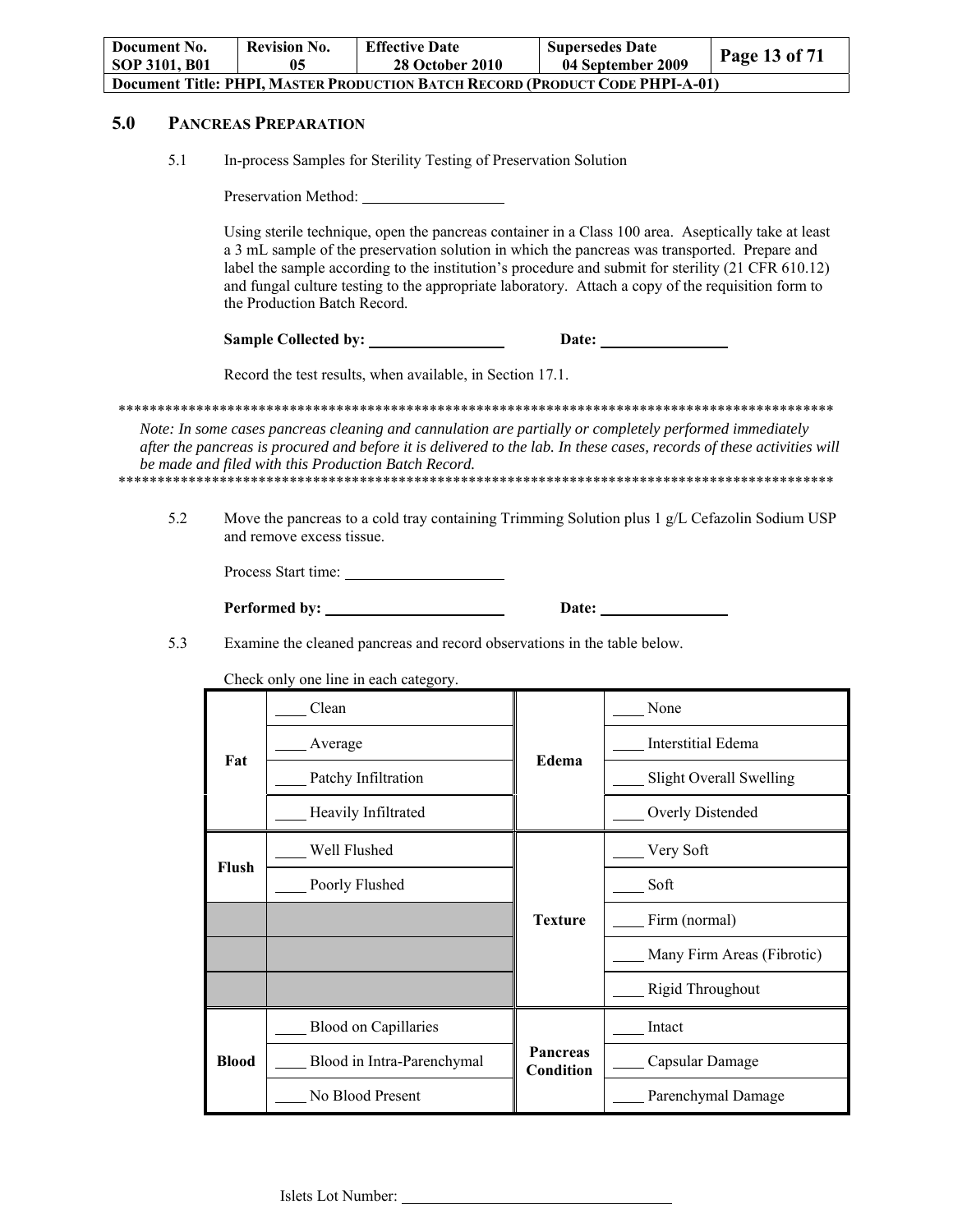| Document No.<br>SOP 3101, B01 | <b>Revision No.</b><br>05               | <b>Effective Date</b><br><b>28 October 2010</b>                                                                                                                                                                                                                                                                                                                                                    | <b>Supersedes Date</b><br>04 September 2009 | Page 14 of 71 |
|-------------------------------|-----------------------------------------|----------------------------------------------------------------------------------------------------------------------------------------------------------------------------------------------------------------------------------------------------------------------------------------------------------------------------------------------------------------------------------------------------|---------------------------------------------|---------------|
|                               |                                         | Document Title: PHPI, MASTER PRODUCTION BATCH RECORD (PRODUCT CODE PHPI-A-01)                                                                                                                                                                                                                                                                                                                      |                                             |               |
|                               | Gross pathology observed?               | Yes                                                                                                                                                                                                                                                                                                                                                                                                | No                                          | (Circle One)  |
|                               |                                         |                                                                                                                                                                                                                                                                                                                                                                                                    |                                             |               |
|                               |                                         |                                                                                                                                                                                                                                                                                                                                                                                                    |                                             |               |
|                               |                                         |                                                                                                                                                                                                                                                                                                                                                                                                    |                                             |               |
|                               |                                         |                                                                                                                                                                                                                                                                                                                                                                                                    |                                             |               |
|                               |                                         |                                                                                                                                                                                                                                                                                                                                                                                                    |                                             |               |
|                               |                                         |                                                                                                                                                                                                                                                                                                                                                                                                    |                                             |               |
|                               |                                         | Examined by: Note and South Assembly and South Assembly and South Assembly and South Assembly and South Assembly                                                                                                                                                                                                                                                                                   | Date: $\qquad \qquad$                       |               |
| 5.4                           | preparation with this Batch Record.     | Prepare the CIT Digestion Solution according to DAIT SOP 3106, B01, and file the record of                                                                                                                                                                                                                                                                                                         |                                             |               |
|                               |                                         |                                                                                                                                                                                                                                                                                                                                                                                                    |                                             |               |
| 5.5                           |                                         | Optional Pancreas Surface Decontamination                                                                                                                                                                                                                                                                                                                                                          |                                             |               |
|                               | sterile pan and instruments.            | If desired, place the pancreas in 250 mL of HBSS or preservation solution containing $1 \text{ mg/mL}$<br>Cefazolin Sodium USP, or in 250 mL of 10% Povidone Iodine USP solution. Rinse the pancreas<br>with 400 mL of plain HBSS 1X, transfer it to a new container of 400 mL of plain HBSS 1X, and<br>rinse again. Remove the original pan and instruments from the BSC, and replace with clean, |                                             |               |
|                               |                                         |                                                                                                                                                                                                                                                                                                                                                                                                    |                                             |               |
|                               |                                         |                                                                                                                                                                                                                                                                                                                                                                                                    | Date:                                       |               |
| 5.6                           | Pancreas Biopsy                         |                                                                                                                                                                                                                                                                                                                                                                                                    |                                             |               |
|                               | Report the results in PBR Section 17.3. | Collect a superficial biopsy of approximately 3 mm $X$ 3 mm $X$ 3 mm from the area within 1 cm of<br>the main duct of the donor pancreas for required product characterization MCP-1 and tissue factor<br>testing. Prepare and ship the sample according to instructions in the CIT Islets Lab Binder.                                                                                             |                                             |               |
|                               |                                         |                                                                                                                                                                                                                                                                                                                                                                                                    |                                             |               |
| 5.7                           | Pancreas Weight                         |                                                                                                                                                                                                                                                                                                                                                                                                    |                                             |               |
|                               |                                         | After excess tissue is trimmed from the pancreas, weigh the pancreas.                                                                                                                                                                                                                                                                                                                              |                                             |               |
|                               |                                         |                                                                                                                                                                                                                                                                                                                                                                                                    |                                             |               |
|                               |                                         |                                                                                                                                                                                                                                                                                                                                                                                                    |                                             |               |
|                               |                                         |                                                                                                                                                                                                                                                                                                                                                                                                    |                                             |               |
|                               |                                         |                                                                                                                                                                                                                                                                                                                                                                                                    |                                             |               |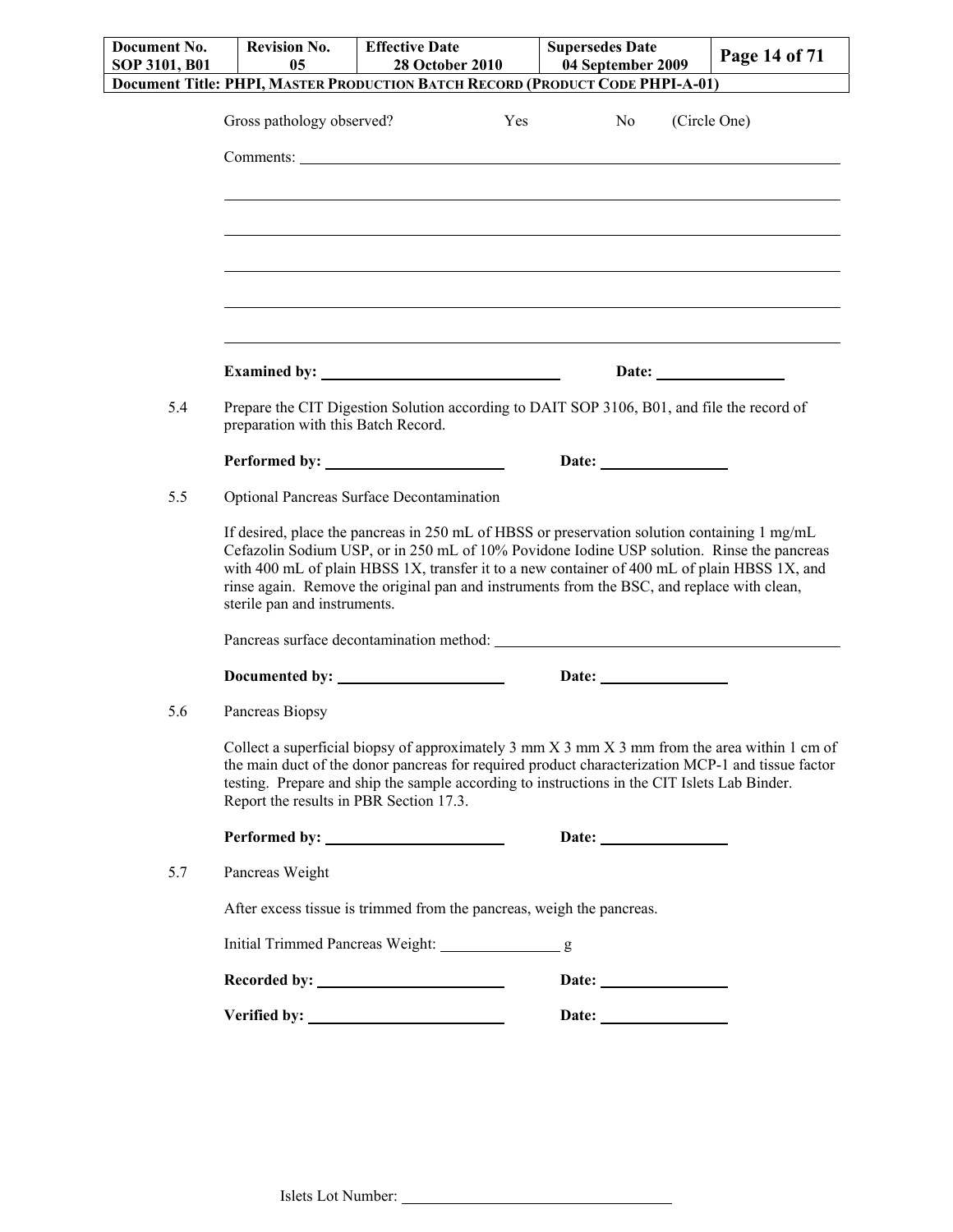| Document No.<br>SOP 3101, B01 |              | <b>Revision No.</b><br>05 | <b>Effective Date</b><br><b>28 October 2010</b>                        | <b>Supersedes Date</b><br>04 September 2009                                                                                                                                                                                                                                                                                                                                                                     | Page 15 of 71 |
|-------------------------------|--------------|---------------------------|------------------------------------------------------------------------|-----------------------------------------------------------------------------------------------------------------------------------------------------------------------------------------------------------------------------------------------------------------------------------------------------------------------------------------------------------------------------------------------------------------|---------------|
|                               |              |                           |                                                                        | Document Title: PHPI, MASTER PRODUCTION BATCH RECORD (PRODUCT CODE PHPI-A-01)                                                                                                                                                                                                                                                                                                                                   |               |
| 5.8                           |              |                           | CIT Enzyme Solution Preparation                                        |                                                                                                                                                                                                                                                                                                                                                                                                                 |               |
|                               |              |                           | out the two references not used.                                       | Prepare the CIT Enzyme Solution described in the appropriate procedure reference below. Cross                                                                                                                                                                                                                                                                                                                   |               |
|                               | 5.8.1        | B11.                      |                                                                        | Prepare the CIT Enzyme Solution – SERVA Enzymes according to DAIT SOP 3106,                                                                                                                                                                                                                                                                                                                                     |               |
|                               | 5.8.2        |                           | Combination according to DAIT SOP 3106, B13.                           | Prepare the CIT Enzyme Solution - Vitacyte Enzymes and VitaCyte/SERVA Enzymes                                                                                                                                                                                                                                                                                                                                   |               |
|                               | 5.8.3        |                           |                                                                        | Prepare the CIT Enzyme Solution – Roche Enzymes according to DAIT SOP 3106, B14.                                                                                                                                                                                                                                                                                                                                |               |
|                               |              |                           |                                                                        | File the record of CIT Enzyme Solution preparation with this Batch Record.                                                                                                                                                                                                                                                                                                                                      |               |
|                               |              |                           | Recorded by:                                                           |                                                                                                                                                                                                                                                                                                                                                                                                                 |               |
| 5.9                           |              |                           | CIT Enzyme Solution (Specify Units of each enzyme)                     |                                                                                                                                                                                                                                                                                                                                                                                                                 |               |
|                               |              |                           |                                                                        |                                                                                                                                                                                                                                                                                                                                                                                                                 |               |
|                               |              |                           |                                                                        |                                                                                                                                                                                                                                                                                                                                                                                                                 |               |
|                               |              |                           |                                                                        | Thermolysin Activity actually used: Thermolysin Activity actually used:                                                                                                                                                                                                                                                                                                                                         |               |
|                               |              |                           | Cross out the line above not used.                                     |                                                                                                                                                                                                                                                                                                                                                                                                                 |               |
|                               |              |                           | CIT Enzyme Solution volume prepared: ___________ mL                    |                                                                                                                                                                                                                                                                                                                                                                                                                 |               |
|                               | Verified by: |                           |                                                                        | Date:                                                                                                                                                                                                                                                                                                                                                                                                           |               |
| 5.10                          |              | Pancreas Cannulation      |                                                                        |                                                                                                                                                                                                                                                                                                                                                                                                                 |               |
|                               |              |                           | facilitate the identification of the duct for the cannulation process. | The pancreas will be perfused in a controlled manner, using separate cannulae for the head and<br>tail. After the pancreas is cleaned of excess tissue, cut the pancreas to separate the head and tail,<br>and cannulate the main pancreatic ducts with 16 to 22 gauge cannulae, one at the head and one at<br>the tail. You may use a small cannula as a thread down the duct from the head of the pancreas to |               |
|                               |              |                           |                                                                        |                                                                                                                                                                                                                                                                                                                                                                                                                 |               |
| 5.11                          |              |                           | Place this additional trimmed tissue in a tared container.             | After the two portions of pancreas are cannulated, continue to remove excess tissue if necessary.                                                                                                                                                                                                                                                                                                               |               |
|                               |              |                           |                                                                        |                                                                                                                                                                                                                                                                                                                                                                                                                 |               |
|                               |              |                           |                                                                        |                                                                                                                                                                                                                                                                                                                                                                                                                 |               |
|                               |              |                           |                                                                        |                                                                                                                                                                                                                                                                                                                                                                                                                 |               |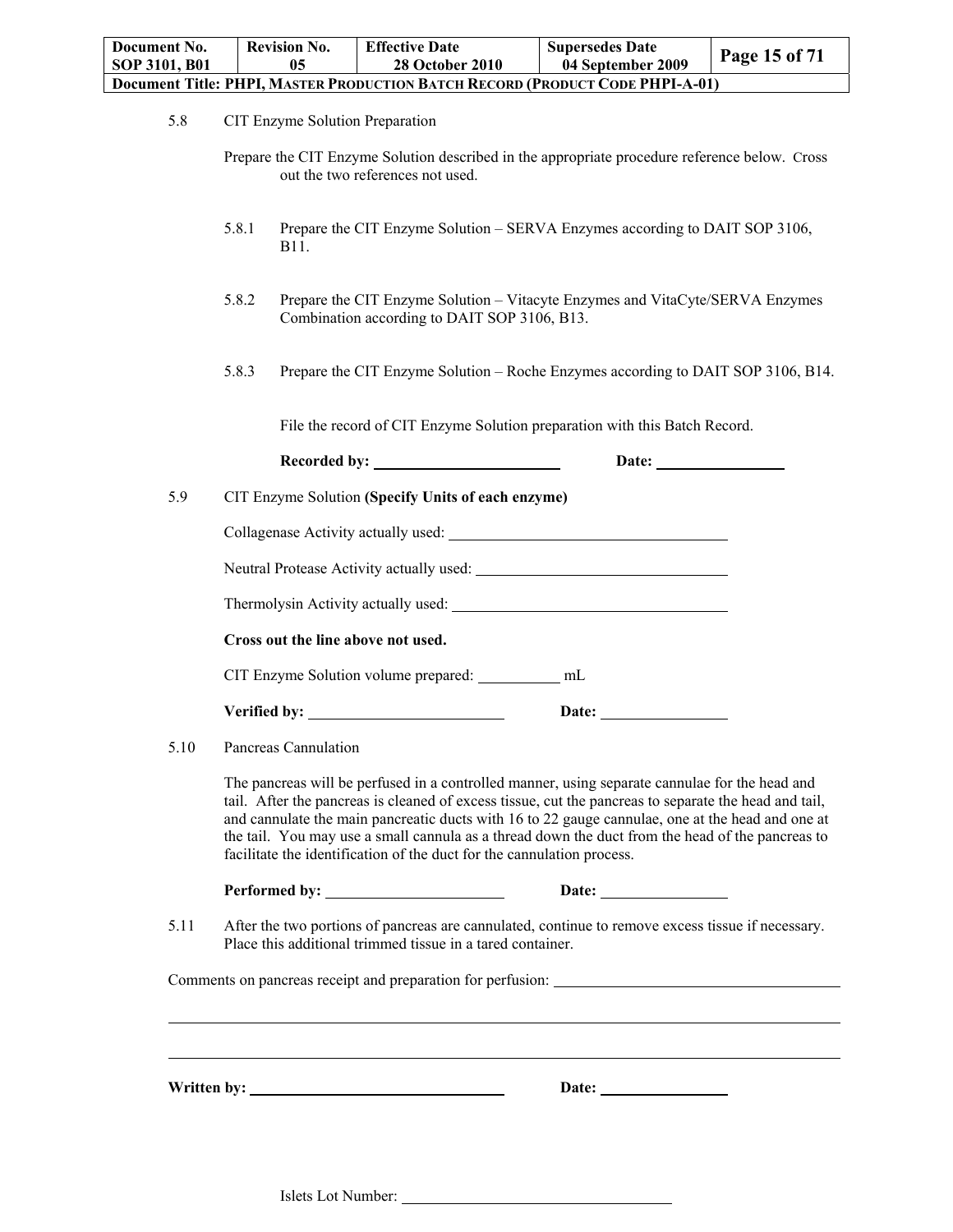| Document No.<br>SOP 3101, B01                                                 | <b>Revision No.</b> | <b>Effective Date</b><br><b>28 October 2010</b> | <b>Supersedes Date</b><br>04 September 2009 | <b>Page 16 of 71</b> |
|-------------------------------------------------------------------------------|---------------------|-------------------------------------------------|---------------------------------------------|----------------------|
| Document Title: PHPI. MASTER PRODUCTION BATCH RECORD (PRODUCT CODE PHPI-A-01) |                     |                                                 |                                             |                      |

## **6.0 PANCREAS PERFUSION**

6.1 Assemble perfusion equipment according to the institution's procedure.

**Performed by: Date:** 

6.2 Perfuse the pancreas with the CIT Enzyme Solution.

- If indicated by the institution's procedures, prime the perfusion circuit by pumping HBSS, 1X, through it. Confirm the absence of leaks or loose connections, and drain the perfusion circuit.
- Add CIT Enzyme Solution (Section 5.5) at  $4^{\circ}$ C to  $8^{\circ}$ C to the chamber and refill the perfusion circuit with it. Remove all air bubbles.
- Connect the perfusion tubing to the cannula and perfuse the pancreas for 4 to 10 minutes at 60 to 80 mm Hg, followed by 4 to 6 minutes (8 minutes maximum in case of poor distension) at 160 to 180 mm Hg at 4ºC to 14ºC. Note the Desired Pressure in the table below depending on when the pressure is increased.
- Record the Perfusion Start Time (enzyme solution enters the pancreas) in the table below.
- Monitor temperature and pressure during pancreas perfusion and record in the table below.
- Optionally monitor the flow rate and record it in the table below.
- Stop perfusion after 10 minutes (12 minutes in the case of poor distension). If perfusion time exceeds 12 minutes, attach to this record a justification for the additional time.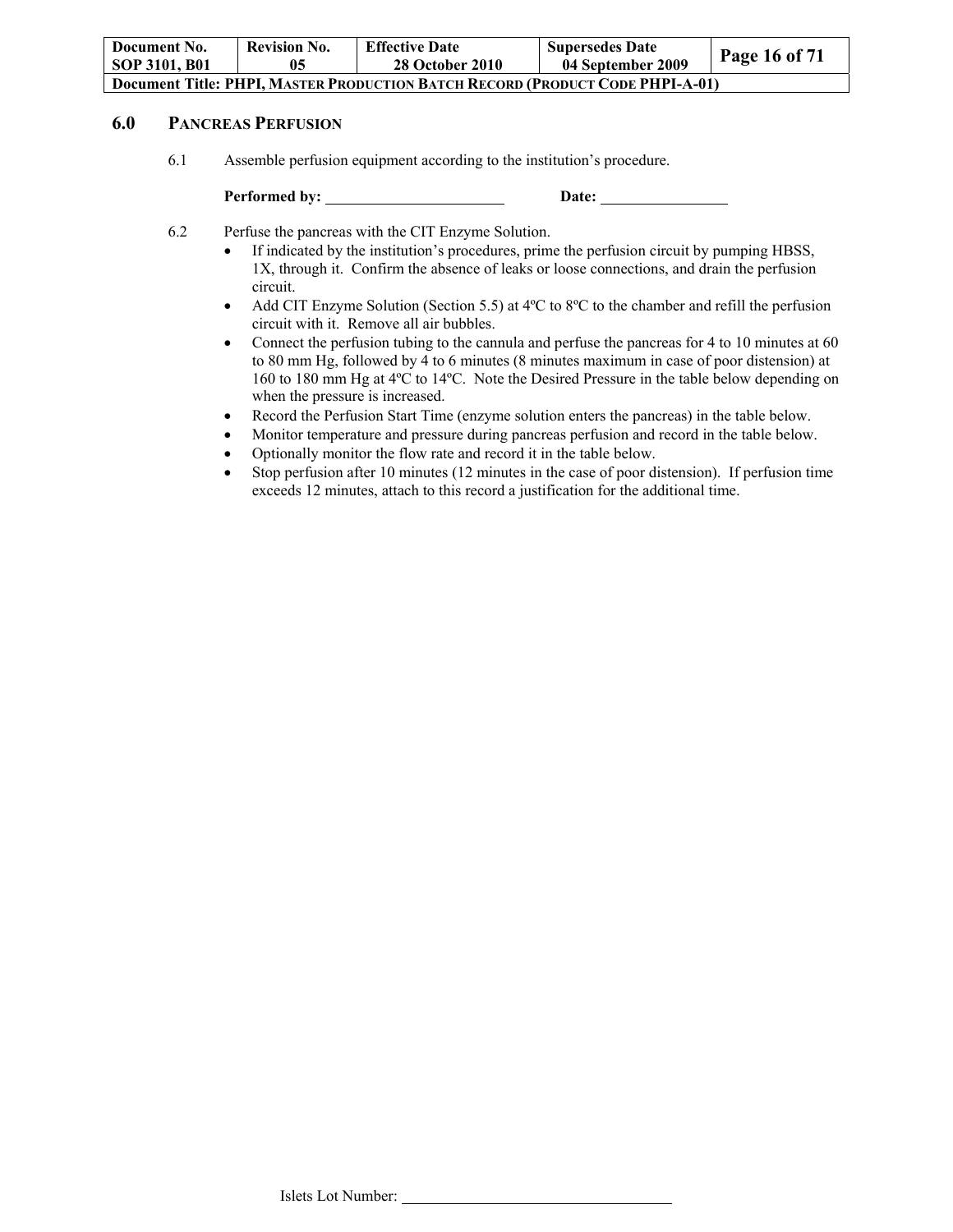| Document No.                                                                         | <b>Revision No.</b> | <b>Effective Date</b>  | <b>Supersedes Date</b> | <b>Page 17 of 71</b> |  |
|--------------------------------------------------------------------------------------|---------------------|------------------------|------------------------|----------------------|--|
| SOP 3101, B01                                                                        | 05                  | <b>28 October 2010</b> | 04 September 2009      |                      |  |
| <b>Document Title: PHPI, MASTER PRODUCTION BATCH RECORD (PRODUCT CODE PHPI-A-01)</b> |                     |                        |                        |                      |  |

| <b>Pancreas Perfusion Pressures &amp; Temperatures</b> |  |
|--------------------------------------------------------|--|
|--------------------------------------------------------|--|

|                                                                             |                                                                   |                            | <b>Start Time:</b>                            |                                                     |                                               |                                                     |                                        |
|-----------------------------------------------------------------------------|-------------------------------------------------------------------|----------------------------|-----------------------------------------------|-----------------------------------------------------|-----------------------------------------------|-----------------------------------------------------|----------------------------------------|
|                                                                             |                                                                   |                            |                                               | Head                                                |                                               | Tail                                                |                                        |
| <b>Desired</b><br>Temp.<br>(C)                                              | <b>Desired</b><br><b>Pressure</b><br>(mm Hg)                      | Time<br>(min)              | <b>Observed</b><br><b>Pressure</b><br>(mm Hg) | <b>Observed</b><br><b>Flow Rate</b><br>$(mL/min)^*$ | <b>Observed</b><br><b>Pressure</b><br>(mm Hg) | <b>Observed</b><br><b>Flow Rate</b><br>$(mL/min)^*$ | <b>Observed</b><br>Temp. $(^{\circ}C)$ |
| $4 - 14$                                                                    | $60 - 80$                                                         | $\mathbf{2}$               |                                               |                                                     |                                               |                                                     |                                        |
| $4 - 14$                                                                    | $60 - 80$                                                         | $\overline{\mathbf{4}}$    |                                               |                                                     |                                               |                                                     |                                        |
| $4 - 14$                                                                    |                                                                   | 6                          |                                               |                                                     |                                               |                                                     |                                        |
| $4 - 14$                                                                    |                                                                   | 8                          |                                               |                                                     |                                               |                                                     |                                        |
| $4 - 14$                                                                    |                                                                   | 10                         |                                               |                                                     |                                               |                                                     |                                        |
| $4 - 14$                                                                    |                                                                   |                            |                                               |                                                     |                                               |                                                     |                                        |
| $4 - 14$                                                                    |                                                                   |                            |                                               |                                                     |                                               |                                                     |                                        |
| $4 - 14$                                                                    | $160 - 180$                                                       | Finish<br><b>Perfusion</b> |                                               |                                                     |                                               |                                                     |                                        |
|                                                                             | <b>Perfusion completion</b>                                       |                            | <b>Finish time:</b>                           |                                                     | Finish time:                                  |                                                     |                                        |
|                                                                             | <b>Total Perfusion Time (Minutes)</b>                             |                            |                                               |                                                     |                                               |                                                     |                                        |
|                                                                             | <b>Enzyme Solution remaining after</b><br>perfusion (Section 7.2) |                            |                                               |                                                     | g<br>or                                       | mL (Circle One)                                     |                                        |
| <b>Distention Quality</b><br>(Circle One)                                   |                                                                   | <b>Excellent</b> Good      | Partial                                       | <b>Excellent</b> Good                               | Partial                                       |                                                     |                                        |
| <b>Comments on pancreas distention</b><br>(If partial distention, describe) |                                                                   |                            |                                               |                                                     |                                               |                                                     |                                        |
| <b>Perfusion Method:</b>                                                    |                                                                   | <b>Automated</b>           |                                               | Manual                                              |                                               | (Circle One)                                        |                                        |
|                                                                             | Data recorded by:                                                 |                            |                                               |                                                     | Date:                                         |                                                     |                                        |

Continue to clean the pancreas during and after perfusion. Save all removed non-pancreatic tissue in the container from Section 5.11.

\*Optional

Post-perfusion trim finish time:

**Performed by: Date:**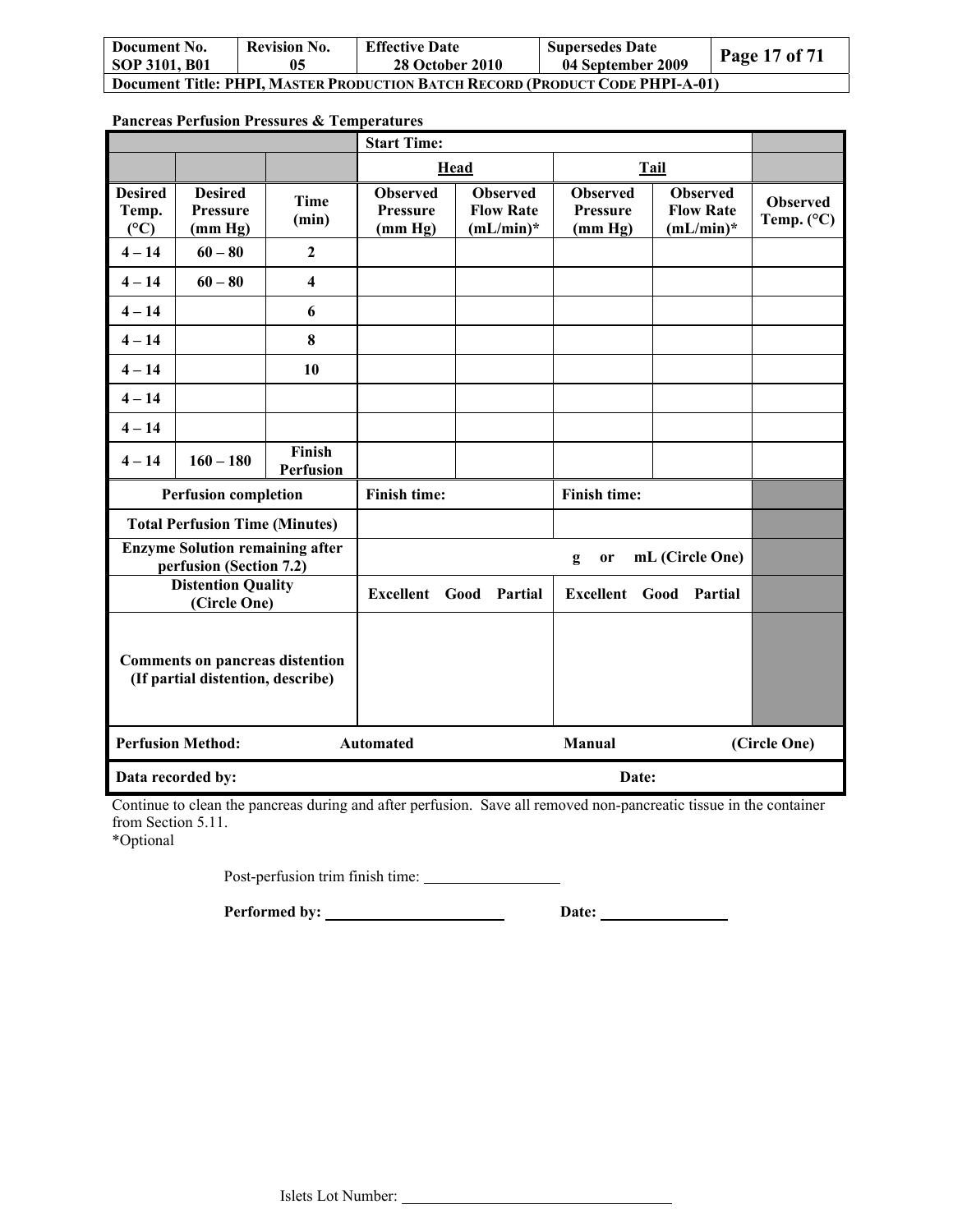| Document No.                                                                         | <b>Revision No.</b> | <b>Effective Date</b>  | <b>Supersedes Date</b> | Page 18 of 71 |
|--------------------------------------------------------------------------------------|---------------------|------------------------|------------------------|---------------|
| SOP 3101, B01                                                                        | 05                  | <b>28 October 2010</b> | 04 September 2009      |               |
| <b>Document Title: PHPI, MASTER PRODUCTION BATCH RECORD (PRODUCT CODE PHPI-A-01)</b> |                     |                        |                        |               |

#### 6.3 Final Trimmed Pancreas Weight

After perfusion and trimming are complete, weigh the additional tissue removed after the Initial Trimmed Pancreas Weight was determined (Section 5.7, above). Record this weight in row B of the table below, and calculate the Final Trimmed Pancreas Weight.

| <b>Recorded by:</b><br>Date:                          |   |
|-------------------------------------------------------|---|
| E. Digested Pancreas Tissue Weight $(C - D = E)$      | g |
| D. Undigested Tissue Weight (from Section 7.3)        | g |
| C. Final Trimmed Pancreas Weight $(A - B = C)$        | g |
| B. Additional Trimmed Tissue Weight                   | g |
| A. Initial Trimmed Pancreas Weight (from Section 5.7) | g |

**Verified by: Date:** 

Determine the volume of CIT Enzyme Solution to be added to the Ricordi Digestion Chamber using the preparation table in the appropriate Attachment (B11, B13, B14) to SOP 3106.

Performed by: Date:

6.4 Assemble the pancreas digestion equipment according to the institution's procedure. Use the 600 mL Ricordi Digestion Chamber (Biorep Technologies, Inc., Model No. 600-MUL-03 with screen WM-533, or Model No. 600-mDUR-03, with screen WM-533).

Performed by: Date:

6.5 Pancreas Preparation for Digestion

Cut the pancreas into 5 to 15 similar sized pieces of 1 to 2.5 inches length and place the pieces in a Ricordi digestion chamber. Place 6 to 10 marbles into the digestion chamber and add CIT Enzyme Solution up to the point where the screen is to be placed. Place a 533  $\mu$ m woven stainless steel screen on top of the chamber and close it. Ensure that the digestion chamber is sealed properly to prevent leaking.

**Performed by: Date:** 

6.6 Pancreas Processing Times

Record information about the pancreas processing times in the table below. Calculate the Pancreas Preparation Time (Process Start Time, Section 5.2, to Perfusion Start Time, Section 6.2), and the Cold Ischemia Time (Cross Clamp Time, from donor records, to Perfusion Start Time, from Section 6.2) and record these in the table below.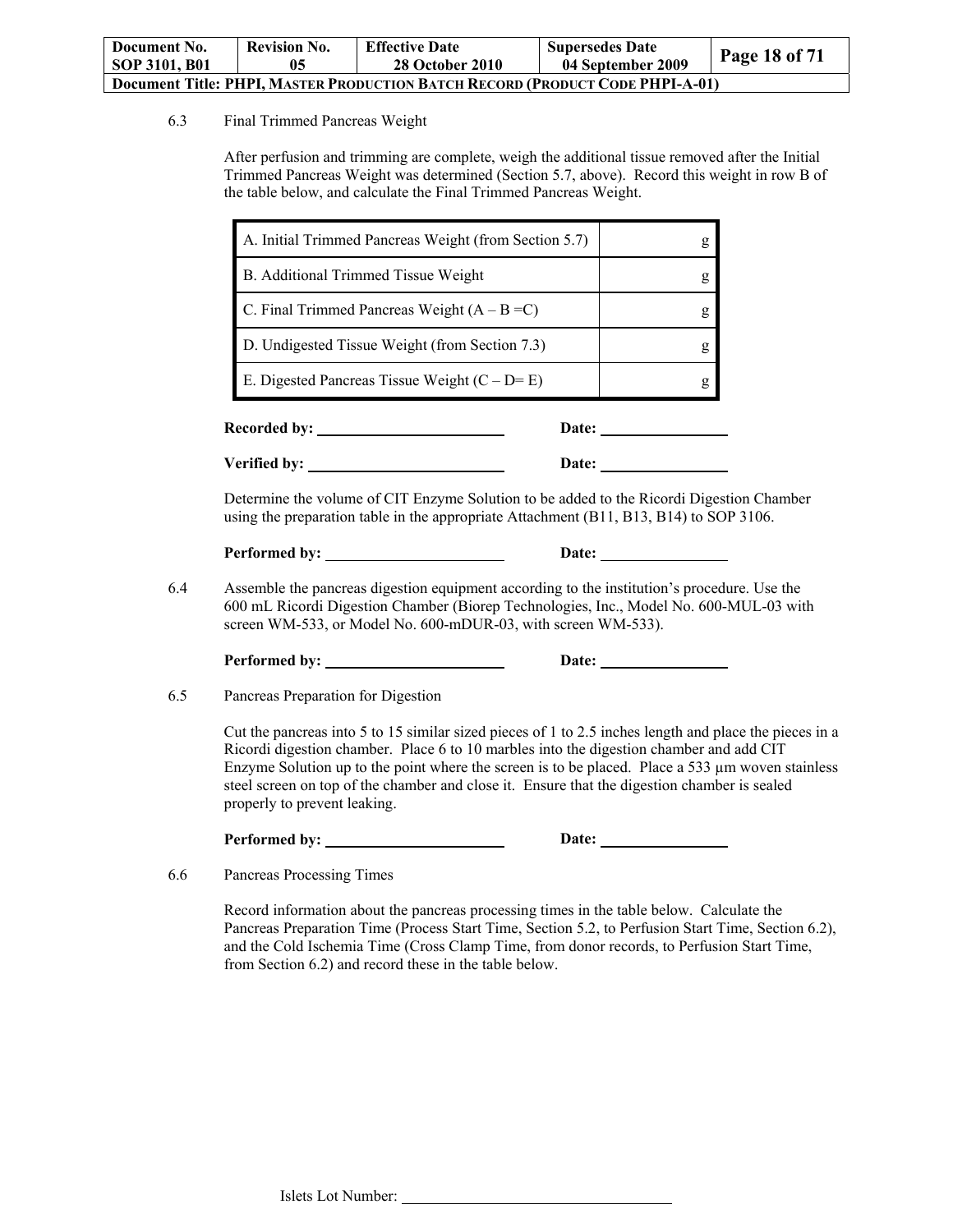| Document No.<br><b>SOP 3101, B01</b>                                                 | <b>Revision No.</b> | <b>Effective Date</b><br><b>28 October 2010</b> | <b>Supersedes Date</b><br>04 September 2009 | Page 19 of 71 |
|--------------------------------------------------------------------------------------|---------------------|-------------------------------------------------|---------------------------------------------|---------------|
| <b>Document Title: PHPI, MASTER PRODUCTION BATCH RECORD (PRODUCT CODE PHPI-A-01)</b> |                     |                                                 |                                             |               |

|                           | Date                                                 | Time             |
|---------------------------|------------------------------------------------------|------------------|
| A. Cross Clamp            |                                                      |                  |
| (Donor Records)           |                                                      |                  |
| <b>B. Process Start</b>   |                                                      |                  |
| (Section 5.2)             |                                                      |                  |
| <b>C. Perfusion Start</b> |                                                      |                  |
| (Section 6.2)             |                                                      |                  |
|                           | <b>D. Pancreas Preparation</b><br>Time $(D = C - B)$ | Minutes<br>Hours |
|                           | E. Cold Ischemia Time*<br>$(E = C - A)$              | Minutes<br>Hours |

\*Cold Ischemia Time must be 12 hours or less. If the Cold Ischemia Time is more than 12 hours, immediately notify the site principal investigator.

| <b>Recorded by:</b> | Date: |
|---------------------|-------|
| Calculate by:       | Date: |
| Verified by:        | Date: |

If the site principal investigator is notified of excessive Cold Ischemia Time, complete the following:

| <b>Name of Person notified:</b> |  |
|---------------------------------|--|
|                                 |  |

| <b>Notified by:</b> |  |
|---------------------|--|
|                     |  |

**Date & Time Notified: ,** 

## **7.0 ENZYMATIC PANCREAS DIGESTION**

- 7.1 Pancreas Digestion
	- 7.1.1 Add any remaining residual CIT Enzyme Solution to the recirculation flask for introduction into the digestion circuit.

Add 0 to 5 mL of Pulmozyme (2.5 mL/ampoule, 1 mg/mL) to the Ricordi Digestion Chamber

Volume of Pulmozyme (1 mg/mL) added: \_\_\_\_\_\_\_\_\_\_\_\_\_\_ mL

| Performed by: | Date: |
|---------------|-------|
|               |       |

7.1.2 Start pumping the solution at a rate of  $230 \pm 20$  mL/min to fill the system. Record this as the Digestion Start Time in the table in Section 7.1.3. Add as much CIT Digestion Solution to the recirculation flask as needed to fill the system and to completely eliminate air from the circuit.

Immediately begin recording the temperature inside the chamber, and the flow rate in the table in Section 7.1.3.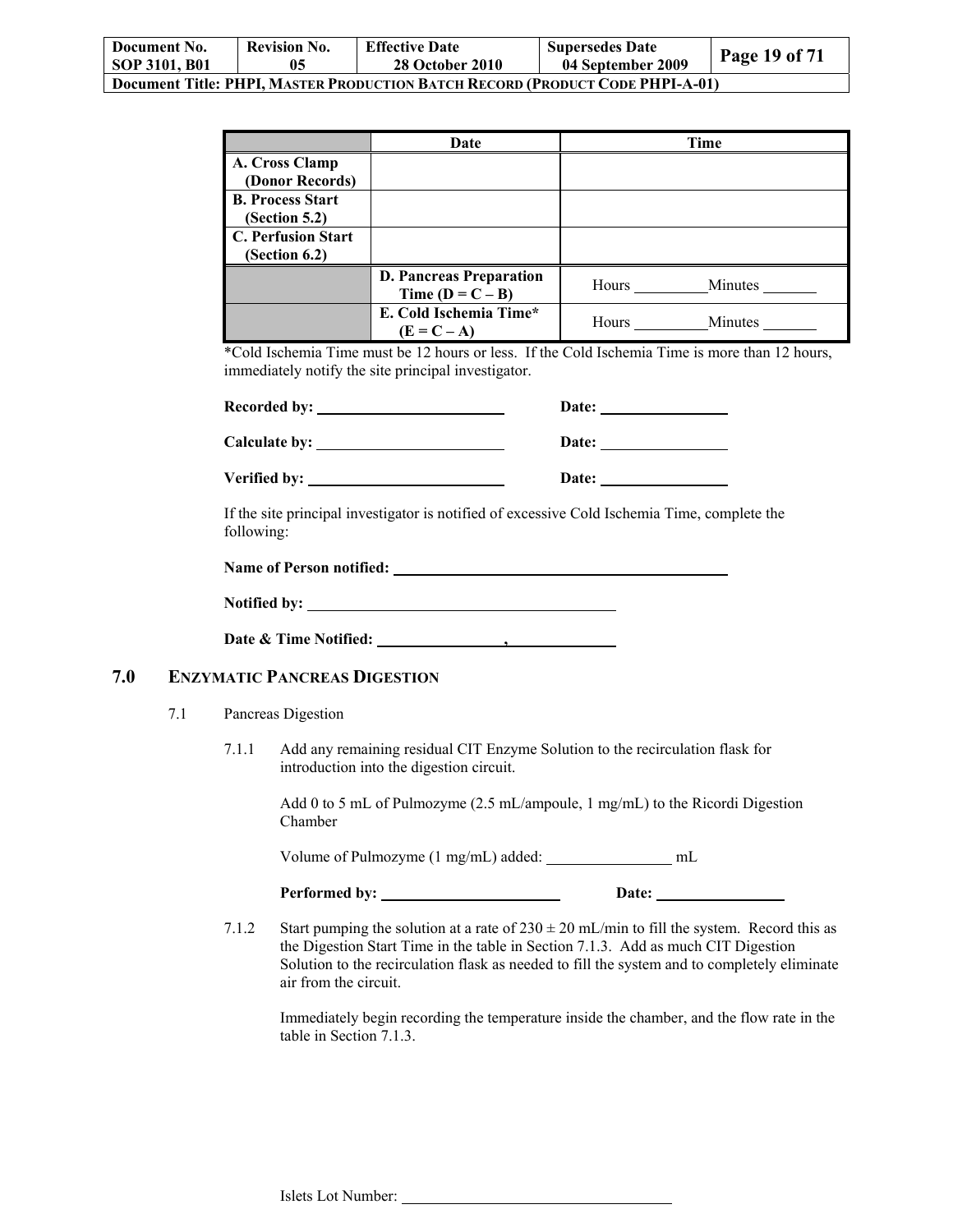| Document No.                                                                         | <b>Revision No.</b> | <b>Effective Date</b>  | <b>Supersedes Date</b> |               |
|--------------------------------------------------------------------------------------|---------------------|------------------------|------------------------|---------------|
| SOP 3101, B01                                                                        |                     | <b>28 October 2010</b> | 04 September 2009      | Page 20 of 71 |
| <b>Document Title: PHPI, MASTER PRODUCTION BATCH RECORD (PRODUCT CODE PHPI-A-01)</b> |                     |                        |                        |               |

Rock the chamber gently for the first 5 minutes and then decrease the flow rate to  $110 \pm$ 20 mL/min. Start shaking the chamber after 5 minutes. It takes approximately 3 - 5 minutes for the chamber to reach a target temperature of 32 to 38ºC.

**Verified by: Date:** 

7.1.3 When tissue is observed in the circulating digest, take a  $1 - 2$  mL sample of the digest from the sampling port with a syringe. Place the digest sample in a 35 mm dish and add dithizone (DTZ) stain solution. Observe the digest under a microscope. Repeat this sampling (taking the same sample volume each time) and examination every 1-2 minutes during the digestion. Record the digestion chamber temperature, the flow rate and your observations on the stained sample in the table below. Maintain temperature between 32ºC and 38ºC, based on digest quality, considering the following factors that help in determining when to stop digestion and start dilution:

| <b>Factors</b>                      | <b>Ideal Ranges for Switching</b><br>from Digestion to Dilution* |
|-------------------------------------|------------------------------------------------------------------|
| <b>Amount of Tissue</b>             | $3$ to 6                                                         |
| Number of Islets                    | $>$ 45 islets                                                    |
| $%$ Free Islets                     | $> 50\%$                                                         |
| % Fragmented (Over-digested) Islets | $< 10\%$                                                         |

\*See definitions in Note, below.

Verified by: Date: Date:

**Note: Criteria for evaluating the digest and determining the end of digestion** 

- **Estimate the amount of tissue by centering the tissue in the dish, viewing the mass with a microscope at 40X power, and estimating the amount of the visual field covered (6 = tissue covers entire visual field,**  $3 =$  **tissue covers about 1/2 of the visual field,**  $0 =$  **no tissue).**
- **Estimate the number of islets (a rough visual count,**  $10 20$ **,**  $30 50$ **,**  $80 90$  **islets, etc.).**
- **Estimate the % free islets (free islets versus the total number of islets, 25%, 50%, 90%, etc.). Free islets have less than 25% of the border attached to acinar tissue.**
- **Estimate the % fragmented islets (number of fragmented islets versus the total number of islets, 10%, 15%, 50%, etc.). Fragmented islets are those with a ragged border due to damage by overexposure to the enzyme (Over-digested).**
- 7.1.4 When the decision to stop digestion is made, start dilution and collection of islets. Record the Dilution Start Time (= Digestion Stop Time) at the end of the table in Section 7.1.3 and calculate the Total Digestion Time.

| Decided by: | <b>Date:</b> |
|-------------|--------------|
|             |              |

Verified by: <u>Date:</u> Date: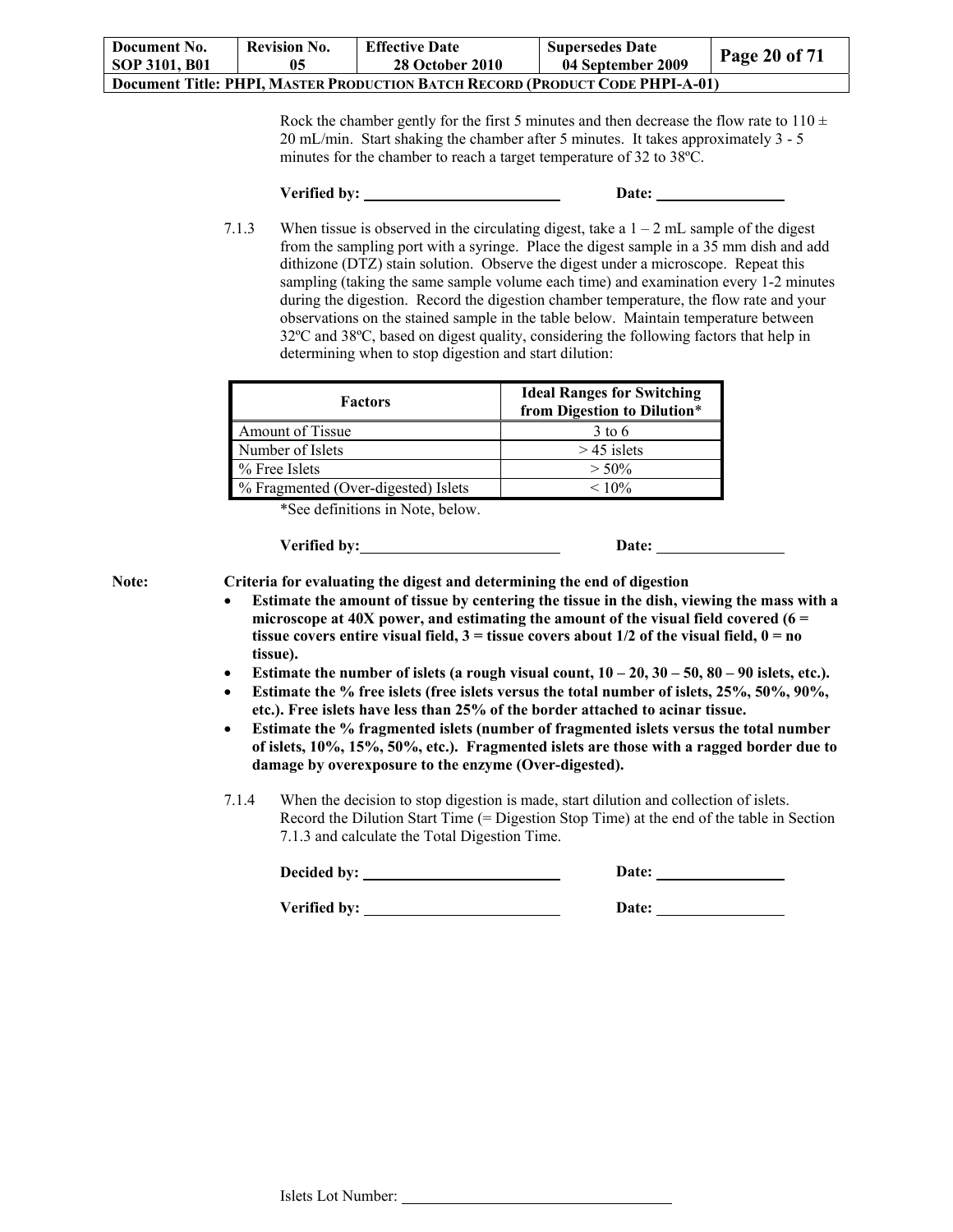| Document No.                                                                         | <b>Revision No.</b> | <b>Effective Date</b>  | <b>Supersedes Date</b> | Page 21 of $71$ |  |  |
|--------------------------------------------------------------------------------------|---------------------|------------------------|------------------------|-----------------|--|--|
| SOP 3101, B01                                                                        | 05                  | <b>28 October 2010</b> | 04 September 2009      |                 |  |  |
| <b>Document Title: PHPI, MASTER PRODUCTION BATCH RECORD (PRODUCT CODE PHPI-A-01)</b> |                     |                        |                        |                 |  |  |

### 7.2 Dilution and Collection of Islets

- Adjust the flow rate to  $230 \pm 20$  mL/min, and continue shaking the digestion chamber.
- Add fresh RPMI 1640 at room temperature to the intake container as needed.
	- Adjust the temperature of the chamber to  $\leq 30$  °C during dilution and collection. o If a large number of imbedded islets are observed in the digest, the chamber temperature may be maintained between 30°C and 38°C during dilution.
	-
- Collect the digest into the 1L containers prepared in 3.3.2.
- Gently swirl each container periodically as it fills. When it reaches a volume of 1L, immediately decant the solution into 250 mL conical tubes for centrifugation at 170  $X$  g and 2ºC to 8Cº for 3 to 4 minutes.
- Periodically take 1 to 2 mL samples of the diluted digest from the sample port with a syringe. Stain with Dithizone (DTZ) solution and observe the stained sample under a microscope. Record your observations in the table below.
- When no islets are observed in the stained samples and little tissue remains in the chamber, discontinue the addition of media to the system, collect the media remaining in the system, and stop the circulation pump.
- Record the Dilution Stop Time at the end of the table below, and calculate and record the Total Dilution Time.

Verified by: <u>Date:</u> Date: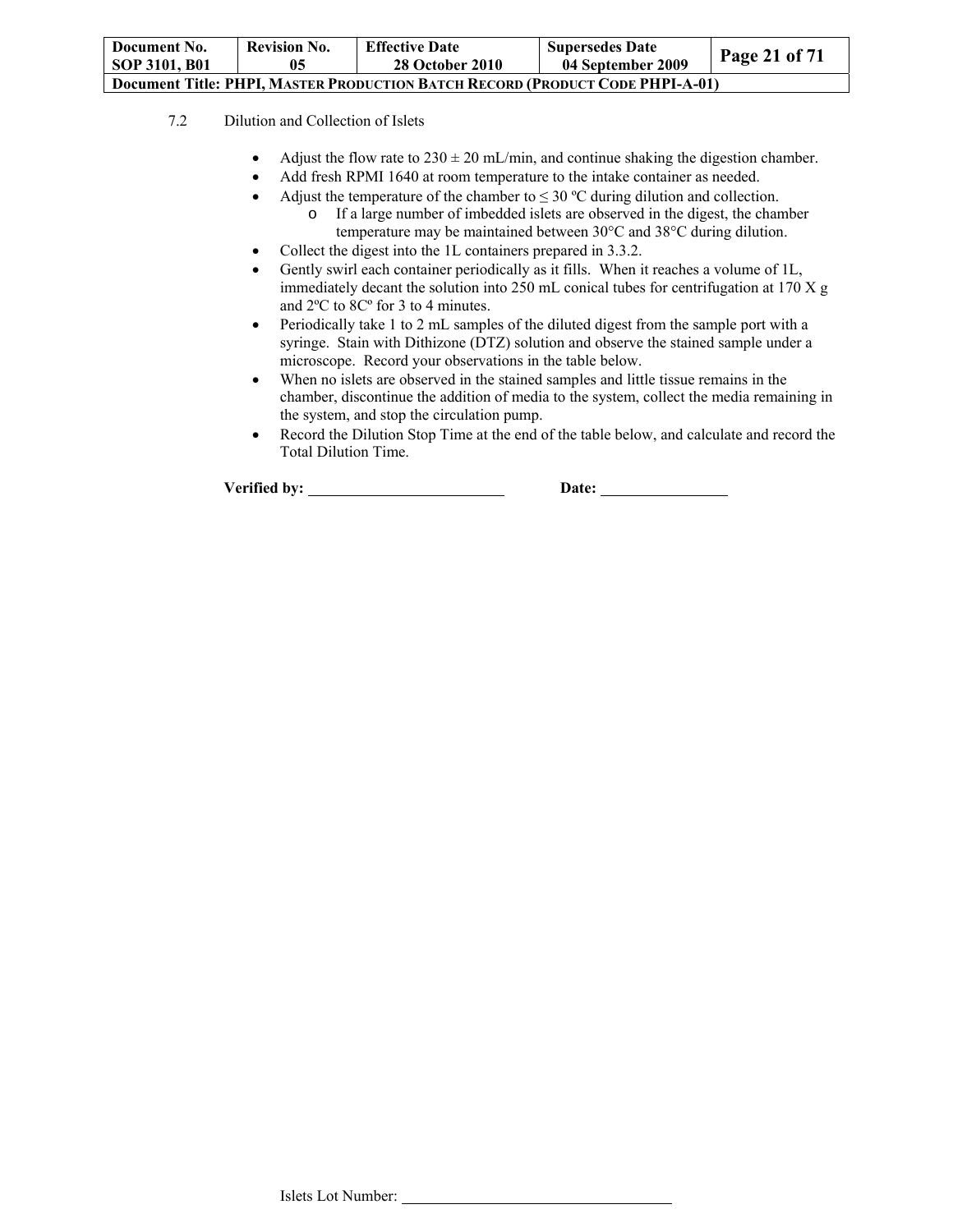| Document No.                                                                  | <b>Revision No.</b> | <b>Effective Date</b>  | <b>Supersedes Date</b> | Page 22 of 71 |  |  |
|-------------------------------------------------------------------------------|---------------------|------------------------|------------------------|---------------|--|--|
| SOP 3101, B01                                                                 | 05                  | <b>28 October 2010</b> | 04 September 2009      |               |  |  |
| Document Title: PHPI. MASTER PRODUCTION BATCH RECORD (PRODUCT CODE PHPI-A-01) |                     |                        |                        |               |  |  |

**Pancreas Digestion Record**

|                                                                        | <b>Digestion Start Time:</b>             |                                           |                                                |                                                         |                               |                                                                                                  |                         |                                    |
|------------------------------------------------------------------------|------------------------------------------|-------------------------------------------|------------------------------------------------|---------------------------------------------------------|-------------------------------|--------------------------------------------------------------------------------------------------|-------------------------|------------------------------------|
| <b>Time</b><br>(min)                                                   | <b>Desired</b><br>Temp.<br>$(^{\circ}C)$ | <b>Observed</b><br>Temp.<br>$(^{\circ}C)$ | <b>Desired</b><br><b>Flow Rate</b><br>(mL/min) | <b>Observed</b><br><b>Flow Rate</b><br>(mL/min)         | Acinar<br>Amount<br>$(0 - 6)$ | # of Islets<br>(Range)                                                                           | % Free<br><b>Islets</b> | % Frag-<br>mented<br><b>Islets</b> |
| $\boldsymbol{0}$                                                       |                                          |                                           | $210 - 250$                                    |                                                         |                               |                                                                                                  |                         |                                    |
| $\mathbf{1}$                                                           |                                          |                                           | $210 - 250$                                    |                                                         |                               |                                                                                                  |                         |                                    |
| $\overline{2}$                                                         |                                          |                                           | $210 - 250$                                    |                                                         |                               |                                                                                                  |                         |                                    |
| $\mathfrak{Z}$                                                         |                                          |                                           | $210 - 250$                                    |                                                         |                               |                                                                                                  |                         |                                    |
| 4                                                                      |                                          |                                           | $210 - 250$                                    |                                                         |                               |                                                                                                  |                         |                                    |
| 5                                                                      | $32 - 38$                                |                                           | $90 - 130$                                     |                                                         |                               |                                                                                                  |                         |                                    |
| 6                                                                      | $32 - 38$                                |                                           | $90 - 130$                                     |                                                         |                               |                                                                                                  |                         |                                    |
| $\boldsymbol{7}$                                                       | $32 - 38$                                |                                           | $90 - 130$                                     |                                                         |                               |                                                                                                  |                         |                                    |
| $8\,$                                                                  | $32 - 38$                                |                                           | $90 - 130$                                     |                                                         |                               |                                                                                                  |                         |                                    |
|                                                                        |                                          |                                           |                                                |                                                         |                               |                                                                                                  |                         |                                    |
|                                                                        |                                          |                                           |                                                |                                                         |                               |                                                                                                  |                         |                                    |
|                                                                        |                                          |                                           |                                                |                                                         |                               |                                                                                                  |                         |                                    |
|                                                                        |                                          |                                           |                                                |                                                         |                               |                                                                                                  |                         |                                    |
|                                                                        |                                          |                                           |                                                |                                                         |                               |                                                                                                  |                         |                                    |
|                                                                        |                                          |                                           |                                                |                                                         |                               |                                                                                                  |                         |                                    |
|                                                                        |                                          |                                           |                                                |                                                         |                               |                                                                                                  |                         |                                    |
|                                                                        |                                          |                                           |                                                |                                                         |                               |                                                                                                  |                         |                                    |
|                                                                        |                                          |                                           |                                                |                                                         |                               |                                                                                                  |                         |                                    |
|                                                                        |                                          |                                           |                                                |                                                         |                               |                                                                                                  |                         |                                    |
|                                                                        |                                          |                                           |                                                |                                                         |                               |                                                                                                  |                         |                                    |
|                                                                        |                                          |                                           |                                                |                                                         |                               |                                                                                                  |                         |                                    |
|                                                                        |                                          |                                           |                                                |                                                         |                               |                                                                                                  |                         |                                    |
|                                                                        |                                          |                                           |                                                |                                                         |                               |                                                                                                  |                         |                                    |
|                                                                        | $\leq 30$                                |                                           | $210 - 250$                                    |                                                         |                               |                                                                                                  |                         |                                    |
|                                                                        | $\leq 30$                                |                                           | $210 - 250$                                    |                                                         |                               |                                                                                                  |                         |                                    |
|                                                                        | $\leq 30$                                |                                           | $210 - 250$                                    |                                                         |                               |                                                                                                  |                         |                                    |
|                                                                        | $\leq 30$                                |                                           | $210 - 250$                                    |                                                         |                               |                                                                                                  |                         |                                    |
|                                                                        | $\leq 30$                                |                                           | $210 - 250$                                    |                                                         |                               |                                                                                                  |                         |                                    |
|                                                                        | $\leq 30$                                |                                           | $210 - 250$                                    |                                                         |                               |                                                                                                  |                         |                                    |
|                                                                        |                                          |                                           |                                                |                                                         |                               | Record Desired Temperatures and Desired Flow Rates in vacant cells based on Digestion Stop Time. |                         |                                    |
| Digestion Time: __________ minutes                                     |                                          |                                           |                                                |                                                         |                               |                                                                                                  |                         |                                    |
| Dilution Stop Time: ______________<br>Dilution Time: _________ minutes |                                          |                                           |                                                |                                                         |                               |                                                                                                  |                         |                                    |
|                                                                        |                                          |                                           |                                                | Comments: <u>Comments</u> Comments <b>Comments</b> 2014 |                               |                                                                                                  |                         |                                    |
|                                                                        |                                          |                                           |                                                |                                                         |                               |                                                                                                  |                         |                                    |
|                                                                        |                                          |                                           |                                                |                                                         |                               |                                                                                                  |                         |                                    |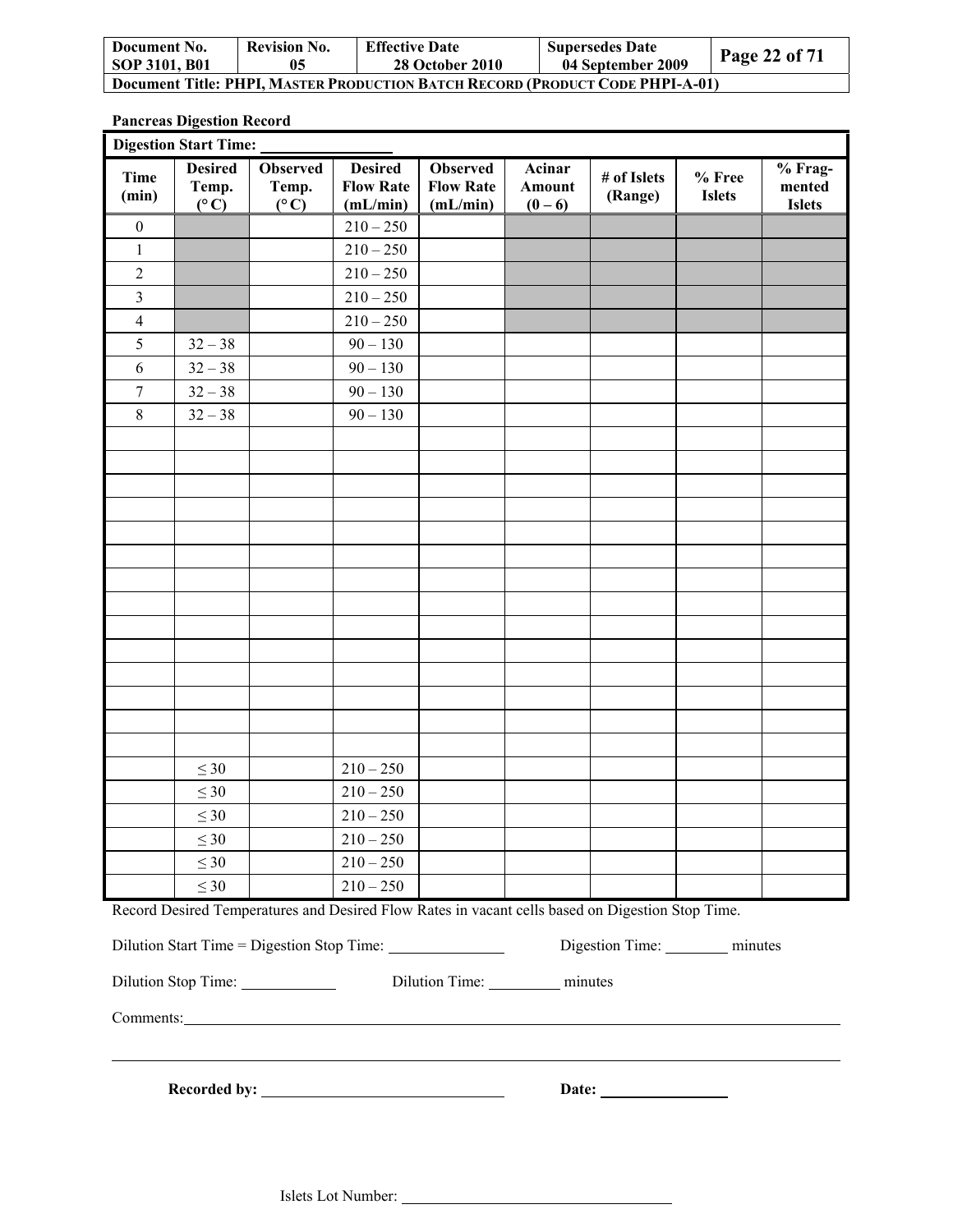| Document No.                                                                         | <b>Revision No.</b> | <b>Effective Date</b>  | <b>Supersedes Date</b> | Page 23 of 71 |  |  |
|--------------------------------------------------------------------------------------|---------------------|------------------------|------------------------|---------------|--|--|
| SOP 3101, B01                                                                        | 05                  | <b>28 October 2010</b> | 04 September 2009      |               |  |  |
| <b>Document Title: PHPI, MASTER PRODUCTION BATCH RECORD (PRODUCT CODE PHPI-A-01)</b> |                     |                        |                        |               |  |  |

7.3 Remove the undigested pancreas material from the digestion chamber, weigh it, record the weight below, and in the table in Section 5.9. Calculate the weight of digested tissue in the table in Section 5.9.

Examine the undigested pancreas material remaining in the digestion chamber, and estimate the percentages of pancreatic tissue and connective tissue (should equal 100%). Record these estimates below.

Weight of undigested tissue remaining in chamber (record also in Section 6.3): g Calculate the Digested Pancreas Weight in Section 6.3 table, above.

Estimate of undigested pancreatic tissue:  $\%$ 

Estimate of undigested connective tissue:  $\%$ 

Performed by: <u>Date:</u> Date:

- 7.4 Tissue Recovery and Washing
	- 7.4.1 Prior to the end of digestion prepare CIT Purification Solution and CIT Wash Solution according to DAIT SOP 3106, B02, and B12, respectively. Attach the record of preparation to this Production Batch Record and keep both solutions at 2ºC to 8ºC until used.
	- 7.4.2 As tissue is collected during dilution, transfer it to 250 mL conical tubes for the first four liters and centrifuge at 170 X g and 2ºC to 8ºC for 3 to 4 minutes, to pellet the tissue.
	- 7.4.3 Decant all of the supernatant and transfer pellets to a 1 L container containing 900 mL of CIT Wash Solution (keep cold).

#### **NOTE: Be sure the flask is kept level during recombination to avoid tissue aggregation and hypoxic conditions.**

- 7.4.4 If residual tissue remains, wash it with 3 to 5 mL of CIT Wash Solution.
- 7.4.5 After dilution is completed and all the tissue has been recombined into the CIT Wash Solution, mix the flask thoroughly by gentle swirling and transfer the contents into as many 250 mL sterile conical tubes as required. Centrifuge each tube at 170 X g and 2ºC to 8ºC for 3 to 4 minutes.
- 7.4.6 Wash the recombined tissue with CIT Wash Solution until the extracellular debris and DNA strings have been minimized. As the washing progresses, reduce the number of conical tubes to two, then one by combining tissue.

**NOTE: If, during collection, DNA stings are observed after centrifugation with loose pellet formation, transfer the suspension portion of those tubes containing the majority of cells into one separate 250 mL conical tube, and keep it lying flat on the bench for 5 minutes after adding up to 200 mL of CIT Wash Solution and 200 µL (1 μg/mL) of Pulmozyme. After re-centrifugation, when the DNA strings have disappeared, recombine with other pellets.** 

> 7.4.7 After the washing is complete, centrifuge the final tube at 170 X g and 2ºC to 8ºC for 3 to 4 minutes and visually estimate the total packed tissue volume in the final 250 mL container. Aspirate the supernatant down to the pellet.

Total Packed Tissue Volume: \_\_\_\_\_\_\_\_\_\_\_\_ mL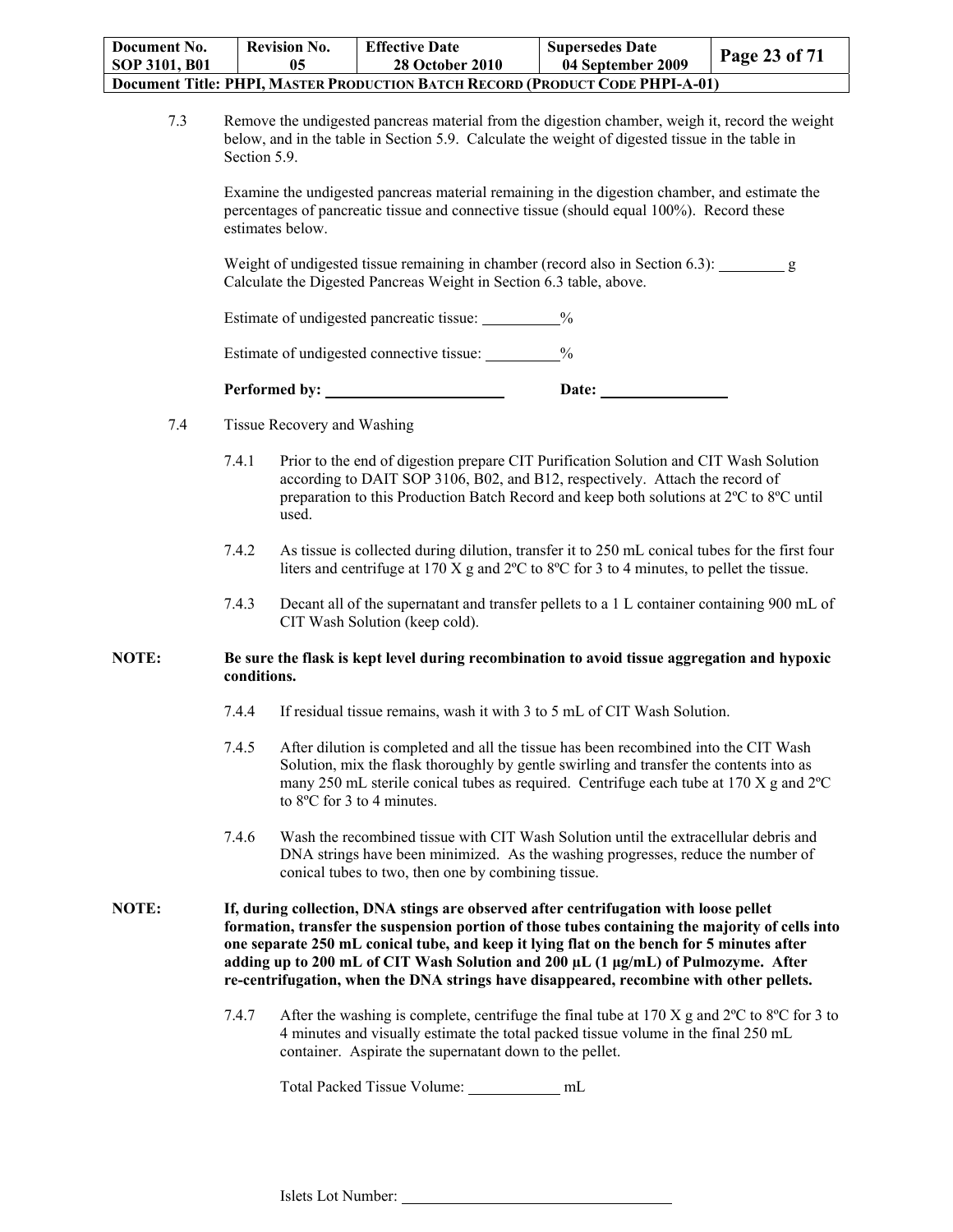| Document No.                                                                  | <b>Revision No.</b> | <b>Effective Date</b>  | <b>Supersedes Date</b> | <b>Page 24 of 71</b> |  |  |
|-------------------------------------------------------------------------------|---------------------|------------------------|------------------------|----------------------|--|--|
| SOP 3101, B01                                                                 | 05                  | <b>28 October 2010</b> | 04 September 2009      |                      |  |  |
| Document Title: PHPI, MASTER PRODUCTION BATCH RECORD (PRODUCT CODE PHPI-A-01) |                     |                        |                        |                      |  |  |

7.4.8 Re-suspended the islets to 100 to 250 g or mL, depending on the amount of tissue, with CIT Purification Solution. Ensure there are no clumps (dissolve if necessary). Record the volume or weight.

Total Suspension Volume or Weight: mL or g mL or g g

| Verified by: | <b>Date:</b> |
|--------------|--------------|
|--------------|--------------|

- 7.5 Pre-purification Islets Count
	- 7.5.1 Re-suspend tissue evenly. Take two 100 µL samples and count each sample once.
	- 7.5.2 Perform pre-purification count according to the institution's procedure and record the data in the table below and attach spreadsheet, if used, to Production Batch Record.

### **Pre-purification Islets Counts & Calculations**

| <b>Sample Volume</b>         |                                   |                      | $\mu$ L    |
|------------------------------|-----------------------------------|----------------------|------------|
| <b>Total Volume</b>          |                                   |                      | mL         |
| <b>Dilution Factor</b>       |                                   |                      |            |
| Diameter (µm), Factor        | Counts                            | <b>IPN</b><br>(Avg.) | <b>IEQ</b> |
| $50 - 100, 0.167$            |                                   |                      |            |
| $101 - 150, 0.648$           |                                   |                      |            |
| $151 - 200, 1.685$           |                                   |                      |            |
| $201 - 250, 3.500$           |                                   |                      |            |
| $251 - 300, 6.315$           |                                   |                      |            |
| $301 - 350, 10.352$          |                                   |                      |            |
| $>$ 350, 15.833              |                                   |                      |            |
|                              | <b>Sample</b><br><b>Total</b>     |                      |            |
|                              | <b>Suspension</b><br><b>Total</b> |                      |            |
| % Trapped                    |                                   |                      |            |
| % Fragmented                 |                                   |                      |            |
| <b>Technicians' Initials</b> |                                   |                      |            |

Comments: <u>comments:</u> comments: comments: comments: comments: comments: comments: comments: comments: comments: comments: comments: comments: comments: comments: comments: comments: comments: comments: comments: comments:

 $\overline{a}$ 

Verified by: <u>New York Chapter and Chapter and Chapter and Chapter and Chapter and Chapter and Chapter and Chapter and Chapter and Chapter and Chapter and Chapter and Chapter and Chapter and Chapter and Chapter and Chapter</u>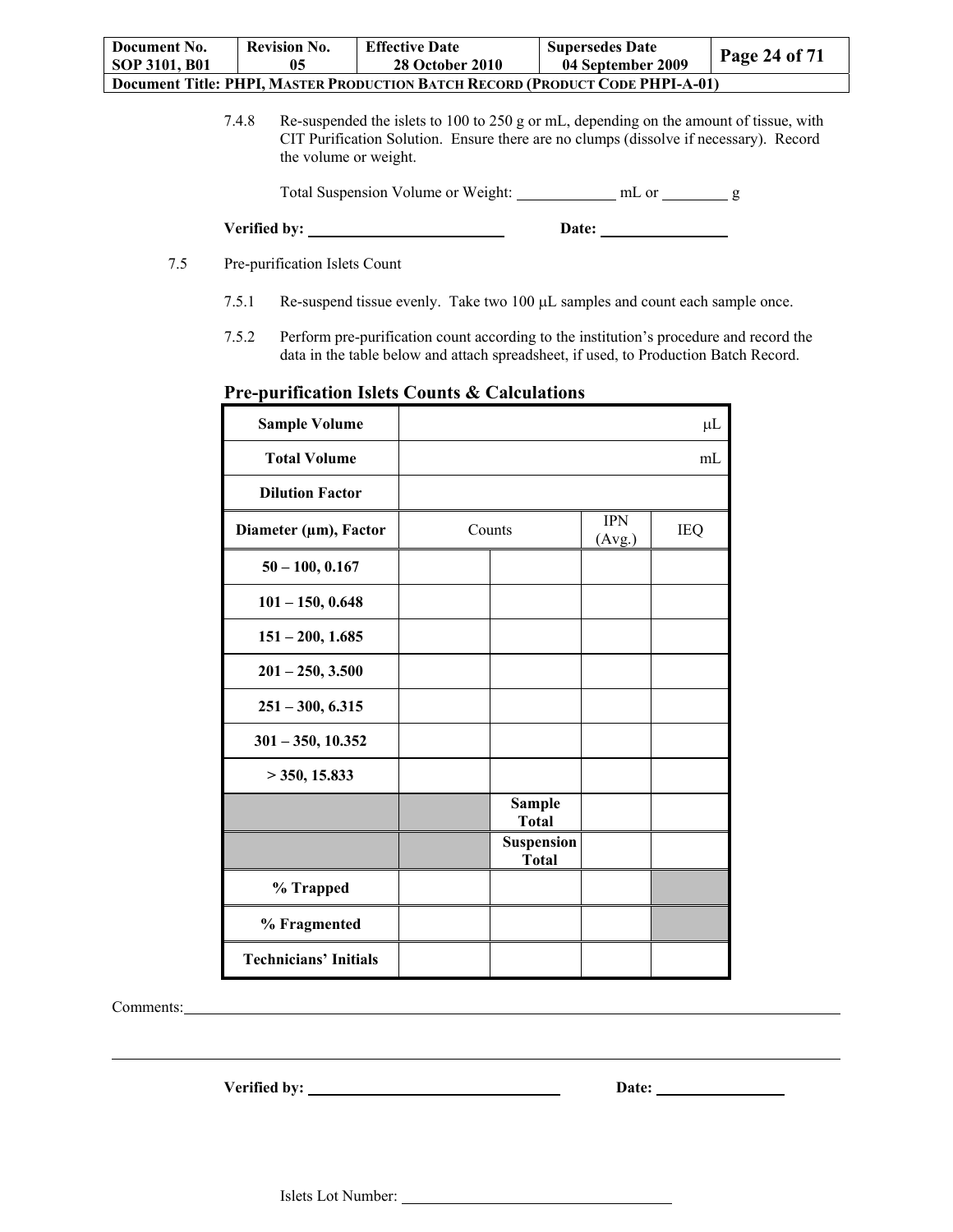| Document No.                                                                         | <b>Revision No.</b> | <b>Effective Date</b>  | <b>Supersedes Date</b> | <b>Page 25 of 71</b> |  |  |
|--------------------------------------------------------------------------------------|---------------------|------------------------|------------------------|----------------------|--|--|
| SOP 3101, B01                                                                        | 05                  | <b>28 October 2010</b> | 04 September 2009      |                      |  |  |
| <b>Document Title: PHPI, MASTER PRODUCTION BATCH RECORD (PRODUCT CODE PHPI-A-01)</b> |                     |                        |                        |                      |  |  |

7.5.3 The maximum tissue volume for purification is 25 mL per COBE run. If the tissue volume is < 25 mL, centrifuge the islets suspension and re-suspend the tissue in 100 mL of CIT Purification Solution. If the tissue volume is > 25 mL, using the Packed Tissue Volume from Section 7.4.8, calculate the number of COBE runs required to process  $\leq 25$ mL of packed tissue per run. Divide the tissue evenly into separate sterile 250 mL conical tubes and fill each to the 100 mL mark with additional CIT Purification Solution. During purification of the first tube, the additional conical tubes should be kept in the cold room or refrigerator for subsequent COBE runs (keep tube lying flat and mix occasionally to avoid tissue aggregation) until ready to be loaded into the COBE.

Number of conical tubes and COBE runs:

Volume of tissue distributed into each tube: mL

| Calculated by: | Date: |  |
|----------------|-------|--|
| Verified by:   | Date: |  |

7.5.4 When ready to load the first COBE run, add 20 mL of Albumin Human USP, 25% Solution to the tissue and mix well. Continue to Section 8.2.11.

> For subsequent COBE runs, centrifuge the conical tube at 170 X g and 2ºC to 8°C for 3 – 4 minutes. Remove the supernatant, add 20 mL of Albumin Human USP, 25% Solution to the tissue and mix well to re-suspend. Bring the tissue suspension to 120 mL in a 250 mL tube or beaker with CIT Purification Solution. Continue to Section 8.2.11.

### **8.0 ISLETS PURIFICATION**

8.1 COBE 2991 Preparation

Set up the COBE according to the Operational Manual and the institution's procedures. The COBE must be refrigerated or placed in a cold room.

- Prepare High (1.10 g/mL) and Low (1.06 g/mL) CIT Purification Density Gradients according to SOP 3106, B10, and file the records of their preparation with this Production Batch Record.
- Label 13 X 250 mL conical tubes with the COBE run number, and "W1" and fraction numbers 1 through 12 (See tables in Section 8.3). Label a  $14<sup>th</sup>$  250 mL conical tube with the COBE run number and "Bag."
- Fill tubes 1 through 12 with 225 mL of CMRL 1066, Supplemented, and store at 2°C to 8°C.

**Verified by: Date:** 

8.2 COBE 2991 Procedure – Gradient and Tissue Loading

- 8.2.1 Assemble the COBE bag onto COBE cell processor according to institution's procedure. Place clamps near the main line on all colored tubing except one line to be used for loading the COBE bag.
- 8.2.2 Place gradient-maker on magnetic stir plate and aseptically connect one end of size 16 tubing to gradient-maker and the other end to green tubing of the COBE bag.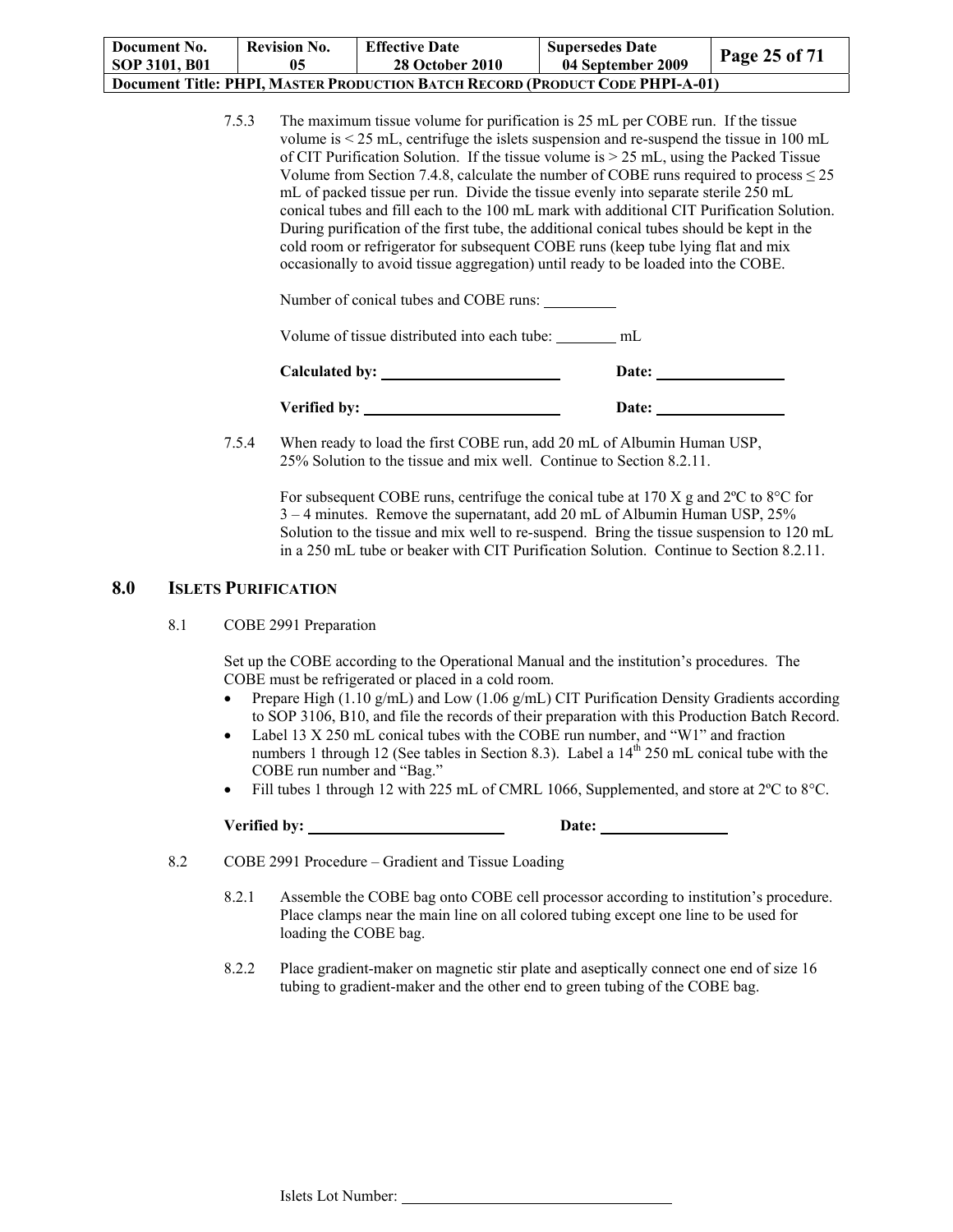| Document No.<br>SOP 3101, B01 |        | <b>Revision No.</b><br>05                       | <b>Effective Date</b><br><b>28 October 2010</b>                                                                                                                                                                                                                                                                                                                                                                                                                                                                                                                          | <b>Supersedes Date</b><br>04 September 2009 | Page 26 of 71 |  |  |  |
|-------------------------------|--------|-------------------------------------------------|--------------------------------------------------------------------------------------------------------------------------------------------------------------------------------------------------------------------------------------------------------------------------------------------------------------------------------------------------------------------------------------------------------------------------------------------------------------------------------------------------------------------------------------------------------------------------|---------------------------------------------|---------------|--|--|--|
|                               |        |                                                 | Document Title: PHPI, MASTER PRODUCTION BATCH RECORD (PRODUCT CODE PHPI-A-01)                                                                                                                                                                                                                                                                                                                                                                                                                                                                                            |                                             |               |  |  |  |
|                               | 8.2.3  |                                                 | Place a sterile stir bar into the left chamber (next to outlet) and turn on the stir plate.                                                                                                                                                                                                                                                                                                                                                                                                                                                                              |                                             |               |  |  |  |
|                               | 8.2.4  |                                                 | Run tubing through pump and set pump to 60 mL/min.                                                                                                                                                                                                                                                                                                                                                                                                                                                                                                                       |                                             |               |  |  |  |
|                               | 8.2.5  |                                                 | Sanitize the exterior of all solution bottles before placing in the hood.                                                                                                                                                                                                                                                                                                                                                                                                                                                                                                |                                             |               |  |  |  |
|                               | 8.2.6  |                                                 | Pour 120 mL of the High Density Gradient $(1.10 \text{ g/mL})$ into the left chamber of the<br>gradient maker.                                                                                                                                                                                                                                                                                                                                                                                                                                                           |                                             |               |  |  |  |
|                               | 8.2.7  |                                                 | Start to pump High Density Gradient (1.10 g/mL) into COBE bag. Once this gradient<br>reaches the bag, start the COBE at $1800 - 2000$ rpm.                                                                                                                                                                                                                                                                                                                                                                                                                               |                                             |               |  |  |  |
|                               | 8.2.8  |                                                 | Once the entire 120 mL of High Density Gradient $(1.10 \text{ g/mL})$ is loaded, remove excess<br>air from the COBE bag by pressing Superout while unclamping the red tubing. Press the<br>Hold button once the Bottom Gradient has reached the T (junction of red/green tube).<br>Re-clamp the red tubing line and press the Stop/Reset button.                                                                                                                                                                                                                         |                                             |               |  |  |  |
|                               | 8.2.9  | $\bullet$<br>٠<br>$\bullet$                     | Wait for the final centrifugation of the digest tissue and then begin loading the continuous<br>density gradient into the COBE bag (Section 7.5.4).<br>Pour 125 mL High Density Gradient $(1.10 \text{ g/mL})$ in the left chamber (nearest the<br>outlet) of the gradient maker. Open and close the port between the two chambers<br>just enough to fill the opening.<br>Pour 125 mL Low Density Gradient (1.06 g/mL) in the right chamber of gradient<br>maker (away from outlet)<br>Start the COBE and ensure that the centrifuge speed is between 1800 and 2000 rpm. |                                             |               |  |  |  |
|                               |        |                                                 |                                                                                                                                                                                                                                                                                                                                                                                                                                                                                                                                                                          |                                             |               |  |  |  |
|                               |        | <b>Recorded by:</b><br>$\bullet$<br>connection. | Open the port between the chambers, set pump to 20 mL/min and load gradient up to<br>the T of the COBE bag tubing. Stop the pump when the gradient has reached the T-                                                                                                                                                                                                                                                                                                                                                                                                    | Date:                                       |               |  |  |  |
| NOTE:                         |        | gradient loading.                               | Observe the gradient maker to ensure that gradients are mixing during the continuous                                                                                                                                                                                                                                                                                                                                                                                                                                                                                     |                                             |               |  |  |  |
|                               | 8.2.10 |                                                 | Load the continuous gradient by unclamping the green tubing and starting the pump.<br>Load the entire 250 mL of continuous gradient at 20 mL/minute.                                                                                                                                                                                                                                                                                                                                                                                                                     |                                             |               |  |  |  |
|                               | 8.2.11 |                                                 | When all of the gradient has been loaded, stop the pump just as the last portion of the<br>gradient enters the tubing attached to the gradient maker.                                                                                                                                                                                                                                                                                                                                                                                                                    |                                             |               |  |  |  |
| NOTE:                         |        | make new density gradients.                     | COBE must remain spinning during the rest of the purification process. If abnormal signs<br>appear from rotating seal (e.g. leak, unusual noise, burnt smell, etc.), replace COBE bag and                                                                                                                                                                                                                                                                                                                                                                                |                                             |               |  |  |  |
|                               | 8.2.12 |                                                 | Aseptically remove the tubing from gradient maker port and move it to the beaker with<br>tissue. Reverse the pump to purge the air.                                                                                                                                                                                                                                                                                                                                                                                                                                      |                                             |               |  |  |  |
|                               | 8.2.13 |                                                 | Load the tissue with the pump at a setting of 20 mL/min. Gently swirl the beaker to keep<br>the tissue well-suspended during the loading.                                                                                                                                                                                                                                                                                                                                                                                                                                |                                             |               |  |  |  |
|                               |        |                                                 |                                                                                                                                                                                                                                                                                                                                                                                                                                                                                                                                                                          |                                             |               |  |  |  |

J.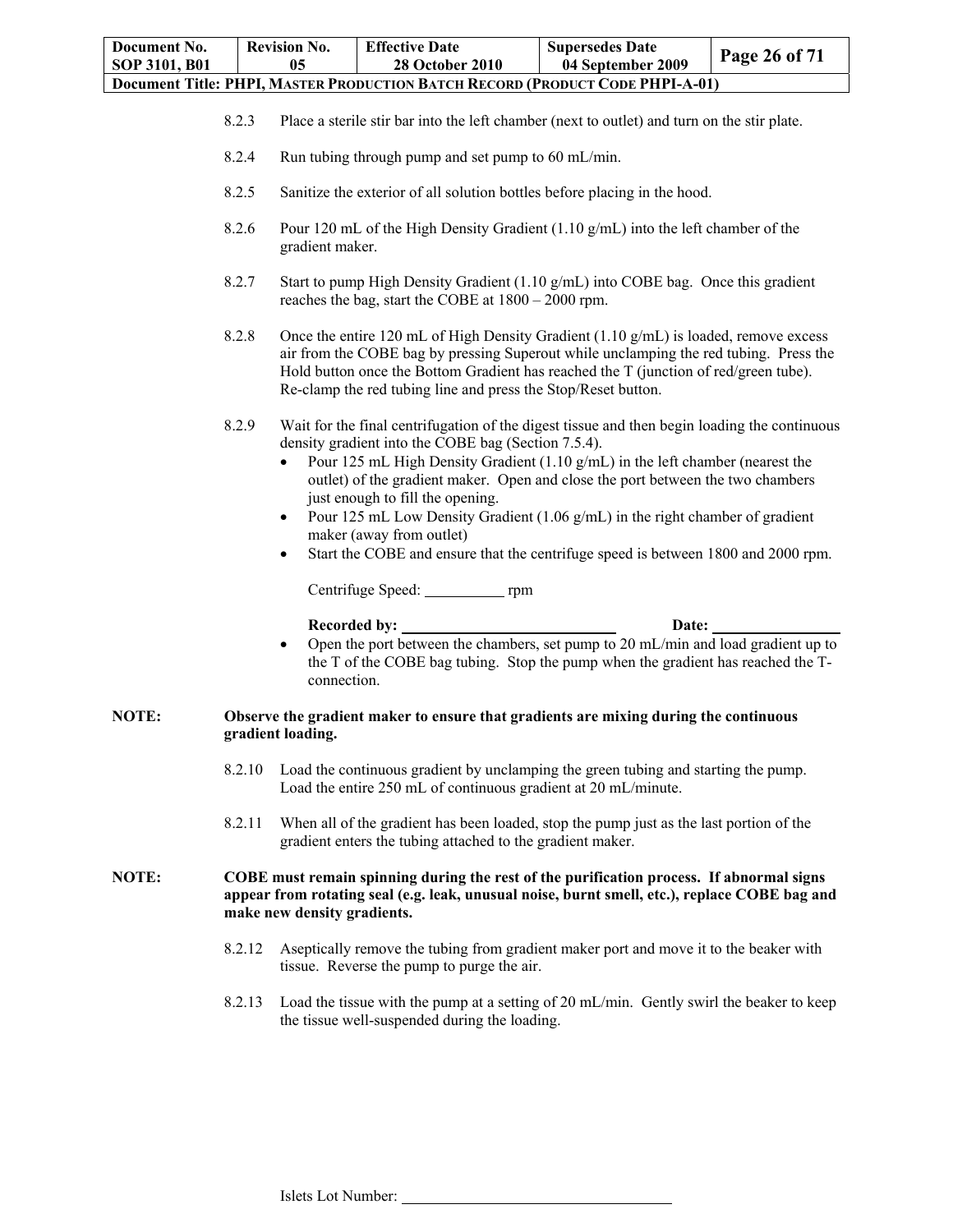| Document No.  |        | <b>Revision No.</b>  | <b>Effective Date</b>                                                                                                                                                                                                                                                                                                                                                                                                                                                                                                            | <b>Supersedes Date</b> | Page 27 of 71 |
|---------------|--------|----------------------|----------------------------------------------------------------------------------------------------------------------------------------------------------------------------------------------------------------------------------------------------------------------------------------------------------------------------------------------------------------------------------------------------------------------------------------------------------------------------------------------------------------------------------|------------------------|---------------|
| SOP 3101, B01 |        | 05                   | <b>28 October 2010</b><br>Document Title: PHPI, MASTER PRODUCTION BATCH RECORD (PRODUCT CODE PHPI-A-01)                                                                                                                                                                                                                                                                                                                                                                                                                          | 04 September 2009      |               |
|               |        |                      |                                                                                                                                                                                                                                                                                                                                                                                                                                                                                                                                  |                        |               |
|               | 8.2.14 |                      | To ensure tissue does not back-up on the gradient (a heavy tissue line observed on the<br>gradient), periodically turn the pump off allowing tissue to enter the gradient and then<br>turn the pump back on again. Repeat as necessary every 1 to 2 minutes.                                                                                                                                                                                                                                                                     |                        |               |
| NOTE:         |        |                      | As an alternate, turn the pump off for 30 seconds, followed by loading tissue for 45 seconds.                                                                                                                                                                                                                                                                                                                                                                                                                                    |                        |               |
|               | 8.2.15 |                      | As soon as the tissue is loaded, add 30 mL of additional CIT Purification Solution to the<br>250 mL beaker to rinse. Load this rinse onto the COBE.                                                                                                                                                                                                                                                                                                                                                                              |                        |               |
|               | 8.2.16 |                      | After the last portion of the rinse has entered the COBE bag, stop the pump.                                                                                                                                                                                                                                                                                                                                                                                                                                                     |                        |               |
|               | 8.2.17 | centrifugation time. | Vent the system by carefully unclamping the red tubing. Re-clamp the tubing when liquid<br>(capping solution) is approximately one inch above the ceramic seal. This is the start of                                                                                                                                                                                                                                                                                                                                             |                        |               |
| NOTE:         |        |                      | Air left in the ceramic rotating seal can cause seal failure which may lead to leaking, seal<br>occlusion and possible system shutdown due to overpressure during Superout.                                                                                                                                                                                                                                                                                                                                                      |                        |               |
|               | 8.2.18 |                      | Clamp the green line and allow the COBE to spin for 3 minutes. Record data on<br>Purification Data Log for each COBE run, below.                                                                                                                                                                                                                                                                                                                                                                                                 |                        |               |
|               |        |                      |                                                                                                                                                                                                                                                                                                                                                                                                                                                                                                                                  | Date:                  |               |
| 8.3           |        |                      | COBE 2991 Procedure - Tissue Collection                                                                                                                                                                                                                                                                                                                                                                                                                                                                                          |                        |               |
|               | 8.3.1  | tissue fractions.    | During the 3 minute spin disconnect tubing from the pump. Prepare for collection of                                                                                                                                                                                                                                                                                                                                                                                                                                              |                        |               |
|               | 8.3.2  |                      | Verify that the Superout Rate is set at 100 mL/min.                                                                                                                                                                                                                                                                                                                                                                                                                                                                              |                        |               |
|               | 8.3.3  | Superout button.     | After 3 minute spin slowly remove the blue clamp on the green line and quickly press the                                                                                                                                                                                                                                                                                                                                                                                                                                         |                        |               |
|               | 8.3.4  | respective COBE run. | Collect the first 150 mL of effluent into the conical tube labeled "W" and 12 X 25 mL<br>fractions into the numbered conical tubes each pre-filled with 225 mL CMRL 1066,<br>Supplemented, CIT Modifications, as described on the Purification Data Log for each                                                                                                                                                                                                                                                                 |                        |               |
|               | 8.3.5  |                      | Once the fractions are collected, stop the COBE and aseptically collect the contents of the<br>COBE bag into a 250 mL conical tube labeled "bag." Discard the COBE bag and tubing.                                                                                                                                                                                                                                                                                                                                               |                        |               |
|               | 8.3.6  |                      | Dilute the COBE bag contents up to 200 mL with CMRL 1066, Supplemented, CIT<br>Modifications. Take a 200 µL sample and place it into 35 mm dish. Stain the sample<br>with dithizone according to the institution's procedure and examine it for the presence of<br>islets. If a significant number of free islets are present keep the diluted COBE bag<br>contents at 2°C to 8°C for further processing as instructed in Section 8.4.1. If there are<br>not a significant number of free islets, discard the COBE bag contents. |                        |               |
|               | 8.3.7  |                      | To evaluate each COBE fraction quickly, gently but thoroughly mix each fraction from<br>Section 8.3.4, then quickly transfer a 0.5 mL sample to one well of a 12-well microtiter<br>plate and 0.5 mL of the W fraction to a 35 mm dish.                                                                                                                                                                                                                                                                                          |                        |               |
|               | 8.3.8  |                      | Stain each sample with dithizone according to the institution's procedure and observe for<br>islets. Record Islets Purity (%) and disposition of each fraction on the Purification Data<br>Log for each COBE run.                                                                                                                                                                                                                                                                                                                |                        |               |

J.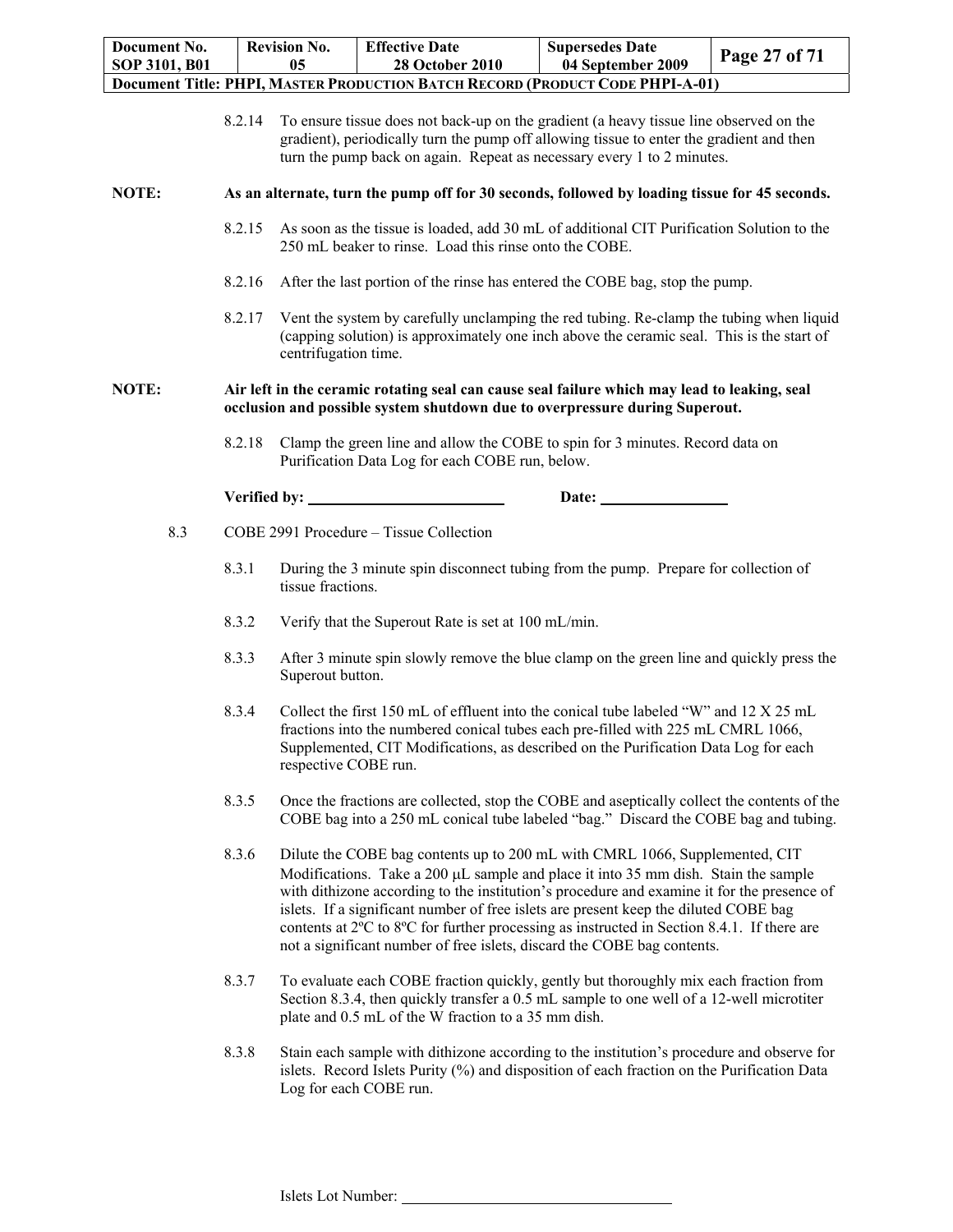| <b>Document Title: PHPI, MASTER PRODUCTION BATCH RECORD (PRODUCT CODE PHPI-A-01)</b><br>Centrifuge the 250 mL tubes for 3 minutes at 140 X g and $2^{\circ}$ C to $8^{\circ}$ C. Record Packed<br>8.3.9<br>Tissue Volumes of each COBE fraction on the Purification Data Log for each respective<br>COBE run. Discard supernatant.<br>Combine the islets fractions by transferring the pellets with 10 mL pipets into four<br>8.3.10<br>labeled 250 mL conical tubes containing 100 mL of CMRL 1066, Supplemented, to<br>obtain the following purity levels after recombination:<br>High Purity ( $\geq 70\%$ ) (H),<br>Middle Purity (40% to 69%) (M),<br>$\bullet$<br>Low Purity (30% to 39%) (L), and<br>Supplementary Purification Islets $(< 30\%$ ) (S).<br>$\bullet$ | Document No.<br>SOP 3101, B01 | <b>Revision No.</b><br>05 | <b>Effective Date</b><br>28 October 2010 | <b>Supersedes Date</b><br>04 September 2009 | Page 28 of 71 |
|-----------------------------------------------------------------------------------------------------------------------------------------------------------------------------------------------------------------------------------------------------------------------------------------------------------------------------------------------------------------------------------------------------------------------------------------------------------------------------------------------------------------------------------------------------------------------------------------------------------------------------------------------------------------------------------------------------------------------------------------------------------------------------|-------------------------------|---------------------------|------------------------------------------|---------------------------------------------|---------------|
|                                                                                                                                                                                                                                                                                                                                                                                                                                                                                                                                                                                                                                                                                                                                                                             |                               |                           |                                          |                                             |               |
|                                                                                                                                                                                                                                                                                                                                                                                                                                                                                                                                                                                                                                                                                                                                                                             |                               |                           |                                          |                                             |               |
|                                                                                                                                                                                                                                                                                                                                                                                                                                                                                                                                                                                                                                                                                                                                                                             |                               |                           |                                          |                                             |               |

 $\cos(D)$  that contain little or no tissue. For the other four categories of islets purity, keep the conical tubes flat on the bench at room temperature until the tissue of all COBE runs has been combined into the respective conical tubes.

**NOTE: Depending on the analysis and disposition of each fraction, there may be up to one 250 mL conical tube for each Purity Level (High, Middle, Low Purity Islets), and one 250 mL conical tube for the Supplementary Purification Islets, if there are any.** 

> 8.3.11 Repeat steps 8.2.1 to 8.3.10 for each COBE purification run. Combine fractions of similar purity into the 250 mL conical tubes prepared in Section 8.3.10.

#### **NOTE: Scoring Guidelines for purified layers in Purification Data Logs:**

- Packed Tissue Volume: estimate of the tissue volume in the individual conical tubes after they have centrifuged for 3 minutes at 140 X g and 2ºC to 8ºC.
- % Purity: estimate relative amount (%) of islets to total tissue.
- H M L S D: This is the disposition of each fraction as defined in the column header.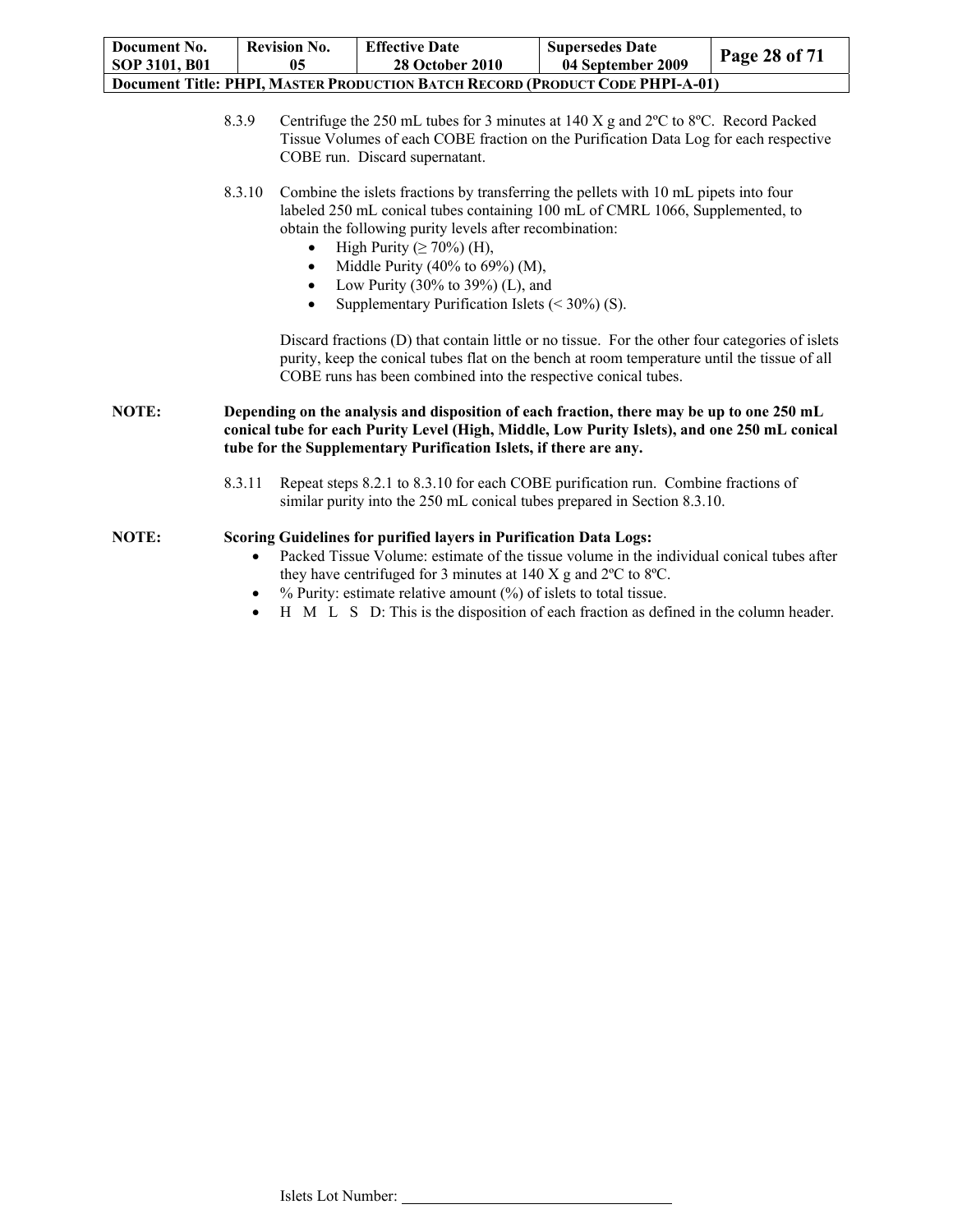| Document No.  | <b>Revision No.</b> | <b>Effective Date</b>                                                         | <b>Supersedes Date</b> | Page 29 of 71 |
|---------------|---------------------|-------------------------------------------------------------------------------|------------------------|---------------|
| SOP 3101, B01 | 05                  | <b>28 October 2010</b>                                                        | 04 September 2009      |               |
|               |                     | Document Title: PHPI, MASTER PRODUCTION BATCH RECORD (PRODUCT CODE PHPI-A-01) |                        |               |

Repeat this purification process for each of the tubes.

| Laver                |                                                                                                                                       | <b>Medium</b>               | Amount |  |
|----------------------|---------------------------------------------------------------------------------------------------------------------------------------|-----------------------------|--------|--|
| <b>Capping Layer</b> | <b>CIT Purification Solution</b>                                                                                                      |                             |        |  |
| <b>Tissue Layer</b>  | mL packed tissue in this COBE Run, plus 20 mL of Albumin Human<br>USP, 25% Solution, and q.s. to 120 g with CIT Purification Solution |                             |        |  |
| <b>Density</b>       | Low Density Gradient (1.06 g/mL)                                                                                                      |                             |        |  |
| <b>Gradients</b>     | High Density Gradient (1.10 g/mL)                                                                                                     |                             | 125 g  |  |
| <b>Bottom</b>        | High Density Gradient (1.10 g/mL)                                                                                                     |                             | 120 g  |  |
|                      | <b>Centrifuge Start Time</b>                                                                                                          | <b>Centrifuge Stop Time</b> |        |  |

| $\#$                    | <b>CMRL 1066,</b><br><b>Supplemented</b><br>Pre-fill Vol.<br>(mL) | <b>Fraction</b><br><b>Volume</b><br><b>Collected</b><br>(mL) | Packed<br><b>Tissue</b><br><b>Volume</b><br>(mL) | <b>Comments</b> | <b>Islet</b><br><b>Purity</b><br>$(\%)$ | Disposition:<br>H: High, M: Middle,<br>L: Low,<br>S: Supplementary,<br>D: Discard<br>(Circle One) |
|-------------------------|-------------------------------------------------------------------|--------------------------------------------------------------|--------------------------------------------------|-----------------|-----------------------------------------|---------------------------------------------------------------------------------------------------|
| W                       | $\boldsymbol{0}$                                                  | 150 mL                                                       |                                                  |                 |                                         | H M L S D                                                                                         |
| $\mathbf{1}$            | 225                                                               | 25                                                           |                                                  |                 |                                         | H M L<br>S D                                                                                      |
| $\mathbf{2}$            | 225                                                               | 25                                                           |                                                  |                 |                                         | H M L S D                                                                                         |
| $\mathbf{3}$            | 225                                                               | 25                                                           |                                                  |                 |                                         | H M L S D                                                                                         |
| $\overline{\mathbf{4}}$ | 225                                                               | 25                                                           |                                                  |                 |                                         | H M L S D                                                                                         |
| 5                       | 225                                                               | 25                                                           |                                                  |                 |                                         | H M L<br>S D                                                                                      |
| 6                       | 225                                                               | 25                                                           |                                                  |                 |                                         | H M L S D                                                                                         |
| 7                       | 225                                                               | 25                                                           |                                                  |                 |                                         | H M L<br>S D                                                                                      |
| $\bf{8}$                | 225                                                               | 25                                                           |                                                  |                 |                                         | H M L S D                                                                                         |
| 9                       | 225                                                               | 25                                                           |                                                  |                 |                                         | H M L S D                                                                                         |
| 10                      | 225                                                               | 25                                                           |                                                  |                 |                                         | H M L S D                                                                                         |
| 11                      | 225                                                               | 25                                                           |                                                  |                 |                                         | H M L S D                                                                                         |
| 12                      | 225                                                               | 25                                                           |                                                  |                 |                                         | M L S D<br>H                                                                                      |
| <b>Bag</b>              | $\boldsymbol{0}$                                                  | 95                                                           |                                                  |                 |                                         | S D                                                                                               |

Comments on purification: Comments on purification:

 $\overline{a}$ 

**Recorded by: Date:** 

**Verified by:** <u>Date:</u> Date: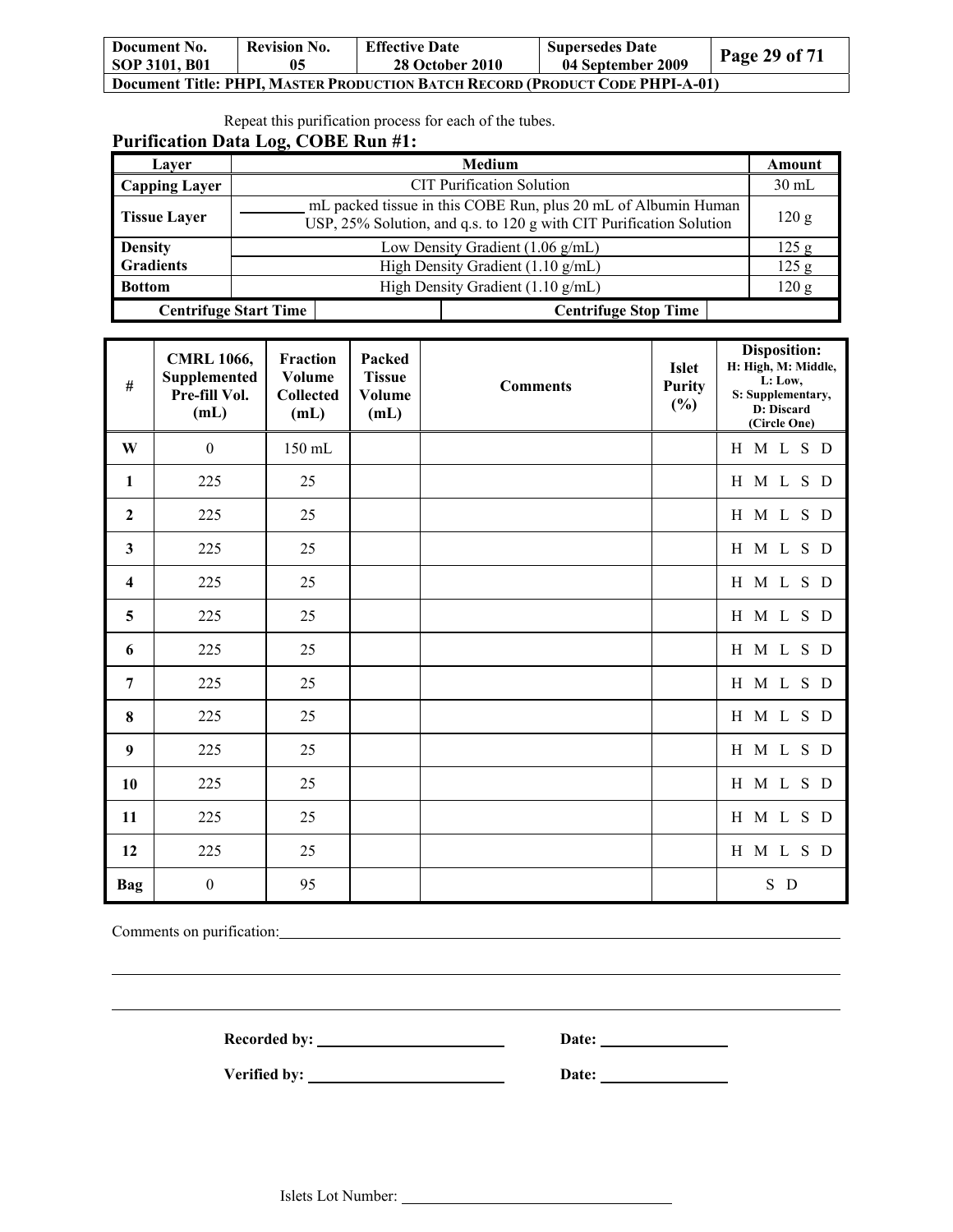| Document No.                                                                  | <b>Revision No.</b> | <b>Effective Date</b> | <b>Supersedes Date</b> | Page 30 of 71 |  |
|-------------------------------------------------------------------------------|---------------------|-----------------------|------------------------|---------------|--|
| <b>SOP 3101, B01</b>                                                          | 05                  | 28 October 2010       | 04 September 2009      |               |  |
| Document Title: PHPI. MASTER PRODUCTION BATCH RECORD (PRODUCT CODE PHPI-A-01) |                     |                       |                        |               |  |

| Laver                | Medium                                                                                                                                | Amount          |  |  |
|----------------------|---------------------------------------------------------------------------------------------------------------------------------------|-----------------|--|--|
| <b>Capping Layer</b> | <b>CIT Purification Solution</b>                                                                                                      | $30 \text{ mL}$ |  |  |
| <b>Tissue Layer</b>  | mL packed tissue in this COBE Run, plus 20 mL of Albumin Human<br>USP, 25% Solution, and q.s. to 120 g with CIT Purification Solution | 120 g           |  |  |
| <b>Density</b>       | Low Density Gradient (1.06 g/mL)                                                                                                      |                 |  |  |
| <b>Gradients</b>     | High Density Gradient (1.10 g/mL)                                                                                                     |                 |  |  |
| <b>Bottom</b>        | High Density Gradient (1.10 g/mL)                                                                                                     |                 |  |  |
|                      | <b>Centrifuge Start Time</b><br><b>Centrifuge Stop Time</b>                                                                           |                 |  |  |

| #                       | <b>CMRL 1066,</b><br>Supplemented<br>Pre-fill Vol.<br>(mL) | Fraction<br>Volume<br><b>Collected</b><br>(mL) | Packed<br><b>Tissue</b><br>Volume<br>(mL) | <b>Comments</b> | <b>Islet</b><br><b>Purity</b><br>$(\%)$ | Disposition:<br>H: High, M: Middle,<br>L: Low,<br>S: Supplementary,<br>D: Discard<br>(Circle One) |
|-------------------------|------------------------------------------------------------|------------------------------------------------|-------------------------------------------|-----------------|-----------------------------------------|---------------------------------------------------------------------------------------------------|
| W                       | $\boldsymbol{0}$                                           | 150                                            |                                           |                 |                                         | H M L S D                                                                                         |
| $\mathbf{1}$            | 225                                                        | 25                                             |                                           |                 |                                         | H M L S D                                                                                         |
| $\overline{2}$          | 225                                                        | 25                                             |                                           |                 |                                         | H M L S D                                                                                         |
| $\mathbf{3}$            | 225                                                        | 25                                             |                                           |                 |                                         | H M L S D                                                                                         |
| $\overline{\mathbf{4}}$ | 225                                                        | 25                                             |                                           |                 |                                         | H M L S D                                                                                         |
| 5                       | 225                                                        | 25                                             |                                           |                 |                                         | H M L S D                                                                                         |
| 6                       | 225                                                        | 25                                             |                                           |                 |                                         | H M L S D                                                                                         |
| $\overline{7}$          | 225                                                        | 25                                             |                                           |                 |                                         | H M L S D                                                                                         |
| 8                       | 225                                                        | 25                                             |                                           |                 |                                         | H M L S D                                                                                         |
| $\boldsymbol{9}$        | 225                                                        | 25                                             |                                           |                 |                                         | H M L S D                                                                                         |
| 10                      | 225                                                        | 25                                             |                                           |                 |                                         | H M L S D                                                                                         |
| 11                      | 225                                                        | 25                                             |                                           |                 |                                         | H M L<br>S D                                                                                      |
| 12                      | 225                                                        | 25                                             |                                           |                 |                                         | H M L S D                                                                                         |
| Bag                     | $\boldsymbol{0}$                                           | 95                                             |                                           |                 |                                         | S D                                                                                               |

Comments on purification: Comments on purification:

 $\overline{a}$ 

Recorded by: <u>Necorded by:</u> Date: <u>Necorded by:</u> Date: <u>Necorded by:</u> 2014.

 $\overline{\phantom{a}}$ 

**Verified by: Date:**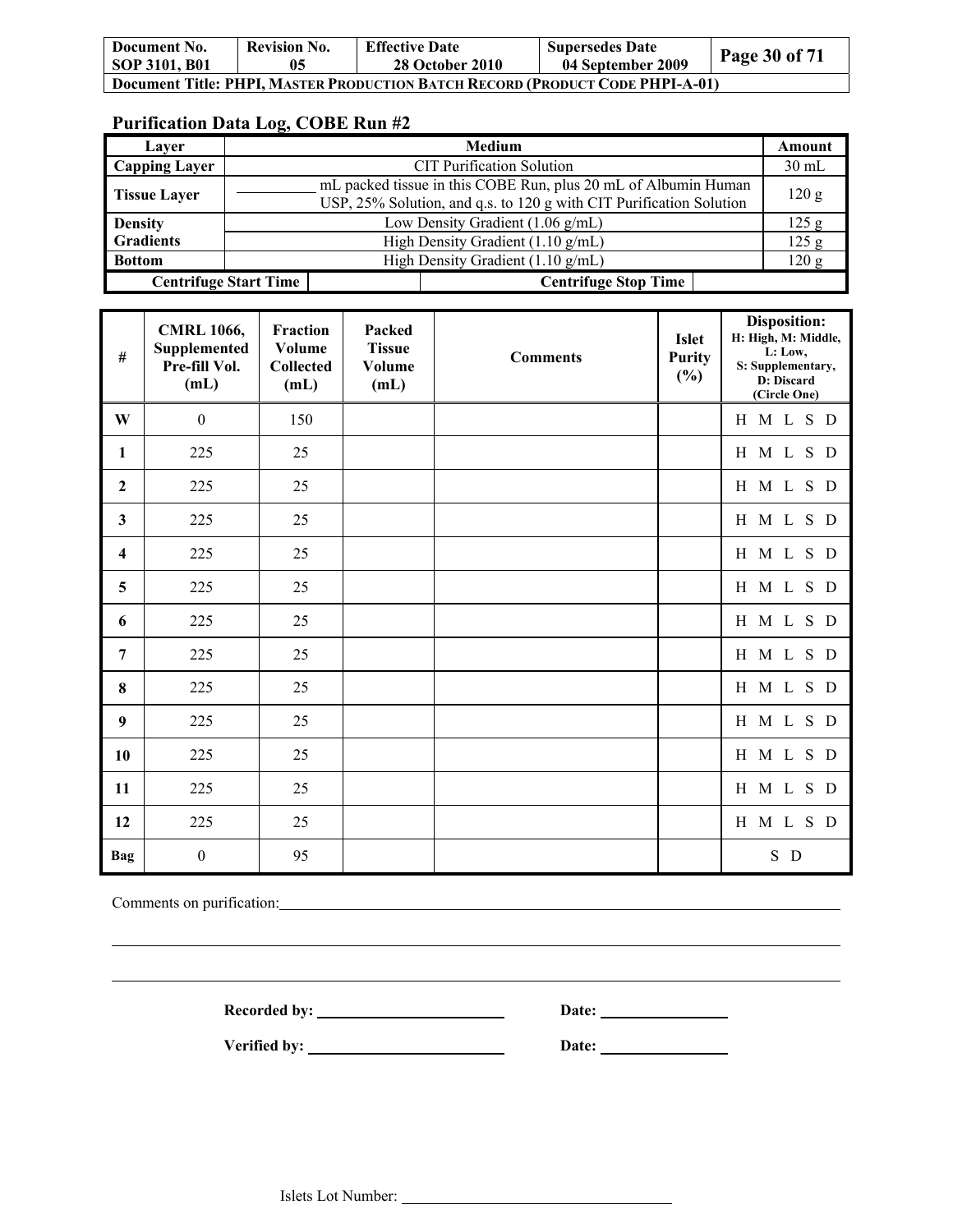| Document No.                                                                         | <b>Revision No.</b> | <b>Effective Date</b> | <b>Supersedes Date</b> | Page 31 of 71 |  |  |
|--------------------------------------------------------------------------------------|---------------------|-----------------------|------------------------|---------------|--|--|
| <b>SOP 3101, B01</b>                                                                 | 05                  | 28 October 2010       | 04 September 2009      |               |  |  |
| <b>Document Title: PHPI, MASTER PRODUCTION BATCH RECORD (PRODUCT CODE PHPI-A-01)</b> |                     |                       |                        |               |  |  |

| Laver                | Medium                                                                                                                                | Amount  |  |  |
|----------------------|---------------------------------------------------------------------------------------------------------------------------------------|---------|--|--|
| <b>Capping Layer</b> | <b>CIT Purification Solution</b>                                                                                                      | $30$ mL |  |  |
| <b>Tissue Layer</b>  | mL packed tissue in this COBE Run, plus 20 mL of Albumin Human<br>USP, 25% Solution, and q.s. to 120 g with CIT Purification Solution | 120 g   |  |  |
| <b>Density</b>       | Low Density Gradient $(1.06 \text{ g/mL})$                                                                                            |         |  |  |
| <b>Gradients</b>     | High Density Gradient (1.10 g/mL)                                                                                                     |         |  |  |
| <b>Bottom</b>        | High Density Gradient (1.10 g/mL)                                                                                                     |         |  |  |
|                      | <b>Centrifuge Stop Time</b><br><b>Centrifuge Start Time</b>                                                                           |         |  |  |

| $\#$           | <b>CMRL 1066,</b><br>Supplemented<br>Pre-fill Vol.<br>(mL) | Fraction<br>Volume<br>Collected<br>(mL) | Packed<br><b>Tissue</b><br>Volume<br>(mL) | <b>Comments</b> | <b>Islet</b><br><b>Purity</b><br>$(\%)$ | <b>Disposition:</b><br>H: High, M: Middle,<br>L: Low,<br>S: Supplementary,<br>D: Discard<br>(Circle One) |
|----------------|------------------------------------------------------------|-----------------------------------------|-------------------------------------------|-----------------|-----------------------------------------|----------------------------------------------------------------------------------------------------------|
| W              | $\boldsymbol{0}$                                           | 150                                     |                                           |                 |                                         | H M L S D                                                                                                |
| $\mathbf{1}$   | 225                                                        | 25                                      |                                           |                 |                                         | H M L S D                                                                                                |
| $\mathbf{2}$   | 225                                                        | 25                                      |                                           |                 |                                         | H M L S D                                                                                                |
| $\mathbf{3}$   | 225                                                        | 25                                      |                                           |                 |                                         | H M L S D                                                                                                |
| 4              | 225                                                        | 25                                      |                                           |                 |                                         | H M L S D                                                                                                |
| 5              | 225                                                        | 25                                      |                                           |                 |                                         | H M L S D                                                                                                |
| 6              | 225                                                        | 25                                      |                                           |                 |                                         | H M L S D                                                                                                |
| $\overline{7}$ | 225                                                        | 25                                      |                                           |                 |                                         | H M L S D                                                                                                |
| 8              | 225                                                        | 25                                      |                                           |                 |                                         | H M L S D                                                                                                |
| 9              | 225                                                        | 25                                      |                                           |                 |                                         | H M L S D                                                                                                |
| 10             | 225                                                        | 25                                      |                                           |                 |                                         | H M L S D                                                                                                |
| 11             | 225                                                        | 25                                      |                                           |                 |                                         | H M L S D                                                                                                |
| 12             | 225                                                        | 25                                      |                                           |                 |                                         | H M L S D                                                                                                |
| Bag            | $\boldsymbol{0}$                                           | 95                                      |                                           |                 |                                         | S D                                                                                                      |

Comments on purification:

 $\overline{a}$ 

Recorded by: <u>Necorded by:</u> Date: <u>Necorded by:</u> Date: <u>Necorded by:</u> 2014.

 $\overline{\phantom{a}}$ 

**Verified by: Date:**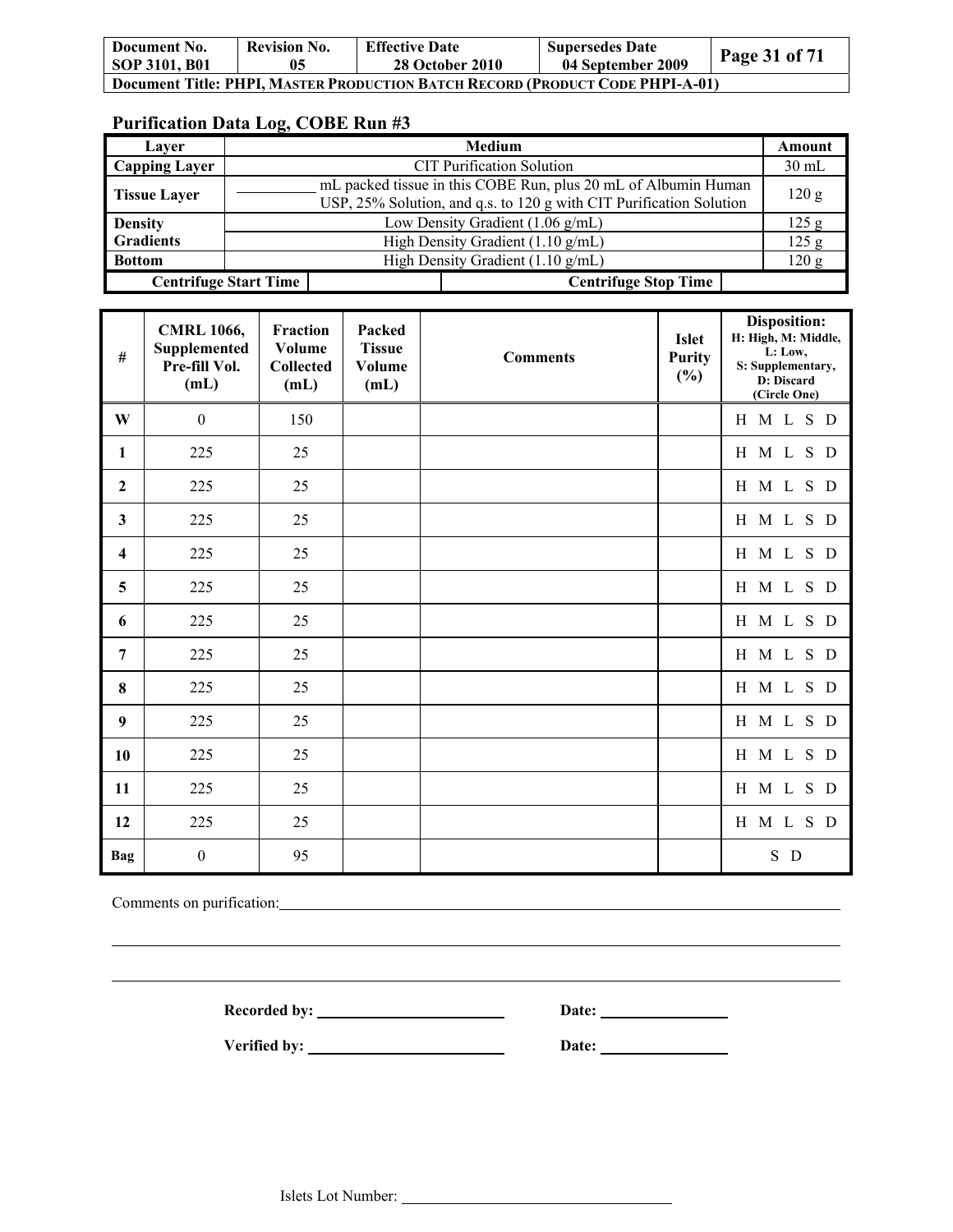| Document No.<br>SOP 3101, B01                                                        | <b>Revision No.</b> | <b>Effective Date</b><br><b>28 October 2010</b> | <b>Supersedes Date</b><br>04 September 2009 | Page 32 of 71 |  |
|--------------------------------------------------------------------------------------|---------------------|-------------------------------------------------|---------------------------------------------|---------------|--|
| <b>Document Title: PHPI, MASTER PRODUCTION BATCH RECORD (PRODUCT CODE PHPI-A-01)</b> |                     |                                                 |                                             |               |  |

| Laver                        | Medium                                                                                                                                |       |  |  |
|------------------------------|---------------------------------------------------------------------------------------------------------------------------------------|-------|--|--|
| <b>Capping Layer</b>         | <b>CIT Purification Solution</b>                                                                                                      |       |  |  |
| <b>Tissue Layer</b>          | mL packed tissue in this COBE Run, plus 20 mL of Albumin Human<br>USP, 25% Solution, and q.s. to 120 g with CIT Purification Solution | 120 g |  |  |
| <b>Density</b>               | Low Density Gradient (1.06 g/mL)                                                                                                      |       |  |  |
| <b>Gradients</b>             | High Density Gradient (1.10 g/mL)                                                                                                     | 125 g |  |  |
| <b>Bottom</b>                | High Density Gradient (1.10 g/mL)                                                                                                     |       |  |  |
| <b>Centrifuge Start Time</b> | <b>Centrifuge Stop Time</b>                                                                                                           |       |  |  |

| $\#$                    | <b>CMRL 1066,</b><br>Supplemented<br>Pre-fill Vol.<br>(mL) | <b>Fraction</b><br>Volume<br><b>Collected</b><br>(mL) | Packed<br><b>Tissue</b><br><b>Volume</b><br>(mL) | <b>Comments</b> | <b>Islet</b><br><b>Purity</b><br>$(\%)$ | Disposition:<br>H: High, M: Middle,<br>L: Low,<br>S: Supplementary,<br>D: Discard<br>(Circle One) |
|-------------------------|------------------------------------------------------------|-------------------------------------------------------|--------------------------------------------------|-----------------|-----------------------------------------|---------------------------------------------------------------------------------------------------|
| W                       | $\boldsymbol{0}$                                           | 150                                                   |                                                  |                 |                                         | H M L S D                                                                                         |
| 1                       | 225                                                        | 25                                                    |                                                  |                 |                                         | H M L S D                                                                                         |
| $\boldsymbol{2}$        | 225                                                        | 25                                                    |                                                  |                 |                                         | H M L S D                                                                                         |
| 3                       | 225                                                        | 25                                                    |                                                  |                 |                                         | H M L<br>S D                                                                                      |
| $\overline{\mathbf{4}}$ | 225                                                        | 25                                                    |                                                  |                 |                                         | H M L S D                                                                                         |
| 5                       | 225                                                        | 25                                                    |                                                  |                 |                                         | H M L<br>S D                                                                                      |
| 6                       | 225                                                        | 25                                                    |                                                  |                 |                                         | H M L S D                                                                                         |
| 7                       | 225                                                        | 25                                                    |                                                  |                 |                                         | H M L S D                                                                                         |
| 8                       | 225                                                        | 25                                                    |                                                  |                 |                                         | H M L S D                                                                                         |
| 9                       | 225                                                        | 25                                                    |                                                  |                 |                                         | H M L<br>S D                                                                                      |
| 10                      | 225                                                        | 25                                                    |                                                  |                 |                                         | H M L S D                                                                                         |
| 11                      | 225                                                        | 25                                                    |                                                  |                 |                                         | H M L<br>S D                                                                                      |
| 12                      | 225                                                        | 25                                                    |                                                  |                 |                                         | H M L S D                                                                                         |
| Bag                     | $\boldsymbol{0}$                                           | 95                                                    |                                                  |                 |                                         | S D                                                                                               |

Comments on purification: Comments on purification:

 $\overline{a}$ 

Recorded by: <u>Necorded by:</u> Date: <u>Necorded by:</u> 2014

 $\overline{\phantom{a}}$ 

**Verified by:** <u>Date: 2000 Date:</u> 2000 Date: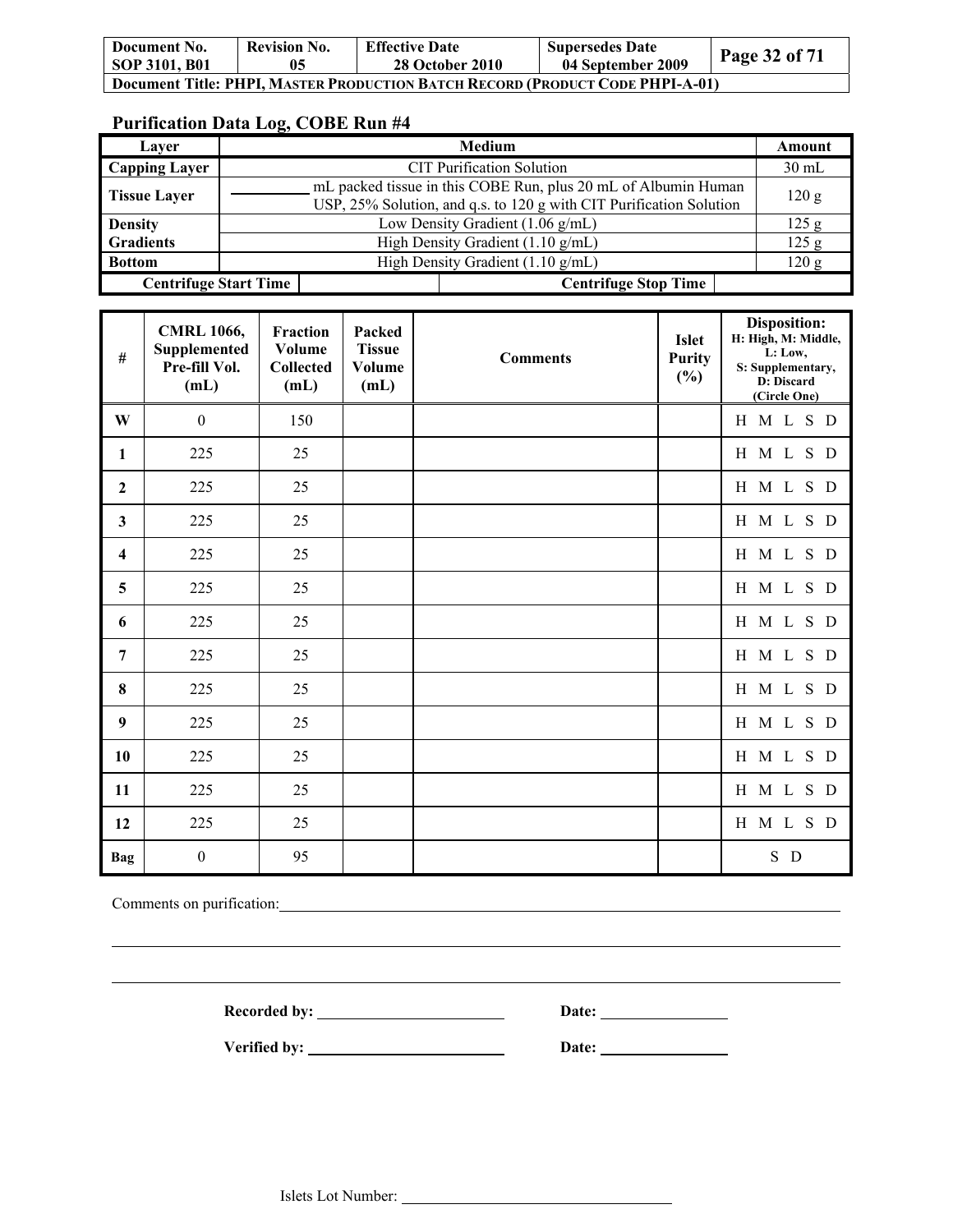| Document No.                                                                  | <b>Revision No.</b> | <b>Effective Date</b> | <b>Supersedes Date</b> | Page 33 of $71$ |  |
|-------------------------------------------------------------------------------|---------------------|-----------------------|------------------------|-----------------|--|
| SOP 3101, B01                                                                 | 05                  | 28 October 2010       | 04 September 2009      |                 |  |
| Document Title: PHPI, MASTER PRODUCTION BATCH RECORD (PRODUCT CODE PHPI-A-01) |                     |                       |                        |                 |  |

| Laver                |                                                                                                                                       | Medium                                      | Amount  |  |
|----------------------|---------------------------------------------------------------------------------------------------------------------------------------|---------------------------------------------|---------|--|
| <b>Capping Layer</b> |                                                                                                                                       | <b>CIT Purification Solution</b>            | $30$ mL |  |
| <b>Tissue Layer</b>  | mL packed tissue in this COBE Run, plus 20 mL of Albumin Human<br>USP, 25% Solution, and q.s. to 120 g with CIT Purification Solution |                                             |         |  |
| <b>Density</b>       |                                                                                                                                       | Low Density Gradient $(1.06 \text{ g/mL})$  |         |  |
| <b>Gradients</b>     |                                                                                                                                       | High Density Gradient (1.10 g/mL)           |         |  |
| <b>Bottom</b>        |                                                                                                                                       | High Density Gradient $(1.10 \text{ g/mL})$ | 120 g   |  |
|                      | <b>Centrifuge Start Time</b>                                                                                                          | <b>Centrifuge Stop Time</b>                 |         |  |

| $\#$                    | <b>CMRL 1066,</b><br><b>Supplemented</b><br>Pre-fill Vol.<br>(mL) | Fraction<br>Volume<br><b>Collected</b><br>(mL) | Packed<br><b>Tissue</b><br>Volume<br>(mL) | <b>Comments</b> | <b>Islet</b><br><b>Purity</b><br>$(\%)$ | <b>Disposition:</b><br>H: High, M: Middle,<br>L: Low,<br>S: Supplementary,<br>D: Discard<br>(Circle One) |
|-------------------------|-------------------------------------------------------------------|------------------------------------------------|-------------------------------------------|-----------------|-----------------------------------------|----------------------------------------------------------------------------------------------------------|
| W                       | $\boldsymbol{0}$                                                  | 150                                            |                                           |                 |                                         | H M L<br>S D                                                                                             |
| $\mathbf{1}$            | 225                                                               | 25                                             |                                           |                 |                                         | H M L S D                                                                                                |
| $\boldsymbol{2}$        | 225                                                               | 25                                             |                                           |                 |                                         | H M L<br>S D                                                                                             |
| $\mathbf{3}$            | 225                                                               | 25                                             |                                           |                 |                                         | H M L S D                                                                                                |
| $\overline{\mathbf{4}}$ | 225                                                               | 25                                             |                                           |                 |                                         | H M L<br>S D                                                                                             |
| 5                       | 225                                                               | 25                                             |                                           |                 |                                         | H M L S D                                                                                                |
| 6                       | 225                                                               | 25                                             |                                           |                 |                                         | H M L S D                                                                                                |
| $\overline{7}$          | 225                                                               | 25                                             |                                           |                 |                                         | H M L S D                                                                                                |
| 8                       | 225                                                               | 25                                             |                                           |                 |                                         | H M L S D                                                                                                |
| 9                       | 225                                                               | 25                                             |                                           |                 |                                         | H M L S D                                                                                                |
| 10                      | 225                                                               | 25                                             |                                           |                 |                                         | H M L S D                                                                                                |
| 11                      | 225                                                               | 25                                             |                                           |                 |                                         | H M L S D                                                                                                |
| 12                      | 225                                                               | 25                                             |                                           |                 |                                         | H M L S D                                                                                                |
| Bag                     | $\boldsymbol{0}$                                                  | 95                                             |                                           |                 |                                         | S D                                                                                                      |

Comments on purification: Comments on purification:

 $\overline{a}$ 

Recorded by: <u>Necorded by:</u> Date: <u>Necorded by:</u> 2014

Verified by: <u>New York Bate:</u> New York Date: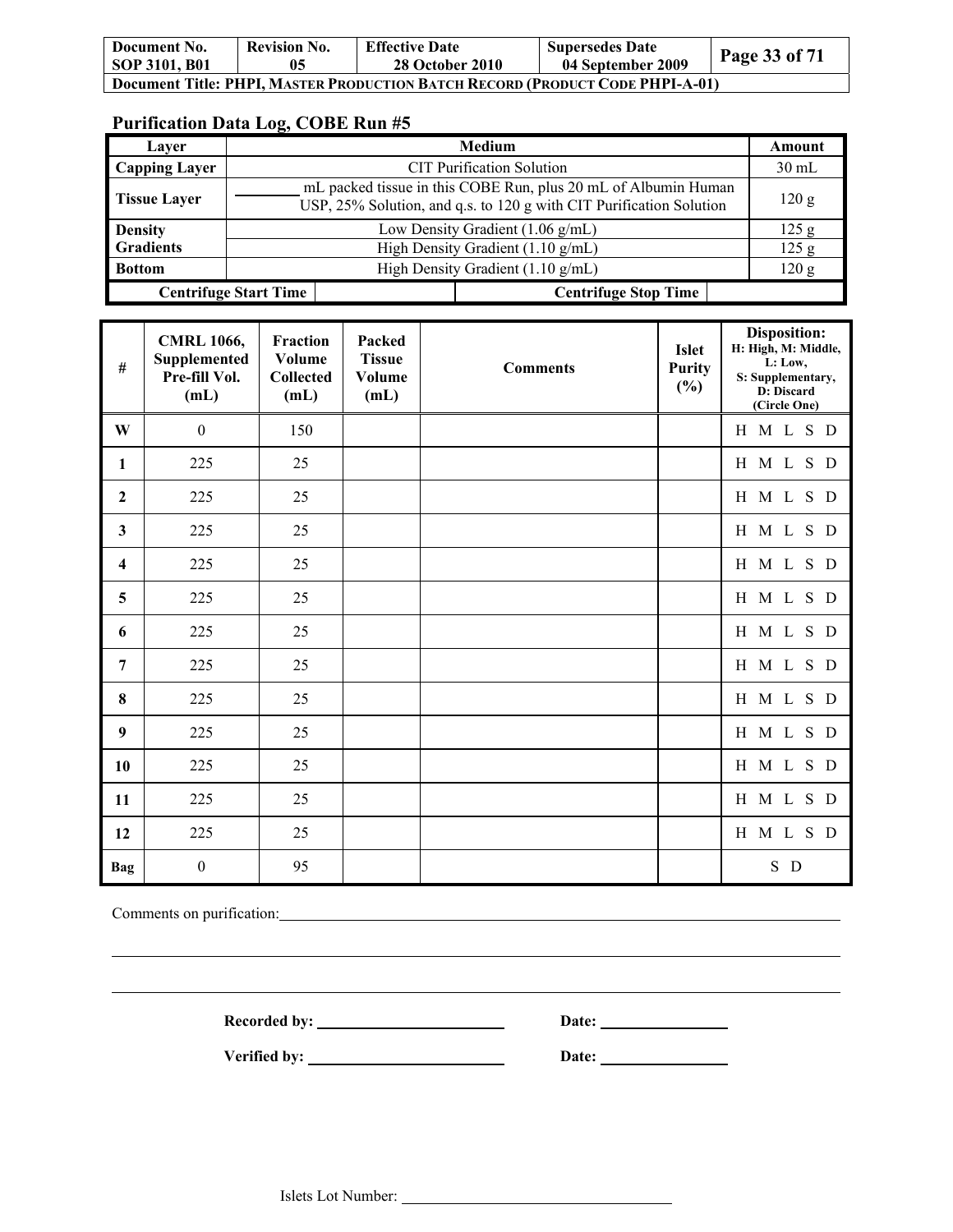| Document No.<br>SOP 3101, B01                                                 | <b>Revision No.</b> | <b>Effective Date</b><br><b>28 October 2010</b> | <b>Supersedes Date</b><br>04 September 2009 | <b>Page 34 of 71</b> |  |
|-------------------------------------------------------------------------------|---------------------|-------------------------------------------------|---------------------------------------------|----------------------|--|
| Document Title: PHPI, MASTER PRODUCTION BATCH RECORD (PRODUCT CODE PHPI-A-01) |                     |                                                 |                                             |                      |  |

- **Note: If the initial purification process, above, did not yield a sufficient number of sufficiently pure islets for transplant, and there is a substantial quantity of tissue containing impure islets in the Middle and/or Low Purity Islets 250 mL conical tubes, and/or in the Supplementary Purification 250 mL conical tube, follow the procedure in Section 8.4, below.**
	- 8.4 Supplementary Purification Fractions and COBE Bag Contents Processing
		- 8.4.1 If, upon examination of the COBE bag contents, a significant number of islets is present (See Section 8.3.6), centrifuge the 250 mL conical tube containing the diluted COBE bag contents at 140 X gravity and 2ºC to 8ºC for three minutes, and transfer the packed tissue to the Supplementary Purification Islets 250 mL conical tube.
		- 8.4.2 List all fractions combined for Supplementary Purification:

|       | <b>COBE</b><br>Run#                                | Fractions and/or COBE Bags Combined for Supplementary Purification                                                                                                                                                                                                                                                                                                                                                                                                  |
|-------|----------------------------------------------------|---------------------------------------------------------------------------------------------------------------------------------------------------------------------------------------------------------------------------------------------------------------------------------------------------------------------------------------------------------------------------------------------------------------------------------------------------------------------|
|       | $\mathbf{1}$                                       |                                                                                                                                                                                                                                                                                                                                                                                                                                                                     |
|       | $\overline{2}$                                     |                                                                                                                                                                                                                                                                                                                                                                                                                                                                     |
|       | $\overline{\mathbf{3}}$<br>$\overline{\mathbf{4}}$ |                                                                                                                                                                                                                                                                                                                                                                                                                                                                     |
|       | 5                                                  |                                                                                                                                                                                                                                                                                                                                                                                                                                                                     |
|       |                                                    |                                                                                                                                                                                                                                                                                                                                                                                                                                                                     |
|       |                                                    |                                                                                                                                                                                                                                                                                                                                                                                                                                                                     |
| 8.4.3 |                                                    | Bring the volume of the Supplementary Purification Islets 250 mL conical tube to 100 to<br>250 mL with CMRL 1066, Supplemented, CIT Modifications, and take one or two 100<br>µL samples for counting, if desired.                                                                                                                                                                                                                                                  |
| 8.4.4 |                                                    | Dilute the Supplementary Purification Islets to 250 mL with CMRL 1066, Supplemented,<br>CIT Modifications. Lay the tube on its side at $2^{\circ}C$ to $8^{\circ}C$ if counts are performed.                                                                                                                                                                                                                                                                        |
|       |                                                    | Date: $\qquad \qquad$                                                                                                                                                                                                                                                                                                                                                                                                                                               |
| 8.4.5 |                                                    | If desired, count islets according to the institution's procedure in the Supplementary<br>Purification Islets sample and record counts in the table below and attach any<br>spreadsheets used. Indicate in the Comments space if the tissue will be re-purified.<br>Supplementary Purification may be indicated if there are a significant number of islets<br>$(\alpha_{\text{reater}})$ than 50,000 IEO). If Supplementary Purification is to be performed record |

(greater than 50,000 IEQ). If Supplementary Purification is to be performed, record which of the two procedures will be used on the Comments lines below the Counts table, and proceed to Section 9.0. If Supplementary Purification is not to be performed, record the disposition of the Supplementary Purification Islets on the Comments lines below the Counts table.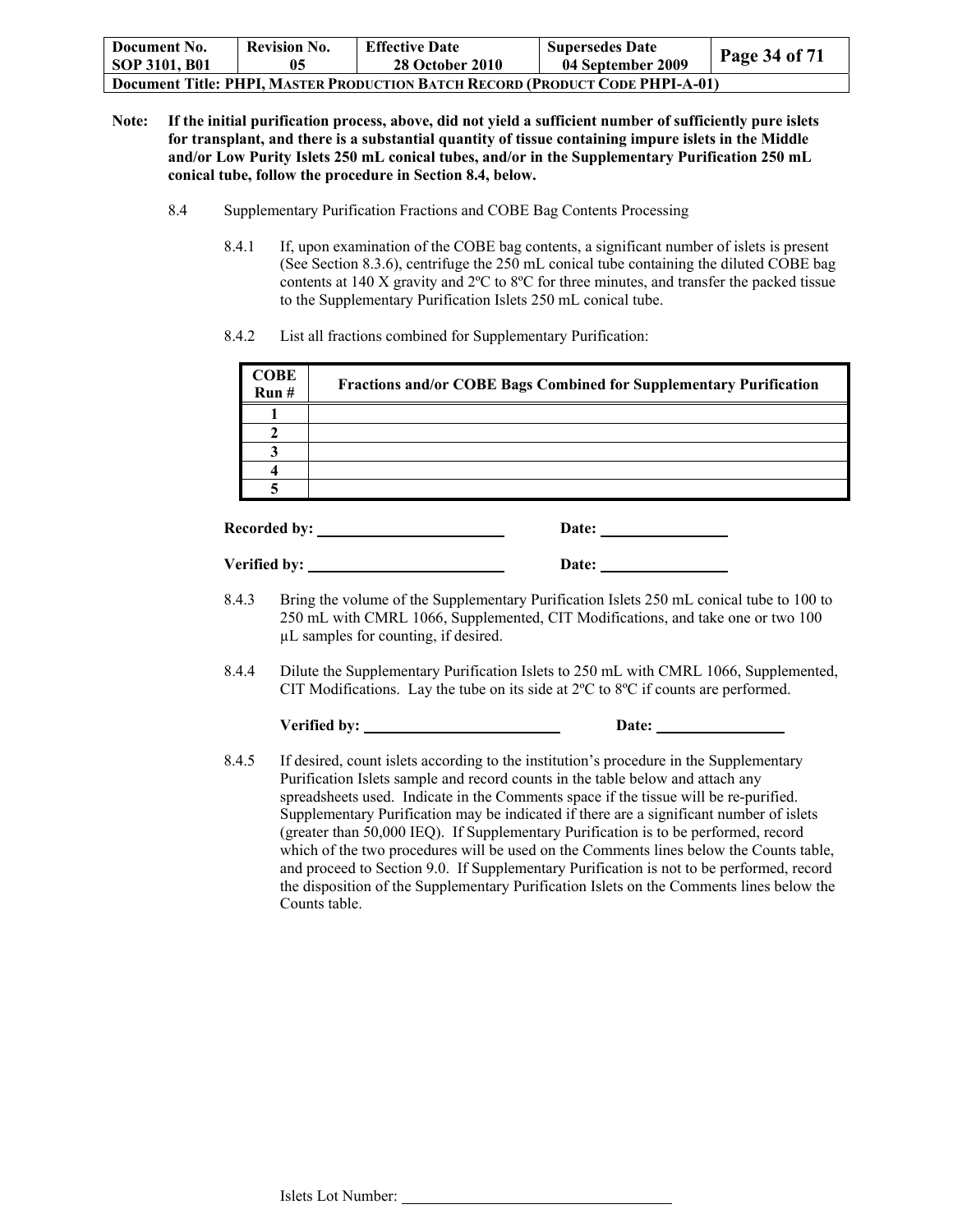| Document No.                                                                  | <b>Revision No.</b> | <b>Effective Date</b>  | <b>Supersedes Date</b> | Page 35 of 71 |  |  |
|-------------------------------------------------------------------------------|---------------------|------------------------|------------------------|---------------|--|--|
| SOP 3101, B01                                                                 | 05                  | <b>28 October 2010</b> | 04 September 2009      |               |  |  |
| Document Title: PHPI, MASTER PRODUCTION BATCH RECORD (PRODUCT CODE PHPI-A-01) |                     |                        |                        |               |  |  |

# **Optional Pre-supplementary Purification Islets Counts & Calculations**

| <b>Sample Volume</b>         |                                   |                      | $\mu$ L |
|------------------------------|-----------------------------------|----------------------|---------|
| <b>Total Volume</b>          |                                   |                      | mL      |
| <b>Dilution Factor</b>       |                                   |                      |         |
| Diameter, Factor             | Counts                            | <b>IPN</b><br>(Avg.) | IEQ     |
| $50 - 100, 0.167$            |                                   |                      |         |
| $101 - 150, 0.648$           |                                   |                      |         |
| $151 - 200, 1.685$           |                                   |                      |         |
| $201 - 250, 3.500$           |                                   |                      |         |
| $251 - 300, 6.315$           |                                   |                      |         |
| $301 - 350, 10.352$          |                                   |                      |         |
| $>$ 350, 15.833              |                                   |                      |         |
|                              | <b>Sample</b><br><b>Total</b>     |                      |         |
|                              | <b>Suspension</b><br><b>Total</b> |                      |         |
| % Trapped                    |                                   |                      |         |
| % Fragmented                 |                                   |                      |         |
| <b>Technicians' Initials</b> |                                   |                      |         |

Comments:

 $\overline{a}$ 

| <b>Recorded by:</b> | Date: |
|---------------------|-------|
| Verified by:        | Date: |
| Decided by:         | Date: |

 $\overline{\phantom{a}}$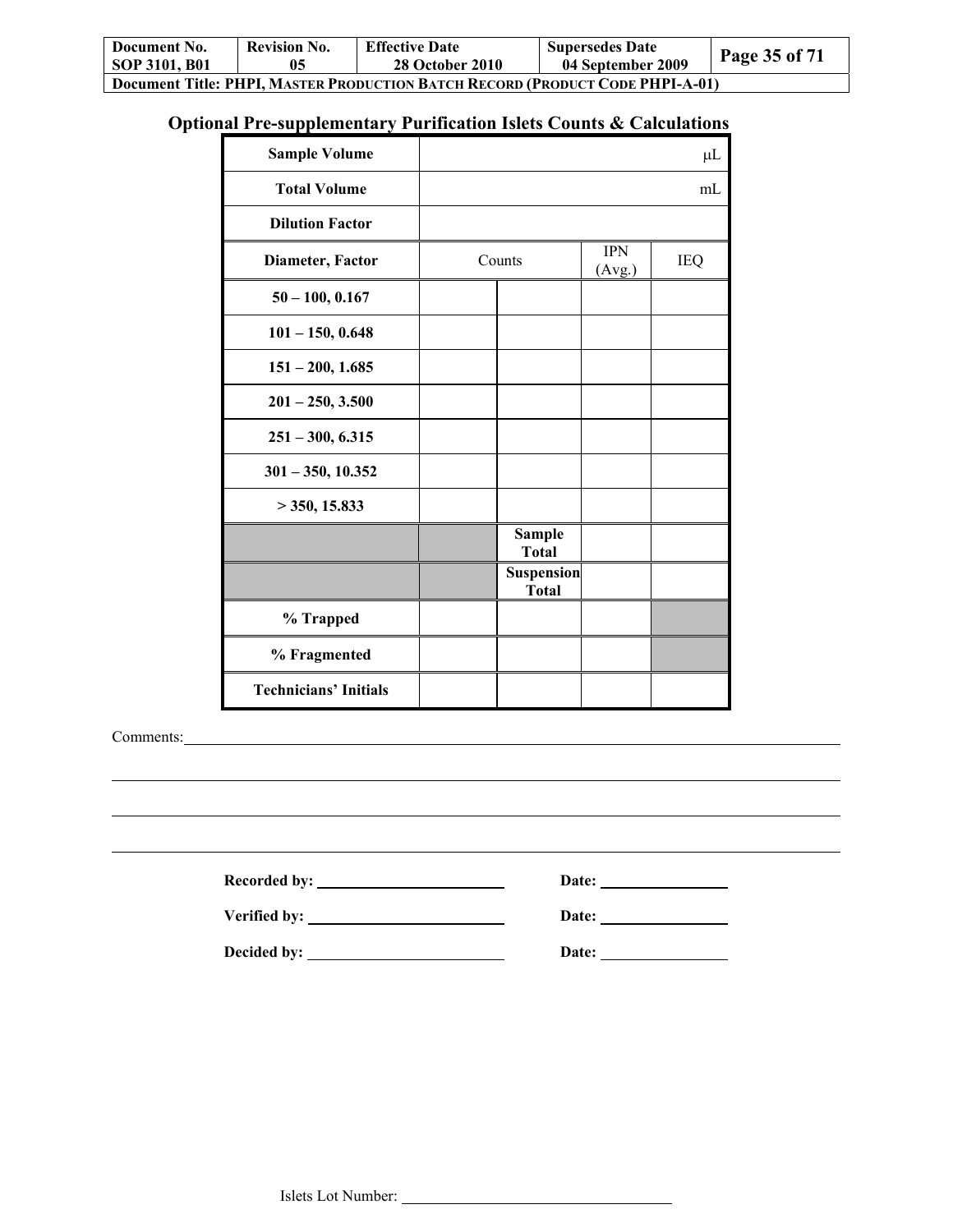| Document No.                                                                         | <b>Revision No.</b> | <b>Effective Date</b>  | <b>Supersedes Date</b> |               |  |  |
|--------------------------------------------------------------------------------------|---------------------|------------------------|------------------------|---------------|--|--|
| SOP 3101, B01                                                                        | 05                  | <b>28 October 2010</b> | 04 September 2009      | Page 36 of 71 |  |  |
| <b>Document Title: PHPI, MASTER PRODUCTION BATCH RECORD (PRODUCT CODE PHPI-A-01)</b> |                     |                        |                        |               |  |  |

8.5 Tissue Preparation for Re-purification

If the decision in Section 8.4, is to perform a Supplementary Purification of the islets, centrifuge the 250 mL conical tube containing all the Supplementary Purification Islets at 140 X gravity and 2ºC to 8ºC for three minutes. Remove and discard the supernatant.

Performed by: Date: Verified by: <u>Date:</u> Date:

## **9.0 ISLETS SUPPLEMENTARY PURIFICATION**

If islets tissue insufficiently purified by the procedure described in Section 8.0 is present, this tissue may be re-purified by one of the three procedures defined in SOP 3109. Cross out all three references, if no Supplementary Purification is performed. Cross out the two references not used, if Supplementary Purification is performed.

9.1 SOP 3109, B01, Supplementary Purification, OptiPrep Procedure & Record

9.2 SOP 3109, B02, Supplementary Purification, Continuous Biocoll Procedure & Record

9.3 SOP 3109, B03, Supplementary Purification, Discontinuous Polysucrose Procedure & Record

File the Supplementary Purification record with this Production Batch Record.

| <b>Recorded by:</b> | <b>Date:</b> |  |
|---------------------|--------------|--|
|                     |              |  |

**Approved by:** 2000 **Date:** 2000 **Date:** 2000 **Date:** 2000 **Date:** 2000 **Date:** 2000 **Date:** 2000 **Date:** 2000 **Date:** 2000 **Date:** 2000 **Date:** 2000 **Date:** 2000 **Date:** 2000 **Date:** 2000 **Date:** 2000 **Date:** 2000 **Date:**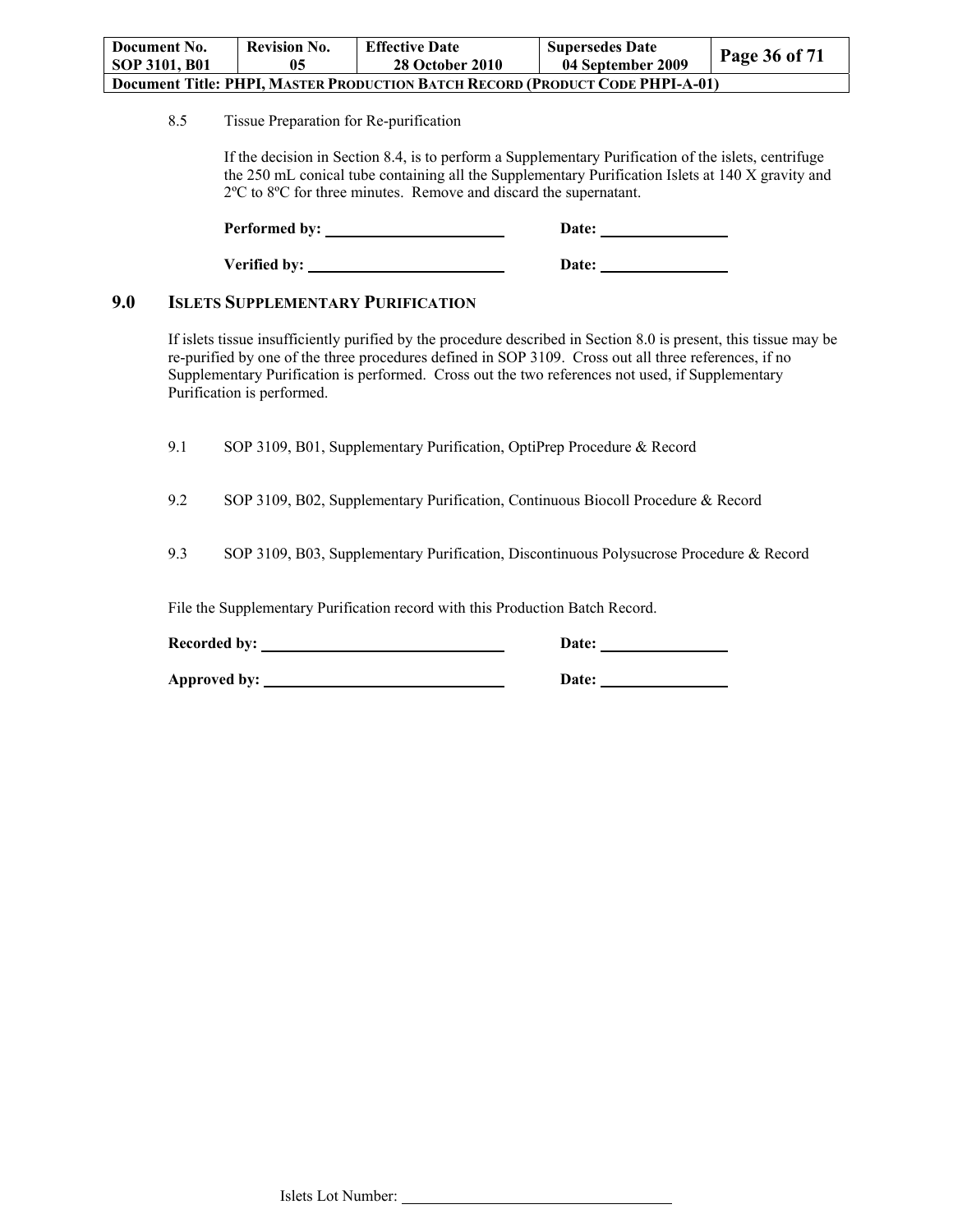| Document No.<br>SOP 3101, B01                                                 | <b>Revision No.</b> | <b>Effective Date</b><br><b>28 October 2010</b> | <b>Supersedes Date</b><br>04 September 2009 | <b>Page 37 of 71</b> |  |  |
|-------------------------------------------------------------------------------|---------------------|-------------------------------------------------|---------------------------------------------|----------------------|--|--|
| Document Title: PHPI. MASTER PRODUCTION BATCH RECORD (PRODUCT CODE PHPI-A-01) |                     |                                                 |                                             |                      |  |  |

#### **10.0 POST-PURIFICATION ISLETS COUNT**

10.1 After all islets are combined into the three Purity Levels, wash each Purity Level once with CIT Culture Media prepared according to DAIT SOP 3106, B04. Allow the tissue in the conical tubes to settle for 3 to 5 minutes. After the tissue in each purity level has settled, remove the supernatant and re-suspend the final tissue in 50 to 250 mL of CIT Culture Media in T-75 flasks labeled for each Purity Level with Lot Number and isolation date.

| Verified by: | Date: |
|--------------|-------|
|              |       |

10.2 Gently mix each Purity Level and take two 100  $\mu$ L samples of each for Post-purification Islet Count. Enter the count data in the table below, attach a spreadsheet, if used, and calculate the Total Islet Number (IPN) and Total IEQ. The contents of these T-75 flasks are now ready to proceed to Islet Culture, Section 11.

**Sampled by: Date:** 

#### **Post-purification Islets Counts**

|                                 | <b>High Purity</b> |  |      | <b>Middle Purity</b> |  |        | <b>Low Purity</b> |            |  |        |      |            |         |
|---------------------------------|--------------------|--|------|----------------------|--|--------|-------------------|------------|--|--------|------|------------|---------|
| <b>Sample</b>                   |                    |  |      | $\mu$ L              |  |        |                   | $\mu$ L    |  |        |      |            | $\mu$ L |
| <b>Volume</b>                   |                    |  |      |                      |  |        |                   |            |  |        |      |            |         |
| <b>Total</b><br><b>Volume</b>   |                    |  |      | mL                   |  |        |                   | mL         |  |        |      | $\rm mL$   |         |
| <b>Dilution</b>                 |                    |  |      |                      |  |        |                   |            |  |        |      |            |         |
| Factor                          |                    |  |      |                      |  |        |                   |            |  |        |      |            |         |
| Diameter,<br>Factor             | Counts             |  | Avg. | <b>IEQ</b>           |  | Counts | Avg.              | <b>IEQ</b> |  | Counts | Avg. | <b>IEQ</b> |         |
| $50 - 100,$                     |                    |  |      |                      |  |        |                   |            |  |        |      |            |         |
| 0.167                           |                    |  |      |                      |  |        |                   |            |  |        |      |            |         |
| $101 - 150,$<br>0.648           |                    |  |      |                      |  |        |                   |            |  |        |      |            |         |
| $\overline{151} - 200,$         |                    |  |      |                      |  |        |                   |            |  |        |      |            |         |
| 1.685                           |                    |  |      |                      |  |        |                   |            |  |        |      |            |         |
| $201 - 250,$                    |                    |  |      |                      |  |        |                   |            |  |        |      |            |         |
| 3.500                           |                    |  |      |                      |  |        |                   |            |  |        |      |            |         |
| $251 - 300,$                    |                    |  |      |                      |  |        |                   |            |  |        |      |            |         |
| 6.315                           |                    |  |      |                      |  |        |                   |            |  |        |      |            |         |
| $301 - 350,$<br>10.352          |                    |  |      |                      |  |        |                   |            |  |        |      |            |         |
| $>$ 350, 15.833                 |                    |  |      |                      |  |        |                   |            |  |        |      |            |         |
| <b>Total</b>                    |                    |  |      |                      |  |        |                   |            |  |        |      |            |         |
| % Trapped                       |                    |  |      |                      |  |        |                   |            |  |        |      |            |         |
| $\frac{0}{0}$<br>Fragmented     |                    |  |      |                      |  |        |                   |            |  |        |      |            |         |
| % Purity                        |                    |  |      |                      |  |        |                   |            |  |        |      |            |         |
| <b>Islet Quality</b><br>Grade*  |                    |  |      |                      |  |        |                   |            |  |        |      |            |         |
| Technicians'<br><b>Initials</b> |                    |  |      |                      |  |        |                   |            |  |        |      |            |         |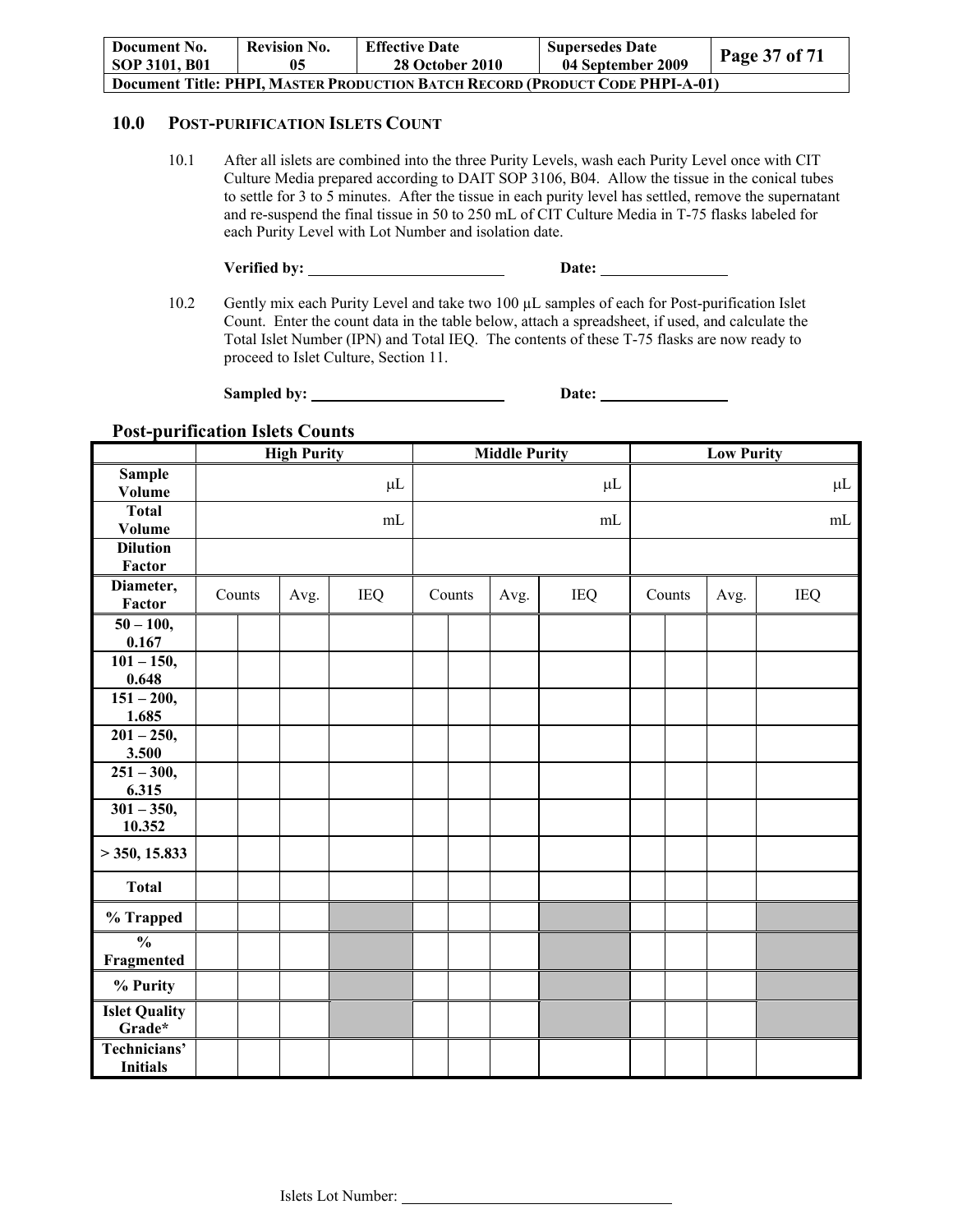| Document No.                                                                         | <b>Revision No.</b> | <b>Effective Date</b>  | <b>Supersedes Date</b> | <b>Page 38 of 71</b> |  |  |  |
|--------------------------------------------------------------------------------------|---------------------|------------------------|------------------------|----------------------|--|--|--|
| SOP 3101, B01                                                                        | 05                  | <b>28 October 2010</b> | 04 September 2009      |                      |  |  |  |
| <b>Document Title: PHPI, MASTER PRODUCTION BATCH RECORD (PRODUCT CODE PHPI-A-01)</b> |                     |                        |                        |                      |  |  |  |

## **Post-purification Islets Calculations**

|                              | <b>High Purity</b> | <b>Middle Purity</b> | <b>Low Purity</b> | <b>Total</b> |
|------------------------------|--------------------|----------------------|-------------------|--------------|
| <b>Post-purification IPN</b> |                    |                      |                   |              |
| <b>Post Purification IEO</b> |                    |                      |                   |              |
| <b>Pre-purification IEQ</b>  |                    |                      |                   |              |
| (Section 7.5.2)              |                    |                      |                   |              |
| IEQ Recovery $(\% )$         |                    |                      |                   |              |
| (from Pre-purification IEQ)  |                    |                      |                   |              |
| Total IEQ/g of Final Trimmed |                    |                      |                   |              |
| Pancreas (Section 6.3)       |                    |                      |                   |              |
| <b>Comments</b>              |                    |                      |                   |              |

\*See Note, below, for Islets Quality Grade guidelines

**Calculated by: Date:** 

Verified by: <u>Date:</u> Date:

**Note: Islets Quality Grade** 

#### **Grade the quality of the islets based on these parameters and criteria:**

| <b>Parameter</b>    | 0 Points          | 1 Point               | 2 Points                           |
|---------------------|-------------------|-----------------------|------------------------------------|
| Shape (3D)          | flat/planar       | in between            | spherical                          |
| Border (2D)         | irregular         | in between            | well-rounded                       |
| Integrity           | fragmented        | in between            | solid/compact                      |
| <b>Single Cells</b> | many              | a few                 | almost none                        |
| <b>Diameter</b>     | all $< 100 \mu m$ | a few $>$ 200 $\mu$ m | $> 10\% > 200 \text{ }\mu\text{m}$ |

Add up the points for each sample to obtain the following grades:

 $\circ$  9 to 10 points = A

 $\circ$  7 to 8 points = B

 $\circ$  4 to 6 points = C

 $\circ$  2 to 3 points = D

 $\circ$  0 to 1 point = F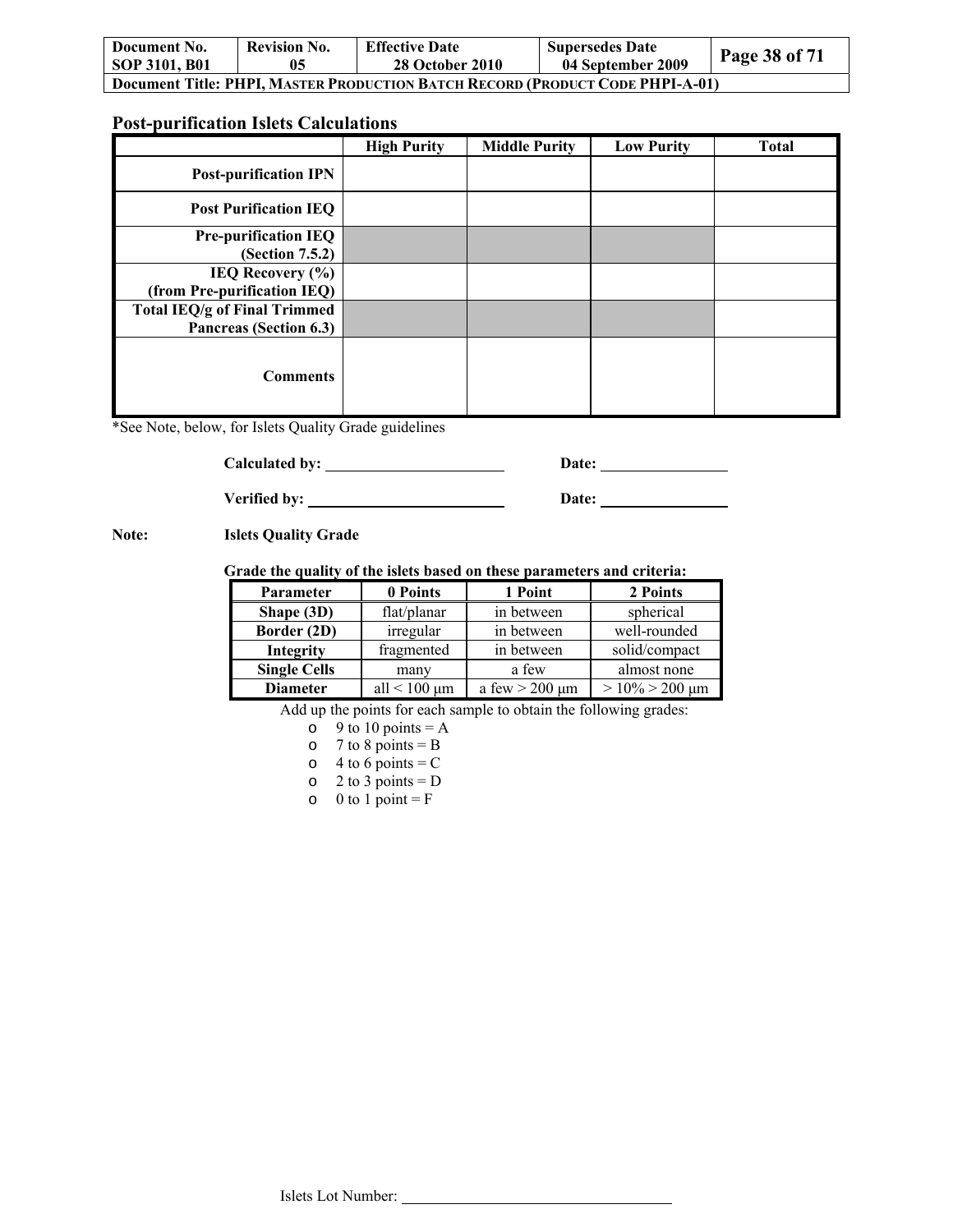| Document No.<br>SOP 3101, B01                                                 | <b>Revision No.</b> | <b>Effective Date</b><br><b>28 October 2010</b> | <b>Supersedes Date</b><br>04 September 2009 | Page 39 of 71 |  |  |
|-------------------------------------------------------------------------------|---------------------|-------------------------------------------------|---------------------------------------------|---------------|--|--|
| Document Title: PHPI, MASTER PRODUCTION BATCH RECORD (PRODUCT CODE PHPI-A-01) |                     |                                                 |                                             |               |  |  |

## **11.0 ISLET CULTURE**

11.1 For product characterization tests samples, gently re-suspend the contents of the High Purity (≥ 70%) Islets culture flask. Based on the count results in Section 10, take a sample containing ≥ 400 IEQ for a Pre-culture Glucose Stimulated Insulin Release Test according to the institution's procedure. This islets sample is cultured in a culture dish simultaneously with, but separately from, the bulk islets product. Report Result in Section 14.4 and on the Certificates of Analysis.

Also, take samples of the High Purity Islets suspension for the Pre-culture DNA Content, and Nuclei Measurement product characterization tests according to the table, below. Report the results of these tests in Section 20.

| <b>CHARACTERIZATION TEST</b>                                             | <b>IEQ</b> | <b>IEQ/ML</b> | <b>SAMPLE</b><br><b>REMOVED</b> (ML) |
|--------------------------------------------------------------------------|------------|---------------|--------------------------------------|
| Example -Low Yield                                                       | 400        | 1,000         | $0.40$ mL                            |
| Example – High Yield                                                     | 400        | 5,000         | $0.08$ mL                            |
| <b>Interim Certificate of Analysis</b>                                   |            |               |                                      |
| <b>REQUIRED PRE-CULTURE GLUCOSE</b><br><b>STIMULATED INSULIN RELEASE</b> | 400        |               |                                      |
| <b>Optional Product Characterization,</b><br><b>For Information Only</b> |            |               |                                      |
| <b>PRE-CULTURE DNA CONTENT</b>                                           | 3 X 100    |               |                                      |
| <b>PRE-CULTURE NUCLEI</b><br><b>MEASUREMENT</b>                          | 3 X 100    |               |                                      |
| Sampled by:                                                              |            |               | Date:                                |
| Verified by:                                                             |            |               | Date:                                |

11.2 Calculate the number of T-175 culture flasks needed for a target of 10,000 to 30,000 IEQ/Flask using the equation (Round decimals up to the next higher whole number of flasks):

| <b>IEQ</b> in Purity Level<br>(20,000 to 30,000 IEQ/Flask) X Purity (in decimal form) | $=$ # of T-175 Culture Flasks |               |                                   |                                          |  |
|---------------------------------------------------------------------------------------|-------------------------------|---------------|-----------------------------------|------------------------------------------|--|
| <b>Purity Level</b>                                                                   | IEQ in<br>Level               | <b>Purity</b> | <b>Target</b><br><b>IEQ/Flask</b> | Number of T-175<br><b>Culture Flasks</b> |  |
| Example – High Purity                                                                 | 352,423                       | 0.95          | 27,500                            | 13.48988, rounded up to 14               |  |
| Example – Middle Purity                                                               | 53,817                        | 0.50          | 25,000                            | 4.30536 rounded up to 5                  |  |
|                                                                                       |                               |               |                                   |                                          |  |
| <b>High Purity</b>                                                                    |                               |               |                                   |                                          |  |
| Middle Purity                                                                         |                               |               |                                   |                                          |  |
| Low Purity                                                                            |                               |               |                                   |                                          |  |
| Calculated by:<br>Date:                                                               |                               |               |                                   |                                          |  |
| Verified by:                                                                          | Date:                         |               |                                   |                                          |  |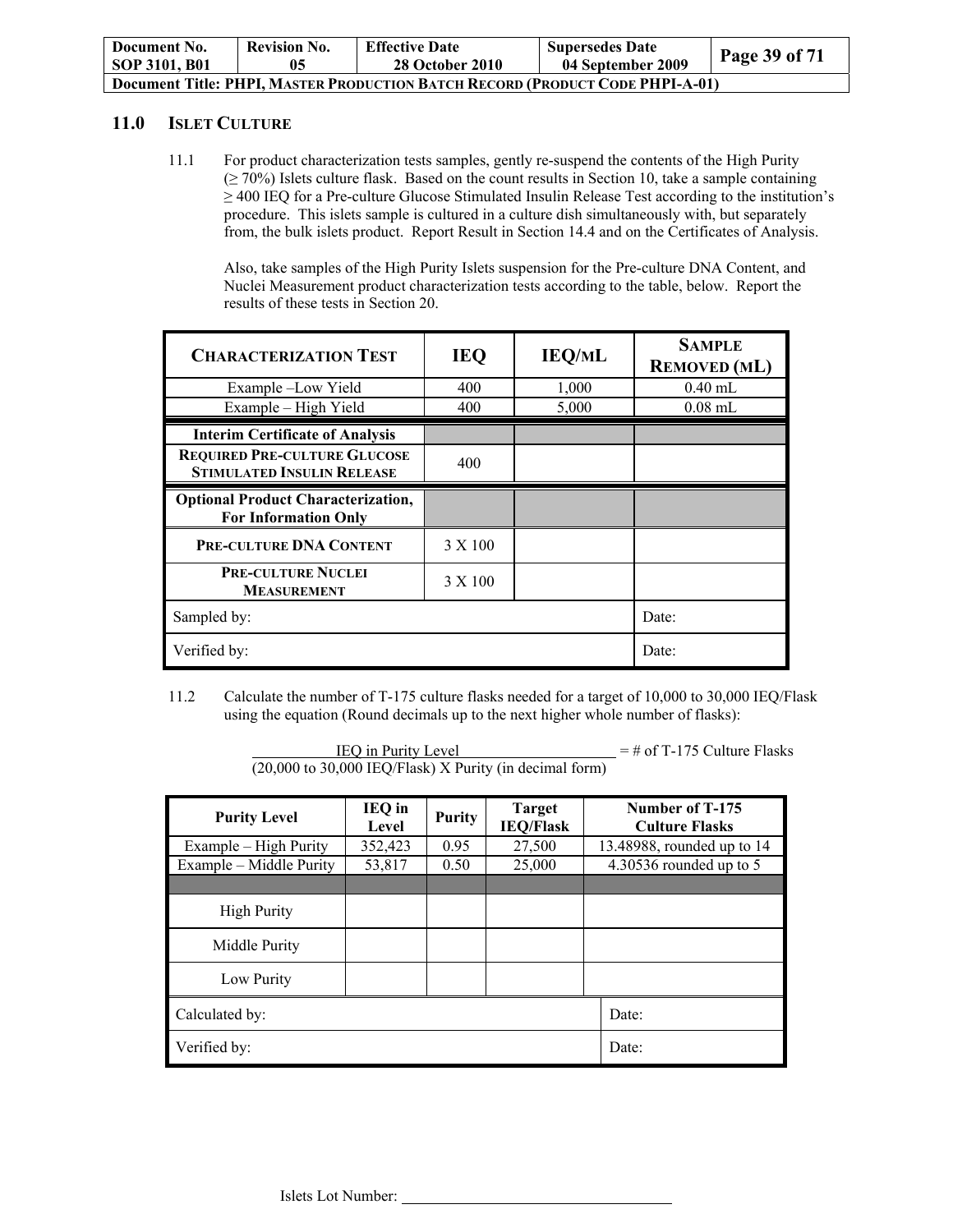| Document No.                                                                         | <b>Revision No.</b> | <b>Effective Date</b>  | <b>Supersedes Date</b> |               |  |
|--------------------------------------------------------------------------------------|---------------------|------------------------|------------------------|---------------|--|
| SOP 3101, B01                                                                        | 05                  | <b>28 October 2010</b> | 04 September 2009      | Page 40 of 71 |  |
| <b>Document Title: PHPI, MASTER PRODUCTION BATCH RECORD (PRODUCT CODE PHPI-A-01)</b> |                     |                        |                        |               |  |

11.3 Obtain the calculated number of sterile T-175 flasks, inspect each for cracks, and label them.

Performed by: <u>New York: Date:</u> Date:

11.4 Transfer the target quantity of islets (Section 11.2, above, 10,000 to 30,000 IEQ) to each T-175 culture flask and bring the volume to 30 mL with CIT Culture Media

| Fraction                     | Number of T-175<br><b>Culture Flasks</b> | <b>Media Needed</b><br>$(30 \text{ mL/flask})$ |  | <b>CIT Culture Media</b><br><b>Volume (Section 10.2)</b> | <b>CIT Culture Media</b><br><b>Added or Removed</b> |
|------------------------------|------------------------------------------|------------------------------------------------|--|----------------------------------------------------------|-----------------------------------------------------|
| Example $1 - High$<br>Purity | 14                                       | $420 \text{ mL}$                               |  | $100 \text{ mL}$                                         | $+320$ mL                                           |
| Example 2 - Middle<br>Purity | 5                                        | $150 \text{ mL}$                               |  | $120 \text{ mL}$                                         | $+30$ mL                                            |
| Example $3 - Low$<br>Purity  | 2                                        | $60$ mL                                        |  | $100 \text{ mL}$                                         | $-40$ mL                                            |
| <b>High Purity</b>           |                                          |                                                |  |                                                          |                                                     |
| Middle Purity                |                                          |                                                |  |                                                          |                                                     |
| Low Purity                   |                                          |                                                |  |                                                          |                                                     |
| Calculated by:<br>Date:      |                                          |                                                |  |                                                          |                                                     |
| Verified by:                 |                                          | Date:                                          |  |                                                          |                                                     |
| Performed by:                |                                          |                                                |  | Date:                                                    |                                                     |

11.5 Add 15 mL of CIT Culture Media to the culture dish containing the sample for Glucose Stimulated Insulin Release Assay (Section 11.1) and culture its contents with the High Purity Islets.

| Performed by: | Date: |
|---------------|-------|
| Verified by:  | Date: |

11.6 Place all the flasks of High Purity Islets in an incubator at 37ºC, 95% air, and 5% carbon dioxide, and record the date and time as the High Purity Islets  $1<sup>st</sup>$  Culture Start Date & Time here and in Section 12.5 table, below, using the 24-hour clock format.

High Purity Islets'  $1^{st}$  Culture Start Date & Time:

**Performed by: Date:** 

The islets'  $1<sup>st</sup>$  Culture Stop Date &Time must be between 12 and 24 hours after the High Purity Islets' 1<sup>st</sup> Culture Start Date & Time. Calculate these dates and times and record them here and in Section 12.5 table, below.

Date and time of minimum 1<sup>st</sup> Culture Stop Date & Time:

Date and time of maximum 1<sup>st</sup> Culture Stop Date & Time: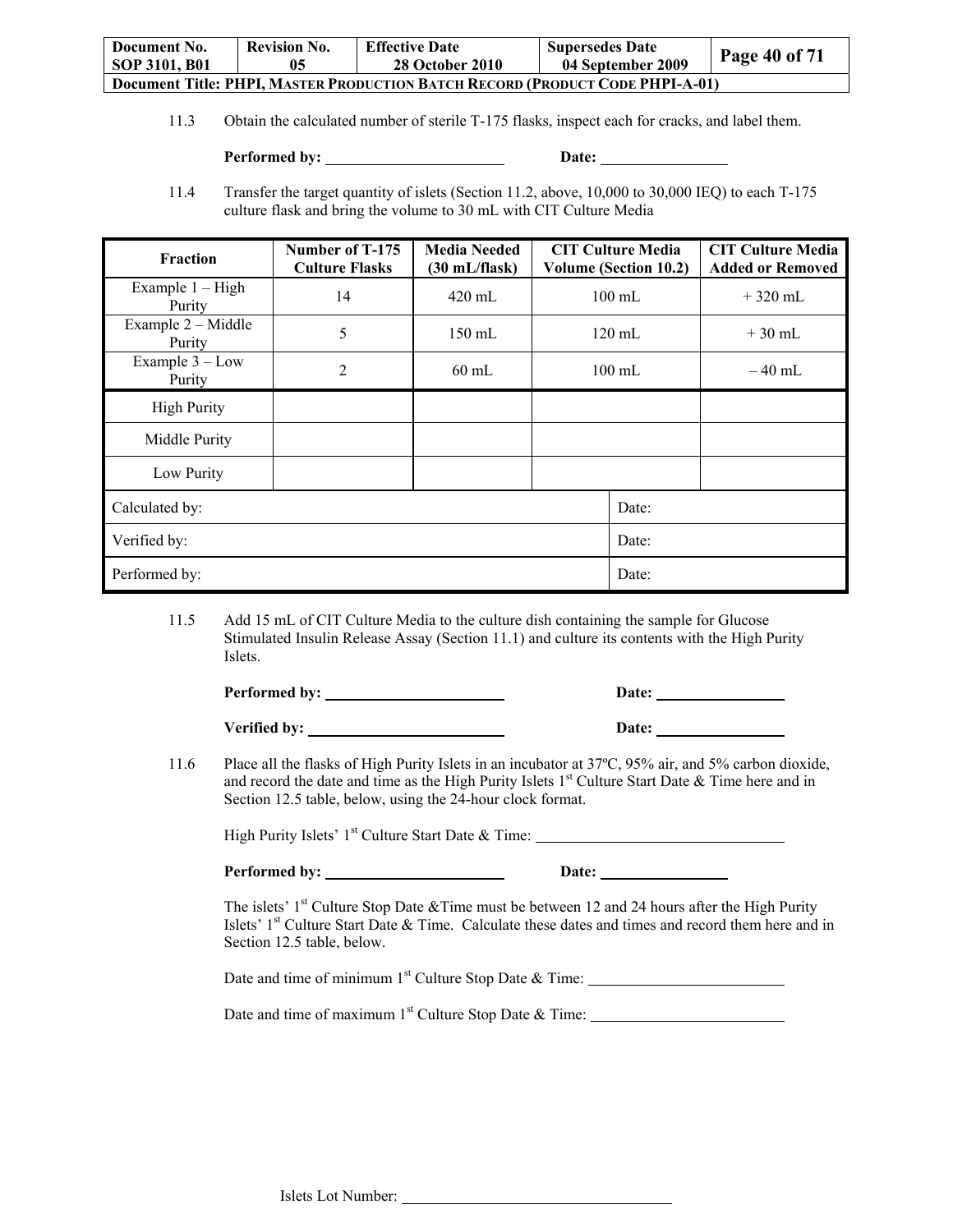| Document No.                                                                         | <b>Revision No.</b> | <b>Effective Date</b>  | <b>Supersedes Date</b> |               |  |
|--------------------------------------------------------------------------------------|---------------------|------------------------|------------------------|---------------|--|
| <b>SOP 3101, B01</b>                                                                 | 05                  | <b>28 October 2010</b> | 04 September 2009      | Page 41 of 71 |  |
| <b>Document Title: PHPI, MASTER PRODUCTION BATCH RECORD (PRODUCT CODE PHPI-A-01)</b> |                     |                        |                        |               |  |

|      |        | the Section 12.5 table, below.                         | The islets' $2nd$ Culture Stop Date & Time must be between 36 and 72 hours after the High Purity<br>Islets' 1 <sup>st</sup> Culture Start Date & Time. Calculate these dates and times and record them here and in                                                                                                                                                                                                                                                                                                                                                                                                                  |
|------|--------|--------------------------------------------------------|-------------------------------------------------------------------------------------------------------------------------------------------------------------------------------------------------------------------------------------------------------------------------------------------------------------------------------------------------------------------------------------------------------------------------------------------------------------------------------------------------------------------------------------------------------------------------------------------------------------------------------------|
|      |        |                                                        | Date and time of minimum 2 <sup>nd</sup> Culture Stop Date & Time:                                                                                                                                                                                                                                                                                                                                                                                                                                                                                                                                                                  |
|      |        |                                                        |                                                                                                                                                                                                                                                                                                                                                                                                                                                                                                                                                                                                                                     |
|      |        |                                                        | Date: $\qquad \qquad$                                                                                                                                                                                                                                                                                                                                                                                                                                                                                                                                                                                                               |
|      |        |                                                        | Verified by: <u>New York Base</u> Date:                                                                                                                                                                                                                                                                                                                                                                                                                                                                                                                                                                                             |
|      |        | 2 <sup>nd</sup> Culture Stop Dates and Times.          | Notify the Site Principal Investigator, or designee, of the calculated minimum and maximum                                                                                                                                                                                                                                                                                                                                                                                                                                                                                                                                          |
|      |        |                                                        |                                                                                                                                                                                                                                                                                                                                                                                                                                                                                                                                                                                                                                     |
|      |        |                                                        |                                                                                                                                                                                                                                                                                                                                                                                                                                                                                                                                                                                                                                     |
|      |        |                                                        |                                                                                                                                                                                                                                                                                                                                                                                                                                                                                                                                                                                                                                     |
| 11.7 |        |                                                        | Place all the flasks of Middle and Low Purity Islets in an incubator at 22°C, 95% air, and<br>5% carbon dioxide with the T-neck in the up position and record the date and time as the Middle<br>and Low Purity Islets 1 <sup>st</sup> Culture Start Time here and in Section 12.5 table, below.                                                                                                                                                                                                                                                                                                                                    |
|      |        |                                                        | Date and time Middle and Low Purity Islets 1 <sup>st</sup> Culture Start Date & Time:                                                                                                                                                                                                                                                                                                                                                                                                                                                                                                                                               |
|      |        |                                                        |                                                                                                                                                                                                                                                                                                                                                                                                                                                                                                                                                                                                                                     |
|      |        |                                                        | Date:                                                                                                                                                                                                                                                                                                                                                                                                                                                                                                                                                                                                                               |
| 11.8 |        | Media Change, 1 <sup>st</sup> Culture Stop Date & Time |                                                                                                                                                                                                                                                                                                                                                                                                                                                                                                                                                                                                                                     |
|      | 11.8.1 |                                                        | After 12 to 24 hours remove all the flasks from the incubator(s) and record the date(s)<br>and time(s) that each purity level of islets product is removed from the incubator(s) in the<br>table in Section 12.5 as the $1st$ Culture Stop Date & Time.                                                                                                                                                                                                                                                                                                                                                                             |
|      |        | Performed by:                                          |                                                                                                                                                                                                                                                                                                                                                                                                                                                                                                                                                                                                                                     |
|      | 11.8.2 | observations and dispositions of flasks below.         | Inspect the contents of each flask for gross appearance, cloudiness, stranding or<br>clumping. Using a microscope, examine the morphology of the islets, including the<br>extent of fragmentation and the numbers of single cells; and the fluid in each flask for<br>microorganisms. Signs of contamination (cloudiness, microorganisms upon microscopic<br>examination) or unusual islets morphology, including extensive fragmentation or large<br>numbers of single cells, must be reported to the Site Principal Investigator, or designee,<br>immediately, and investigated according to the institution's procedures. Record |
|      |        |                                                        |                                                                                                                                                                                                                                                                                                                                                                                                                                                                                                                                                                                                                                     |
|      |        |                                                        |                                                                                                                                                                                                                                                                                                                                                                                                                                                                                                                                                                                                                                     |

**Inspected by:** <u>Date:</u> Date: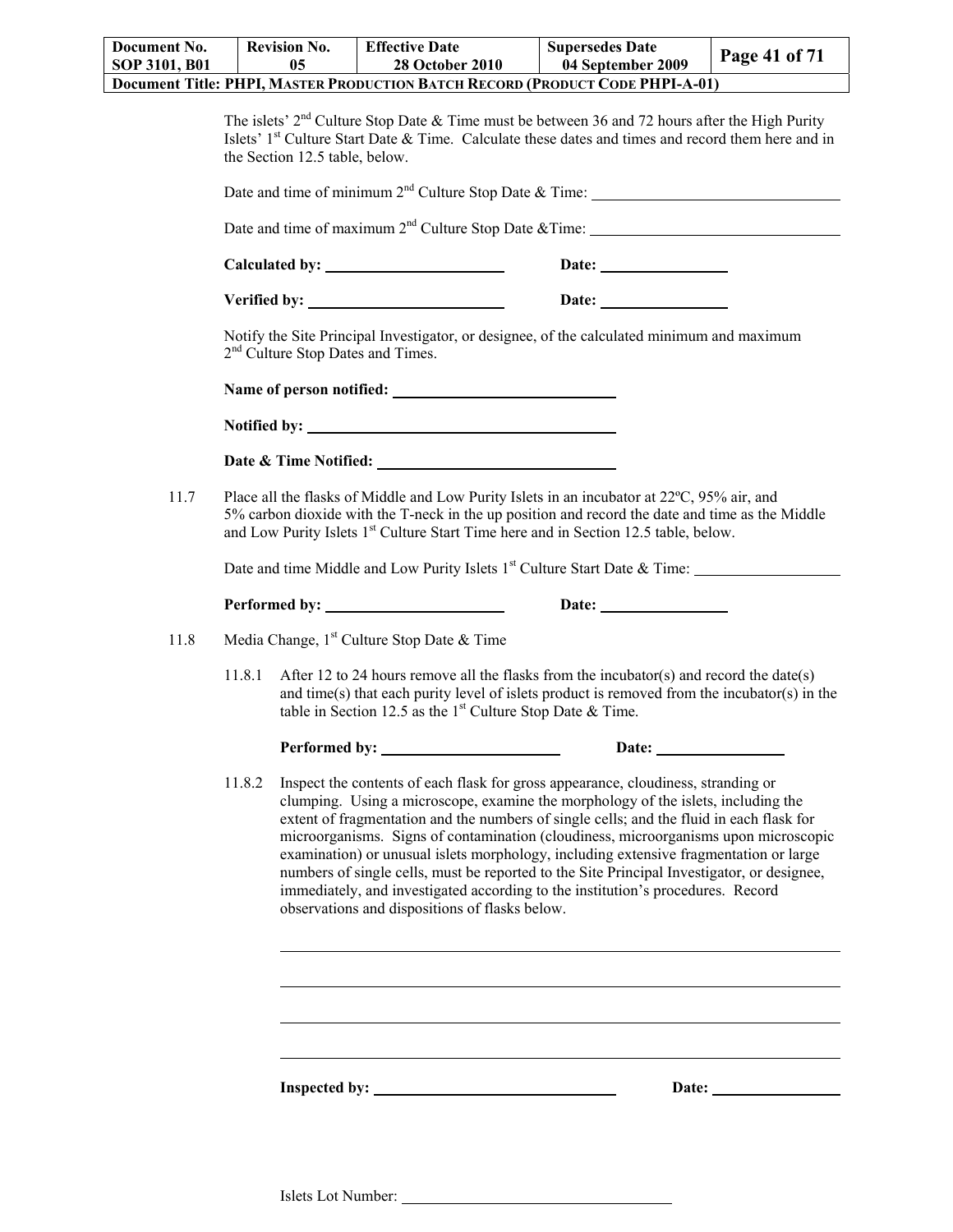| Document No.                                                                  | <b>Revision No.</b> | <b>Effective Date</b>  | <b>Supersedes Date</b> |               |  |
|-------------------------------------------------------------------------------|---------------------|------------------------|------------------------|---------------|--|
| SOP 3101, B01                                                                 | 05                  | <b>28 October 2010</b> | 04 September 2009      | Page 42 of 71 |  |
| Document Title: PHPI, MASTER PRODUCTION BATCH RECORD (PRODUCT CODE PHPI-A-01) |                     |                        |                        |               |  |

If the Site Principal Investigator, or designee, is notified of any unusual islets morphology or evidence of microbial contamination, complete the following:

| Name of Person notified: _____ |  |  |
|--------------------------------|--|--|
| <b>Notified by:</b>            |  |  |

| <b>Date &amp; Time Notified:</b> |  |
|----------------------------------|--|
|                                  |  |

11.8.3 Equilibrate the CIT Culture Media at room temperature. Place each flask in the BSC, tilt each at a 45º angle, and allow the islets to settle for 2 to 3 minutes. Aseptically remove 20 mL of supernatant media from each flask, and place all the removed supernatant from each purity level in as many containers as necessary for that purity level.

Add 20 mL of fresh CIT Culture Media to each flask, and replace the cap on each flask.

**Verified by:** D

| <b>)</b> ate: |  |
|---------------|--|
|               |  |

11.8.4 Transfer the supernatants to 250 mL conical tubes and centrifuge at 140 X g for 3 minutes. Remove supernatant and transfer tissue (if present) to a separate T-175 culture flask for each purity level.

|                        | <b>High Purity</b> | <b>Middle Purity</b> | <b>Low Purity</b> |
|------------------------|--------------------|----------------------|-------------------|
|                        | Supernatant        | <b>Supernatant</b>   | Supernatant       |
| <b>Tissue Observed</b> | Yes                | Yes                  | No                |
| and recovered?         | No                 | No                   | Yes               |

**Checked by:** <u>Date:</u> Date:

| Verified by: | <b>Date:</b> |  |
|--------------|--------------|--|
|              |              |  |

If no tissue is observed, discard the supernatant as biohazardous waste.

**Performed by: Date:** 

11.9 Place all the T-175 culture flasks (High, Middle, and Low Purity Levels) into an incubator at  $22^{\circ}$ C,  $95\%$  air, and  $5\%$  carbon dioxide with the T-neck in the up position, and record the date(s) and time(s) that each purity level of islet product is placed in the incubator(s) in the table in Section 12.5 as the  $2<sup>nd</sup>$  Culture Start Dates & Times.

Verified by: <u>Queen Constantine and Date:</u> Date: <u>Queen Constantine and Date:</u> Queen Constantine and Date: <u>Queen Constantine and Date:</u> Queen Constantine and Date: <u>Queen Constantine and Date: Queen Constantine and Date: </u>

## **12.0 ISLET PREPARATION FOR TRANSPLANT**

12.1 Record the date and time scheduled for transplant of this lot of islets.

Scheduled Islet Transplant Date:

Scheduled Islet Transplant Time:

Recorded by: <u>Date:</u> Date: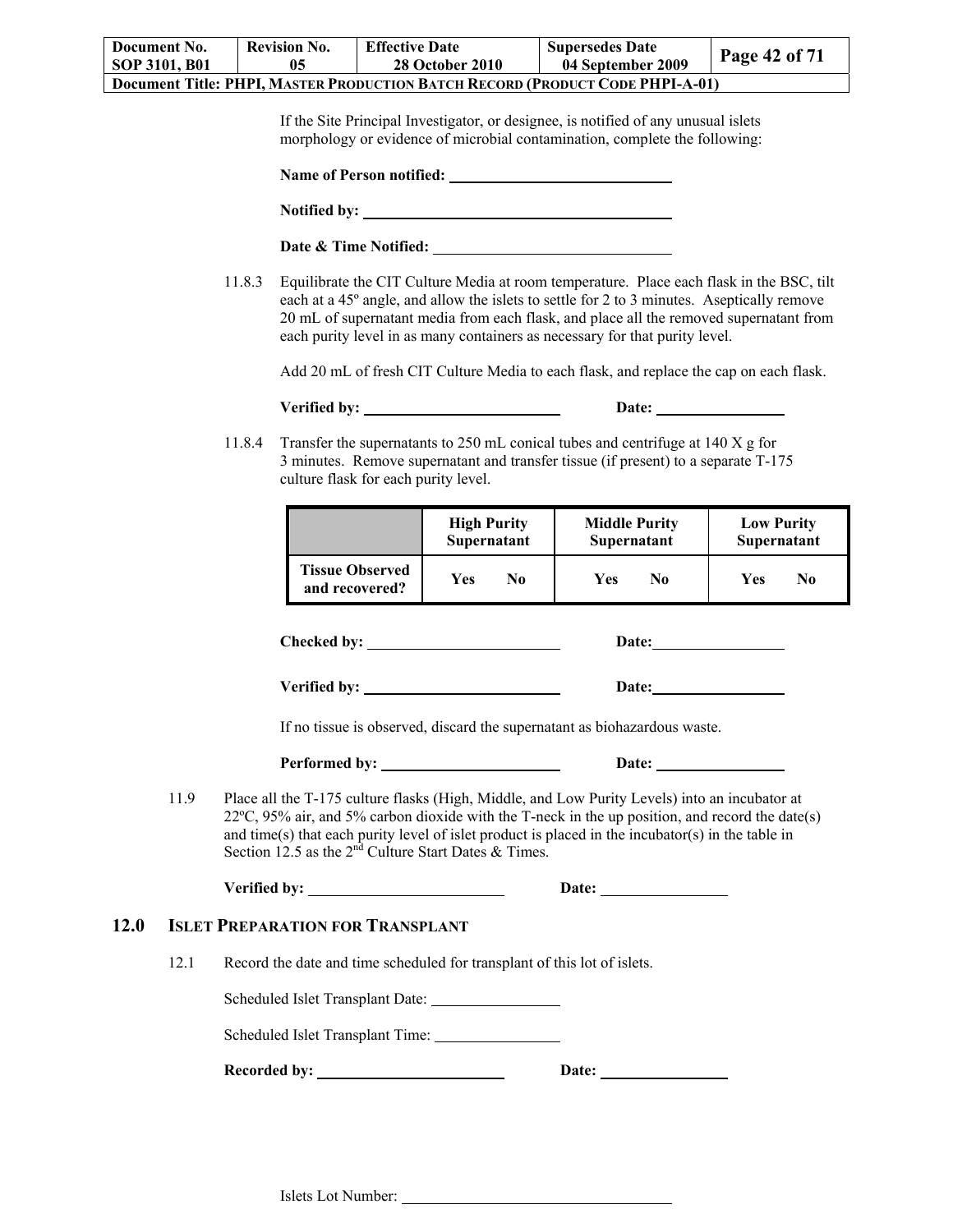| Document No.                                                                         | <b>Revision No.</b> | <b>Effective Date</b>  | <b>Supersedes Date</b> |               |
|--------------------------------------------------------------------------------------|---------------------|------------------------|------------------------|---------------|
| SOP 3101, B01                                                                        | 05                  | <b>28 October 2010</b> | 04 September 2009      | Page 43 of 71 |
| <b>Document Title: PHPI, MASTER PRODUCTION BATCH RECORD (PRODUCT CODE PHPI-A-01)</b> |                     |                        |                        |               |

12.2 Physician's Order for Transplant

Verify that the physician's signed order for transplant (if used by the institution) is present, and the order, or a copy, is attached to this batch record.

Yes No (Circle One)

Physician's Name:

**Verified by:** Date: Date:

12.3 Recipient & Donor Information

From the source documents record the information about the prospective recipient in the table below. Attach a copy of the Request for Islet Transplant form to this Production Batch Record.

|                                        | <b>Islets Recipient Information</b> | <b>Donor Information</b> |
|----------------------------------------|-------------------------------------|--------------------------|
| Hospital Name                          |                                     | UNOS or DDD $#$          |
| Recipient Medical<br>Record Number     |                                     |                          |
| Recipient Study ID#                    |                                     |                          |
| Date of Birth                          |                                     |                          |
| Gender                                 |                                     |                          |
| <b>ABO</b>                             |                                     |                          |
| <b>CMV</b> Status                      |                                     |                          |
| Allergies (Cipro,<br>Penicillin, etc.) |                                     |                          |
| Current Weight (kg)                    |                                     |                          |

**Recorded by: Date:** 

Compare this information with the Donor information in Section 4.4.

| <b>Reviewed by:</b>                     |     | Date:          |              |
|-----------------------------------------|-----|----------------|--------------|
| Compared by:<br>Lab Manager or designee |     | Date:          |              |
| Information Reviewed with Clinician?    | Yes | N <sub>0</sub> | (Circle One) |
| Allergies Reviewed?                     | Yes | N <sub>0</sub> | (Circle One) |
| <b>CMV Status Reviewed?</b>             | Yes | N <sub>0</sub> | (Circle One) |
| Blood Type Compatible?                  | Yes | N <sub>0</sub> | (Circle One) |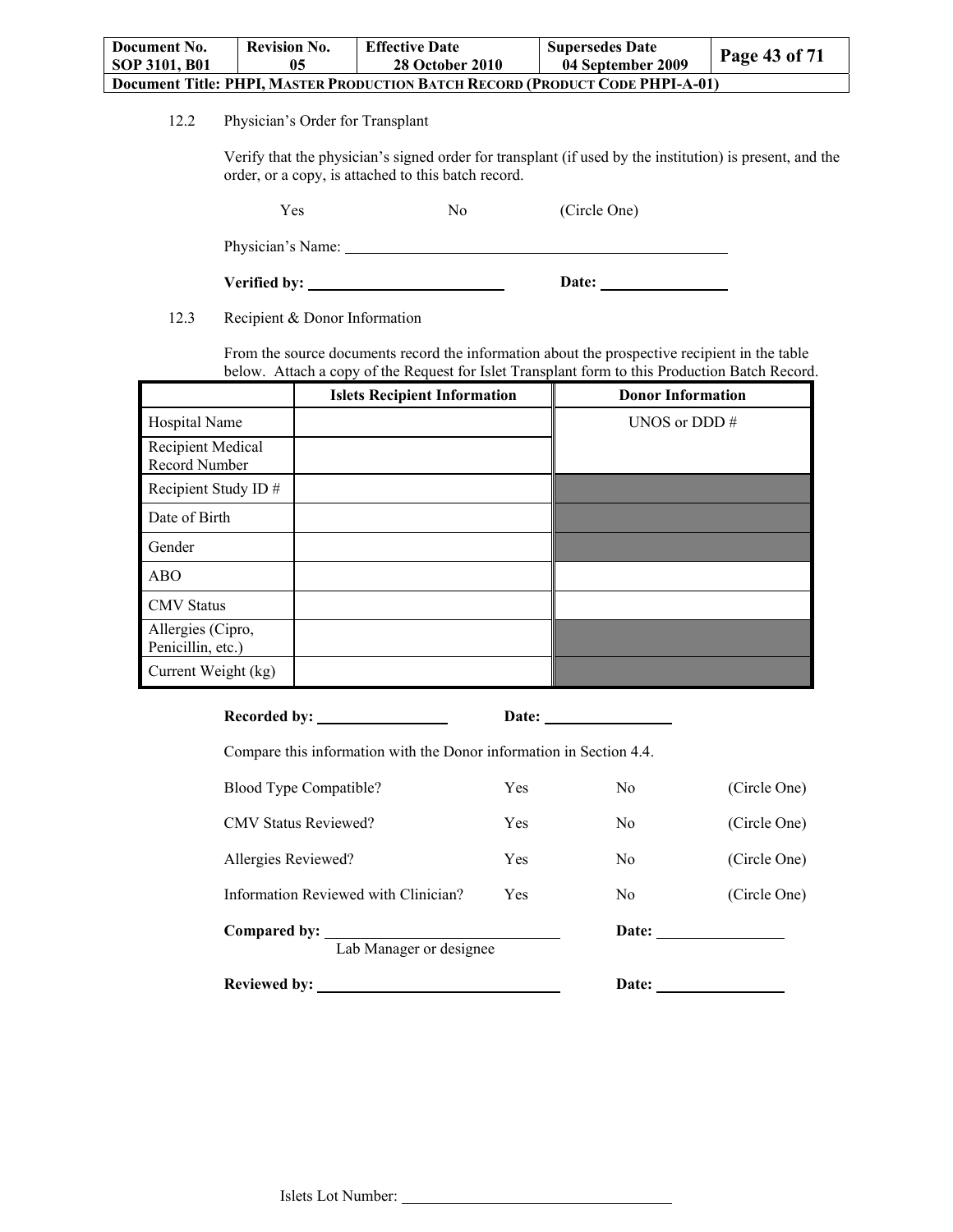| Document No.                                                                         | <b>Revision No.</b> | <b>Effective Date</b>  | <b>Supersedes Date</b> |                      |
|--------------------------------------------------------------------------------------|---------------------|------------------------|------------------------|----------------------|
| SOP 3101, B01                                                                        | 05                  | <b>28 October 2010</b> | 04 September 2009      | <b>Page 44 of 71</b> |
| <b>Document Title: PHPI, MASTER PRODUCTION BATCH RECORD (PRODUCT CODE PHPI-A-01)</b> |                     |                        |                        |                      |

- 12.4 Before the scheduled transplant time:
	- 12.4.1 Prepare the laboratory, including the Biological Safety Cabinet (BSC), for islet preparation according to the institution's procedure(s) and record the preparation on the appropriate form(s) or logbook(s). Submit copies of the form(s) or logbook page(s) with this Batch Record.

| Verified by: | <b>Date:</b> |
|--------------|--------------|
|--------------|--------------|

12.4.2 In a BSC prepare CIT Transplant Wash Media and CIT Transplant Media according to DAIT SOP 3106, B05 and B06, respectively, and attach the record of preparation to this Production Batch Record. Equilibrate these media to room temperature before use.

Verified by: <u>New York:</u> Date: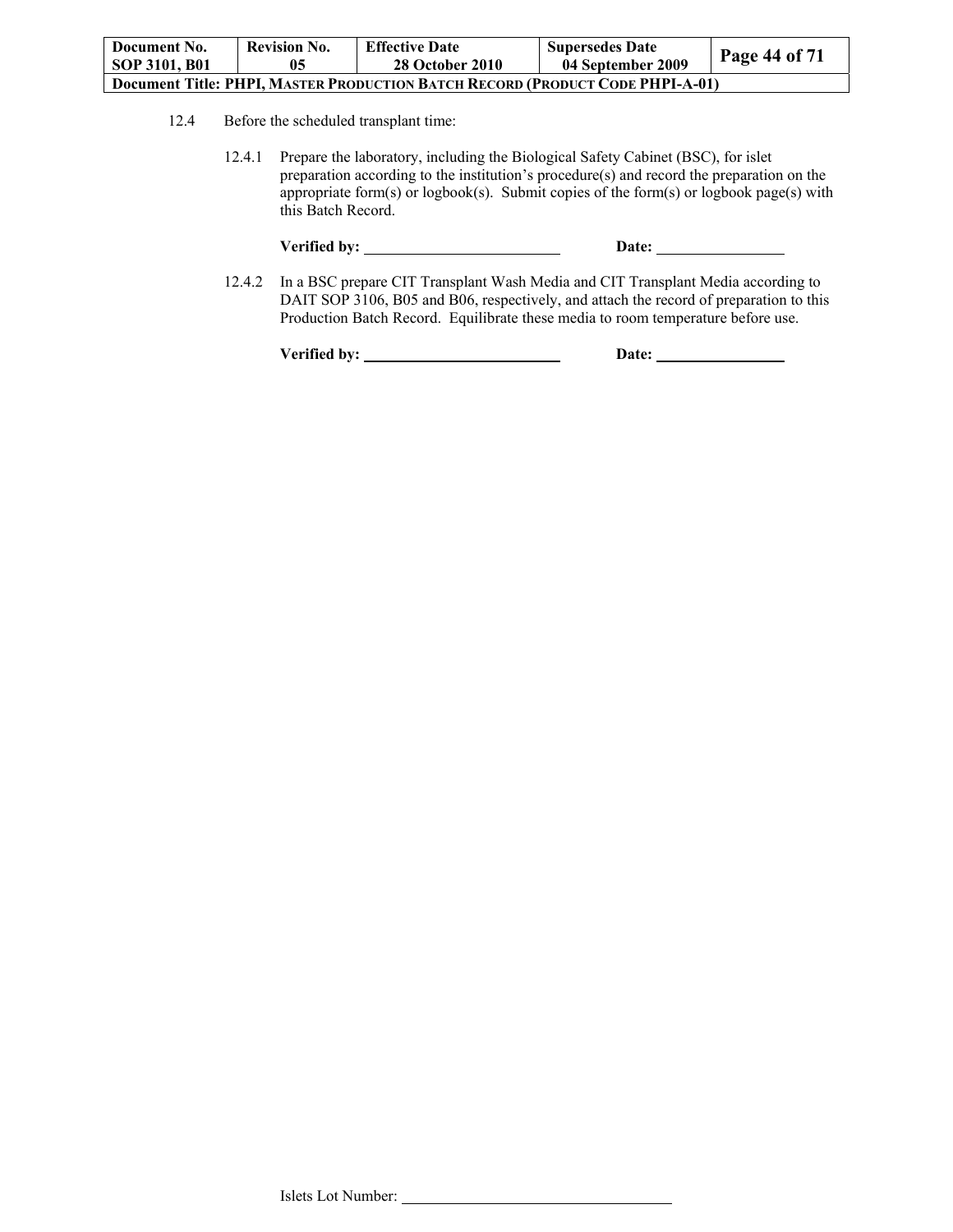| Document No.                                                                  | <b>Revision No.</b> | <b>Effective Date</b>  | <b>Supersedes Date</b> |                      |
|-------------------------------------------------------------------------------|---------------------|------------------------|------------------------|----------------------|
| <b>SOP 3101, B01</b>                                                          | 05                  | <b>28 October 2010</b> | 04 September 2009      | <b>Page 45 of 71</b> |
| Document Title: PHPI. MASTER PRODUCTION BATCH RECORD (PRODUCT CODE PHPI-A-01) |                     |                        |                        |                      |

#### 12.5 End of Culture

|                                                                |                              | <b>High Purity</b><br><b>Islets</b> | <b>Middle Purity</b><br><b>Islets</b> | <b>Low Purity</b><br><b>Islets</b> | Recorded<br>by | <b>Verified</b><br>by |
|----------------------------------------------------------------|------------------------------|-------------------------------------|---------------------------------------|------------------------------------|----------------|-----------------------|
| 1 <sup>st</sup> Culture                                        | Date                         |                                     |                                       |                                    |                |                       |
| <b>Start Date</b><br>&Time                                     | Time                         |                                     |                                       |                                    |                |                       |
| $1st$ Culture<br>Stop Date &                                   | Date                         |                                     |                                       |                                    |                |                       |
| <b>Time</b>                                                    | Time                         |                                     |                                       |                                    |                |                       |
| (Hours:Minutes)                                                | 1 <sup>st</sup> Culture Time |                                     |                                       |                                    |                |                       |
| Minimum 1 <sup>st</sup> Culture<br><b>Stop Date &amp; Time</b> |                              |                                     |                                       |                                    |                |                       |
| Maximum 1 <sup>st</sup> Culture<br><b>Stop Date &amp; Time</b> |                              |                                     |                                       |                                    |                |                       |
| $2nd$ Culture<br><b>Start Date &amp;</b>                       | Date                         |                                     |                                       |                                    |                |                       |
| Time                                                           | Time                         |                                     |                                       |                                    |                |                       |
| $2nd$ Culture<br>Stop Date &                                   | Date                         |                                     |                                       |                                    |                |                       |
| <b>Time</b>                                                    | Time                         |                                     |                                       |                                    |                |                       |
| $2nd$ Culture Time<br>(Hours:Minutes)                          |                              |                                     |                                       |                                    |                |                       |
| Minimum 2 <sup>nd</sup> Culture<br><b>Stop Date &amp; Time</b> |                              |                                     |                                       |                                    |                |                       |
| Maximum 2 <sup>nd</sup> Culture<br><b>Stop Date &amp; Time</b> |                              |                                     |                                       |                                    |                |                       |
| <b>Total Culture Time</b><br>(Hours:Minutes)                   |                              |                                     |                                       |                                    |                |                       |

Remove all the islets product flasks from the incubator(s) and record the dates and times in the table below as the  $2^{nd}$  Culture Stop Dates & Times.

Is the 1<sup>st</sup> Culture Stop Date & Time within the minimum and maximum 1<sup>st</sup> Culture Stop Date & Time calculated in Section 11.6?

Yes No (Circle One)

Is the 2<sup>nd</sup> Culture Stop Date & Time within the minimum and maximum 2<sup>nd</sup> Culture Stop Date & Time calculated in Section 11.6?

Yes No (Circle One)

Recorded by: <u>Date:</u> Date:

**Verified by: Date:** 

Islets Lot Number: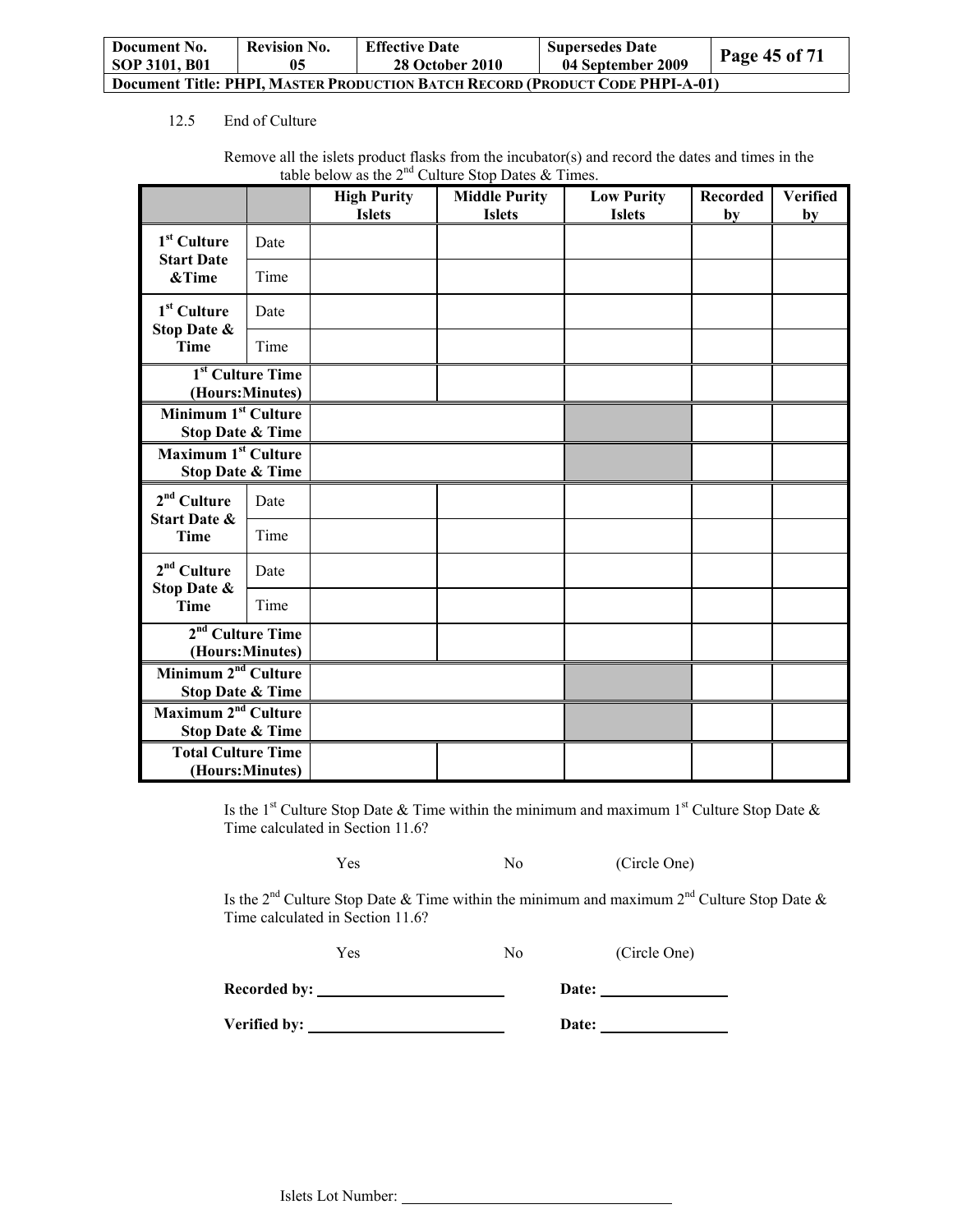| Document No.                                                                         | <b>Revision No.</b> | <b>Effective Date</b>  | <b>Supersedes Date</b> |                      |
|--------------------------------------------------------------------------------------|---------------------|------------------------|------------------------|----------------------|
| SOP 3101, B01                                                                        | 05                  | <b>28 October 2010</b> | 04 September 2009      | <b>Page 46 of 71</b> |
| <b>Document Title: PHPI, MASTER PRODUCTION BATCH RECORD (PRODUCT CODE PHPI-A-01)</b> |                     |                        |                        |                      |

If the answer to either question above is "No," immediately notify the Principal Investigator, or designee.

If the Site Principal Investigator, or designee, is notified of a culture time deviation, complete the following:

**Name of Person notified:** 

 $\overline{a}$ 

**Notified by:** Date & Time Notified:

12.6 Inspect the contents of each flask for gross appearance, cloudiness, stranding or clumping. Using a microscope, examine the morphology of the islets, including the extent of fragmentation and the numbers of single cells; and the fluid in each flask for microorganisms. Signs of contamination (cloudiness, microorganisms upon microscopic examination) or unusual islets morphology, including extensive fragmentation or large numbers of single cells, must be reported to the Site Principal Investigator, or designee, immediately, and investigated according to the institution's procedures. Record observations and dispositions of flasks below.

If the Site Principal Investigator, or designee, is notified of any unusual islets morphology or evidence of microbial contamination, complete the following:

**Inspected by:** Date: Date:

**Name of Person notified:** 

**Notified by: Date & Time Notified:** 

12.7 Post-Culture Islet Recombination – High Purity Islets

- 12.7.1 Place all the High Purity Islets T-175 culture flasks at a 45º angle and allow the islets to settle to the bottom corner for 3 to 5 minutes.
- 12.7.2 After the supernatant is observed to be clear, carefully transfer the tissue in approximately 10 mL of media from each T-175 culture flask to a T-75 flask labeled "Islets – High Purity."
- 12.7.3 Rinse the interior surfaces of each T-175 culture flask with the 20 mL of media remaining and transfer these rinses to a new T-175 flask labeled "Supernatant – High Purity."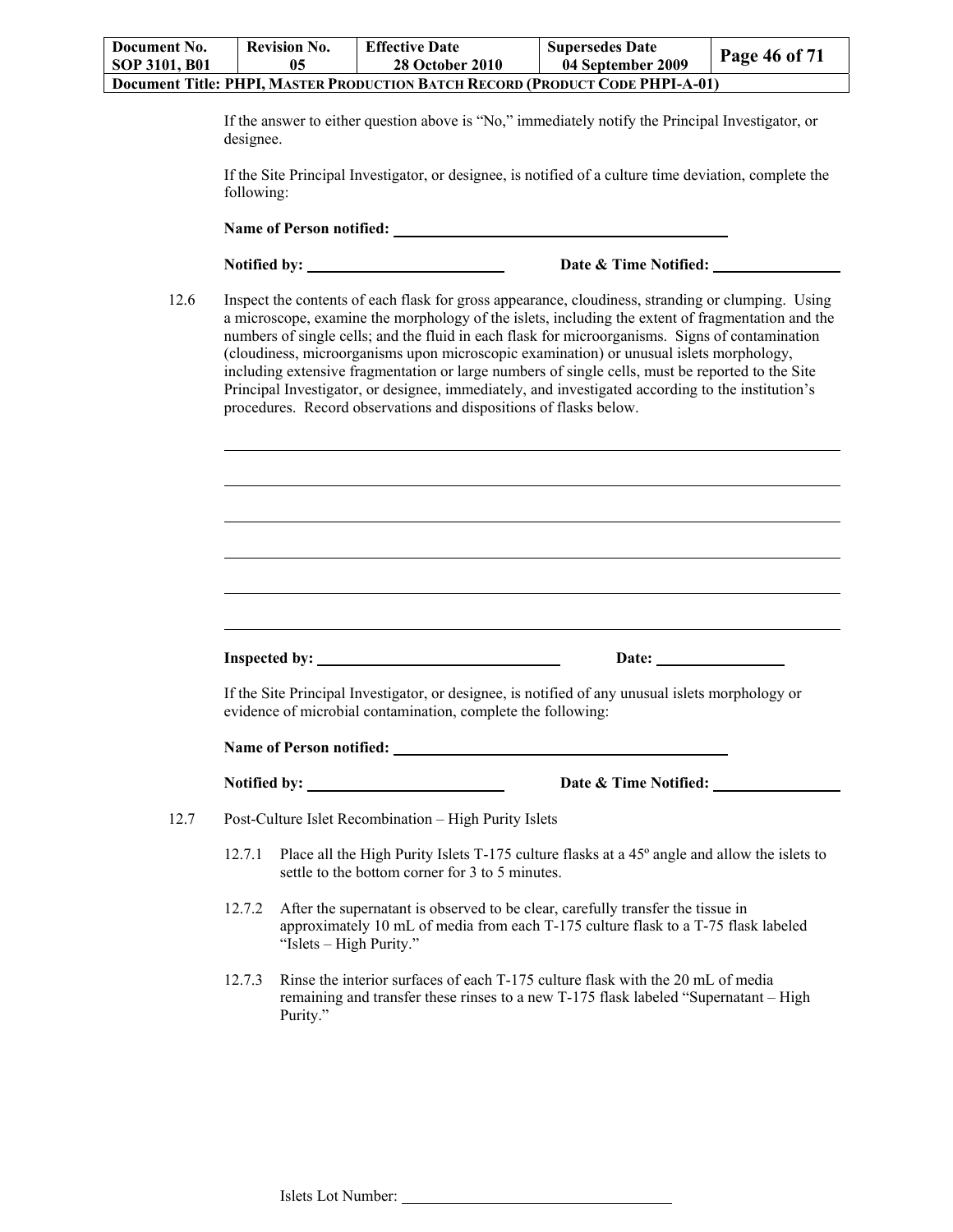| Document No.                                                                         | <b>Revision No.</b> | <b>Effective Date</b>  | <b>Supersedes Date</b> |               |
|--------------------------------------------------------------------------------------|---------------------|------------------------|------------------------|---------------|
| SOP 3101, B01                                                                        | 05                  | <b>28 October 2010</b> | 04 September 2009      | Page 47 of 71 |
| <b>Document Title: PHPI, MASTER PRODUCTION BATCH RECORD (PRODUCT CODE PHPI-A-01)</b> |                     |                        |                        |               |

- 12.7.4 Allow the pooled islets in the "Islets High Purity" T-75 flask to settle for approximately 3 to 5 minutes. Remove the supernatant from the top to leave 100 mL (=100 g) of suspension in the T-75 flask. Place the supernatant into the "Supernatant – High Purity" T-175 flask.
- 12.7.5 Examine the "Supernatant High Purity" T-175 flask under a microscope to determine if islets are present. If islets are present, transfer the supernatant to a 250 mL conical tube and centrifuge at 140 X g for 2 to 3 minutes at 2ºC to 8ºC. Transfer the tissue to the "Islets – High Purity" T-75 flask.

| Verified by: | Date: |
|--------------|-------|
|              |       |

- 12.8 Post-Culture Islet Recombination Middle Purity Islets
	- 12.8.1 Place all the Middle Purity Islets T-175 culture flasks at a 45º angle and allow the islets to settle to the bottom corner for 3 to 5 minutes.
	- 12.8.2 After the supernatant is observed to be clear, carefully transfer the tissue in approximately 10 mL of media from each T-175 culture flask to a T-75 flask labeled "Islets – Middle Purity."
	- 12.8.3 Rinse the interior surfaces of each T-175 culture flask with the 20 mL of media remaining and transfer these rinses to a new T-175 flask labeled "Supernatant – Middle Purity."
	- 12.8.4 Allow the pooled islets in the "Islets Middle Purity" T-75 flask to settle for approximately  $3 - 5$  minutes. Remove the supernatant from the top to leave 100 mL  $(=100 \text{ g})$  of suspension in the T-75 flask. Place the supernatant into the "Supernatant – Middle Purity" T-175 flask.
	- 12.8.5 Examine the "Supernatant Middle Purity" T-175 flask under a microscope to determine if islets are present. If islets are present, transfer the supernatant to a 250 mL conical tube and centrifuge at 140 X g for 2 to 3 minutes at 2ºC to 8ºC. Transfer the tissue to the "Islets – Middle Purity" T-75 flask.

#### **Verified by: Date:**

- 12.9 Post-Culture Islet Recombination Low Purity Islets
	- 12.9.1 Place all the Low Purity Islets T-175 culture flasks at a 45º angle and allow the islets to settle to the bottom corner for 3 to 5 minutes.
	- 12.9.2 After the supernatant is observed to be clear, carefully transfer the tissue in approximately 10 mL of media from each T-175 culture flask to a T-75 flask labeled "Islets – Low Purity."
	- 12.9.3 Rinse the interior surfaces of each T-175 culture flask with the 20 mL of media remaining and transfer these rinses to a T-175 flask labeled "Supernatant – Low Purity."
	- 12.9.4 Allow the pooled islets in the "Islets Low Purity" T-175 flask to settle for approximately 3 to 5 minutes. Remove the supernatant from the top to leave 100 mL  $(=100 \text{ g})$  of suspension in the T-75 flask. Place the supernatant into the "Supernatant – Low Purity" T-175 flask.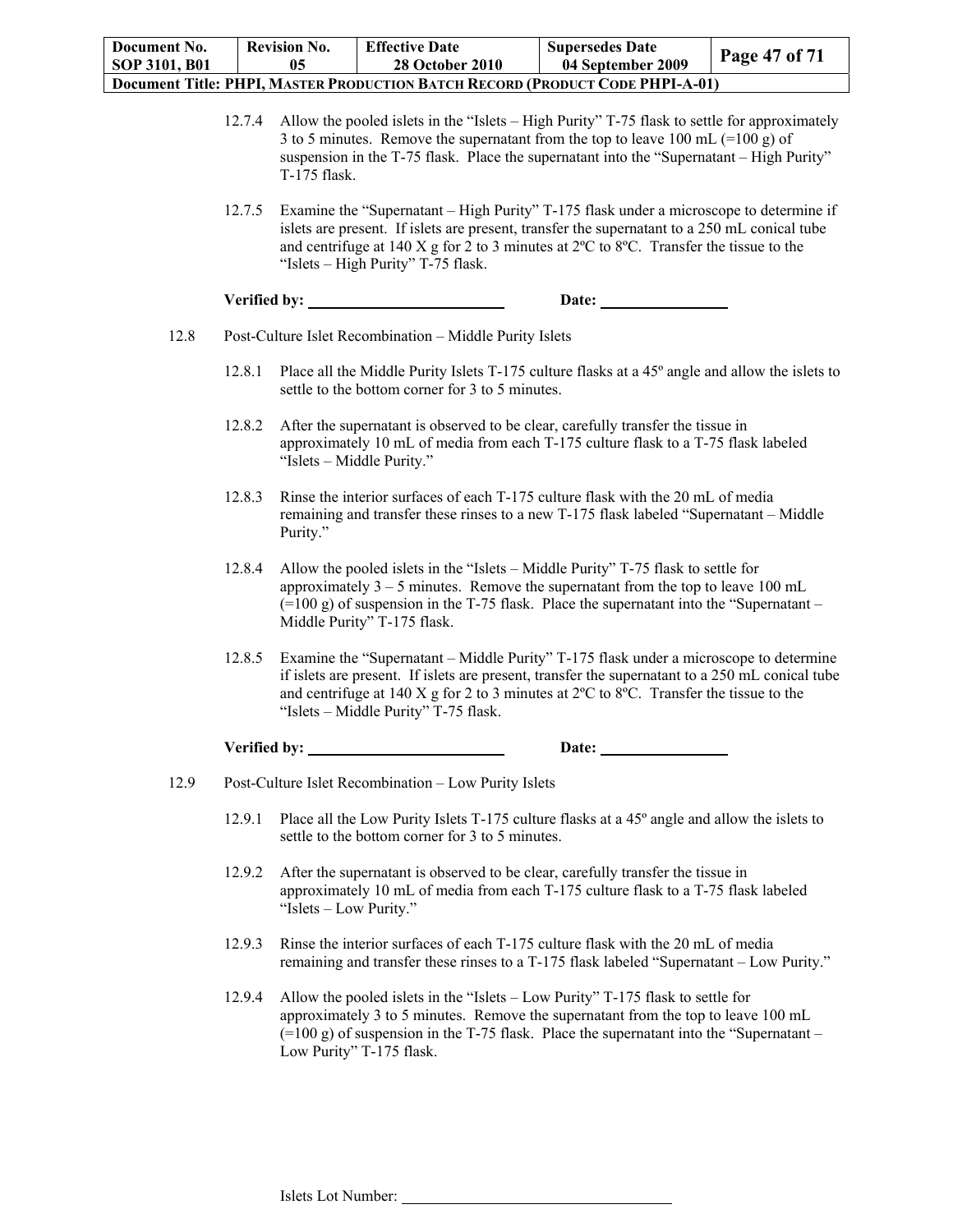| Document No.<br>SOP 3101, B01 | <b>Revision No.</b><br>05                                                                                                                                                                                                                                                                                                                                                                                                                                                                                                  | <b>Effective Date</b><br><b>28 October 2010</b>             | <b>Supersedes Date</b><br>04 September 2009                                                                                                                                                                                                                                     | Page 48 of 71 |  |
|-------------------------------|----------------------------------------------------------------------------------------------------------------------------------------------------------------------------------------------------------------------------------------------------------------------------------------------------------------------------------------------------------------------------------------------------------------------------------------------------------------------------------------------------------------------------|-------------------------------------------------------------|---------------------------------------------------------------------------------------------------------------------------------------------------------------------------------------------------------------------------------------------------------------------------------|---------------|--|
|                               |                                                                                                                                                                                                                                                                                                                                                                                                                                                                                                                            |                                                             | Document Title: PHPI, MASTER PRODUCTION BATCH RECORD (PRODUCT CODE PHPI-A-01)                                                                                                                                                                                                   |               |  |
|                               | 12.9.5                                                                                                                                                                                                                                                                                                                                                                                                                                                                                                                     | "Islets – Low Purity" T-75 flask.                           | Examine the "Supernatant – Low Purity" T-175 flask under a microscope to determine if<br>islets are present. If islets are present, transfer the supernatant to a 250 mL conical tube<br>and centrifuge at 140 X g for 2 to 3 minutes at 2°C to 8°C. Transfer the tissue to the |               |  |
|                               |                                                                                                                                                                                                                                                                                                                                                                                                                                                                                                                            |                                                             | Date:                                                                                                                                                                                                                                                                           |               |  |
| 12.10                         | Estimate the Settled Tissue Volume in the final product T-75 flasks<br>Allow the tissue to settle in the corner of each T-75 flask for 3 to 5 minutes.<br>Gently aspirate all the tissue into a sterile 10 mL glass pipet.<br>٠<br>Allow the tissue to settle in the pipet while holding it vertically for 3 to 5 minutes.<br>$\bullet$<br>Estimate the settled tissue volume from the pipet and record result in the table below.<br>$\bullet$<br>Record the Settled Tissue Volumes in the table in Section 12.12, below. |                                                             |                                                                                                                                                                                                                                                                                 |               |  |
|                               |                                                                                                                                                                                                                                                                                                                                                                                                                                                                                                                            |                                                             |                                                                                                                                                                                                                                                                                 |               |  |
|                               |                                                                                                                                                                                                                                                                                                                                                                                                                                                                                                                            |                                                             |                                                                                                                                                                                                                                                                                 |               |  |
|                               |                                                                                                                                                                                                                                                                                                                                                                                                                                                                                                                            |                                                             |                                                                                                                                                                                                                                                                                 |               |  |
| 12.11                         |                                                                                                                                                                                                                                                                                                                                                                                                                                                                                                                            | Wash Tissue in Preparation for Loading into Transplant Bags |                                                                                                                                                                                                                                                                                 |               |  |
|                               | 3 to 5 minutes.                                                                                                                                                                                                                                                                                                                                                                                                                                                                                                            |                                                             | 12.11.1 Allow the tissue in each T-75 flask (High, Middle and Low Purity) to settle for                                                                                                                                                                                         |               |  |
|                               | 3 to 5 minutes.                                                                                                                                                                                                                                                                                                                                                                                                                                                                                                            |                                                             | 12.11.2 Transfer each supernatant to 250 mL conical tubes and centrifuge at 140 X g for                                                                                                                                                                                         |               |  |
|                               | Media.                                                                                                                                                                                                                                                                                                                                                                                                                                                                                                                     |                                                             | 12.11.3 Wash the settled tissue in each T-75 with approximately 100 mL CIT Transplant Wash                                                                                                                                                                                      |               |  |
|                               | appropriate T-75 flask.                                                                                                                                                                                                                                                                                                                                                                                                                                                                                                    |                                                             | 12.11.4 Remove the supernatant from each 250 mL conical tube and return any tissue to the                                                                                                                                                                                       |               |  |
|                               | 12.11.5 Bring the volume in each T-75 flask (High, Middle, and Low Purity) to 50 to 250 mL<br>with CIT Transplant Media after the second wash. Take a sample of each supernatant<br>for a Gram Stain according to the institution's procedure and send it to the appropriate<br>lab. Report the results in Section 12.12.                                                                                                                                                                                                  |                                                             |                                                                                                                                                                                                                                                                                 |               |  |
|                               | <b>Purity Level</b>                                                                                                                                                                                                                                                                                                                                                                                                                                                                                                        | High                                                        | <b>Middle</b>                                                                                                                                                                                                                                                                   | Low           |  |
|                               | <b>Suspension</b><br>Volume (mL)                                                                                                                                                                                                                                                                                                                                                                                                                                                                                           |                                                             |                                                                                                                                                                                                                                                                                 |               |  |
|                               | <b>Sample Volume</b>                                                                                                                                                                                                                                                                                                                                                                                                                                                                                                       |                                                             |                                                                                                                                                                                                                                                                                 |               |  |
|                               | (mL)                                                                                                                                                                                                                                                                                                                                                                                                                                                                                                                       |                                                             |                                                                                                                                                                                                                                                                                 |               |  |
|                               | Remaining<br><b>Suspension</b>                                                                                                                                                                                                                                                                                                                                                                                                                                                                                             |                                                             |                                                                                                                                                                                                                                                                                 |               |  |
|                               | Volume (mL)                                                                                                                                                                                                                                                                                                                                                                                                                                                                                                                |                                                             |                                                                                                                                                                                                                                                                                 |               |  |
|                               | Performed by:                                                                                                                                                                                                                                                                                                                                                                                                                                                                                                              |                                                             | Date: $\sqrt{\frac{2}{1-\frac{1}{2}} \cdot \frac{1}{2-\frac{1}{2}} \cdot \frac{1}{2-\frac{1}{2}}}$                                                                                                                                                                              |               |  |
|                               | Verified by:                                                                                                                                                                                                                                                                                                                                                                                                                                                                                                               |                                                             | Date:                                                                                                                                                                                                                                                                           |               |  |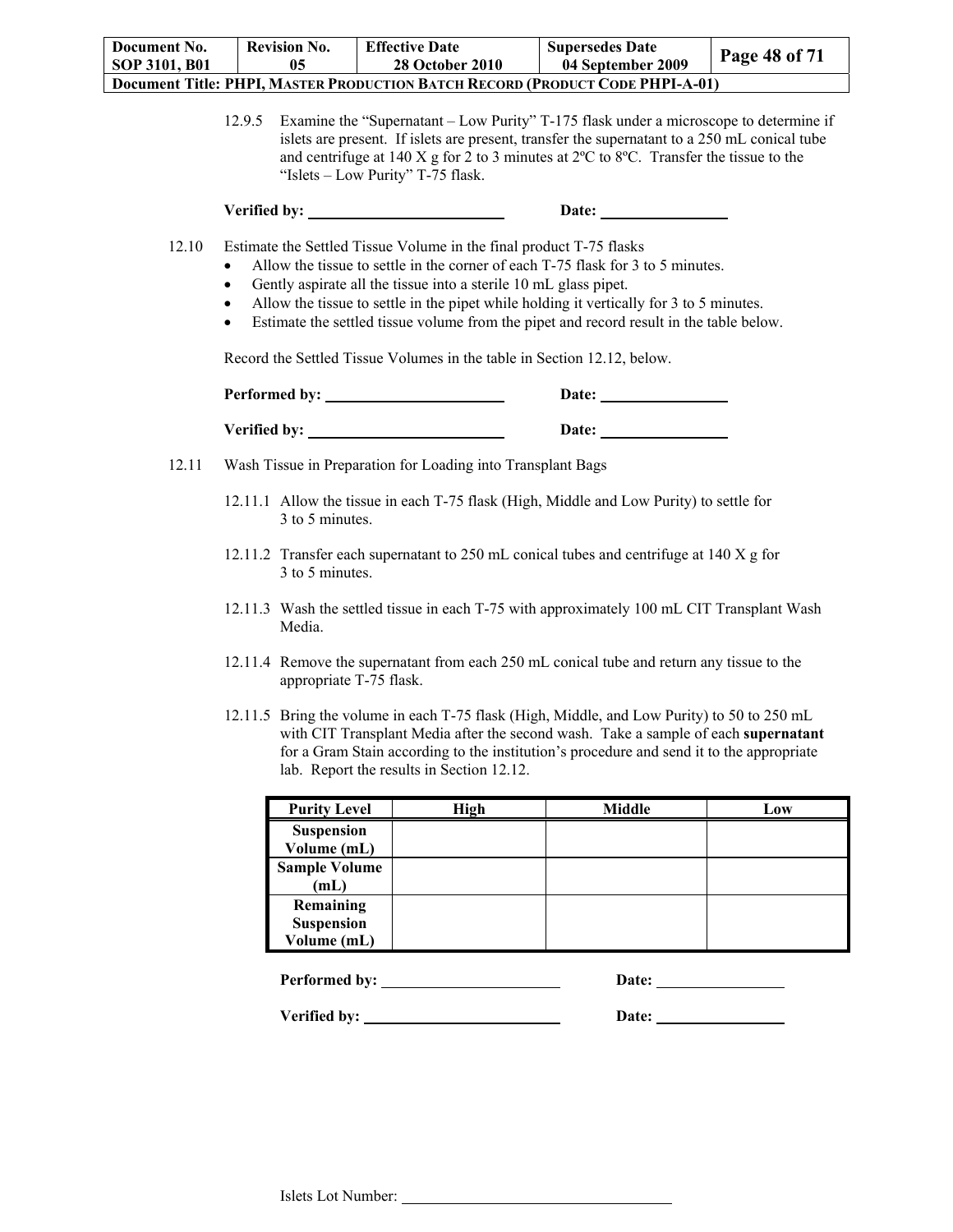| Document No.                                                                         | <b>Revision No.</b> | <b>Effective Date</b>  | <b>Supersedes Date</b> | Page 49 of 71 |  |  |
|--------------------------------------------------------------------------------------|---------------------|------------------------|------------------------|---------------|--|--|
| SOP 3101, B01                                                                        | 05                  | <b>28 October 2010</b> | 04 September 2009      |               |  |  |
| <b>Document Title: PHPI, MASTER PRODUCTION BATCH RECORD (PRODUCT CODE PHPI-A-01)</b> |                     |                        |                        |               |  |  |

12.12 The Final Product Composition Plan

This plan is based on the Settled Tissue Volume and the Gram Stain results recorded in the table, below. Determine and record which flasks will be combined, if any, so that:

- If there is  $\leq$  7.5 mL Total Settled Tissue Volume, all tissue may be combined into one Final Product T-75 flask.
- There is ≤ 7.5 mL of Settled Tissue Volume in **any one** Final Product T-75 flask.
- There is ≤ 15 mL of total Settled Tissue Volume in **all** Final Product T-75 flasks.

| <b>Purity</b><br>Level | <b>Settled Tissue</b><br>Volume (mL)<br>(Section 12.10) | <b>Gram Stain</b><br><b>Results</b><br>(Section 12.11.5)* | <b>Disposition</b><br>Identify which flasks will be combined or not combined for<br>transplant, and which will be used for research or discarded. |
|------------------------|---------------------------------------------------------|-----------------------------------------------------------|---------------------------------------------------------------------------------------------------------------------------------------------------|
| <b>High</b>            |                                                         |                                                           |                                                                                                                                                   |
| <b>Middle</b>          |                                                         |                                                           |                                                                                                                                                   |
| Low                    |                                                         |                                                           |                                                                                                                                                   |
| <b>Total</b>           |                                                         |                                                           |                                                                                                                                                   |

\*These Gram Stain results are reported on the Certificates of Analysis.

Verified by: <u>New York Chapter and Chapter and Chapter and Chapter and Chapter and Chapter and Chapter and Chapter and Chapter and Chapter and Chapter and Chapter and Chapter and Chapter and Chapter and Chapter and Chapter</u>

**Determined by: Date:** 

If a positive Gram Stain result is reported for any purity level, immediately notify the Site Principal Investigator, or designee.

If the Site Principal Investigator, or designee, is notified of a positive Gram Stain result, complete the following:

**Name of Person notified:** 

Notified by: <u>Notified by:</u> Date & Time Notified: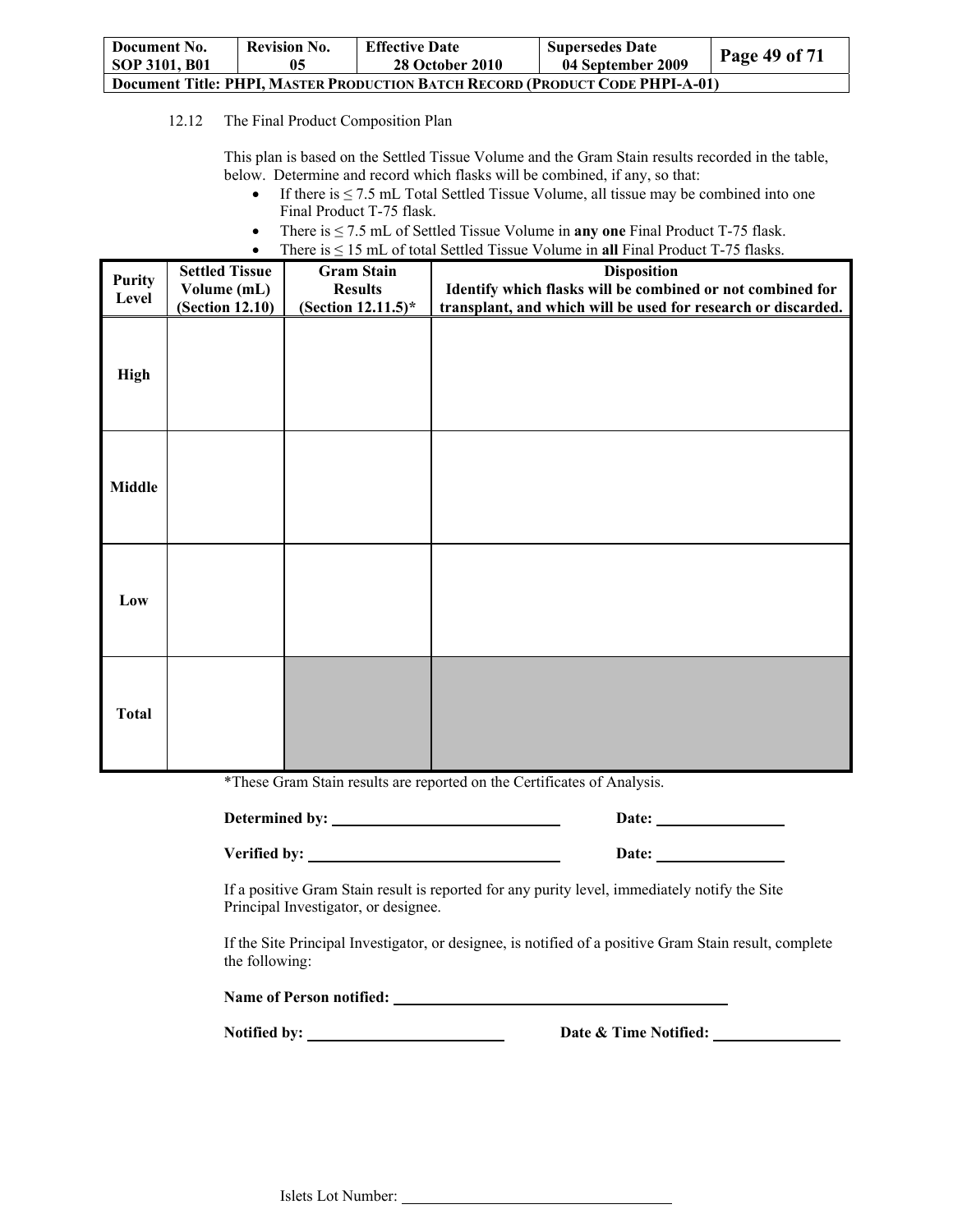| Document No.                                                                         | <b>Revision No.</b> | <b>Effective Date</b>  | <b>Supersedes Date</b> |               |  |  |
|--------------------------------------------------------------------------------------|---------------------|------------------------|------------------------|---------------|--|--|
| SOP 3101, B01                                                                        | 05                  | <b>28 October 2010</b> | 04 September 2009      | Page 50 of 71 |  |  |
| <b>Document Title: PHPI, MASTER PRODUCTION BATCH RECORD (PRODUCT CODE PHPI-A-01)</b> |                     |                        |                        |               |  |  |

12.13 Take two 100 μL samples of each purity level and perform counts and calculations. Attach spreadsheet(s) if used.

## **Post-culture Islets Counts**

|                                 | <b>High Purity Islets</b> |  |      | <b>Middle Purity Islets</b> |        | <b>Low Purity Islets</b> |      |            |        |  |      |            |
|---------------------------------|---------------------------|--|------|-----------------------------|--------|--------------------------|------|------------|--------|--|------|------------|
| <b>Sample</b>                   |                           |  |      | $\mu$ L                     |        |                          |      | $\mu$ L    |        |  |      | $\mu$ L    |
| <b>Volume</b>                   |                           |  |      |                             |        |                          |      |            |        |  |      |            |
| <b>Total</b>                    |                           |  |      | mL                          |        |                          |      | mL         |        |  |      | mL         |
| Volume*                         |                           |  |      |                             |        |                          |      |            |        |  |      |            |
| <b>Dilution</b>                 |                           |  |      |                             |        |                          |      |            |        |  |      |            |
| Factor                          |                           |  |      |                             |        |                          |      |            |        |  |      |            |
| Diameter,                       | Counts                    |  | Avg. | IEQ                         | Counts |                          | Avg. | <b>IEQ</b> | Counts |  | Avg. | <b>IEQ</b> |
| Factor                          |                           |  |      |                             |        |                          |      |            |        |  |      |            |
| $50 - 100,$                     |                           |  |      |                             |        |                          |      |            |        |  |      |            |
| 0.167<br>$101 - 150,$           |                           |  |      |                             |        |                          |      |            |        |  |      |            |
| 0.648                           |                           |  |      |                             |        |                          |      |            |        |  |      |            |
| $151 - 200,$                    |                           |  |      |                             |        |                          |      |            |        |  |      |            |
| 1.685                           |                           |  |      |                             |        |                          |      |            |        |  |      |            |
| $201 - 250,$                    |                           |  |      |                             |        |                          |      |            |        |  |      |            |
| 3.500                           |                           |  |      |                             |        |                          |      |            |        |  |      |            |
| $251 - 300,$                    |                           |  |      |                             |        |                          |      |            |        |  |      |            |
| 6.315                           |                           |  |      |                             |        |                          |      |            |        |  |      |            |
| $301 - 350,$<br>10.352          |                           |  |      |                             |        |                          |      |            |        |  |      |            |
| $>$ 350, 15.833                 |                           |  |      |                             |        |                          |      |            |        |  |      |            |
| <b>Total</b>                    |                           |  |      |                             |        |                          |      |            |        |  |      |            |
|                                 |                           |  |      |                             |        |                          |      |            |        |  |      |            |
| % Trapped                       |                           |  |      |                             |        |                          |      |            |        |  |      |            |
| $\frac{0}{0}$<br>Fragmented     |                           |  |      |                             |        |                          |      |            |        |  |      |            |
| Purity (%)                      |                           |  |      |                             |        |                          |      |            |        |  |      |            |
| <b>Islet Quality</b><br>Grade*  |                           |  |      |                             |        |                          |      |            |        |  |      |            |
| Technicians'<br><b>Initials</b> |                           |  |      |                             |        |                          |      |            |        |  |      |            |

\*Remaining Suspension Volume recorded in Section 12.11.5, above.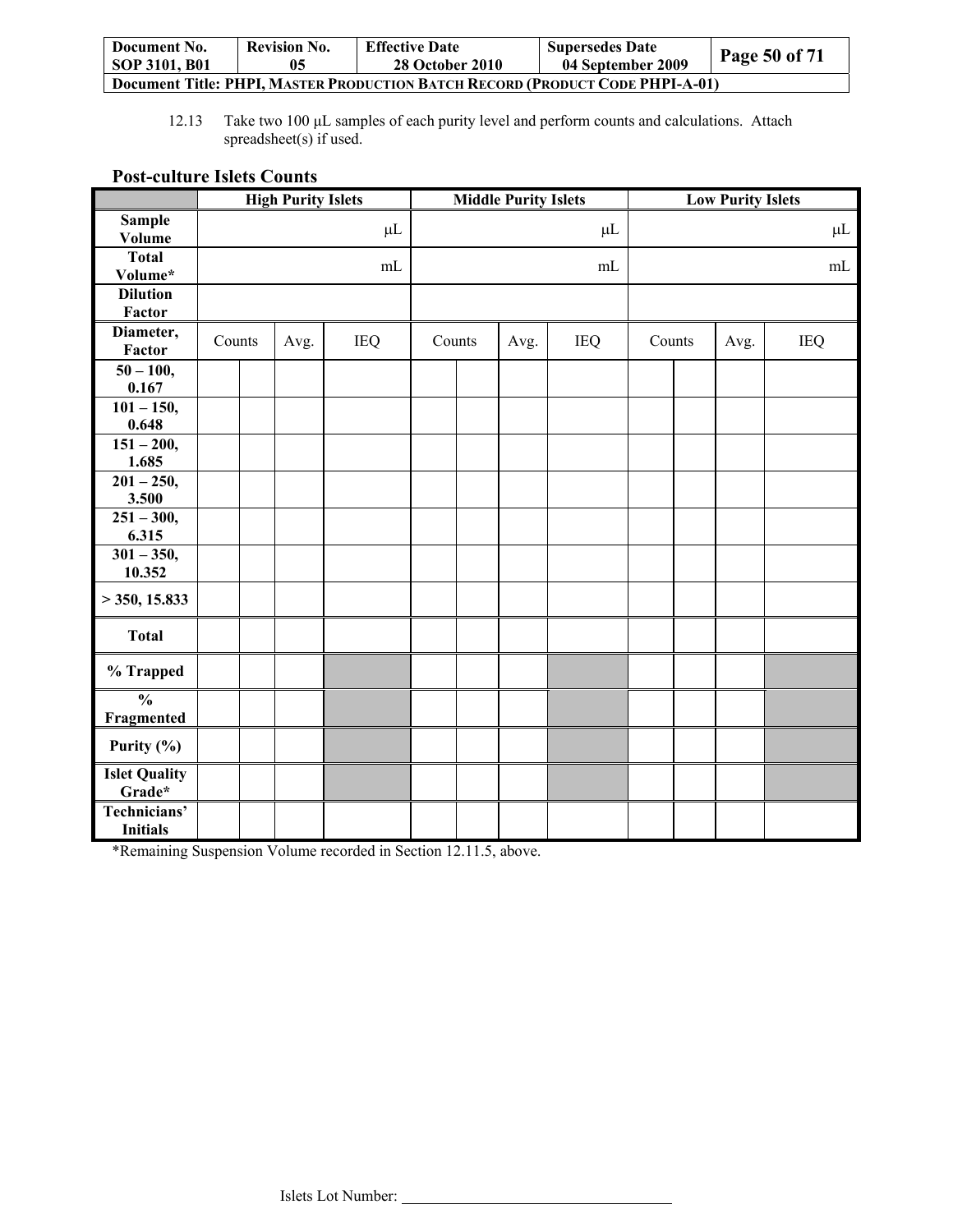| Document No.                                                                         | <b>Revision No.</b> | <b>Effective Date</b>  | <b>Supersedes Date</b> | <b>Page 51 of 71</b> |  |  |
|--------------------------------------------------------------------------------------|---------------------|------------------------|------------------------|----------------------|--|--|
| SOP 3101, B01                                                                        | 05                  | <b>28 October 2010</b> | 04 September 2009      |                      |  |  |
| <b>Document Title: PHPI, MASTER PRODUCTION BATCH RECORD (PRODUCT CODE PHPI-A-01)</b> |                     |                        |                        |                      |  |  |

## **Post-culture Islets Calculations**

|                                                      | <b>High Purity</b><br><b>Islets</b> | <b>Middle Purity</b><br><b>Islets</b> | <b>Low Purity</b><br><b>Islets</b> | Total |
|------------------------------------------------------|-------------------------------------|---------------------------------------|------------------------------------|-------|
| <b>Post-culture IPN</b>                              |                                     |                                       |                                    |       |
| Post-culture IEQ                                     |                                     |                                       |                                    |       |
| <b>Pre-purification IEQ</b><br>(Section 7.5.2)       |                                     |                                       |                                    |       |
| IEQ Recovery $(\% )$<br>(from Pre-purification IEQ)  |                                     |                                       |                                    |       |
| <b>Post-purification IEQ</b><br>(Section 10.2)       |                                     |                                       |                                    |       |
| IEQ Recovery $(\% )$<br>(from Post-purification IEQ) |                                     |                                       |                                    |       |
| IEQ/g of Final Trimmed<br>Pancreas (Section 6.3)     |                                     |                                       |                                    |       |
| <b>Comments</b>                                      |                                     |                                       |                                    |       |

\*See Islet Quality Grade Note at the end of Section 10.2, for guidelines

|                                      | Date: $\frac{1}{\sqrt{1-\frac{1}{2}} \cdot \frac{1}{2}}$ |  |
|--------------------------------------|----------------------------------------------------------|--|
|                                      |                                                          |  |
|                                      |                                                          |  |
| Total Post-culture Islets Count: IEQ |                                                          |  |
| Percent Change: 9%                   |                                                          |  |
| Calculated by:                       | Date: $\qquad \qquad$                                    |  |
|                                      | Date:                                                    |  |

If the Post-culture Islets Count is > 30% less than the Post-purification Islets Count, Section 10.2, notify the Site Principal Investigator, or designee, immediately.

If the Site Principal Investigator, or designee, is notified of > 30% decrease in IEQ, complete the following:

| <b>Name of Person notified:</b> |  |
|---------------------------------|--|
|                                 |  |

**Notified by:** 

**Date & Time Notified:**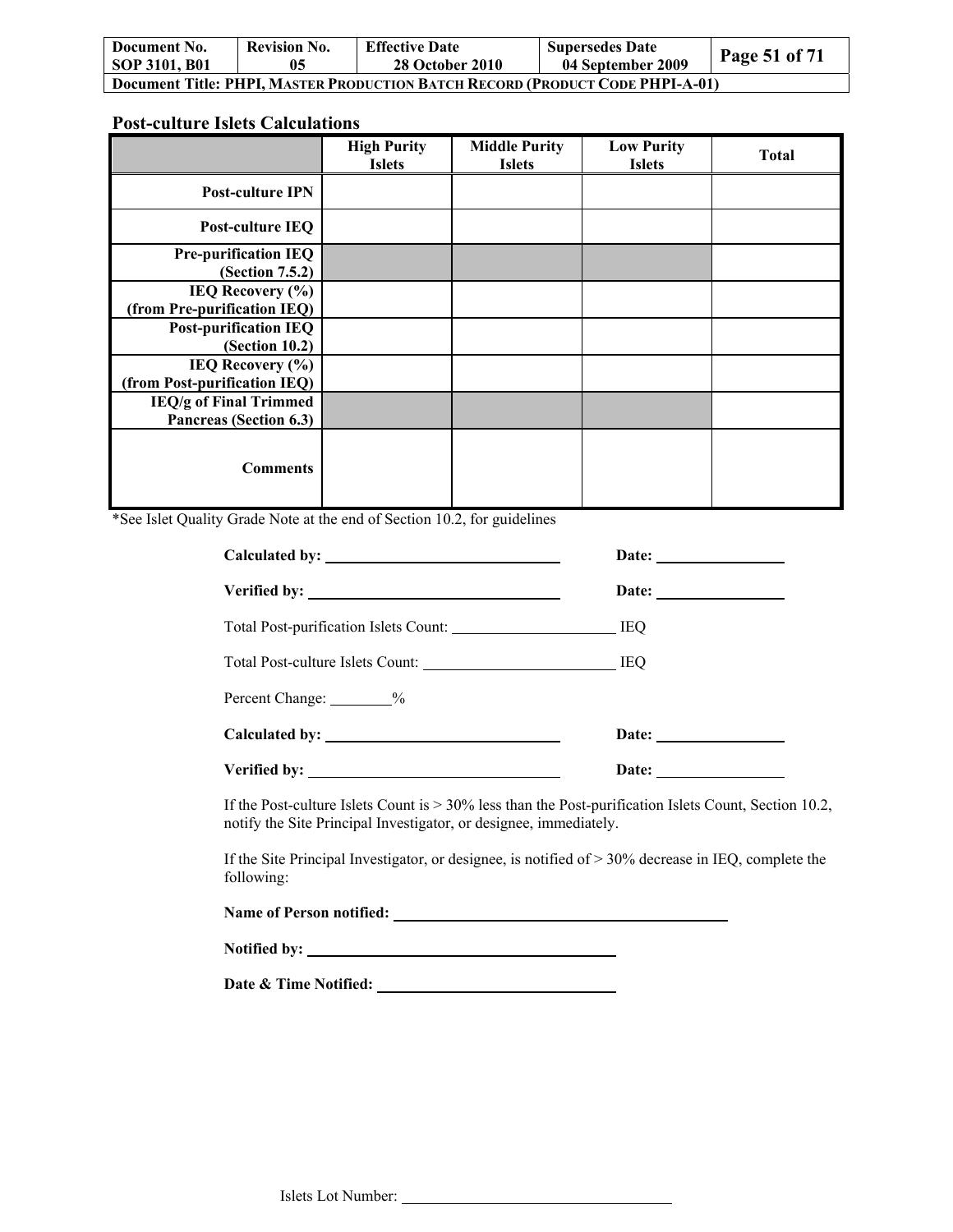| Document No.                                                                  | <b>Revision No.</b> | <b>Effective Date</b>  | <b>Supersedes Date</b> |               |  |  |
|-------------------------------------------------------------------------------|---------------------|------------------------|------------------------|---------------|--|--|
| <b>SOP 3101, B01</b>                                                          | 05                  | <b>28 October 2010</b> | 04 September 2009      | Page 52 of 71 |  |  |
| Document Title: PHPI, MASTER PRODUCTION BATCH RECORD (PRODUCT CODE PHPI-A-01) |                     |                        |                        |               |  |  |

12.14 Post-culture Sampling of High Purity Islets Suspension

Based on the Post-culture count, Section 12.13, take samples of the High Purity Islets suspension according to the table below and record test results in Section 17.2, the Certificates of Analysis and Section 20.0, as required.

From the High Purity Islets Total IEQ and suspension volume (Section 12.13, above) calculate the High Purity Islets concentration:

Total IEQ **/** Suspension Volume mL = IEQ/mL

| <b>SAMPLE</b><br><b>QUANTITY</b> | <b>REQUIRED FOR CERTIFICATE OF ANALYSIS,</b><br><b>FOR INFORMATION ONLY</b>   | <b>SAMPLE</b><br><b>VOLUME</b> (ML) | <b>SAMPLE</b><br><b>IEQ</b> |
|----------------------------------|-------------------------------------------------------------------------------|-------------------------------------|-----------------------------|
| Suspension,<br><b>400 IEQ</b>    | Post-culture<br>Glucose Stimulated Insulin Release Index                      |                                     |                             |
|                                  | REQUIRED PRODUCT CHARACTERIZATION,<br>FOR INFORMATION ONLY                    |                                     |                             |
| Suspension,<br>4,000 IEQ         | In vivo (Nude Mouse) Islets Function                                          |                                     |                             |
|                                  | <b>OPTIONAL PRODUCT CHARACTERIZATION,</b><br><b>FOR INFORMATION ONLY</b>      |                                     |                             |
| Suspension,<br>3 X 100 IEQ       | Post-culture DNA Content*                                                     |                                     |                             |
| Suspension,<br>3 X 100 IEQ       | Nuclei Measurement*                                                           |                                     |                             |
| Suspension,<br>500 IEQ           | <b>ATP/DNA</b>                                                                |                                     |                             |
| Suspension,<br>5,000 IEQ         | $OCR/DNA*$                                                                    |                                     |                             |
| Suspension,<br>5,000 IEQ         | Molecular Profiling*                                                          |                                     |                             |
| Suspension,<br><b>500 IEQ</b>    | Islets Fraction*                                                              |                                     |                             |
|                                  | Total Removed from High Purity Islets<br>Suspension Volume & IEQ              |                                     |                             |
|                                  | High Purity Islets Suspension Volume & IEQ<br>Before Sampling (Section 12.13) |                                     |                             |
|                                  | Remaining High Purity Islets Volume & IEQ                                     |                                     |                             |

\*Note: Follow instructions in the CIT Lab Binder for preparation and shipment of samples.

**Performed by: Date:** 

Verified by: <u>New York Base:</u> Date: <u>New York:</u> Date: <u>New York: New York: New York: New York: New York: New York: New York: New York: New York: New York: New York: New York: New York: New York: New York: New York: New Yor</u>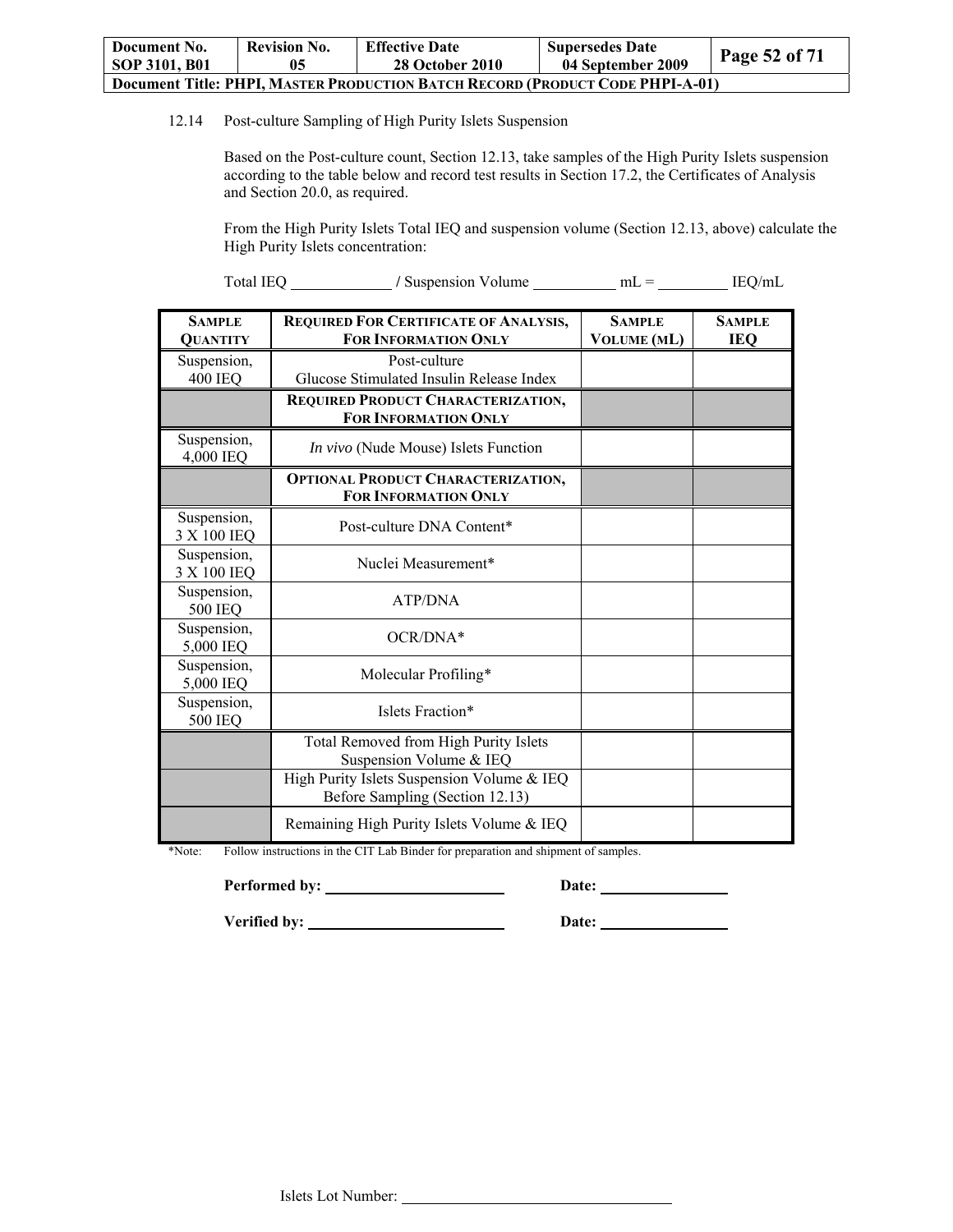| Document No.                                                                         | <b>Revision No.</b> | <b>Effective Date</b>  | <b>Supersedes Date</b> |                      |  |  |
|--------------------------------------------------------------------------------------|---------------------|------------------------|------------------------|----------------------|--|--|
| SOP 3101, B01                                                                        | 05                  | <b>28 October 2010</b> | 04 September 2009      | <b>Page 53 of 71</b> |  |  |
| <b>Document Title: PHPI, MASTER PRODUCTION BATCH RECORD (PRODUCT CODE PHPI-A-01)</b> |                     |                        |                        |                      |  |  |

12.15.1 If, according to the plan in Section 12.12, there will be **one infusion bag**, combine all islets into one T-75 flask rinsing the emptied flasks with CIT Transplant Media. Combine by settling and removing supernatant as in Section 12.11, above, as necessary. Adjust the volume in the single T-75 flask after combination to 100 mL with CIT Transplant Media.

Final Volume in one T-75 flask: \_\_\_\_\_\_\_\_\_ mL

| Verified by: | <b>Date:</b> |
|--------------|--------------|
|              |              |

12.15.2 If, according to the plan in Section 12.12, there will be **two infusion bags**, combine the islets into two T-75 flasks according to the plan, rinsing the emptied flasks with CIT Transplant Media. Combine by settling and removing supernatant as in Section 12.11, above, as necessary. Adjust the volume in each T-75 flask after combination to 100 mL with CIT Transplant Media.

Final Volume in T-75 flask #1: mL

Final Volume in T-75 flask #2: \_\_\_\_\_\_\_\_\_\_\_\_\_ mL

| Verified by: | Date: |  |
|--------------|-------|--|
|              |       |  |

12.15.3 If, according to the plan in Section 12.12, there will be **three infusion bags**, combine the islets into three T-75 flasks according to the plan. Combine by settling and removing supernatant as in Section 12.11, above, as necessary. Adjust the volume in each T-75 flask after combination to 100 mL with CIT Transplant Media.

Final Volume in T-75 flask #1: mL

Final Volume in T-75 flask #2: mL

Final Volume in T-75 flask #3: \_\_\_\_\_\_\_\_\_\_\_\_ mL

**Verified by:** Date:

12.16 Label sample containers for the release and characterization testing samples according to the institution's procedures.

**Performed by: Date: Verified by:** Date:

12.17 Sampling and Testing of Final Product T-75 Flasks

12.17.1 If Islets Purity Levels are combined according to the plan in Section 12.12, take two 100 μL samples of each final Product T-75 Flask and perform counts and calculations. Attach spreadsheet(s) if used. If no Islets Purity Levels are combined, use the IEQ values from Section 12.13 for Middle and Low Purity Islets and from Section 12.14 for High Purity Islets.

<sup>12.15</sup> Combine the Islets Suspensions (cross out, initial and date unused sub-sections below)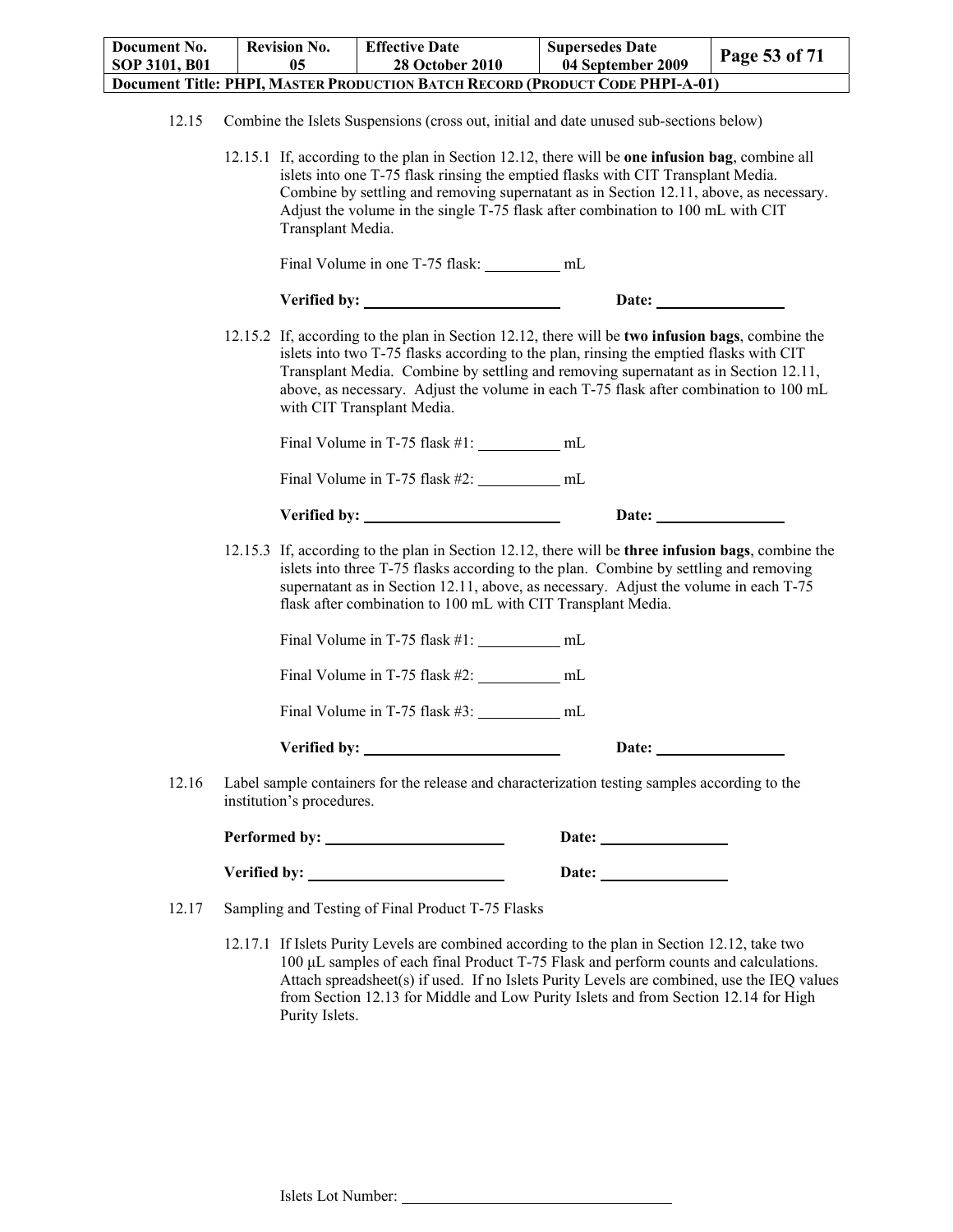| Document No.                                                                         | <b>Revision No.</b> | <b>Effective Date</b>  | <b>Supersedes Date</b> | Page 54 of $71$ |  |
|--------------------------------------------------------------------------------------|---------------------|------------------------|------------------------|-----------------|--|
| SOP 3101, B01                                                                        | 05                  | <b>28 October 2010</b> | 04 September 2009      |                 |  |
| <b>Document Title: PHPI, MASTER PRODUCTION BATCH RECORD (PRODUCT CODE PHPI-A-01)</b> |                     |                        |                        |                 |  |

## **Final Product Islets (Post-combination) Counts & Calculations**

|                                                                                                             | Final Product T-75 Flask #1 |        | Final Product T-75 Flask #2 |            | Final Product T-75 Flask #3 |        |      |            |    |                |  |            |
|-------------------------------------------------------------------------------------------------------------|-----------------------------|--------|-----------------------------|------------|-----------------------------|--------|------|------------|----|----------------|--|------------|
| <b>Sample</b><br>Volume                                                                                     |                             |        |                             | $\mu$ L    |                             |        |      | $\mu$ L    |    |                |  | $\mu$ L    |
| <b>Total Volume</b><br><b>(Section 12.15)</b>                                                               |                             |        |                             | mL         |                             |        |      | mL         | mL |                |  |            |
| <b>Dilution</b><br>Factor                                                                                   |                             |        |                             |            |                             |        |      |            |    |                |  |            |
| <b>Diameter</b><br>$(\mu m)$ , Factor                                                                       |                             | Counts | Avg.                        | <b>IEQ</b> |                             | Counts | Avg. | <b>IEQ</b> |    | Counts<br>Avg. |  | <b>IEQ</b> |
| $50 - 100, 0.167$                                                                                           |                             |        |                             |            |                             |        |      |            |    |                |  |            |
| $101 - 150,$<br>0.648                                                                                       |                             |        |                             |            |                             |        |      |            |    |                |  |            |
| $151 - 200,$<br>1.685                                                                                       |                             |        |                             |            |                             |        |      |            |    |                |  |            |
| $201 - 250,$<br>3.500                                                                                       |                             |        |                             |            |                             |        |      |            |    |                |  |            |
| $251 - 300,$<br>6.315                                                                                       |                             |        |                             |            |                             |        |      |            |    |                |  |            |
| $301 - 350,$<br>10.352                                                                                      |                             |        |                             |            |                             |        |      |            |    |                |  |            |
| $>$ 350, 15.833                                                                                             |                             |        |                             |            |                             |        |      |            |    |                |  |            |
| <b>Sample Totals</b>                                                                                        |                             |        |                             |            |                             |        |      |            |    |                |  |            |
| <b>Purity Level Totals</b>                                                                                  |                             |        |                             |            |                             |        |      |            |    |                |  |            |
| % Trapped                                                                                                   |                             |        |                             |            |                             |        |      |            |    |                |  |            |
| $\frac{0}{0}$<br>Fragmented                                                                                 |                             |        |                             |            |                             |        |      |            |    |                |  |            |
| Purity $(\% )$                                                                                              |                             |        |                             |            |                             |        |      |            |    |                |  |            |
| <b>Islet Quality</b><br>Grade*                                                                              |                             |        |                             |            |                             |        |      |            |    |                |  |            |
| Technicians'<br><b>Initials</b><br>*See Islets Quality Grade Note at the end of Section 10.2 for quidelines |                             |        |                             |            |                             |        |      |            |    |                |  |            |

\*See Islets Quality Grade Note at the end of Section 10.2 for guidelines

| Total Final Product Islets Quantity: | IEO |
|--------------------------------------|-----|
|--------------------------------------|-----|

Total IEQ/g of Final Trimmed Pancreas (Section 6.3):

| Calculated by: | Date: |
|----------------|-------|
| Verified by:   | Date: |

12.17.2 Sample the **suspension(s)** in the Final Product T-75 flask(s) before filling the infusion bags, and send the samples to the appropriate laboratory for the tests indicated in the table below. Report the test results in Sections 14.0 and 20.0, and on the Certificates of Analysis, as indicated.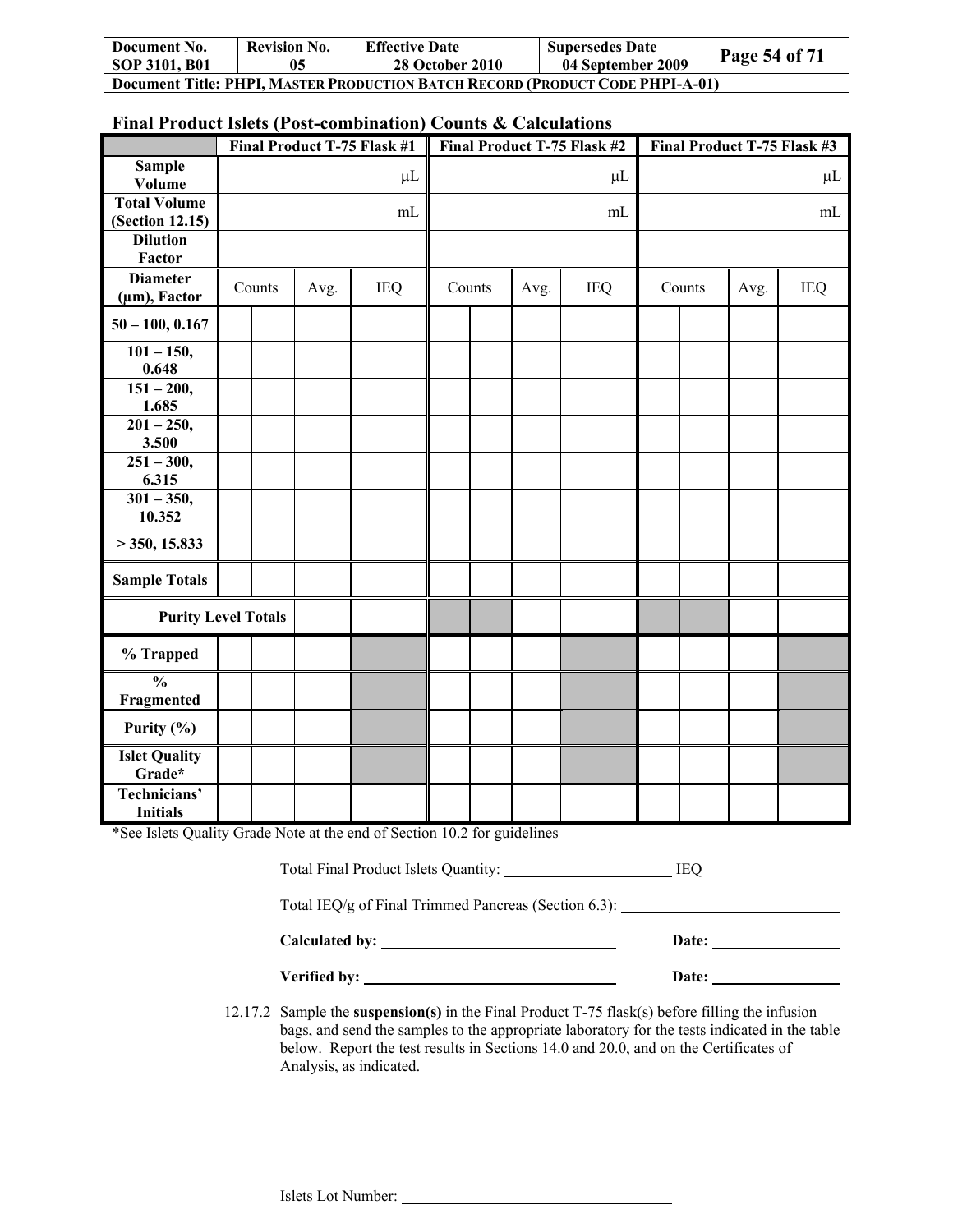| Document No.                                                                  | <b>Revision No.</b> | <b>Effective Date</b>  | <b>Supersedes Date</b> |               |  |
|-------------------------------------------------------------------------------|---------------------|------------------------|------------------------|---------------|--|
| SOP 3101, B01                                                                 | 05                  | <b>28 October 2010</b> | 04 September 2009      | Page 55 of 71 |  |
| Document Title: PHPI, MASTER PRODUCTION BATCH RECORD (PRODUCT CODE PHPI-A-01) |                     |                        |                        |               |  |

If Islets Purity Levels were not combined, use the IEQ values in Section 12.13 for Middle and Low Purity Islets, the IEQ value in Section 12.14 for High Purity Islets, and the Suspension Volumes in Section 12.15, to calculate the Islets concentrations (IEQ/mL) in the suspensions.

If Islets Purity Levels were combined, use the IEQ values and the Suspension Volumes in Section 12.17.1, to calculate the Islets concentrations (IEQ/mL) in the suspensions.

|                                                                                     |                                      | $T-75#1$   | $T-75 \#2$                 | $T-75 \#3$ |                                         |
|-------------------------------------------------------------------------------------|--------------------------------------|------------|----------------------------|------------|-----------------------------------------|
| <b>IEQ</b> in flask                                                                 |                                      |            |                            |            |                                         |
| (Section 12.13, 12.14, or 12.17.1)<br>Volume in Flask (mL)                          |                                      |            |                            |            |                                         |
| (Section 12.15, or 12.17.1)                                                         |                                      |            |                            |            |                                         |
| <b>Islets Concentration (IEQ/mL)</b>                                                |                                      |            |                            |            |                                         |
| <b>Sample Type &amp; Quantity</b>                                                   |                                      |            | <b>Sample Removed (mL)</b> |            |                                         |
| <b>Required for Certificates of Analysis</b>                                        | <b>Tests</b>                         | $T-75 \#1$ | $T-75#2$                   | $T-75 \#3$ | <b>Testing Lab</b>                      |
| 100 IEQ/Each T-75 Flask                                                             | Viability                            |            |                            |            |                                         |
| Volume according to institution's                                                   | Sterility                            |            |                            |            |                                         |
| procedure of islets suspension in each<br>T-75 Flask                                | (21 CFR 610.12),<br>& Fungal Culture |            |                            |            |                                         |
| <b>Required Product Characterization,</b>                                           |                                      |            |                            |            |                                         |
| <b>For Information Only</b>                                                         |                                      |            |                            |            |                                         |
| 1,000 IEQ/Each T-75 Flask                                                           | Cell<br>Composition                  |            |                            |            | University of<br>Miami*                 |
| 500 to 1,000 IEQ/Each T-75 Flask                                                    | MCP-1 & Tissue<br>Factor             |            |                            |            | Uppsala University<br>Hospital, Sweden* |
| <b>Optional Product Characterization,</b><br><b>For Information Only</b>            |                                      |            |                            |            |                                         |
| 2,000 IEQ/Each T-75 Flask                                                           | $\beta$ -cell Viability              |            |                            |            |                                         |
| Suspension Volume Removed from each T-75 Flask                                      |                                      |            |                            |            |                                         |
| Suspension Volume in each T-75 Flask before sampling<br>(Section 12.15, or 12.17.1) |                                      |            |                            |            |                                         |
| Suspension Volume in each T-75 Flask after sampling                                 |                                      |            |                            |            |                                         |
| IEQ in each T-75 Flask after sampling                                               |                                      |            |                            |            |                                         |

\*Follow instructions in the CIT Islets Lab Binder for preparation and shipment of samples for Cell Composition, and for MCP-1 and Tissue Factor analysis.

Remaining IEQ in each T-75 Flask = Suspension Volume in each X Islets Concentration (IEQ/mL) T-75 Flask after sampling in each T-75 Flask

Is the islets suspension the source of all these samples? Yes No (Circle One)

**Sampled by: Date:** 

**Calculated by:** <u>Date: **Date: Date: Calculated by:** 2004</u>

| Date: |  |
|-------|--|

**Verified by:** <u>Date:</u> Date: **Date: Date: Date: Date: Date: Date: Date: Date: Date: Date: Date: Date: Date: Date: Date: Date: Date: Date: Date: Date: Date: Date: Date: Date:**

Islets Lot Number: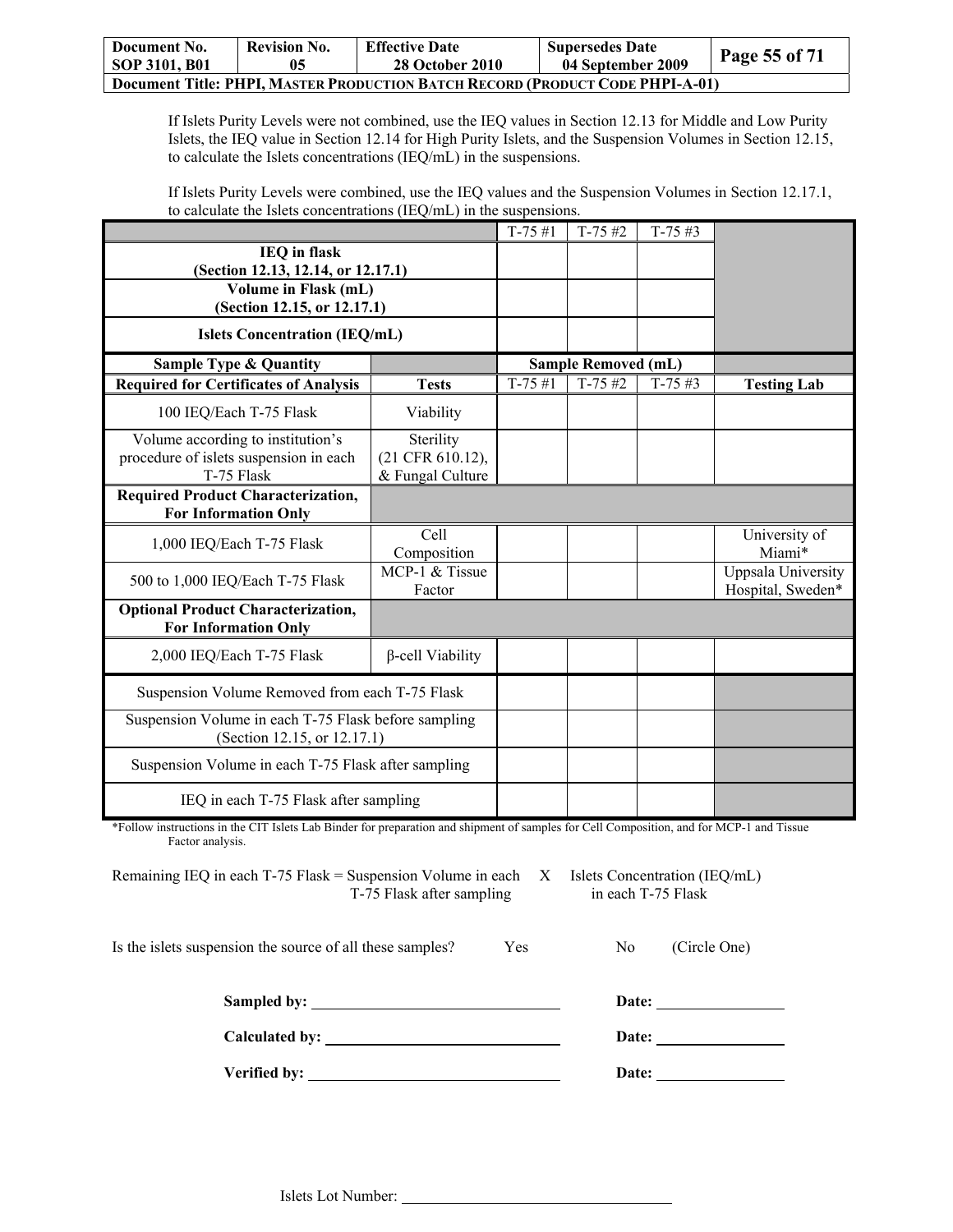| Document No.                                                                         | <b>Revision No.</b> | <b>Effective Date</b>  | <b>Supersedes Date</b> | <b>Page 56 of 71</b> |  |
|--------------------------------------------------------------------------------------|---------------------|------------------------|------------------------|----------------------|--|
| <b>SOP 3101, B01</b>                                                                 | 05                  | <b>28 October 2010</b> | 04 September 2009      |                      |  |
| <b>Document Title: PHPI, MASTER PRODUCTION BATCH RECORD (PRODUCT CODE PHPI-A-01)</b> |                     |                        |                        |                      |  |

12.17.3 Remove 1 mL of supernatant from each T-75 flask for Endotoxins testing. Report the results in Section 14, below and on the Certificates of Analysis.

|                                                         | $T-75$ Flask #1 | $T-75$ Flask #2 | $T-75$ Flask #3 |
|---------------------------------------------------------|-----------------|-----------------|-----------------|
| <b>Remaining Suspension Volume</b><br>(Section 12.17.2) |                 |                 |                 |
| <b>Endotoxins Sample Volume</b><br>mL)                  |                 |                 |                 |
| <b>Remaining Suspension Volume</b><br>mL                |                 |                 |                 |

**Note: The Remaining Suspension Volume in each T-75 Flask is used to calculate the Endotoxins/kg in Section 14.5, below.** 

|                | Date: |
|----------------|-------|
| Calculated by: | Date: |
| Verified by:   | Date: |

- 12.18 After sampling, Section 12.17.2, above, estimate the Tissue Volume in the final product containers
	- Allow the tissue to settle in the corner of each T-75 flask for 3 to 5 minutes.
	- Gently aspirate all the tissue into a sterile 10 mL glass pipet.
	- Allow the tissue to settle in the pipet while holding it vertically for 3 to 5 minutes.
	- Estimate the settled tissue volume from the pipet and record result in the table below.

| <b>T-75 FLASK</b>                           | #1 | #2 | #3 |
|---------------------------------------------|----|----|----|
| <b>SETTLED TISSUE</b><br><b>VOLUME</b> (ML) |    |    |    |

Report these results on the Interim and Final Certificates of Analysis.

Verified by: <u>Date:</u> Date: Date:

- 12.19 Set up the labeled product bag(s), 150 mL rinse bag(s), 60 mL syringe(s) in the BSC as follows:
	- Connect the tubing from the 150 mL rinse bag to the Ricordi Infusion bag.
	- Clamp off the line connecting the bags with a hemostat at both ends.
	- Place a syringe in ring stand and remove its plunger.
	- Connect the syringe to the Luer lock port of the Ricordi Infusion bag.
	- Repeat this setup for the  $2^{nd}$  and  $3^{rd}$  bag systems, if the final tissue volume warrants multiple bags.

**Performed by: Date:**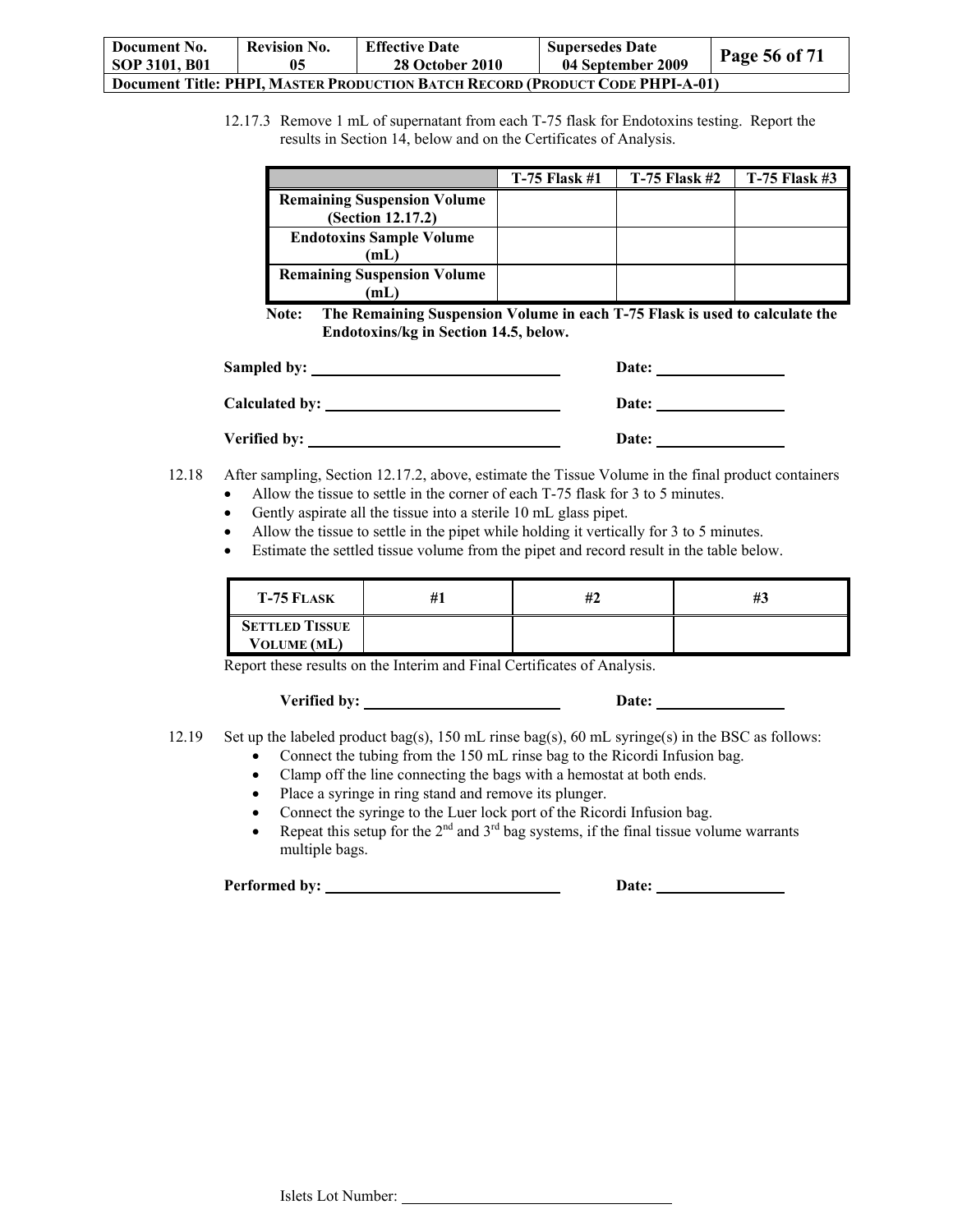| Document No.                                                                         | <b>Revision No.</b> | <b>Effective Date</b>  | <b>Supersedes Date</b> | Page 57 of 71 |
|--------------------------------------------------------------------------------------|---------------------|------------------------|------------------------|---------------|
| SOP 3101, B01                                                                        | 05                  | <b>28 October 2010</b> | 04 September 2009      |               |
| <b>Document Title: PHPI, MASTER PRODUCTION BATCH RECORD (PRODUCT CODE PHPI-A-01)</b> |                     |                        |                        |               |
|                                                                                      |                     |                        |                        |               |

12.20 Calculation of Heparin Quantity Addition

#### \*\*\*\*\*\*\*\*\*\*\*\*\*\*\*\*\*\*\*\*\*\*\*\*\*\*\*\*\*\*\*\*\*\*\*\*\*\*\*\*\*\*\*\*\*\*\*\*\*\*\*\*\*\*\*\*\*\*\*\*\*\*\*\*\*\*\*\*\*\*\*\*\*\*\*\*\*\*\*\*\*\*\*\*\*\*\*\*\*\*\*\*

*Heparin is not a part of the product. It is added to the product at the discretion of the recipient's physician.*  \*\*\*\*\*\*\*\*\*\*\*\*\*\*\*\*\*\*\*\*\*\*\*\*\*\*\*\*\*\*\*\*\*\*\*\*\*\*\*\*\*\*\*\*\*\*\*\*\*\*\*\*\*\*\*\*\*\*\*\*\*\*\*\*\*\*\*\*\*\*\*\*\*\*\*\*\*\*\*\*\*\*\*\*\*\*\*\*\*\*\*\*

Optionally, to the final product add 70 Units of heparin per kg of recipient body weight.

Recipient Body Weight (Section 12.3): kg

Heparin Concentration: units/mL

Divide the heparin equally among the infusion bags.

| kg X 70 U/kg                                   | # of bags $=$ | Units of Heparin to add<br>to each product bag |
|------------------------------------------------|---------------|------------------------------------------------|
| Units of Heparin to add<br>to each product bag | $U/mL =$      | mL of Heparin to add<br>to each product bag    |
| Calculated by:                                 |               | Date:                                          |

| Verified by: | Date: |
|--------------|-------|
|              |       |

| 12.21 Label with the following information one Purified Human Pancreatic Islets product infusion bag |
|------------------------------------------------------------------------------------------------------|
| for each T-75 flask remaining, after combining in Section 12.12, that will be transplanted:          |

- "Human Islets," "Human Islets Product," or similar
- Islets Lot Number
- Donor Identification (UNOS or DDD) Number
- Donor Blood Type
- Total IEQ in Bag
- "Bag X of Y"
- Recipient Name (This is redacted to preserve recipient's confidentiality)
- Recipient Medical Record Number
- Recipient Study ID  $#$
- Recipient Blood Type
- "Sterility testing has not been completed."
- "Biohazard: Human Tissue"
- "New drug. Limited by law to investigational use only"
- Suspension Volume
- Name of the Manufacturing Institution
- FDA Registration Number, if available
- "BB-IND 9336"
- Storage Temperature (15°C to 30°C)
- "Contains Heparin, Units in this bag: "
- Use by Date:  $\frac{1}{\sqrt{1}}$ ,  $\frac{1}{\sqrt{1}}$ ,  $\frac{1}{\sqrt{1}}$ ,  $\frac{1}{\sqrt{1}}$  (6 hours after filling)

Additional information may be added as required by the institution's procedures.

Make three identical labels for each bag. Place one on each bag, place one for each bag in the file with the Production Batch Record, and send one with each product bag with an instruction to affix it to the recipient's medical record chart.

**Labeled by:** <u>Date:</u> Date: <u>Date:</u>

**Checked by:** Date: Date:

Islets Lot Number: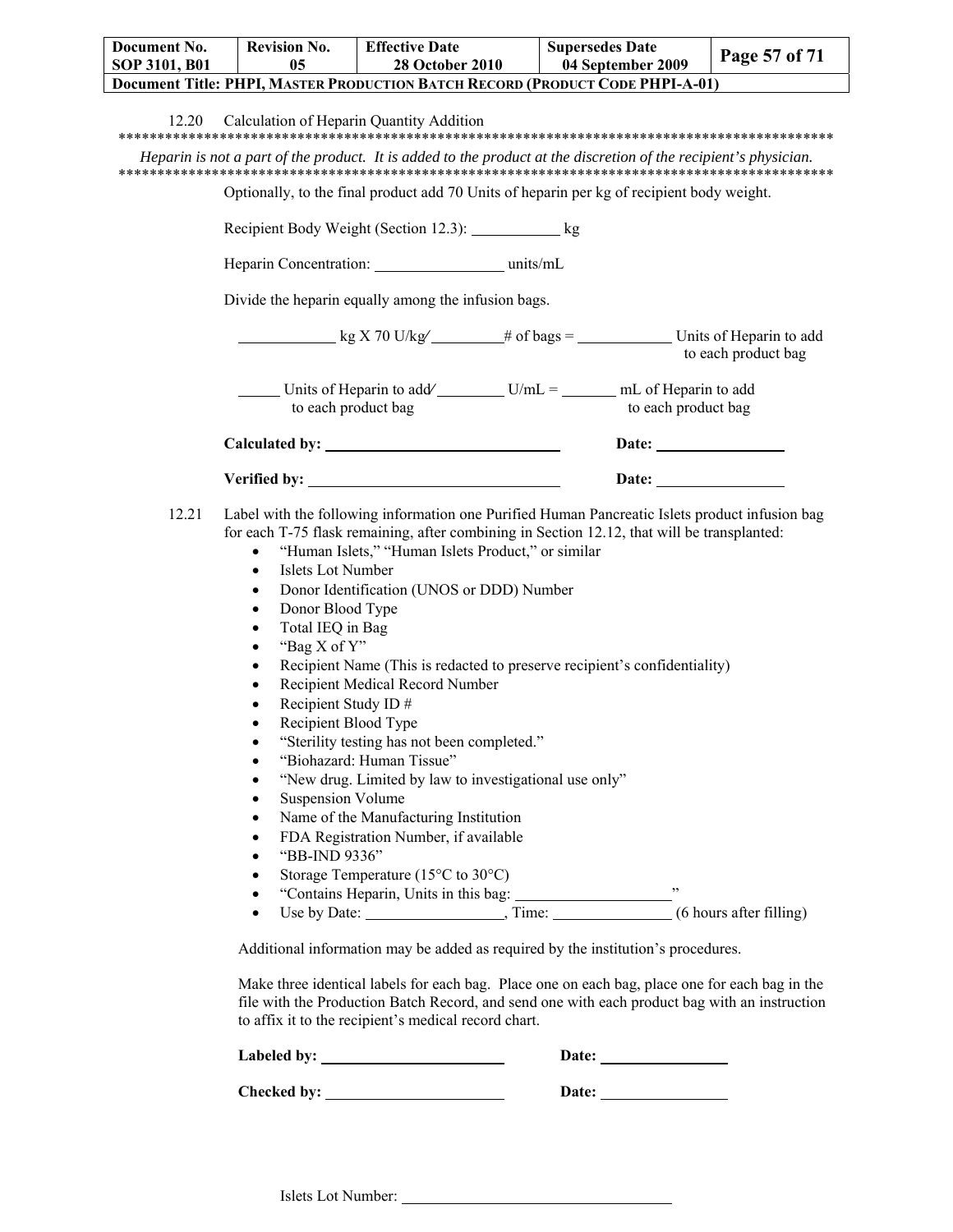| Document No.                                                                         | <b>Revision No.</b> | <b>Effective Date</b>  | <b>Supersedes Date</b> |               |  |
|--------------------------------------------------------------------------------------|---------------------|------------------------|------------------------|---------------|--|
| SOP 3101, B01                                                                        | 05                  | <b>28 October 2010</b> | 04 September 2009      | Page 58 of 71 |  |
| <b>Document Title: PHPI, MASTER PRODUCTION BATCH RECORD (PRODUCT CODE PHPI-A-01)</b> |                     |                        |                        |               |  |

- 12.22 Filling Infusion and Rinse Bags #1
	- 12.22.1 Add 100 mL of CIT Transplant Media to Infusion Bag #1. Unclamp tubing to drain the media from the infusion bag to the rinse bag. Remove all air from rinse bag and re-clamp tubing.
	- 12.22.2 Transfer the tissue in 100 mL of CIT Transplant Media from the flask to Infusion Bag #1 through the syringe.
	- 12.22.3 Record the time as Infusion Bag #1 Filling Start Time:
	- 12.22.4 If heparin is to be added to the product, add the amount of heparin calculated in Section 12.21, to Infusion Bag #1 at this point.

Units of Heparin added to Infusion Bag #1: \_\_\_\_\_\_\_ units

Volume of Heparin added to Infusion Bag #1: mL

| Performed by: | <b>Date:</b> |  |
|---------------|--------------|--|
|               |              |  |

- 12.22.5 Add 50 mL of CIT Transplant Media to the T-75 flask, rinse the surfaces of the flask with this media, and transfer this rinse media into the infusion bag.
- 12.22.6 Rinse the T-75 flask again with another 50 mL of CIT Transplant Media, and transfer this rinse media into the infusion bag. After transferring the entire final product to the infusion bag remove the air using a "burping" technique and clamp the port with a hemostat so that no air enters the bag.

12.22.7 Record the time as the Infusion Bag #1 Filling End Time:

| Performed by: | Date: |
|---------------|-------|
| Verified by:  | Date: |

- 12.23 Filling Infusion and Rinse Bags #2
	- 12.23.1 Add 100 mL of CIT Transplant Media to Infusion Bag #2. Unclamp tubing to drain the media from the infusion bag to the rinse bag. Remove all air from rinse bag and re-clamp tubing.
	- 12.23.2 Transfer the tissue in 100 mL of CIT Transplant Media from the flask to the Infusion Bag #2 through the syringe.
	- 12.23.3 Record the time as Infusion Bag #2 Filling Start Time:
	- 12.23.4 If heparin is to be added to the product, add the amount of heparin calculated in Section 12.21, to Infusion Bag #2 at this point.

Units of Heparin added to Infusion Bag  $#2$ : units

Volume of Heparin added to Infusion Bag #2: \_\_\_\_\_\_\_\_\_\_\_\_\_\_\_\_\_ mL

| <b>Performed by:</b> | <b>Date:</b> |  |
|----------------------|--------------|--|
|                      |              |  |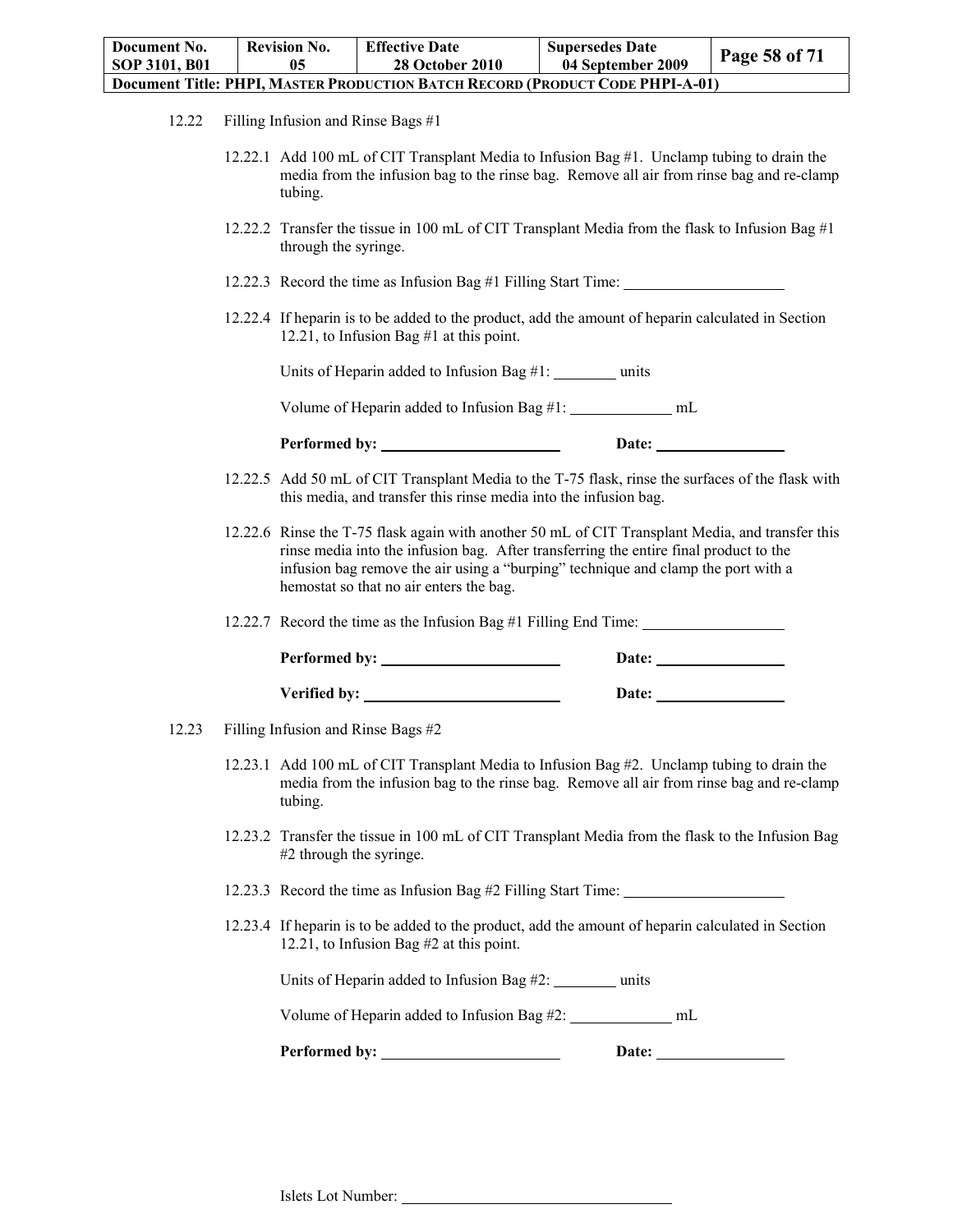| Document No.<br>SOP 3101, B01 |                                                                                                                                                                                                                                                                                                                                                                    | <b>Revision No.</b><br>05                                                                                                                       | <b>Effective Date</b><br><b>28 October 2010</b>                                                                                                                                                                                                                                                                           | <b>Supersedes Date</b><br>04 September 2009 | Page 59 of 71 |
|-------------------------------|--------------------------------------------------------------------------------------------------------------------------------------------------------------------------------------------------------------------------------------------------------------------------------------------------------------------------------------------------------------------|-------------------------------------------------------------------------------------------------------------------------------------------------|---------------------------------------------------------------------------------------------------------------------------------------------------------------------------------------------------------------------------------------------------------------------------------------------------------------------------|---------------------------------------------|---------------|
|                               |                                                                                                                                                                                                                                                                                                                                                                    |                                                                                                                                                 | Document Title: PHPI, MASTER PRODUCTION BATCH RECORD (PRODUCT CODE PHPI-A-01)                                                                                                                                                                                                                                             |                                             |               |
|                               | 12.23.5 Add 50 mL of CIT Transplant Media to the T-75 flask, rinse the surfaces of the flask with<br>this media, and transfer this rinse media into the infusion bag.<br>12.23.6 Rinse the T-75 flask again with another 50 mL of CIT Transplant Media, and transfer this<br>rinse media into the infusion bag. After transferring the entire final product to the |                                                                                                                                                 |                                                                                                                                                                                                                                                                                                                           |                                             |               |
|                               |                                                                                                                                                                                                                                                                                                                                                                    | infusion bag remove the air using a "burping" technique and clamp the port with a<br>hemostat so that no air enters the bag.                    |                                                                                                                                                                                                                                                                                                                           |                                             |               |
|                               |                                                                                                                                                                                                                                                                                                                                                                    |                                                                                                                                                 | 12.23.7 Record the time as the Infusion Bag #2 Filling End Time: _______________                                                                                                                                                                                                                                          |                                             |               |
|                               |                                                                                                                                                                                                                                                                                                                                                                    |                                                                                                                                                 |                                                                                                                                                                                                                                                                                                                           |                                             |               |
|                               |                                                                                                                                                                                                                                                                                                                                                                    |                                                                                                                                                 |                                                                                                                                                                                                                                                                                                                           | Date: $\qquad \qquad$                       |               |
| 12.24                         |                                                                                                                                                                                                                                                                                                                                                                    |                                                                                                                                                 | Filling Infusion and Rinse Bags #3                                                                                                                                                                                                                                                                                        |                                             |               |
|                               |                                                                                                                                                                                                                                                                                                                                                                    | tubing.                                                                                                                                         | 12.24.1 Add 100 mL of CIT Transplant Media to Infusion Bag #3. Unclamp tubing to drain the<br>media from the infusion bag to the rinse bag. Remove all air from rinse bag and re-clamp                                                                                                                                    |                                             |               |
|                               |                                                                                                                                                                                                                                                                                                                                                                    | 12.24.2 Transfer the tissue in 100 mL of CIT Transplant Media from the flask to Infusion Bag #3<br>through the syringe.                         |                                                                                                                                                                                                                                                                                                                           |                                             |               |
|                               |                                                                                                                                                                                                                                                                                                                                                                    | 12.24.3 Record the time as Infusion Bag #3 Filling Start Time: _________________                                                                |                                                                                                                                                                                                                                                                                                                           |                                             |               |
|                               |                                                                                                                                                                                                                                                                                                                                                                    | 12.24.4 If heparin is to be added to the product, add the amount of heparin calculated in Section<br>12.21, to Infusion Bag $#3$ at this point. |                                                                                                                                                                                                                                                                                                                           |                                             |               |
|                               |                                                                                                                                                                                                                                                                                                                                                                    |                                                                                                                                                 | Units of Heparin added to Infusion Bag #3: _________ units                                                                                                                                                                                                                                                                |                                             |               |
|                               |                                                                                                                                                                                                                                                                                                                                                                    |                                                                                                                                                 | Volume of Heparin added to Final Product Bag #3: ________ mL                                                                                                                                                                                                                                                              |                                             |               |
|                               |                                                                                                                                                                                                                                                                                                                                                                    |                                                                                                                                                 | Performed by:                                                                                                                                                                                                                                                                                                             | Date:                                       |               |
|                               |                                                                                                                                                                                                                                                                                                                                                                    |                                                                                                                                                 | 12.24.5 Add 50 mL of CIT Transplant Media to the T-75 flask, rinse the surfaces of the flask with<br>this media, and transfer this rinse media into the infusion bag.                                                                                                                                                     |                                             |               |
|                               |                                                                                                                                                                                                                                                                                                                                                                    |                                                                                                                                                 | 12.24.6 Rinse the T-75 flask again with another 50 mL of CIT Transplant Media, and transfer this<br>rinse media into the infusion bag. After transferring the entire final product to the<br>infusion bag remove the air using a "burping" technique and clamp the port with a<br>hemostat so that no air enters the bag. |                                             |               |
|                               |                                                                                                                                                                                                                                                                                                                                                                    |                                                                                                                                                 | 12.24.7 Record the time as Infusion Bag #3 Filling End Time:                                                                                                                                                                                                                                                              |                                             |               |
|                               |                                                                                                                                                                                                                                                                                                                                                                    |                                                                                                                                                 |                                                                                                                                                                                                                                                                                                                           | Date: $\qquad \qquad$                       |               |
|                               |                                                                                                                                                                                                                                                                                                                                                                    |                                                                                                                                                 |                                                                                                                                                                                                                                                                                                                           |                                             |               |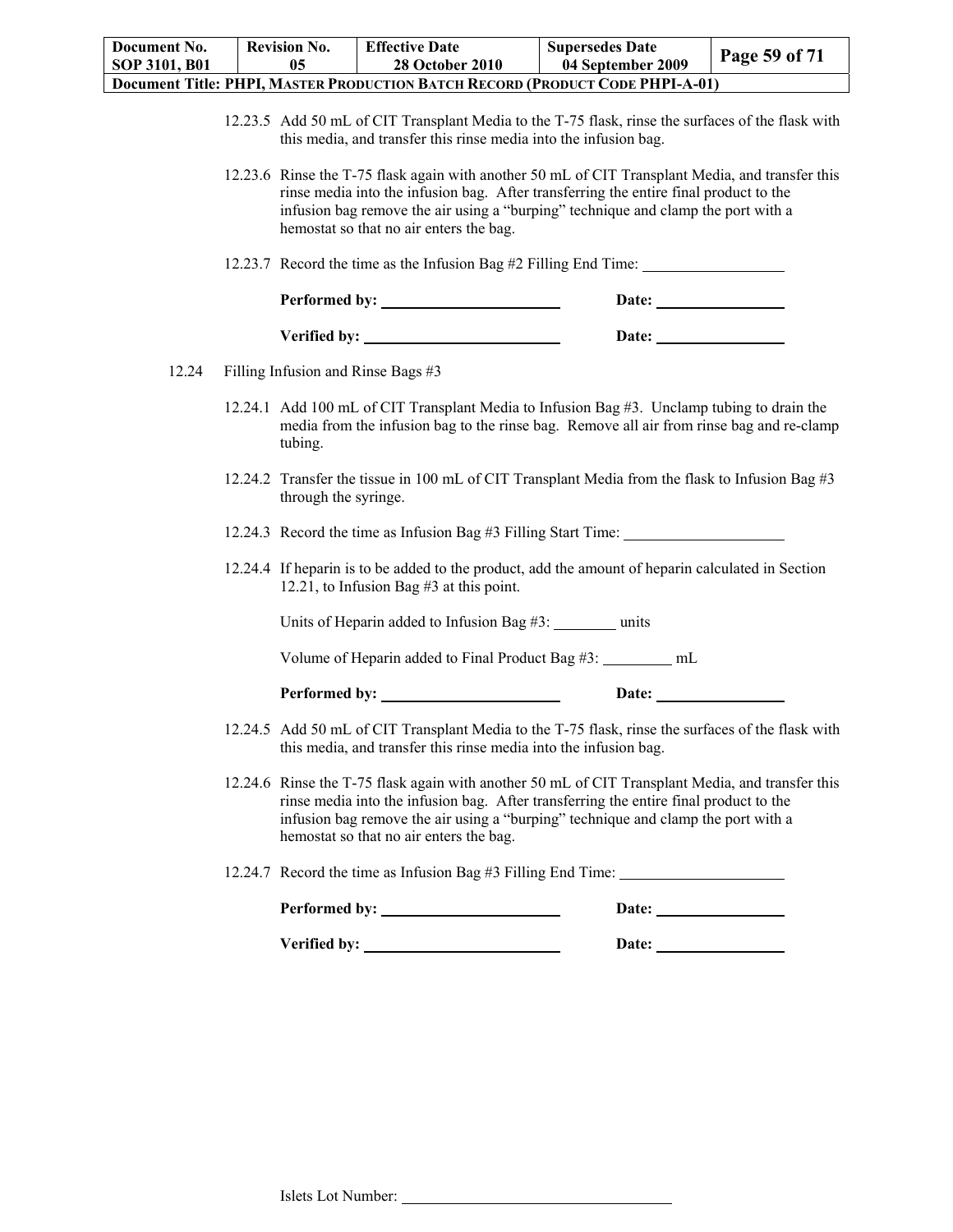| Document No.                                                                         | <b>Revision No.</b> | <b>Effective Date</b>  | <b>Supersedes Date</b> |                      |  |
|--------------------------------------------------------------------------------------|---------------------|------------------------|------------------------|----------------------|--|
| SOP 3101, B01                                                                        |                     | <b>28 October 2010</b> | 04 September 2009      | <b>Page 60 of 71</b> |  |
| <b>Document Title: PHPI, MASTER PRODUCTION BATCH RECORD (PRODUCT CODE PHPI-A-01)</b> |                     |                        |                        |                      |  |

12.25 Inspect each infusion bag to ensure that it is intact, there are no leaks, the label is legible, and the contents are a light yellow to amber liquid with visible islets in each bag. These observations are reported on the Interim Certificate of Analysis and the Certificate of Analysis.

Does each product infusion bag meet these criteria?

| $Bag #1$ : | Yes | No | (Circle One) |
|------------|-----|----|--------------|
| Bag #2:    | Yes | No | (Circle One) |
| Bag #3:    | Yes | No | (Circle One) |

If any infusion bag does not meet these criteria, the Laboratory Director, or designee, must be notified immediately, and they must initiate an investigation according to the institution's procedures. The process for reporting a deviation to the CMCMC as defined in DAIT SOP 3200 must also be followed.

| Performed by: | Date: |
|---------------|-------|
| Verified by:  | Date: |

If the Laboratory Director, or designee, is notified of an infusion bag not meeting the criteria, complete the following:

| Name of person notified: |  |
|--------------------------|--|
|                          |  |

| <b>Notified by:</b>   |  |
|-----------------------|--|
| Date & Time Notified: |  |

12.26 Place the product infusion bags in a cooler with following:

- Absorbent material
- Room temperature pack
- Temperature monitor
- Infusion Set

**Performed by: Date:** 

**Verified by:** <u>Date:</u> Date: <u>Date:</u> Date:

| ٠ |  |  |  |  |
|---|--|--|--|--|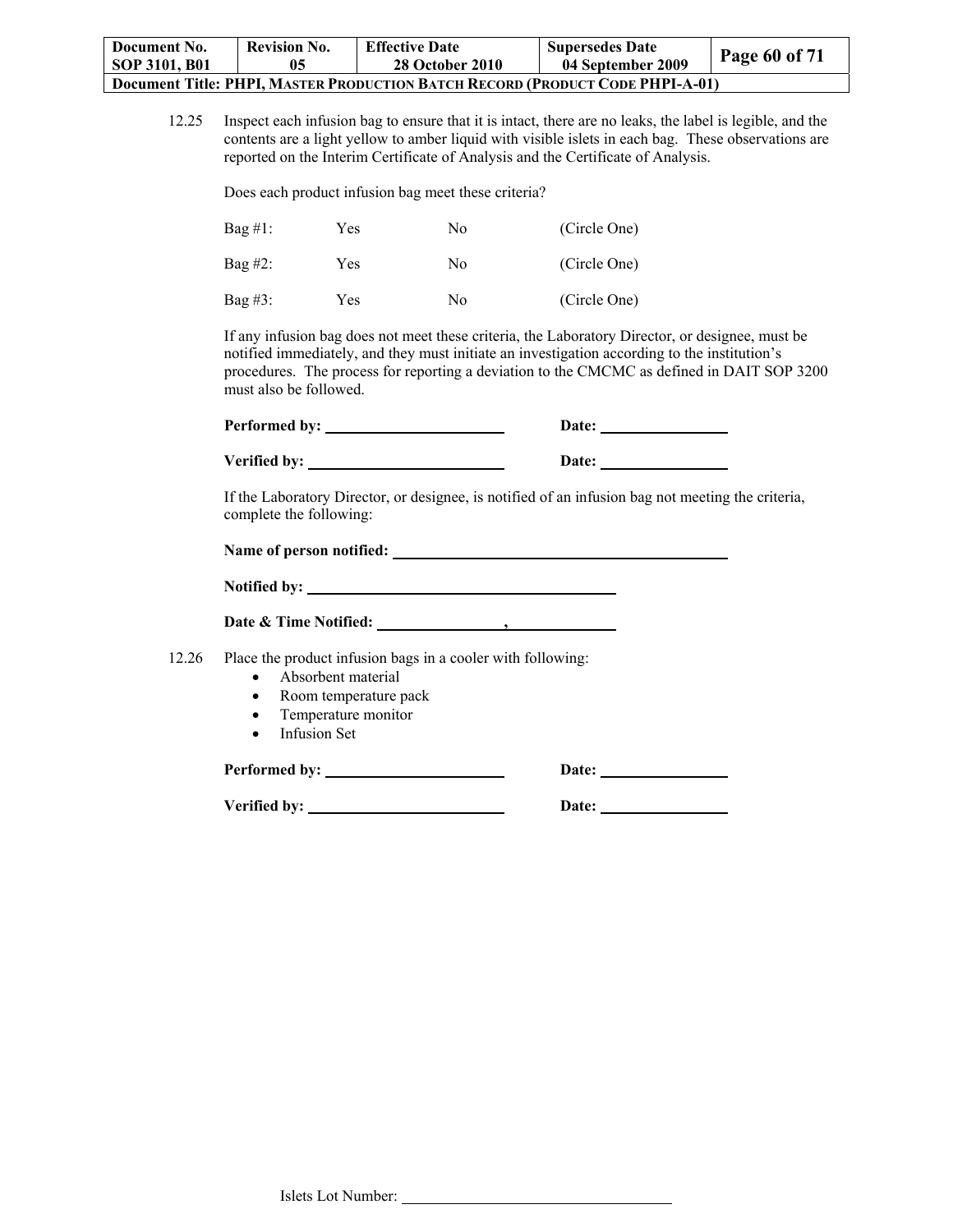| Document No.                                                                         | <b>Revision No.</b> | <b>Effective Date</b>  | <b>Supersedes Date</b> | Page 61 of 71 |  |  |
|--------------------------------------------------------------------------------------|---------------------|------------------------|------------------------|---------------|--|--|
| SOP 3101, B01                                                                        | 05                  | <b>28 October 2010</b> | 04 September 2009      |               |  |  |
| <b>Document Title: PHPI, MASTER PRODUCTION BATCH RECORD (PRODUCT CODE PHPI-A-01)</b> |                     |                        |                        |               |  |  |

## **13.0 CHECKLIST OF RECORDS FILED WITH THIS PRODUCTION BATCH RECORD**

| <b>MPBR</b>    | <b>DAIT</b> |                                                                                            |  | PRESENT?       |
|----------------|-------------|--------------------------------------------------------------------------------------------|--|----------------|
| <b>SECTION</b> | SOP 3106,   | <b>Solution and Media Preparation Records</b>                                              |  | N <sub>0</sub> |
| 5.4            | <b>B01</b>  | <b>CIT Digestion Solution</b>                                                              |  |                |
| 5.8.1          | <b>B11</b>  | CIT Enzyme Solution - SERVA Enzymes                                                        |  |                |
| 5.8.2          | <b>B</b> 13 | CIT Enzyme Solution – VitaCyte Enzymes or<br>VitaCyte/SERVA Enzymes                        |  |                |
| 5.8.3          | <b>B14</b>  | CIT Enzyme Solution - Roche Enzymes                                                        |  |                |
| 7.4.1          | <b>B02</b>  | <b>CIT</b> Purification Solution                                                           |  |                |
| 7.4.1          | <b>B12</b>  | <b>CIT Wash Solution</b>                                                                   |  |                |
| 8.1            | <b>B10</b>  | <b>CIT Purification Density Gradients</b>                                                  |  |                |
| 9.1            | <b>B10</b>  | CIT Purification Density Gradients (If OptiPrep)<br>Supplementary Purification, performed) |  |                |
| 10.1           | <b>B04</b>  | CIT Culture Media                                                                          |  |                |
| 12.4.2         | <b>B05</b>  | CIT Transplant Wash Media                                                                  |  |                |
| 12.4.2         | <b>B06</b>  | CIT Transplant Media                                                                       |  |                |

13.1 Required Solution and Media Preparation Records

**Verified by:** <u>Date:</u> Date:

13.2 Required Lists

| <b>MPBR</b>    | <b>LISTS</b>                                          |  | PRESENT? |
|----------------|-------------------------------------------------------|--|----------|
| <b>SECTION</b> |                                                       |  | No       |
| 3.1.2          | Personnel participating in this manufacturing process |  |          |
| 3.1.4          | Sterilized Items                                      |  |          |
| 3.1.5          | Equipment                                             |  |          |
| 3.1.6          | Disposable Items                                      |  |          |

**Verified by: Date:** 

13.3 Required Test Reports (Results not recorded in previous Sections of this Batch Record)

| <b>MPBR</b>    |                                                       |  | PRESENT? |  |
|----------------|-------------------------------------------------------|--|----------|--|
| <b>SECTION</b> | <b>TEST REPORTS</b>                                   |  | Nο       |  |
| 12.11.6        | Gram Stain                                            |  |          |  |
| 12.18.2        | Final Product Viability                               |  |          |  |
| 12.18.2        | <b>Final Product Endotoxins</b>                       |  |          |  |
| 12.18.2        | Pre-culture Sample Glucose Stimulated Insulin Release |  |          |  |

**Verified by:** <u>Date:</u> Date: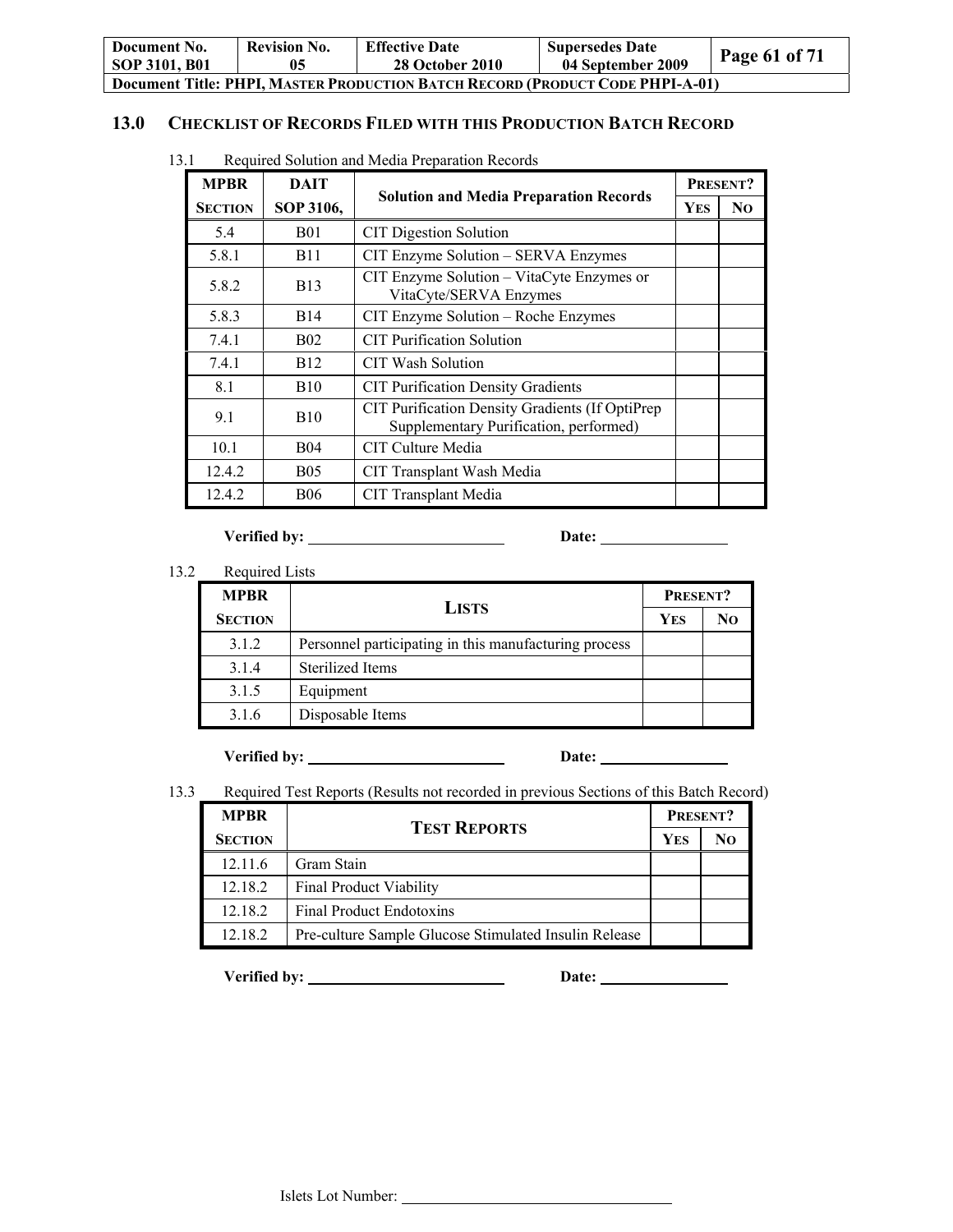| Document No.<br>SOP 3101, B01                                                        | <b>Revision No.</b> | <b>Effective Date</b><br><b>28 October 2010</b> | <b>Supersedes Date</b><br>04 September 2009 | Page 62 of 71 |  |  |
|--------------------------------------------------------------------------------------|---------------------|-------------------------------------------------|---------------------------------------------|---------------|--|--|
| <b>Document Title: PHPI, MASTER PRODUCTION BATCH RECORD (PRODUCT CODE PHPI-A-01)</b> |                     |                                                 |                                             |               |  |  |

| 13.4. | Supplementary Purification Records (if performed) |  |
|-------|---------------------------------------------------|--|
|       |                                                   |  |

| <b>MPBR</b>    | DAIT       | <b>SUPPLEMENTARY PURIFICATION RECORD</b>                           |  | PRESENT?       |
|----------------|------------|--------------------------------------------------------------------|--|----------------|
| <b>SECTION</b> | SOP 3109,  |                                                                    |  | N <sub>O</sub> |
| 9.1            | B01        | Supplementary Purification, OptiPrep Procedure                     |  |                |
| 9.2            | <b>B02</b> | Supplementary Purification, Continuous Biocoll<br>Procedure        |  |                |
| 9.3            | <b>B03</b> | Supplementary Purification, Discontinuous<br>Polysucrose Procedure |  |                |

## 13.5 Additional Records

| <b>MPRR</b>    |                                                             | PRESENT? |  |
|----------------|-------------------------------------------------------------|----------|--|
| <b>SECTION</b> | <b>ADDITIONAL RECORDS</b>                                   |          |  |
| 3.2, & 12.4.1  | Laboratory and Biologic Safety Cabinet Preparation Records  |          |  |
| 12.12          | Physician's order for transplant, if used                   |          |  |
| 12.21          | Product Infusion Bag Label(s)                               |          |  |
|                | All Deviation and Discrepancy Investigation Reports, if any |          |  |

**Verified by: Date:** 

## **14.0 Pre-transplant Test Results**

14.1 From the tests conducted on the samples taken in Section 12.17.1, 12.17.2, 12.17.3, and 12.18, above, enter the results in the table below.

| <b>FINAL PRODUCT INFUSION BAG</b>                    | #1 | #2 | #3 | <b>TOTAL</b> |
|------------------------------------------------------|----|----|----|--------------|
| Settled Tissue Volume (mL)*                          |    |    |    |              |
| <b>(Section 12.18)</b>                               |    |    |    |              |
| Suspension Volume (mL) in Infusion Bag*              |    |    |    |              |
| (Sections 12.22, 12.23, 12.24, above)                |    |    |    |              |
| Islets Identity (Yes/No)*                            |    |    |    |              |
| (Section 12.17.1)                                    |    |    |    |              |
| <b>Islets Equivalents (IEQ) in Infusion Bag</b>      |    |    |    |              |
| (Section 12.17.2)                                    |    |    |    |              |
| Islets Quantity (IEQ/kg)*                            |    |    |    |              |
| (Calculate in Section 14.2, below)                   |    |    |    |              |
| <b>Islets Concentration (IEQ/mL Tissue)*</b>         |    |    |    |              |
| (Calculate in Section 14.3, below)                   |    |    |    |              |
| <b>Mean Glucose Stimulated Insulin Release</b>       |    |    |    |              |
| <b>Index (High Purity Islets, Pre-culture sample</b> |    |    |    |              |
| taken in Section 11.1, above)                        |    |    |    |              |
| (Calculated in Section 14.4, below)*                 |    |    |    |              |
| Viability $(\%)^*$                                   |    |    |    |              |
| (from Viability test report)                         |    |    |    |              |
| <b>Endotoxins Concentration (EU/mL)</b>              |    |    |    |              |
| (from Endotoxins test report)                        |    |    |    |              |
| <b>Endotoxins (EU/kg Recipient Weight)*</b>          |    |    |    |              |
| (Calculate in Section 14.5, below)                   |    |    |    |              |

**\*These results are also reported on the Interim and Final Certificates of Analysis.**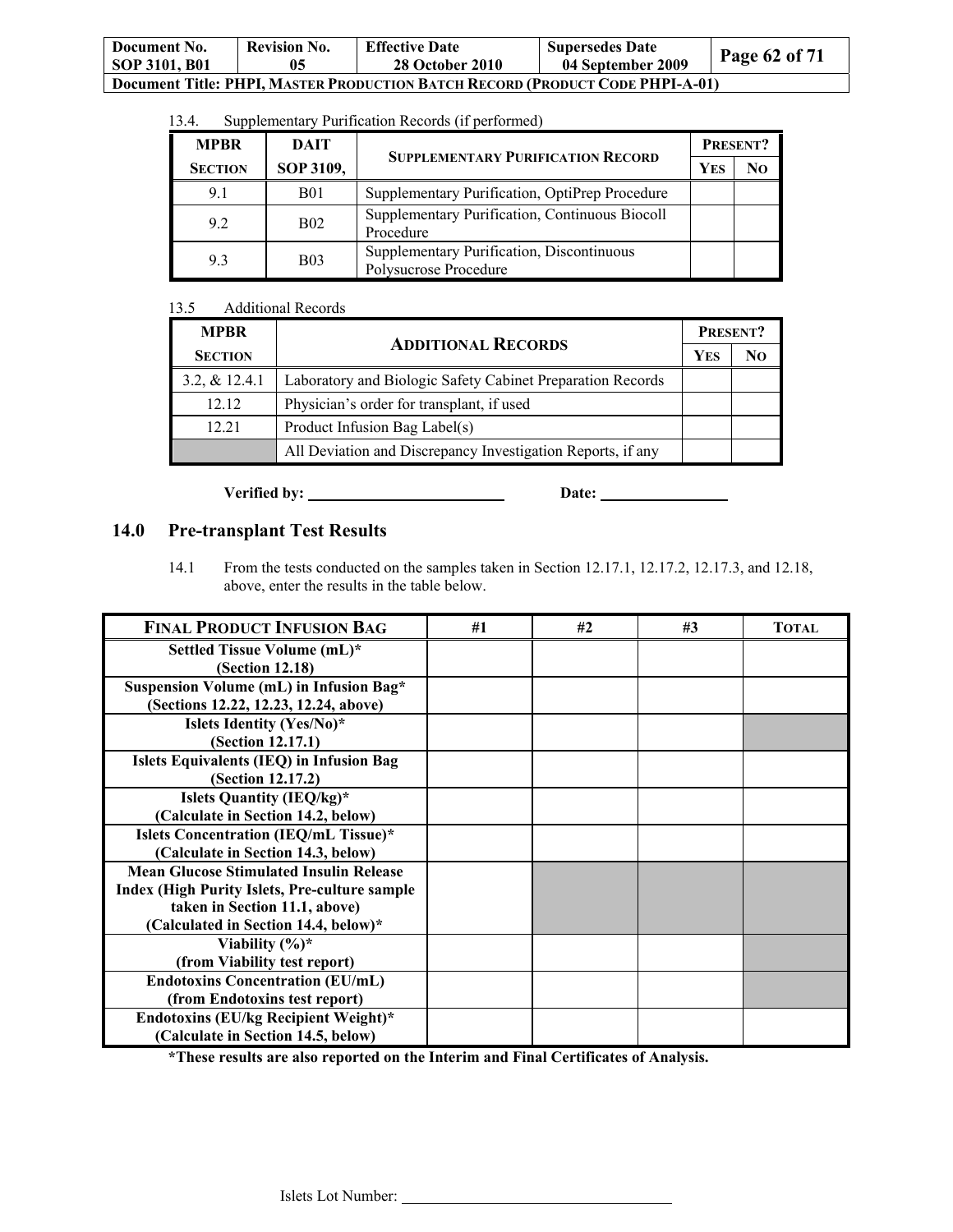| Document No.  | <b>Revision No.</b> | <b>Effective Date</b>                                                                | <b>Supersedes Date</b> | Page 63 of 71 |
|---------------|---------------------|--------------------------------------------------------------------------------------|------------------------|---------------|
| SOP 3101, B01 | 05                  | <b>28 October 2010</b>                                                               | 04 September 2009      |               |
|               |                     | <b>Document Title: PHPI, MASTER PRODUCTION BATCH RECORD (PRODUCT CODE PHPI-A-01)</b> |                        |               |

14.2 Calculate the Islets Quantity (IEQ/kg) in each T-75 Flask and their sum from the Islets Equivalents (IEQ) in each infusion bag and the Recipient Body Weight (kg), and record the results in the tables here and in Section 14.1, above:

 $I_{\text{Slets}}$  Equivalents (IEQ) = Islets Quantity (IEQ/kg) Recipient Body Weight (kg)

| <b>Final Product</b><br>T-75 Flasks | <b>Islets Equivalents</b><br>(IEQ) (Section 12.17.2) | <b>Recipient body Weight</b><br>(kg) (Section 12.3) | <b>Islets Quantity</b><br>(IEQ/kg) |
|-------------------------------------|------------------------------------------------------|-----------------------------------------------------|------------------------------------|
|                                     |                                                      |                                                     |                                    |
|                                     |                                                      |                                                     |                                    |
|                                     |                                                      |                                                     |                                    |
|                                     |                                                      | <b>Total</b>                                        |                                    |

**Entered and calculated by:** <u>Date:</u> Date:

## **Verified by: Date:**

14.3 Calculate the Islets Concentration in each T-75 Flask and their sum from the Islets Equivalents and the Settled Tissue Volumes in Section 14.1, above, and record the results in the tables here and in Section 14.1, above:

 $\Sigma$  Islets Equivalents (IEQ) = Islets Concentration (IEQ/mL Tissue) Σ Settled Tissue Volume (mL)

| <b>Final Product T-75</b><br><b>Flasks</b> | <b>Islets Equivalents</b><br>(IEQ) | <b>Settled Tissue Volume</b><br>(mL) | <b>Islets Concentration</b><br>(IEQ/mL) |
|--------------------------------------------|------------------------------------|--------------------------------------|-----------------------------------------|
|                                            |                                    |                                      |                                         |
|                                            |                                    |                                      |                                         |
|                                            |                                    |                                      |                                         |
| <b>Total</b>                               |                                    |                                      |                                         |

To calculate the total IEQ/mL of tissue if there are more than one infusion bag, first add the IEQ and mL of tissue separately, then divide.

| <b>Entered and calculated by:</b> | <b>Date:</b> |  |
|-----------------------------------|--------------|--|
|                                   |              |  |

**Verified by: Date:**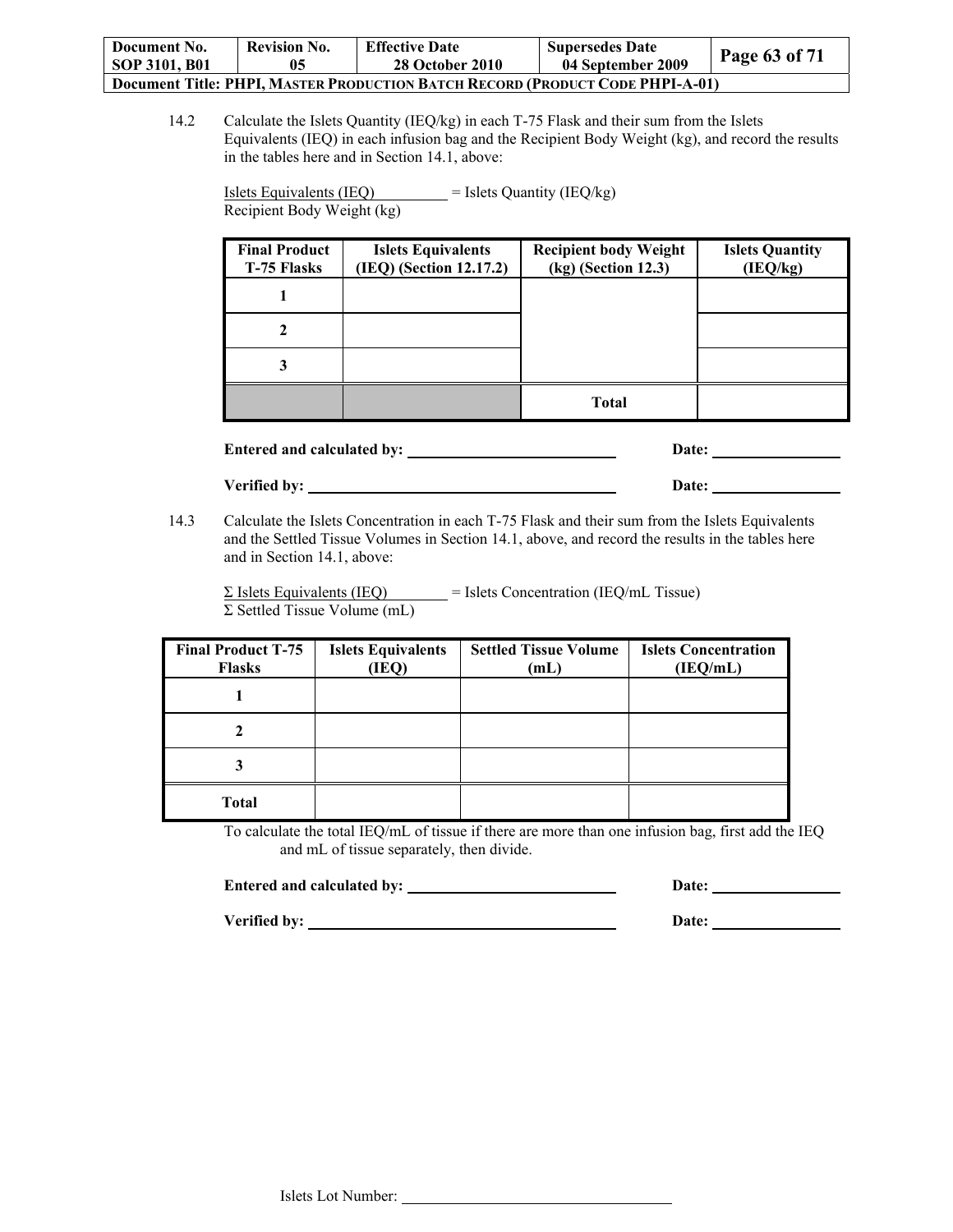| Document No.         | <b>Revision No.</b> | <b>Effective Date</b>                                                                | <b>Supersedes Date</b> | Page $64$ of $71$ |
|----------------------|---------------------|--------------------------------------------------------------------------------------|------------------------|-------------------|
| <b>SOP 3101, B01</b> | 05                  | <b>28 October 2010</b>                                                               | 04 September 2009      |                   |
|                      |                     | <b>Document Title: PHPI, MASTER PRODUCTION BATCH RECORD (PRODUCT CODE PHPI-A-01)</b> |                        |                   |

14.4 Glucose Stimulated Insulin Release Test Results (Pre-culture Sample)

| <b>High Purity Islets</b>                       | Index | Index 2 | Index 3 | <b>Mean Index</b> |
|-------------------------------------------------|-------|---------|---------|-------------------|
| <b>Pre-culture Sample</b><br>(PBR Section 11.1) |       |         |         |                   |

Report the Mean Index in PBR Section 14.1, above, and on the Certificates of Analysis.

Recorded by: <u>Necorded by:</u> Necorded by: 2014 **Date:** 2014 **Date:** 2014 **Date:** 2014 **Date:** 2014 **Date:** 2014 **Date:** 2014 **Date:** 2014 **Date:** 2014 **Date:** 2014 **Date:** 2014 **Date:** 2014 **Date:** 2014 **Date:** 2014 **Date:** 

Verified by: <u>New York Base:</u> Date: <u>New York:</u> Date:

14.5 Calculate the Endotoxins Units per kg of recipient body weight in each T-75 Flask and the Total Endotoxins Units per kg of recipient body weight from the Endotoxins Concentration (EU/mL) in Section 14.1, the Remaining Suspension Volume (mL) in Section 12.17.3, and the Recipient Body Weight (kg) in Section 12.3, above, and record the results in the tables here and in Section 14.1 above:

Endotoxins Concentration (EU/mL) X Suspension Volume (mL) = EU/kg Recipient Weight Recipient Body Weight (kg)

| <b>Final Product</b><br>T-75 Flasks | <b>Endotoxins</b><br>Concentration<br>(EU/mL) | <b>Suspension</b><br>Volume (mL)<br>(Section 12.17.3) | <b>Recipient Body</b><br>Weight (kg)<br>(Section 12.3) | EU/kg |
|-------------------------------------|-----------------------------------------------|-------------------------------------------------------|--------------------------------------------------------|-------|
|                                     |                                               |                                                       |                                                        |       |
| 2                                   |                                               |                                                       |                                                        |       |
| 3                                   |                                               |                                                       |                                                        |       |
|                                     |                                               |                                                       | <b>Total</b>                                           |       |

| Entered and calculated by: | <b>Date:</b> |  |  |
|----------------------------|--------------|--|--|
|                            |              |  |  |

**Verified by: Date: Date: Date: Date: Date: Date: Date: Date: Date: Date: Date: Date: Date: Date: Date: Date: Date: Date: Date: Date: Date: Date: Date: Date: Date: Date:** 

## **15.0 PRE-TRANSPLANT BATCH RECORD REVIEW AND INTERIM APPROVAL**

After the completion of all activities and records of this manufacturing process to this point, and before transplant of this batch of islets, a qualified technician, and the Laboratory Director, Operations Manager, or designee, must review the Production Batch Record to verify that it is complete and accurate to this point.

We have reviewed the Production Batch Record and verified that it is complete and accurate to this point.

Qualified Technician

<u>Date:</u>

<u>Date:</u>

Laboratory Director, Operations Manager, or designee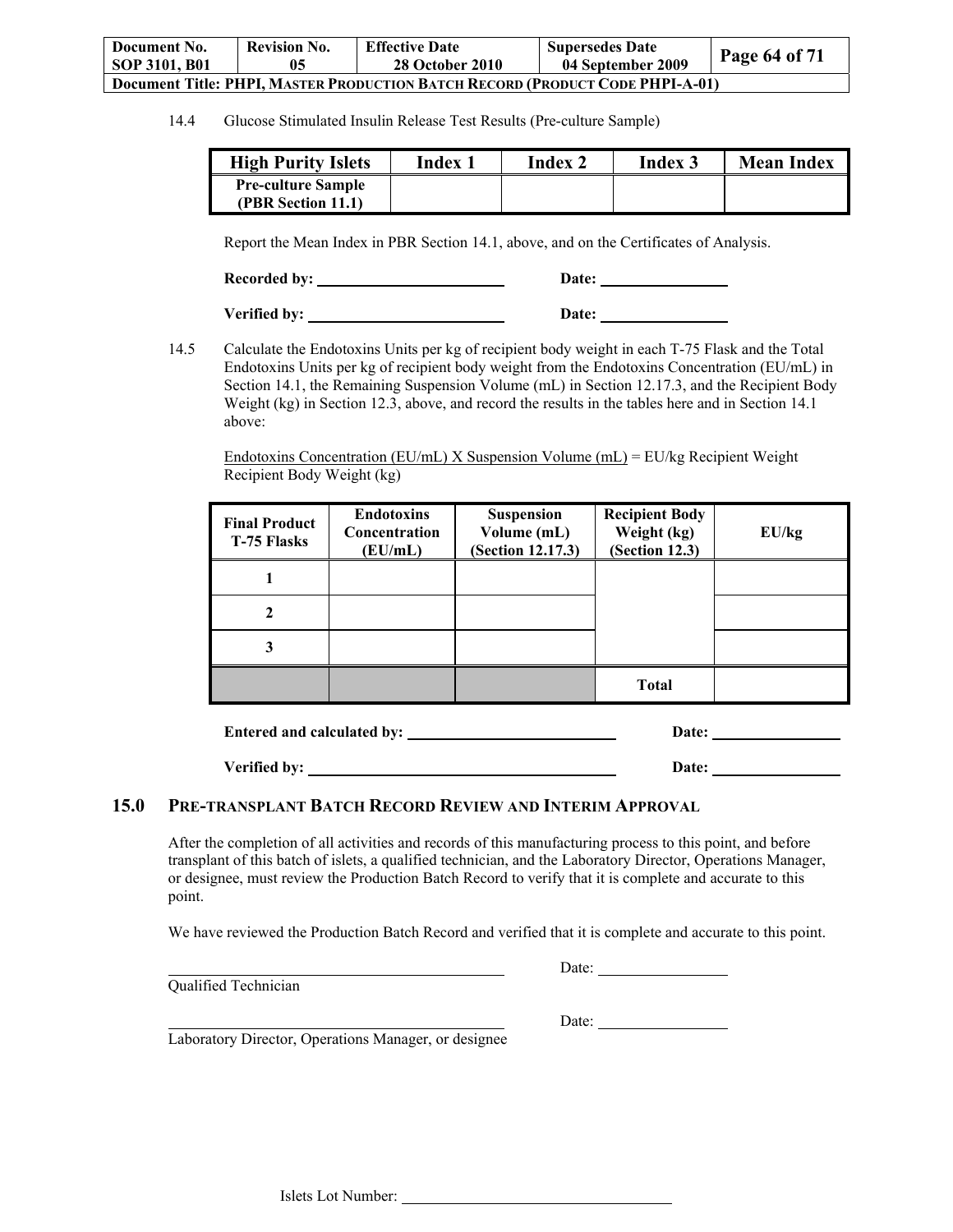|      | Document No.<br>SOP 3101, B01 | <b>Revision No.</b><br>05                                                                                                                                                                                                                                            | <b>Effective Date</b> | <b>28 October 2010</b> | <b>Supersedes Date</b><br>04 September 2009 |              | Page 65 of 71 |
|------|-------------------------------|----------------------------------------------------------------------------------------------------------------------------------------------------------------------------------------------------------------------------------------------------------------------|-----------------------|------------------------|---------------------------------------------|--------------|---------------|
|      |                               | Document Title: PHPI, MASTER PRODUCTION BATCH RECORD (PRODUCT CODE PHPI-A-01)                                                                                                                                                                                        |                       |                        |                                             |              |               |
| 16.0 |                               | <b>ISLET PRODUCT CUSTODY TRANSFER</b>                                                                                                                                                                                                                                |                       |                        |                                             |              |               |
|      | 16.1                          | If required by the institution's procedures, notify the clinical team that the islets are ready for<br>transplant.                                                                                                                                                   |                       |                        |                                             |              |               |
|      |                               |                                                                                                                                                                                                                                                                      |                       |                        |                                             |              |               |
|      |                               | Notified by:                                                                                                                                                                                                                                                         |                       |                        |                                             |              |               |
|      |                               |                                                                                                                                                                                                                                                                      |                       |                        |                                             |              |               |
|      | 16.2                          | <b>Custody Transfer Record</b>                                                                                                                                                                                                                                       |                       |                        |                                             |              |               |
|      |                               | If required by the institution's procedures, complete and file the original or a copy of the<br>institution's product custody transfer record with this production batch record.                                                                                     |                       |                        |                                             |              |               |
|      |                               |                                                                                                                                                                                                                                                                      |                       |                        |                                             |              |               |
|      | 16.3                          | Review the product bag label(s) with a clinical team member to assure that the intended recipient<br>and the UNOS or DDD Number are correctly identified (See Section 12.3). Report this identity<br>verification on the Interim and Final Certificates of Analysis. |                       |                        |                                             |              |               |
|      |                               | UNOS or DDD Number Correct? Yes                                                                                                                                                                                                                                      |                       |                        | N <sub>0</sub>                              | (Circle One) |               |
|      |                               | Recipient Identity Correct?                                                                                                                                                                                                                                          |                       | Yes                    | No                                          | (Circle One) |               |
|      |                               | Performed by:                                                                                                                                                                                                                                                        |                       |                        |                                             |              |               |
|      |                               | Verified by:                                                                                                                                                                                                                                                         |                       |                        |                                             |              |               |

#### **17.0 POST-TRANSPLANT TEST RESULTS & REPORTS**

- 17.1 Sterility Test Results
	- 17.1.1 Record the 24-hour and final test results of the 21 CFR 610.12 sterility test and fungal culture on the Preservation Solution (Section 5.1) in the table below, when available.

| <b>PRESERVATION</b><br><b>SOLUTION</b> |                  | <b>24-HOUR RESULT</b> | <b>FINAL RESULT</b> |                       |  |
|----------------------------------------|------------------|-----------------------|---------------------|-----------------------|--|
|                                        | <b>Sterility</b> | <b>Fungal Culture</b> | <b>Sterility</b>    | <b>Fungal Culture</b> |  |
| #1                                     |                  |                       |                     |                       |  |

If there is a positive result, record the identity of the organism(s):

**Recorded by: Date:** 

l

**Verified by: Date:**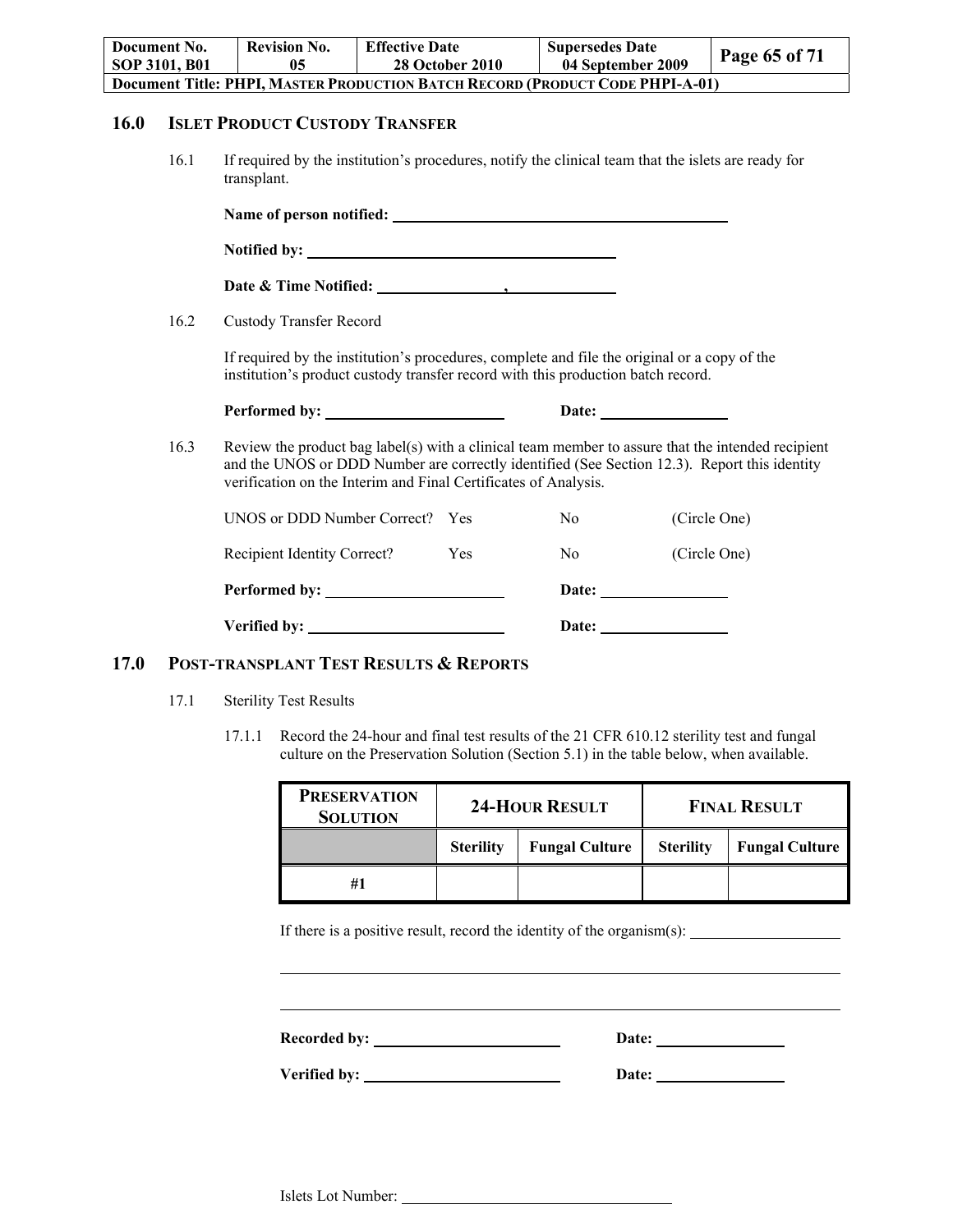| Document No.                                                                         | <b>Revision No.</b> | <b>Effective Date</b>  | <b>Supersedes Date</b> | Page 66 of 71 |  |
|--------------------------------------------------------------------------------------|---------------------|------------------------|------------------------|---------------|--|
| SOP 3101, B01                                                                        | 05                  | <b>28 October 2010</b> | 04 September 2009      |               |  |
| <b>Document Title: PHPI, MASTER PRODUCTION BATCH RECORD (PRODUCT CODE PHPI-A-01)</b> |                     |                        |                        |               |  |

17.1.2 Record the Final Results of the sterility test (21 CFR 610.12) and fungal culture on the samples from the Final Product T-75 Flasks (taken at Section 12.17.2) in the table below. Report these results on the final Certificate of Analysis, when available.

| <b>FINAL PRODUCT</b><br><b>T-75 FLASKS</b> | <b>24-HOUR RESULT</b> |                       |                  | <b>FINAL RESULT</b>   |
|--------------------------------------------|-----------------------|-----------------------|------------------|-----------------------|
|                                            | <b>Sterility</b>      | <b>Fungal Culture</b> | <b>Sterility</b> | <b>Fungal Culture</b> |
| #1                                         |                       |                       |                  |                       |
| #2                                         |                       |                       |                  |                       |
| #3                                         |                       |                       |                  |                       |

If there is a positive result reported, record the identity of the organism(s):

Recorded by: <u>Date:</u> Date:

| Verified by: | Date: |
|--------------|-------|

If any positive result is reported, immediately notify the attending physician.

Name of Physician Notified:

**Notified by:** <u>Date: Time:</u> Time:

17.2 Glucose Stimulated Insulin Release Test Results (Post-culture Samples)

| <b>HIGH PURITY ISLETS</b>  | <b>INDEX</b> | <b>INDEX 2</b> | <b>INDEX 3</b> | <b>MEAN INDEX</b> |
|----------------------------|--------------|----------------|----------------|-------------------|
| <b>POST-CULTURE SAMPLE</b> |              |                |                |                   |
| <b>(PBR SECTION 12.14)</b> |              |                |                |                   |

Report the Mean Index on the Certificate of Analysis.

l

**Recorded by:** <u>Date:</u> Date:

Verified by: <u>New York Bate:</u> Bate: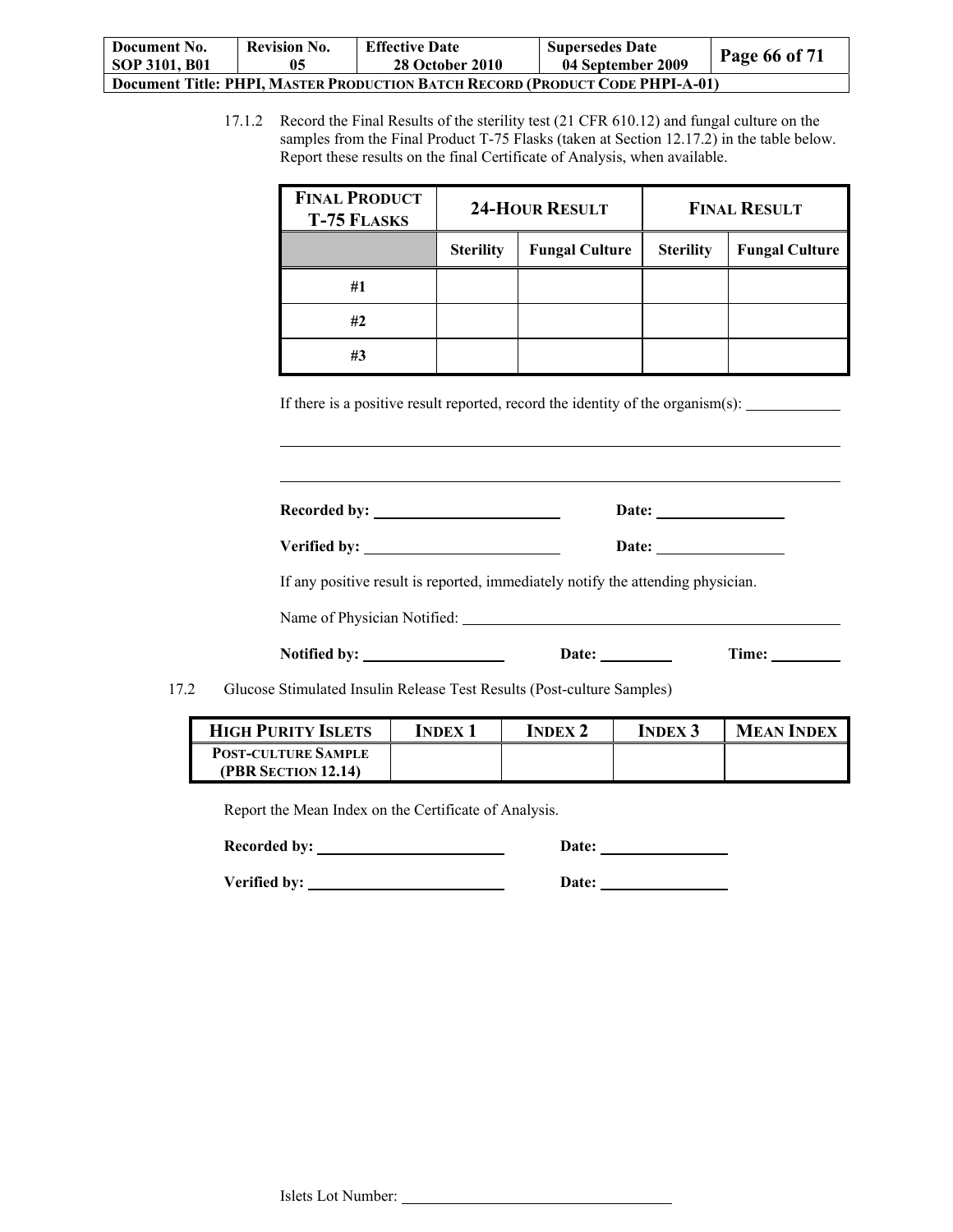| Document No.                                                                  | <b>Revision No.</b> | <b>Effective Date</b>  | <b>Supersedes Date</b> | <b>Page 67 of 71</b> |  |
|-------------------------------------------------------------------------------|---------------------|------------------------|------------------------|----------------------|--|
| SOP 3101, B01                                                                 | 05                  | <b>28 October 2010</b> | 04 September 2009      |                      |  |
| Document Title: PHPI, MASTER PRODUCTION BATCH RECORD (PRODUCT CODE PHPI-A-01) |                     |                        |                        |                      |  |

17.3 Required Test Reports (Results not recorded in previous Sections of this Batch Record)

| <b>MPBR</b>    |                                                  |     | PRESENT? |  |
|----------------|--------------------------------------------------|-----|----------|--|
| <b>SECTION</b> | <b>TEST REPORTS</b>                              | Yes | Nο       |  |
| 5.1            | Preservation Solution Sterility                  |     |          |  |
| 12 14          | Final Product Glucose Stimulated Insulin Release |     |          |  |
| 12 17 2        | <b>Final Product Sterility</b>                   |     |          |  |

**Verified by: Date:** 

## **18.0 PRODUCT DISPOSITION**

 $\overline{a}$ 

| Was this product transplanted?<br>(Circle one)<br>No<br>Y es |
|--------------------------------------------------------------|
|--------------------------------------------------------------|

If this product was transplanted, record the Recipient Study ID #:

If this product, or any portion of it, was not transplanted, explain why not and state its final disposition.

**Recorded by:** Date: Date:

## **19.0 POST-TRANSPLANT BATCH RECORD REVIEW AND FINAL APPROVAL**

After completion of Sections 16, 17, and 18, above, a qualified technician, and the Laboratory Director, Operations Manager, or designee review these Sections to verify that they are complete and accurate.

We have reviewed Sections 16, 17, and 18, above, and verified that they are complete and accurate.

**Qualified Technician** 

|                               | ияте |
|-------------------------------|------|
| $\sim$ 1.00 1.00 1.00 $\cdot$ |      |

**Laboratory Director, Operations Manager or designee** 

<u>Date:</u>

A qualified representative of the institution's Quality Unit must review the entire Production Batch Record and verify that it is complete and accurate

I have reviewed this entire Batch Production Record and verified that it is complete and accurate.

**Quality Unit Representative**

<u>Date:</u>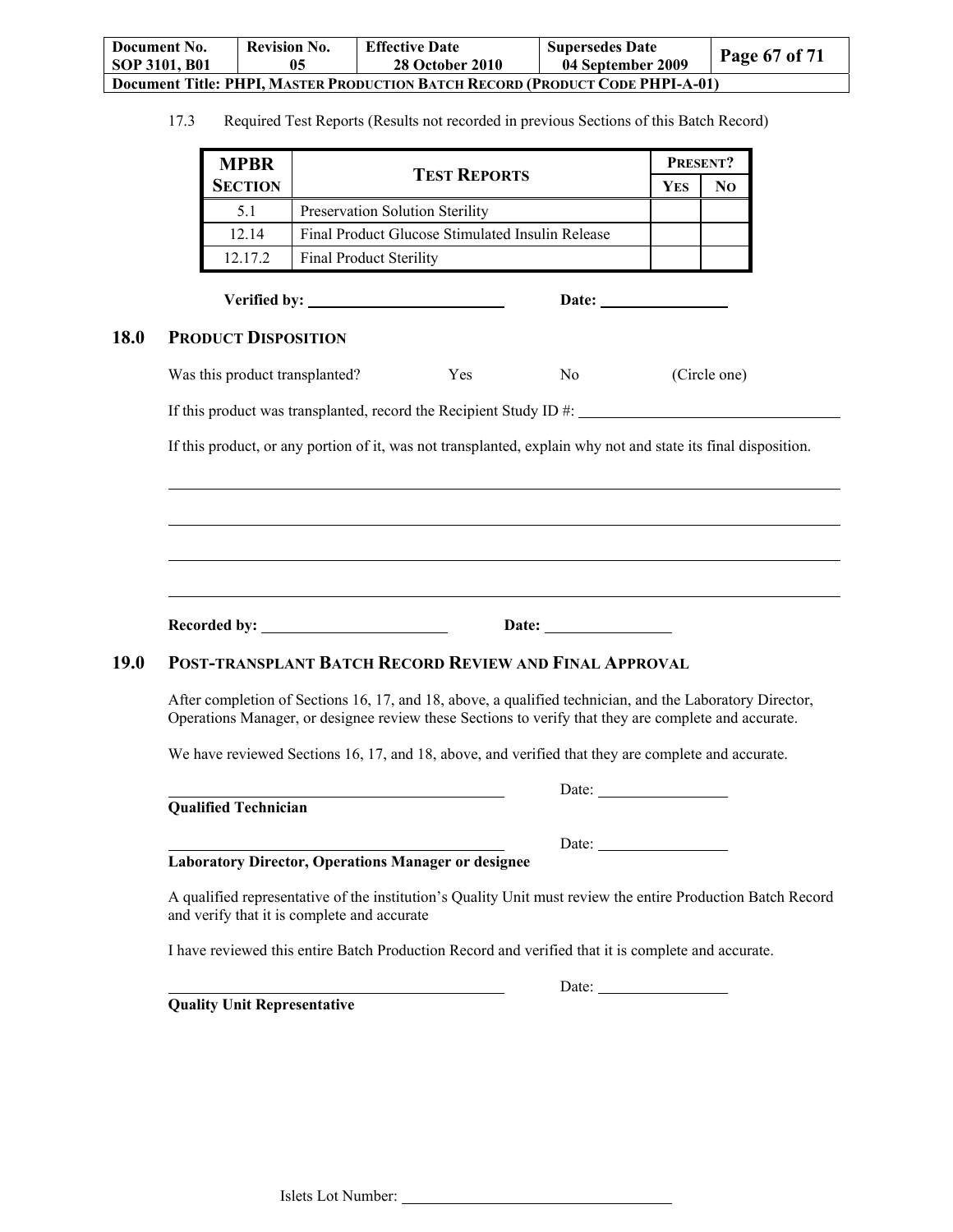| Document No.                                                                         | <b>Revision No.</b> | <b>Effective Date</b>  | <b>Supersedes Date</b> |               |  |  |
|--------------------------------------------------------------------------------------|---------------------|------------------------|------------------------|---------------|--|--|
| SOP 3101, B01                                                                        | 05                  | <b>28 October 2010</b> | 04 September 2009      | Page 68 of 71 |  |  |
| <b>Document Title: PHPI, MASTER PRODUCTION BATCH RECORD (PRODUCT CODE PHPI-A-01)</b> |                     |                        |                        |               |  |  |

<sup>20.0</sup> Product Characterization Test Results (For Information Only) Record results of the following tests in the table below. File copies of the raw data with this PBR. "FPTF" means Final Product T-75 Flask.

| <b>SAMPLES FROM</b><br><b>MPBR SECTION</b> | <b>REQUIRED PRODUCT</b><br><b>CHARACTERIZATION</b>                          | <b>RESULT</b>                                                                                                                                                                                                                                                                                                                                                                                                                                              |
|--------------------------------------------|-----------------------------------------------------------------------------|------------------------------------------------------------------------------------------------------------------------------------------------------------------------------------------------------------------------------------------------------------------------------------------------------------------------------------------------------------------------------------------------------------------------------------------------------------|
| 5.7                                        | Pancreas Biopsy<br>$MCP-1$                                                  |                                                                                                                                                                                                                                                                                                                                                                                                                                                            |
| 5.7                                        | Pancreas Biopsy<br><b>Tissue Factor</b>                                     |                                                                                                                                                                                                                                                                                                                                                                                                                                                            |
| 12.14                                      | In Vivo Islet Function<br>(Nude Mouse Assay)                                | (Hyperglycemia Reversed, or Not Reversed)                                                                                                                                                                                                                                                                                                                                                                                                                  |
| 12.17.2                                    | Cell Composition<br>(Laser Scanning<br>Cytometry $&$<br>Immunofluorescence) | FPTF $#1$ , $\beta$ -cells: _________ %<br>$\delta$ -cells: $\_\_\_\_\_\_\$ %<br>$\alpha$ -cells: $\frac{0}{6}$<br>PP-cells: $\frac{9}{6}$<br>FPTF $#2$ , $\beta$ -cells: $\_\_\_\_\_\_\_\_$ %<br>$\delta$ -cells: $\frac{\%}{\%}$<br>$\alpha$ -cells: $\frac{9}{6}$<br>PP-cells: $\frac{9}{6}$<br>FPTF #3, $\beta$ -cells: $\_\_\_\_\_\_\$ %<br>$\delta$ -cells: $\_\_\_\_\_\_\_$<br>$\alpha$ -cells: $\_\_\_\_\_\_\_\$ %<br>$PP-cells:$<br>$\frac{0}{0}$ |
| 12.17.2                                    | Final Product<br>$MCP-1$                                                    | $\overline{\text{FPTF}}$ 1: $\overline{\qquad \qquad }$<br>FPTF 2:<br>FPTF 3:                                                                                                                                                                                                                                                                                                                                                                              |
| 12.17.2                                    | <b>Final Product</b><br><b>Tissue Factor</b>                                | FPTF1:<br>FPTF 2:<br>FPTF 3:                                                                                                                                                                                                                                                                                                                                                                                                                               |
| <b>SAMPLES FROM</b><br><b>MPBR SECTION</b> | <b>OPTIONAL PRODUCT</b><br><b>CHARACTERIZATION</b>                          | <b>RESULT</b>                                                                                                                                                                                                                                                                                                                                                                                                                                              |
| 11.1                                       | Pre-culture<br><b>DNA</b> Content                                           |                                                                                                                                                                                                                                                                                                                                                                                                                                                            |
| 11.1                                       | Pre-culture<br>Nuclei Measurement                                           | nuclei                                                                                                                                                                                                                                                                                                                                                                                                                                                     |
| 12.14                                      | Post-culture<br><b>DNA</b> Content                                          |                                                                                                                                                                                                                                                                                                                                                                                                                                                            |
| 12.14                                      | Post-culture<br>Nuclei Measurement                                          | nuclei                                                                                                                                                                                                                                                                                                                                                                                                                                                     |
| 12.14                                      | ATP/DNA Ratio                                                               |                                                                                                                                                                                                                                                                                                                                                                                                                                                            |
| 12.14                                      | <b>OCR/DNA</b>                                                              | nmol $O_2/min/mg$ DNA                                                                                                                                                                                                                                                                                                                                                                                                                                      |
| 12.14                                      | Molecular Profiling                                                         |                                                                                                                                                                                                                                                                                                                                                                                                                                                            |
| 12.14                                      | <b>Islet Fraction</b>                                                       |                                                                                                                                                                                                                                                                                                                                                                                                                                                            |
| 12.17.2                                    | $\beta$ -Cell Viability<br>(Flow Cytometry)                                 | FPTF $#1$ :<br>$\frac{0}{0}$<br><b>FPTF #2:</b><br>$\frac{0}{0}$<br>FPTF #3:<br>$\%$                                                                                                                                                                                                                                                                                                                                                                       |

Recorded by: <u>Necorded by:</u> Date: Necorded by:

÷.

**Verified by: Date: Date: Date: Date: Date: Date: Date: Date: Date: Date: Date: Date: Date: Date: Date: Date: Date: Date: Date: Date: Date: Date: Date: Date: Date: Date:**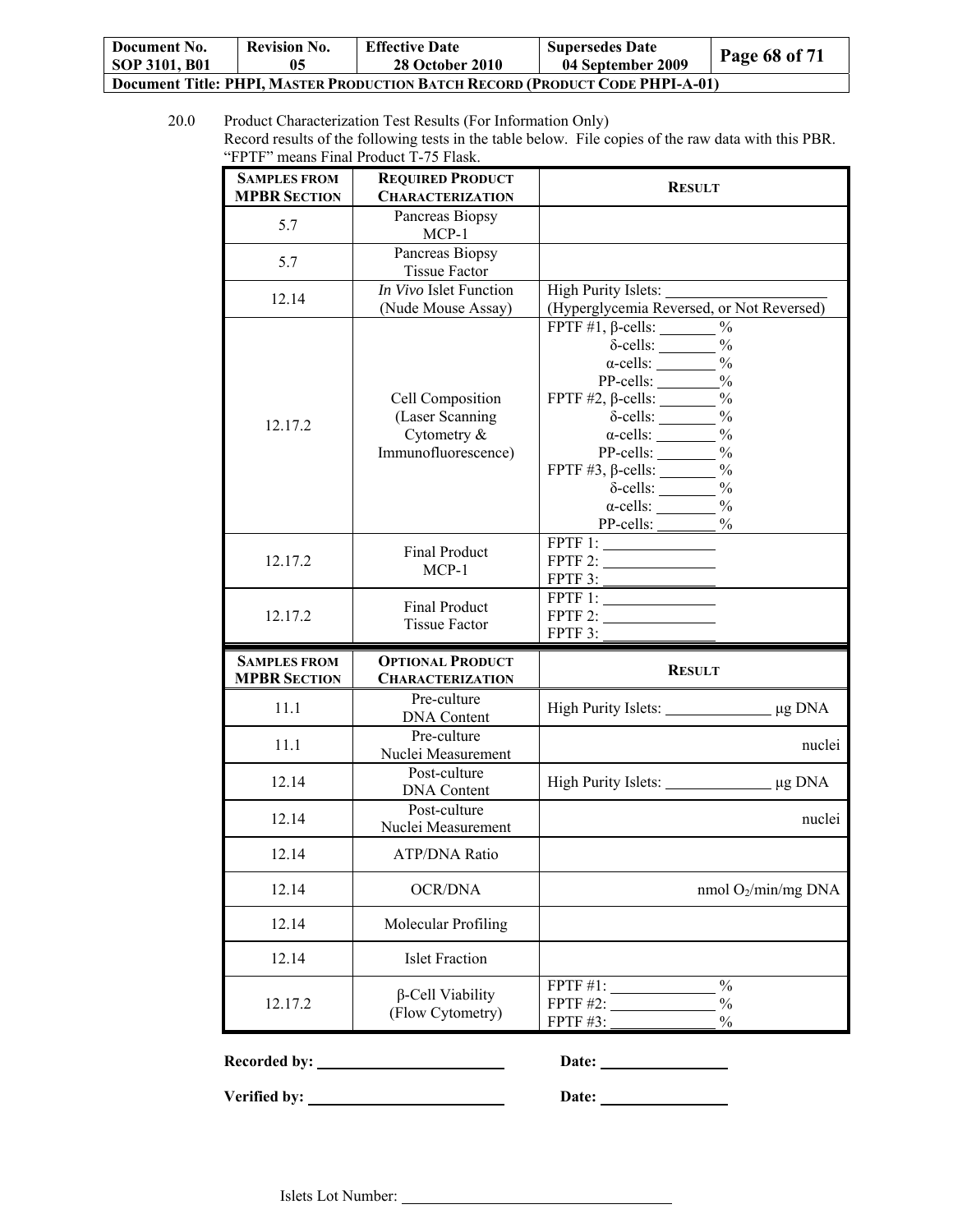| Document No.                                                                         | <b>Revision No.</b> | <b>Effective Date</b>  | <b>Supersedes Date</b> | Page 69 of 71 |  |
|--------------------------------------------------------------------------------------|---------------------|------------------------|------------------------|---------------|--|
| SOP 3101, B01                                                                        | 05                  | <b>28 October 2010</b> | 04 September 2009      |               |  |
| <b>Document Title: PHPI, MASTER PRODUCTION BATCH RECORD (PRODUCT CODE PHPI-A-01)</b> |                     |                        |                        |               |  |

# **HEMODILUTION FLOWCHART**

## **DONOR SPECIMEN SUITABILITY FOR INFECTIOUS DISEASE TESTING FLOWCHART**



## **Definitions:**

- 1. Blood or blood component: any part of a single-donor unit of blood separated by physical or mechanical means.
- 2. Colloid: a protein or polysaccharide solution that can be used to increase or maintain osmotic (oncotic) pressure in the intravascular compartment such as albumin, dextran, hetastarch; or certain blood components, such as plasma or platelets.
- 3. Crystalloid: a balanced salt and/or glucose solution used for electrolyte replacement or to increase intravascular volume such as saline, Ringer's Lactate solution, or 5% dextrose in water.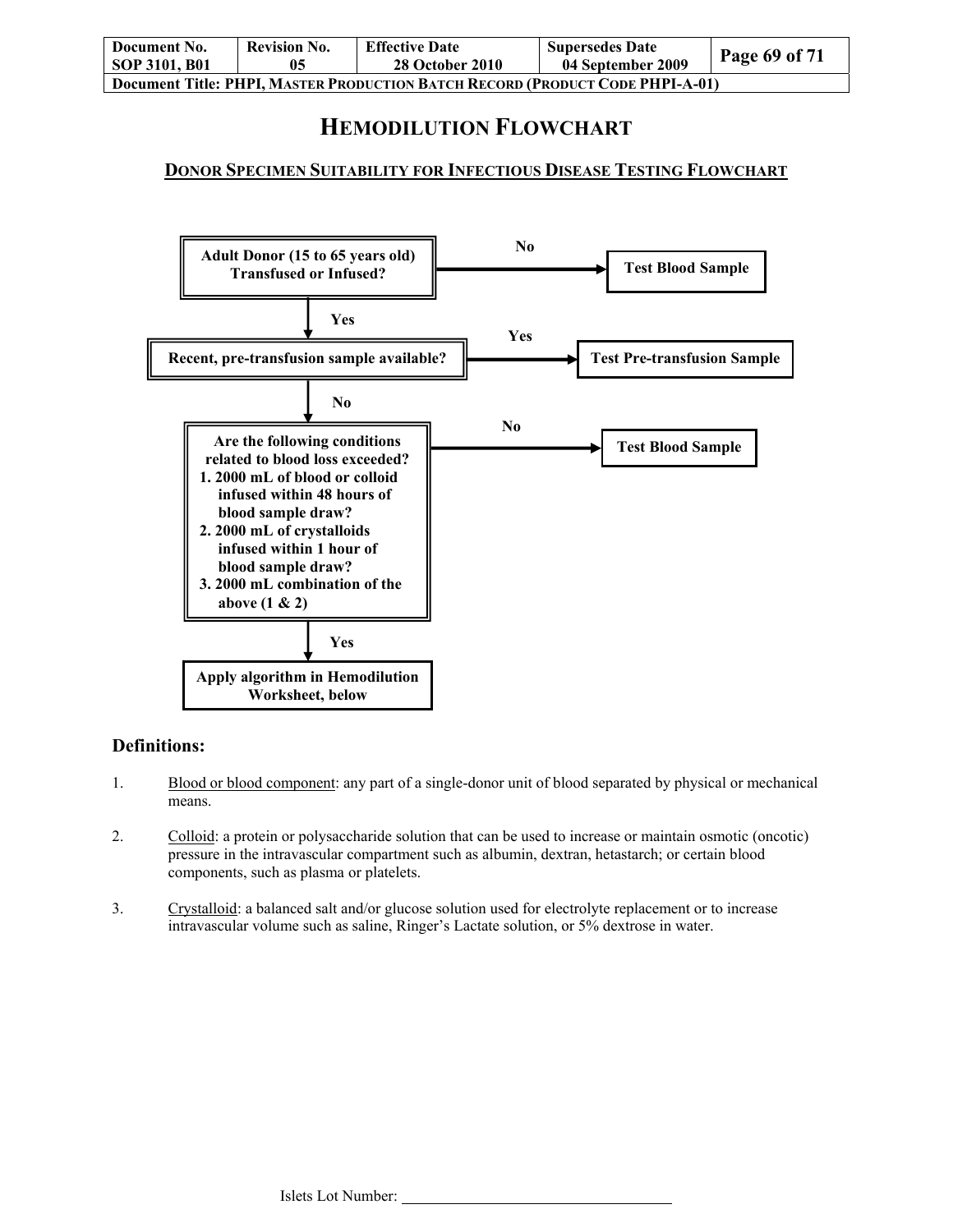| Document No.                                                                         | <b>Revision No.</b> | <b>Effective Date</b>  | <b>Supersedes Date</b> | Page 70 of 71 |  |  |
|--------------------------------------------------------------------------------------|---------------------|------------------------|------------------------|---------------|--|--|
| SOP 3101, B01                                                                        | 05                  | <b>28 October 2010</b> | 04 September 2009      |               |  |  |
| <b>Document Title: PHPI, MASTER PRODUCTION BATCH RECORD (PRODUCT CODE PHPI-A-01)</b> |                     |                        |                        |               |  |  |

# **HEMODILUTION WORKSHEET**

**Instructions:** Use this worksheet when (1) no pre-transfusion sample is available and (2) the determination needs to be made if the post-transfusion sample is suitable for infectious disease testing due to transfusion or infusion.

| Donor UNOS #                                                                                                                                                                                | $\Box$ Date: $\Box$                                                                                                                                                                                                |          |
|---------------------------------------------------------------------------------------------------------------------------------------------------------------------------------------------|--------------------------------------------------------------------------------------------------------------------------------------------------------------------------------------------------------------------|----------|
| Date and Time of Sampling                                                                                                                                                                   | a.m.                                                                                                                                                                                                               | p.m.     |
| Donor Weight (kg)                                                                                                                                                                           |                                                                                                                                                                                                                    | kg       |
| Plasma Volume (PV)                                                                                                                                                                          | Donor weight (kg): $\_\_/0.025 = \_\_$ mL                                                                                                                                                                          |          |
| Blood Volume (BV)                                                                                                                                                                           | Donor weight (kg): $\_\_$ / 0.015 = _______ mL                                                                                                                                                                     |          |
| A. Total Volume of Blood transfused/48 hours<br>1 unit packed red cells = $250$ mL<br>Date and Time of Transfusion                                                                          | RBC's transfused/48 hrs: mL<br>Whole blood transfused / 48 hrs: __________ mL<br>Reconstituted blood transfusion: _________ mL                                                                                     |          |
|                                                                                                                                                                                             |                                                                                                                                                                                                                    |          |
| B. Total Volume of colloid transfused/48 hours<br>1 unit $\text{FFP} = 250 \text{ mL}$<br>1 unit platelet pheresis $= 225$ mL<br>1 platelet pool = $300$ mL<br>Date and Time of Transfusion | Dextran / 48 hrs: ________ mL<br>Plasma / 48 hrs: ________ mL<br>Platelets / 48 hrs: ________ mL<br>Albumin / 48 hrs: $\_\_\_\_\_\_\_\$ mL<br>Hetastarch / 48 hrs: _____ mL<br>Other $(\_\_\_\_\_): \_\_\_\_\_$ mL |          |
| C. Total Volume of crystalloid transfused/1 hour                                                                                                                                            | Saline: ___________ mL<br>Dextrose in Water: _________________ mL<br>Ringer's Lactate: _______ mL<br>Other $(\_\_\_\_\_):$<br>Other $($ ( $)$ :<br>Total of C: _<br>mL                                             | mL<br>mL |